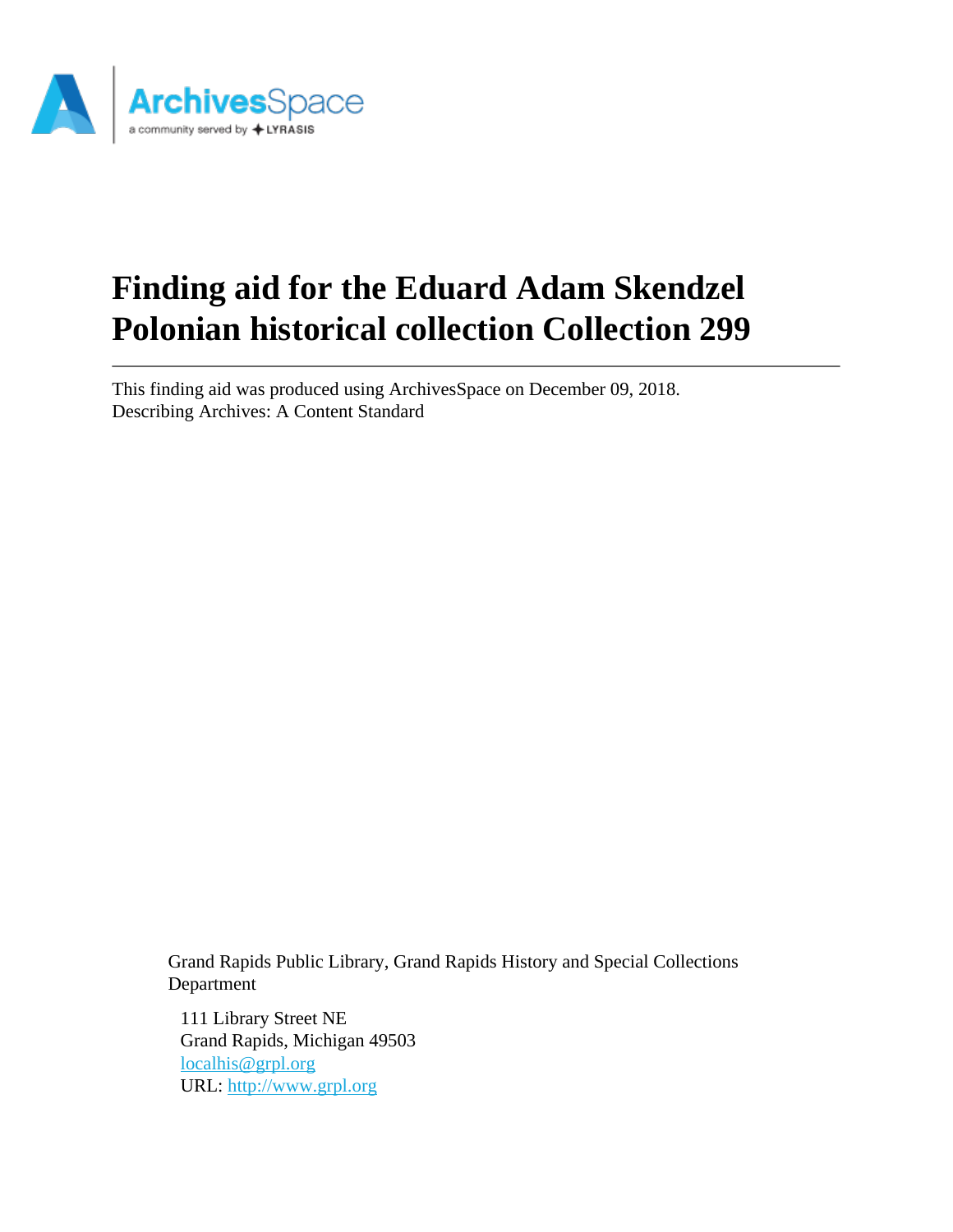# <span id="page-1-0"></span>**Table of Contents**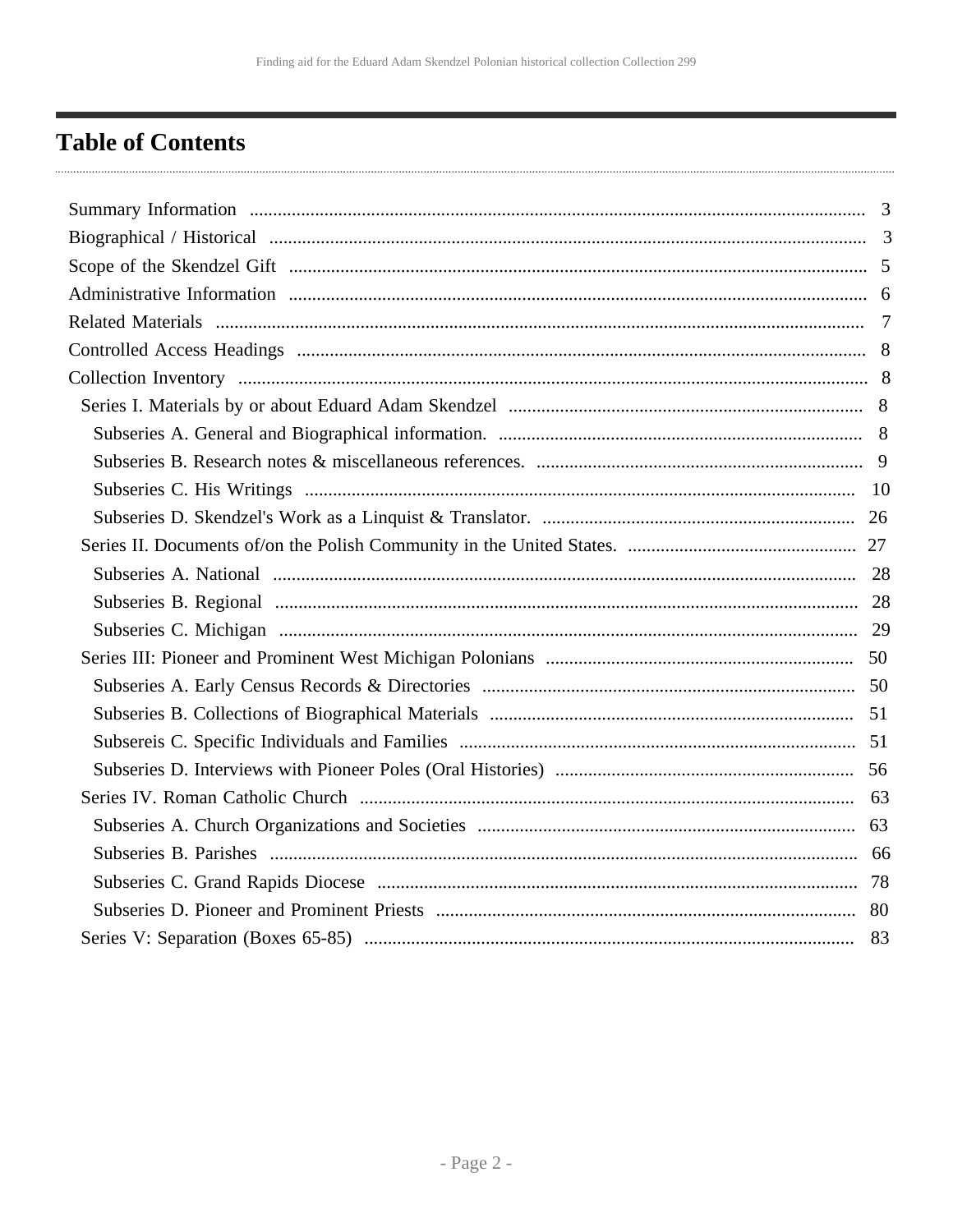# <span id="page-2-0"></span>**Summary Information**

| <b>Repository:</b>                  | Grand Rapids Public Library, Grand Rapids History and Special<br><b>Collections Department</b>                                                                                                                                                                                                                                                                                                                                                                                                                                  |
|-------------------------------------|---------------------------------------------------------------------------------------------------------------------------------------------------------------------------------------------------------------------------------------------------------------------------------------------------------------------------------------------------------------------------------------------------------------------------------------------------------------------------------------------------------------------------------|
| <b>Title:</b>                       | Eduard Adam Skendzel Polonian historical collection                                                                                                                                                                                                                                                                                                                                                                                                                                                                             |
|                                     |                                                                                                                                                                                                                                                                                                                                                                                                                                                                                                                                 |
| ID:                                 | Collection 299                                                                                                                                                                                                                                                                                                                                                                                                                                                                                                                  |
| Date:                               | no date                                                                                                                                                                                                                                                                                                                                                                                                                                                                                                                         |
| <b>Physical Description:</b>        | 54 Linear Feet                                                                                                                                                                                                                                                                                                                                                                                                                                                                                                                  |
| Language of the<br><b>Material:</b> | English                                                                                                                                                                                                                                                                                                                                                                                                                                                                                                                         |
| Abstract:                           | Eduard Adam Skendzel (1921-1999) was a linguist and historian from<br>Grand Rapids, Michigan. His research focused on the history of the<br>Polish community and the Roman Catholic church. This collection<br>focuses on the Polish community in Grand Rapids and southwest<br>Michigan, including churches associated with the Polish community.<br>Included are Skendzel's own writings, his research notes, other<br>reference titles, 84 oral histories and some original documents. Some<br>of the material is in Polish. |

**^** [Return to Table of Contents](#page-1-0)

# <span id="page-2-1"></span>**Biographical / Historical**

Eduard Adam Skendzel, the eldest son of Adam Paul and Mary Angela (Dzierwa) Skendzel, was born in Grand Rapids in 1921 and died there in January 1999 at the age of 76. Skendzel received his bachelor's degree from the University of Detroit and his Ph.D. from Wayne State University in Detroit, later continuing his studies at the University of Mexico, Indiana University, and Northwestern University. A linguist and fluent in nine languages, Skendzel taught at Edsel Ford High School and Henry Ford Community College, both in Dearborn, and at Wayne State University.

As a historian, he conducted extensive in-depth research on Michigan "Polonia" (communities of people of Polish descent), focusing on the Polish communities of Western Michigan and the Detroit area. Skendzel was also interested in the history of the Catholic Church in Michigan and the Midwest, especially Polish Catholic parishes. His publications included a study of the pioneering Grand Rapids Polish community member Valeria Lipczynski, histories of Sacred Heart Church and St. Isidore's Church (both located in Grand Rapids) and many other published articles relating to Polish people and churches in the Grand Rapids and Detroit areas. Some of his publications on the Mexican pioneers of Detroit are included in the Library's book collections.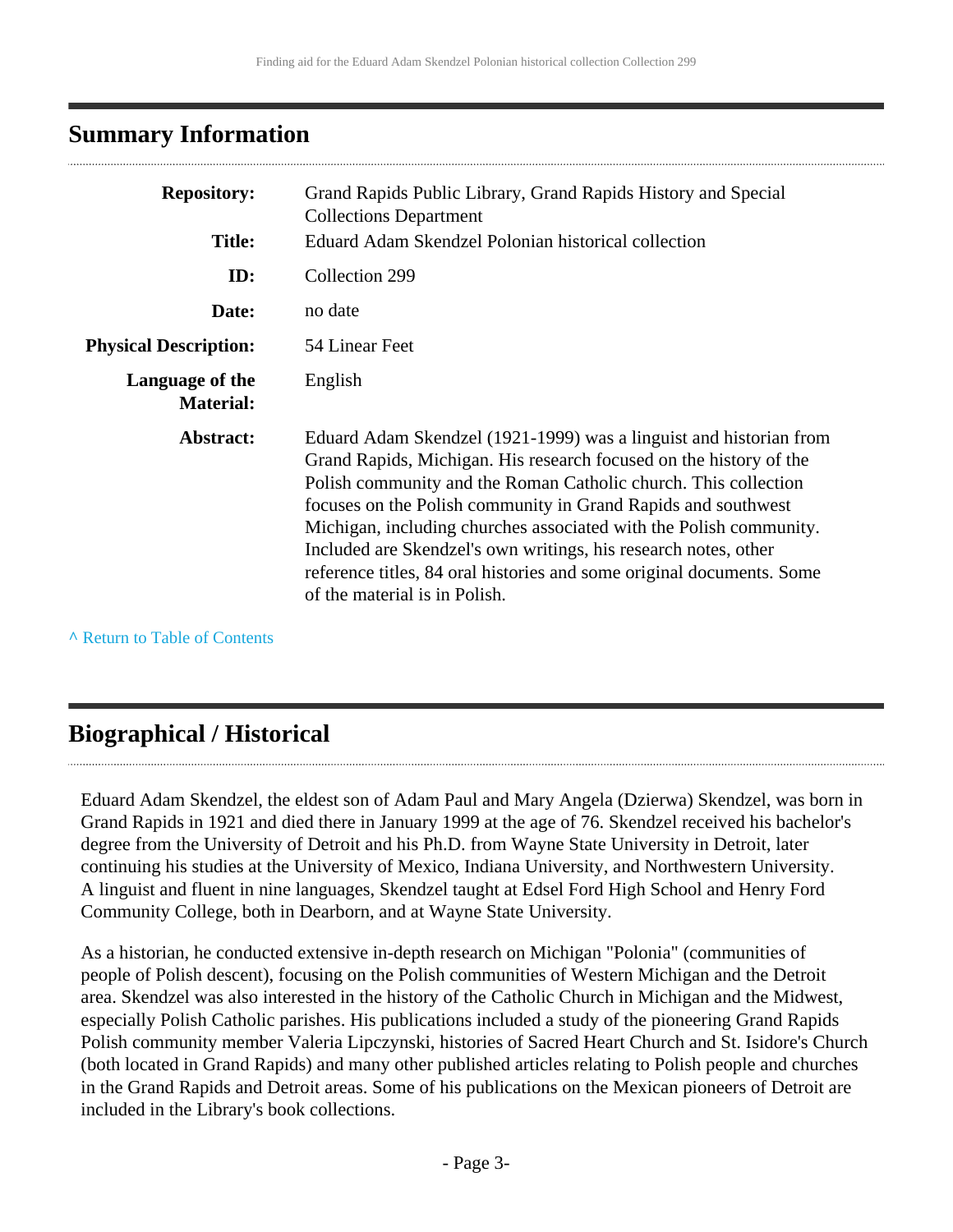His final book, Grand Rapid's St. Isidore's Story: A History Within a History, Centennial 1897-1997 (Littlefield Press, 1999) was published after his death and represents much of his research not only on this parish (his own), but also on the Grand Rapids Polish community and the West Michigan Catholic Church as a whole.

**^** [Return to Table of Contents](#page-1-0)

# **Brief History of Grand Rapids Polonia**

Polish immigration into Grand Rapids began in the mid-1800s, about the same time as the immigration of other ethnic groups (namely the Dutch, Irish and Germans) into the region. Lydens' 1966 book, The Story of Grand Rapids, notes that the first Polish immigrant to Grand Rapids was Joseph Jakubowicz, who came to the city in 1854. As Lydens explains, many Poles migrated to the U.S. during this period because of political oppression and the "hope of economic improvement."

Between the 1870s and early 1900s, three distinct Polish neighborhoods were established in Grand Rapids, which, as Skendzel's own research illustrated, are often identified with three Catholic churches. The first Polish Catholic church, St. Adalbert's, was founded in 1881 on the west side of the Grand River; most of the immigrants in this neighborhood came from German Poland, and spoke both German and Polish. Many were skilled craftsmen and worked in nearby furniture factories. The parish of St. Isidore, first called St. Stanislaus, was founded in 1897 on the east side in an area known as the "Brickyard." This neighborhood was the home of the Polish community leaders Valeria and John Lipczynzki, and consisted of immigrants mostly from Russian Poland who spoke only Polish. For this reason, the Brickyard area has been described as being the most homogeneously Polish of the three neighborhoods.

A third community grew on the southwest side of Grand Rapids, around the present John Ball Park, and led to the establishment of Sacred Heart Church in 1903. Polish immigrants in this neighborhood were drawn by work in the nearby gypsum mines.

Like most new immigrant communities, the early Polish community created a mostly insular network of support through aid societies, churches, schools, cultural and patriotic groups and Polish-owned businesses.

[In addition to Lydens' history, Samuelson et al's Heart and Soul: The Story of Grand Rapids Neighborhoods (2003) was also consulted for this historical overview.]

On the local Catholic church, see also these books in the GRHSCC Collection:

Ancona, Gaspar F. Where the Star Came to Rest: The Stories of the Catholic Church in West Michigan (France: Editions du Signe, 2001). M282.7745 An22w

McGee, John W. The Catholic Church in the Grand River Valley, 1833-1950 (Grand Rapids, 1950).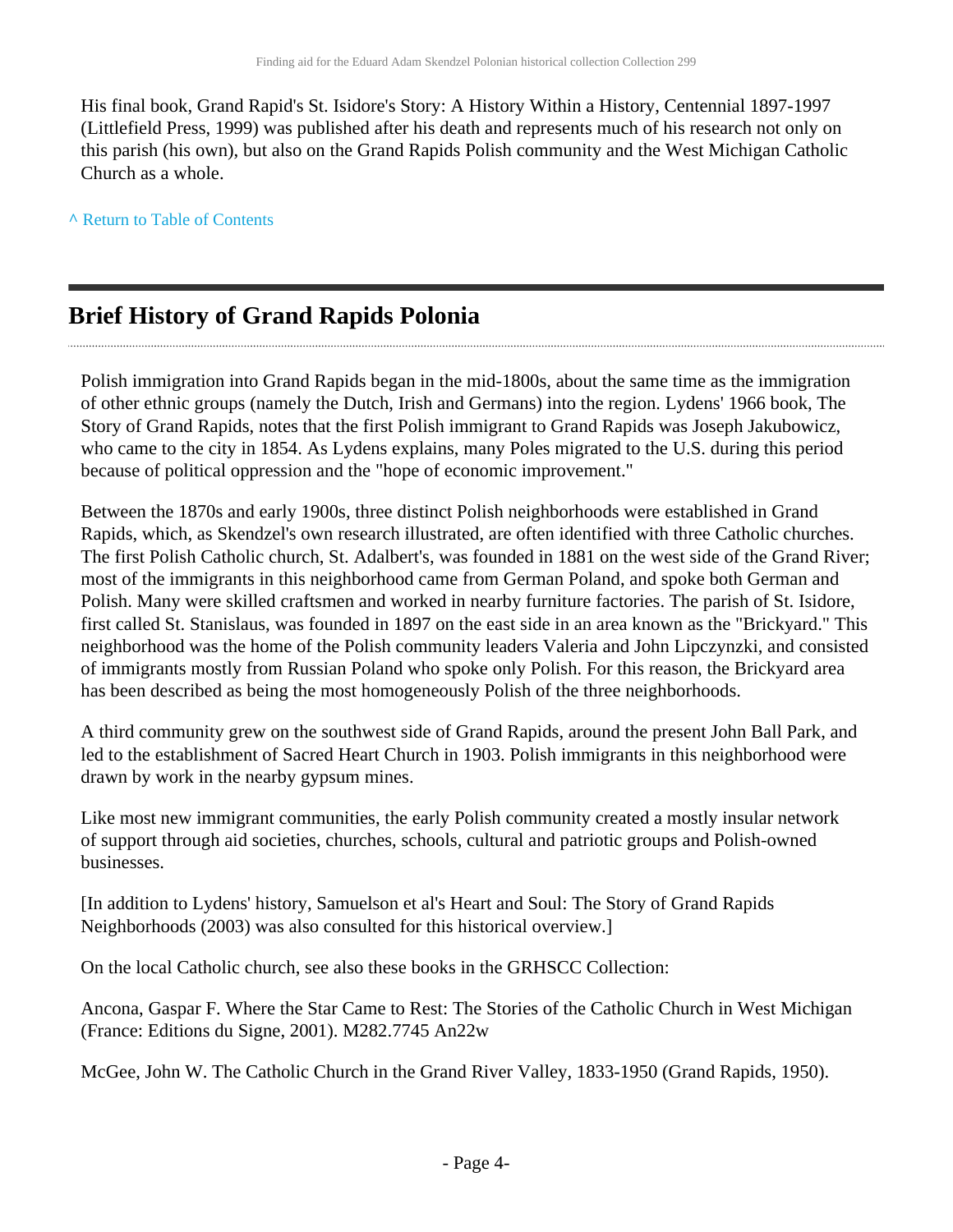#### **^** [Return to Table of Contents](#page-1-0)

# <span id="page-4-0"></span>**Scope of the Skendzel Gift**

The Skendzel gift, as it was originally received, contained three primary segments of information:

1. Skendzel's extensive research materials and writings specific to the Polish community in Michigan and the Grand Rapids area in particular.

2. Skendzel's collection of research materials on Grand Rapids churches.

3. General historical reference materials, primarily those related to Grand Rapids.

The third segment, the general historical materials, have been set aside for separate usage of each title within the total department or library needs. Included are several titles which are general Michigan, Kent County or Grand Rapids history sources. Duplicates of these titles in good condition are often saved for later use, as the copies currently in use become physically worn and have to be replaced.

The second segment, the church references, were separated into those directly related to the Polish community, and those which served other ethnic groups or denominations. The Polish related materials were combined with the first segment, the Polish community research and writings, to form Coll. 299, Eduard Adam Skendzel Polonian Historical Collection.

The non-Polished church materials are now documented separately as Coll. 299X, Eduard Adam Skendzel Churches Reference Collection. Users of this collection looking for information on the Polish churches are redirected to Coll. 299.

**^** [Return to Table of Contents](#page-1-0)

# **Scope and Contents**

Ed Skendzel grew up in the west side Polish community of Grand Rapids, Michigan. He gathered reference information from and on this community and added to this body of literature through his own writings. Both his reference materials and his writings are included in this collection.

Also included are sources which briefly reference the international, national or regional, and the Michigan Polish communities.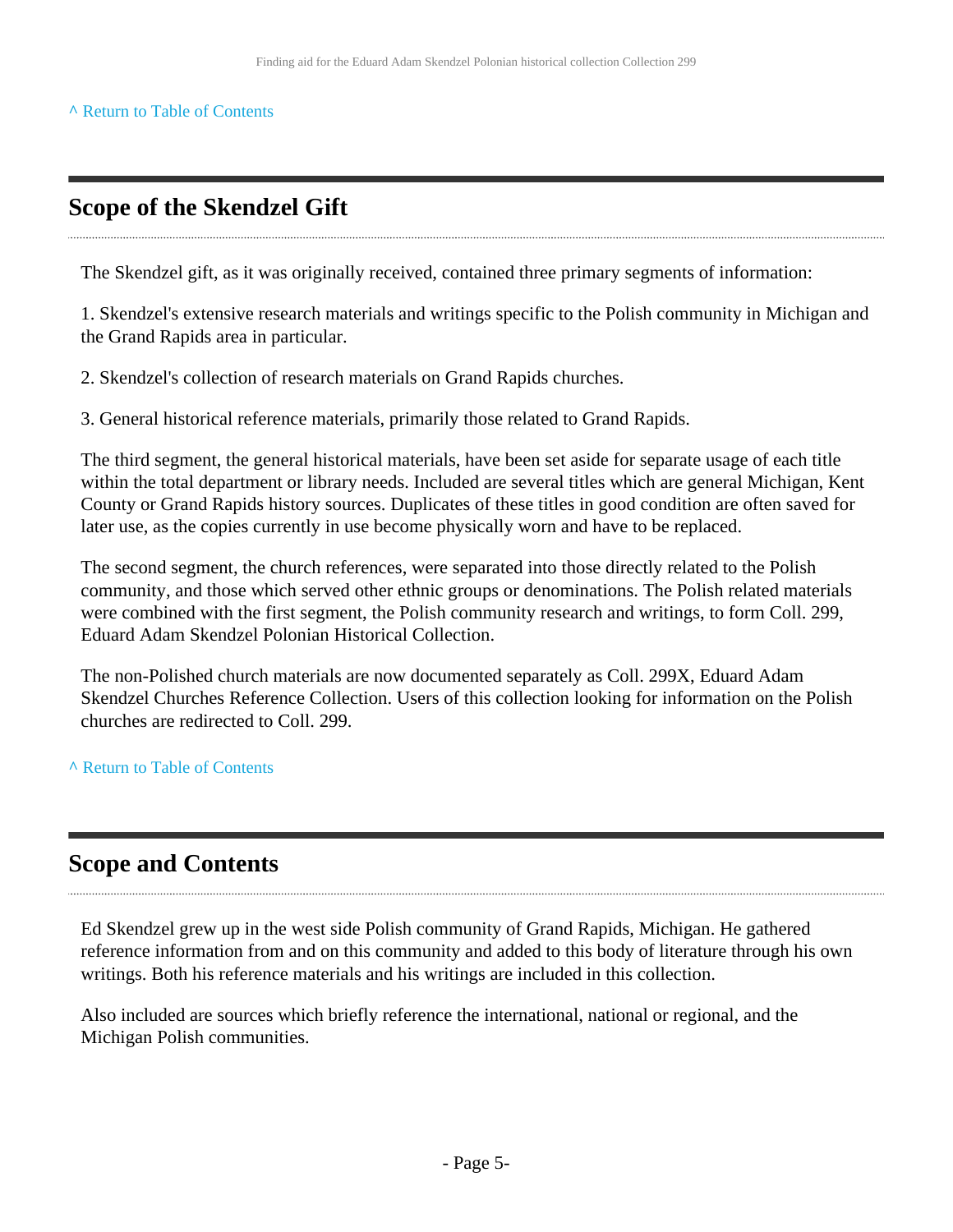The focus of the collection is on Grand Rapids and Southwest Michigan Polonia, the communities, pioneering individuals and families, and the Roman Catholic churches in Grand Rapids and Southwest Michigan, which supported the community, most specifically St. Adalbert's and St. Isidore's.

There are materials in this collection in the Polish language. These may be written documents or oral histories. The written documents appear to be primarily original newspapers or historical church documents. It is estimated that less than a quarter of the collection is in the Polish language, sometimes with a parallel English translation. Attempts will be made in the future to find a translated version or to find a volunteer to create English transcriptions of Polish oral histories, or articles, as necessary.

The greater percentage of the materials in Coll. 299 are published written materials. Some original manuscript items such as correspondence and research notes are found, but are not extensive.

Of the published documents, some are in their original form as published, but many are photocopies. Included in the copies are some Vatican correspondence.

Church publications include bulletins, directories, histories, and some financial records. A few baptismal records are included.

Eighty-four oral histories were given in the original reel to reel tape format, and most have now been migrated to digital audio files. Skendzel prepared extensive written notes on many of these oral histories. No actual word for word transcriptions are found.

While there are a few photographs in the collection, this is a notable weakness in the original holdings. Included in the available photos are individuals from select families and images of local churches from various generations. Visual representation of individuals may be increased through use of the published sources. Little visual representation of events is found in the collection, though a reference photo related to the funeral of the murdered boxer Stanley Ketchel is found in this collection.

Roughly 25% of materials were received self-bound by Skendzel using handmade boards covered with colored sticky tape. Many of these items are photocopied materials, with a few originals items so treated. Unfortunately, the tape is not archival and is damaging other items in the collection. These items will eventually be culled from the collection, with the provision of a replacement or a reference to where the source may be obtained, so that the scope of the collection can be maintained.

**^** [Return to Table of Contents](#page-1-0)

# <span id="page-5-0"></span>**Administrative Information**

### **Publication Statement**

Grand Rapids Public Library, Grand Rapids History and Special Collections Department

111 Library Street NE Grand Rapids, Michigan 49503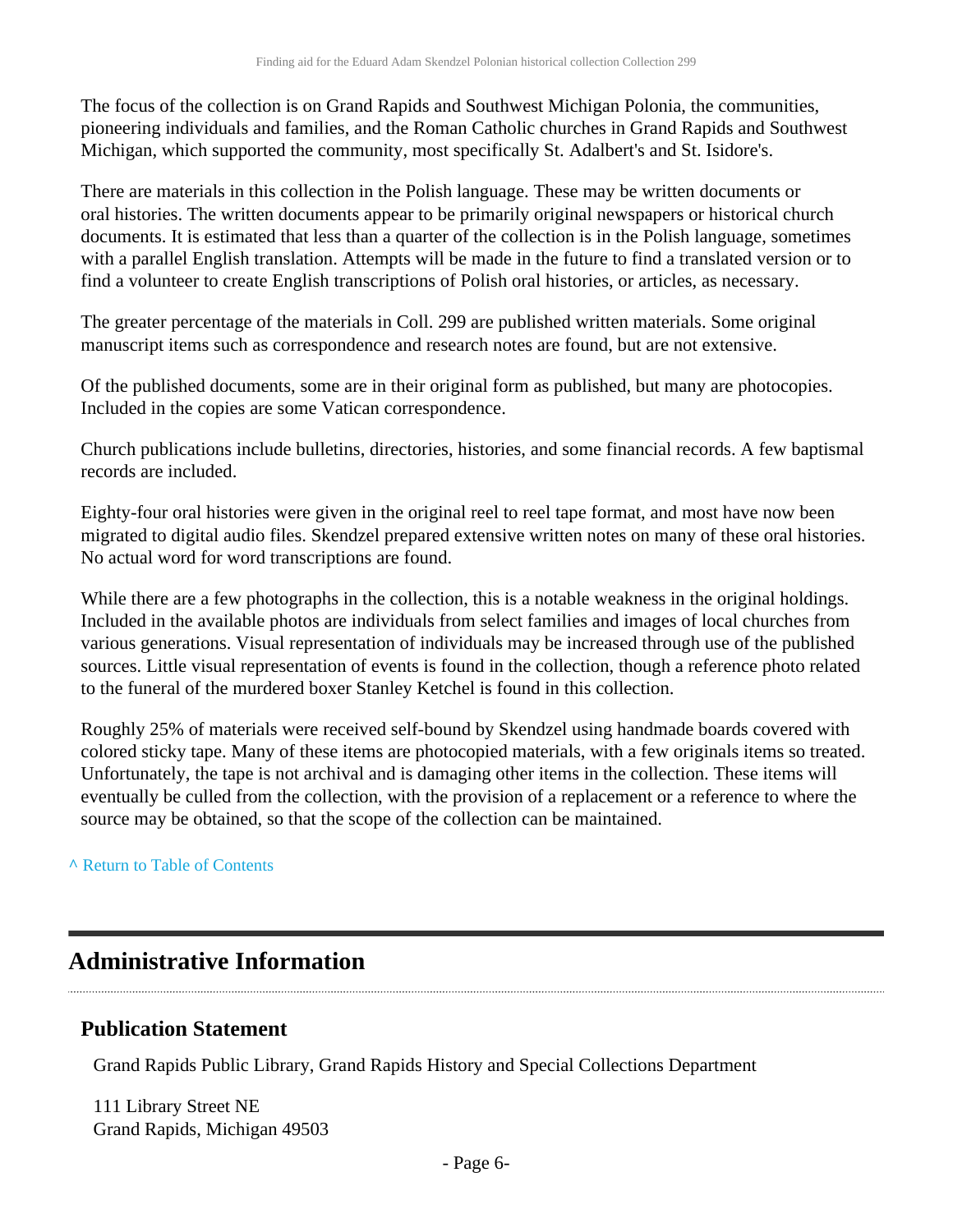[localhis@grpl.org](mailto:localhis@grpl.org) URL:<http://www.grpl.org>

### **Immediate Source of Acquisition**

Eduard Adam Skendzel Estate, accession number 1999.026.

### **Processing Information**

Processing of the materials received from the Skendzel Estate is supported through a dedicated fund given by the Skendzel family, administered by the Ryerson Library Foundation. Processing projects include the physical arrangement of the materials for use, as well as the preparation of indexes and this finding aid, to communicate the holdings of the collection.

Five Skendzel interns have worked on various stages of the processing to date or on special access projects. They are: Stacey Dodson, 2002 (original processing and finding aid outline); Sarah Kolk, 2004 (continued finding aid organization and editing); Ethan Melchinger, 2005, 2006 (name indexing of Skendzel articles, Skendzel Church Collection 299x and other processing); Kathryn Meredith, 2007 (additional physical processing, including the processing of the digital versions of the oral histories, and work with the Archivist on final arrangement).

The Grand Rapids Public Library deeply appreciates the ongoing support of the Skendzel Family and the Ryerson Foundation for these projects.

Additional funds supporting this collection have come from the Ryerson Library Foundation, for the migration of the oral history audio tapes from reel to reel format to digital audio format, 2006.

#### **^** [Return to Table of Contents](#page-1-0)

# <span id="page-6-0"></span>**Related Materials**

### **Related Materials**

Coll. 179, Lipczynski Family Papers, also from Skendzel.

Coll. 299X, Eduard Adam Skendzel Churches Reference Collection: This is a separate collection of non-Polish related church reference materials which was gifted from the Skendzel estate at the same time as the Polonian collection materials. Materials on Polish churches have been maintained in Coll. 299, the Skendzel Polonian collection.

Eduard Adam Skendzel Collection, University of Notre Dame Archives

A gift from the Skendzel Estate was also given to Notre Dame University in South Bend, Indiana. This sibling collection, as documented through their finding aid, appears to have a more national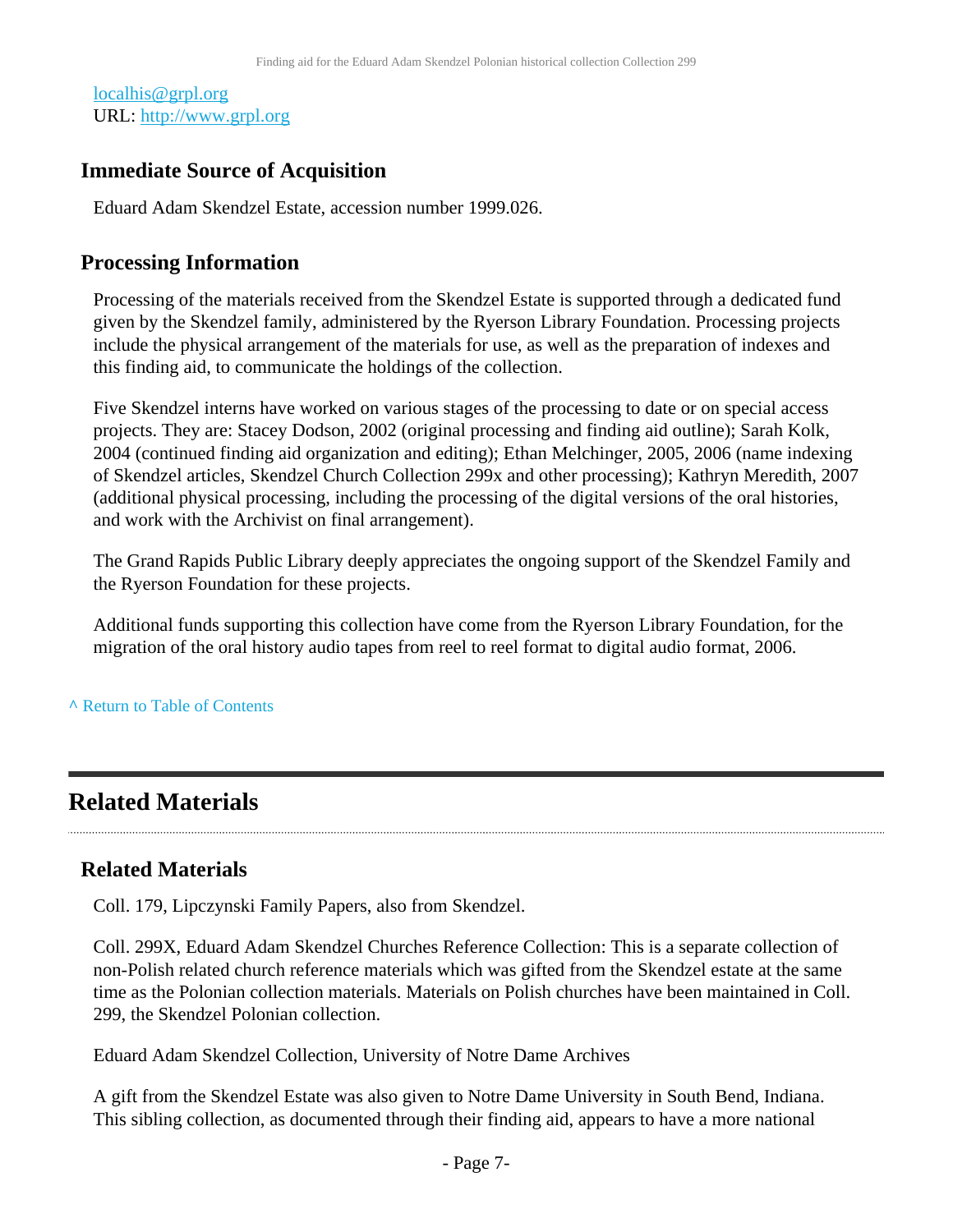scope, including materials on Polish immigration to the plains states of North Dakota and Nebraska; the upper Midwest, including Wisconsin, Minnesota, Ohio and Illinois, especially Chicago; Texas and the eastern U.S., especially especially New York.

Materials about Michigan at Notre Dame emphasize Detroit and east side of the state, including the thumb, but also includes mid- and upper-lower Michigan. Materials about Detroit include research on other ethnic groups, especially Mexicans. Research materials about these geographical areas also addresses the Roman Catholic church, with an extensive collection of parish histories. Included is research on individuals, both pioneering immigrants and individual priests, especially Kolasinski, from Detroit.

**^** [Return to Table of Contents](#page-1-0)

# <span id="page-7-0"></span>**Controlled Access Headings**

- Polish Americans -- Michigan -- Grand Rapids -- History
- Grand Rapids (Mich.) -- History
- oral histories
- personal papers
- Grand Rapids (Mich.) -- Church history
- Immigrants -- Michigan -- Grand Rapids -- History

# <span id="page-7-1"></span>**Collection Inventory**

# <span id="page-7-2"></span>**Series I. Materials by or about Eduard Adam Skendzel**

### <span id="page-7-3"></span>**Subseries A. General and Biographical information.**

#### **Scope and Contents**

This series includes primarily Skendzel's writings on the Polish community, but also found are his college thesis on the pioneer Mexicans in Detroit, college essays on a number of topics, translations of various works, and other miscellanea. While the holdings appear to be comprehensive, there are some items by Skendzel still missing from this collection.

Included here is biographical information about Skendzel found with the collection, or added by staff from departmental research. Some personal or family related items may be found in this area.

| <b>Title/Description</b>               | <i>Instances</i> |          |
|----------------------------------------|------------------|----------|
| Biographical and personal/family items | Box <sub>1</sub> | Folder : |

## **Personal Correspondence**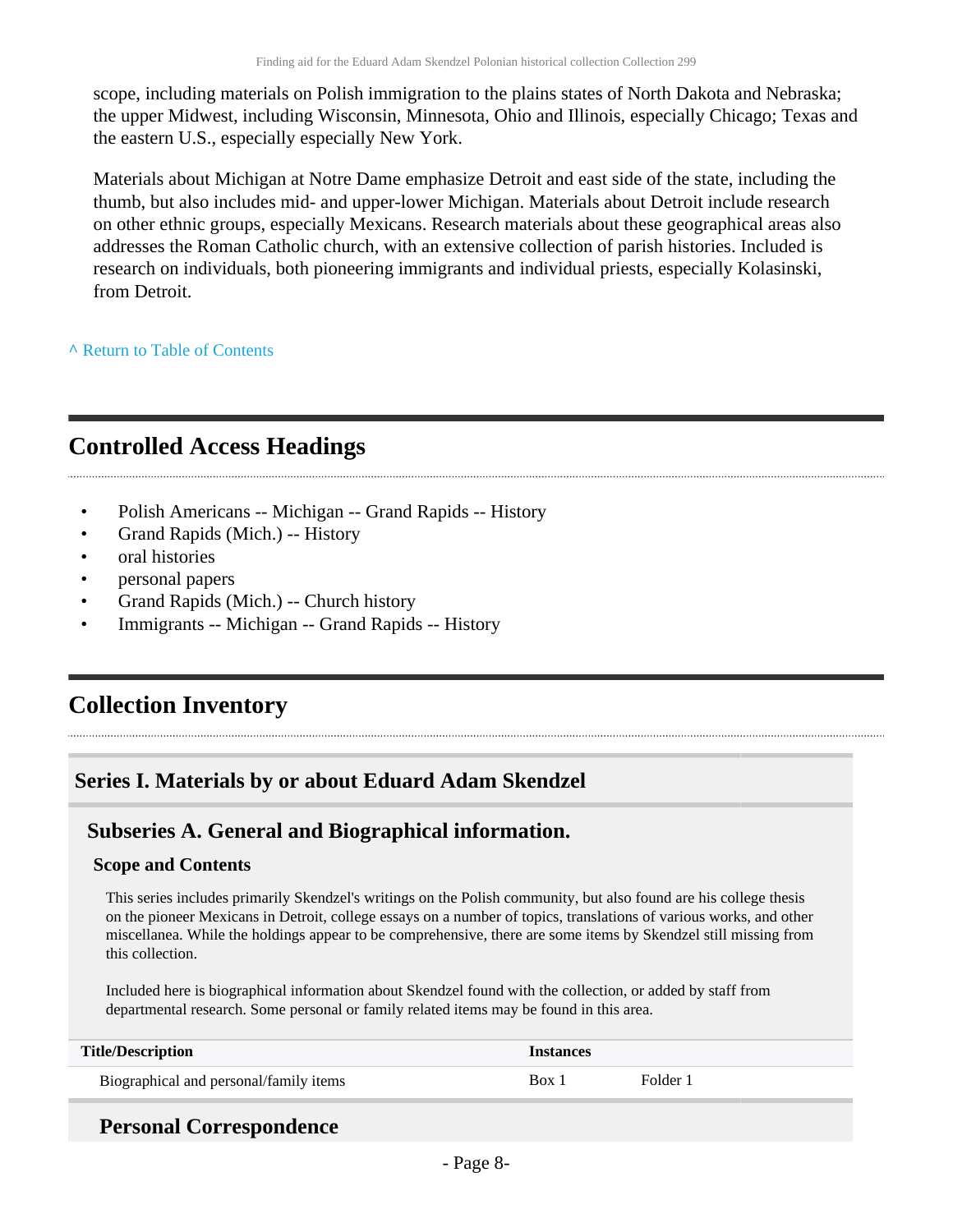| <b>Title/Description</b>                                                                                                                                                                                 | <b>Instances</b> |                     |
|----------------------------------------------------------------------------------------------------------------------------------------------------------------------------------------------------------|------------------|---------------------|
| Greeting cards.                                                                                                                                                                                          | Box 1            | Folder 2            |
| Obituaries and Wedding Announcements                                                                                                                                                                     | Box 1            | Folder <sub>3</sub> |
| Calvin College & Seminary. AADAS Conference File. 1993.<br>Skendzel included among the speakers. AC00098.                                                                                                | Box 1            | Folder <sub>4</sub> |
| <b>General</b>                                                                                                                                                                                           |                  |                     |
| The file contains correspondence $\&$ ancillary documents<br>related to his presentation. Some Skendzel biographical<br>information is found. Some information on or from<br>Calvin College is included. |                  |                     |
| Correspondence, 1982-1996                                                                                                                                                                                | Box 1            | Folder 5            |
| 1912 letter by Administrator Krakowski.                                                                                                                                                                  | Box 1            | Folder 5.1          |
| Language of the Material: Polish                                                                                                                                                                         |                  |                     |
| <b>Ephemera</b>                                                                                                                                                                                          |                  |                     |
| <b>Title/Description</b>                                                                                                                                                                                 | <b>Instances</b> |                     |
| <b>Event Programs</b>                                                                                                                                                                                    | Box 1            | Folder <sub>6</sub> |
| Michigan Info Tidbits                                                                                                                                                                                    | Box 1            | Folder <sub>7</sub> |
| <b>Religious Tracts</b>                                                                                                                                                                                  | Box 1            | Folder <sub>8</sub> |
| Various articles about Skendzel [No. Redefine & separate]                                                                                                                                                | Box 1            | Folder 9            |

# <span id="page-8-0"></span>**Subseries B. Research notes & miscellaneous references.**

#### **Scope and Contents**

Skendzels research notes are divided into broad subject headings, and provide names or ideas, but do not reference specific items elsewhere in the collection. The "Miscellaneous" file includes flyers, but mostly photocopies of various clippings and correspondence. Item level description of these is desired for better access. One copy of a letter has an image letterhead of "The Skendzel Homestead, 1930-1992". The illustrator's name is not clear.

| <b>Title/Description</b>                                                          | <b>Instances</b> |          |
|-----------------------------------------------------------------------------------|------------------|----------|
| General research outlines.                                                        | Box 2            | Folder 1 |
| GR Poles research notes. Outlines for research about GR Poles.                    | Box 2            | Folder 2 |
| GR German research notes. Outlines for research about GR<br><b>Germans</b>        | Box 2            | Folder 3 |
| GR Diocese research notes. Outlines for research about GR<br>Diocese              | Box 2            | Folder 4 |
| GR area Parishes research notes. Outlines for research about GR<br>area parishes. | Box 2            | Folder 5 |
| Kolasinski in Vatican Archives. Outlines for research.                            | Box 2            | Folder 6 |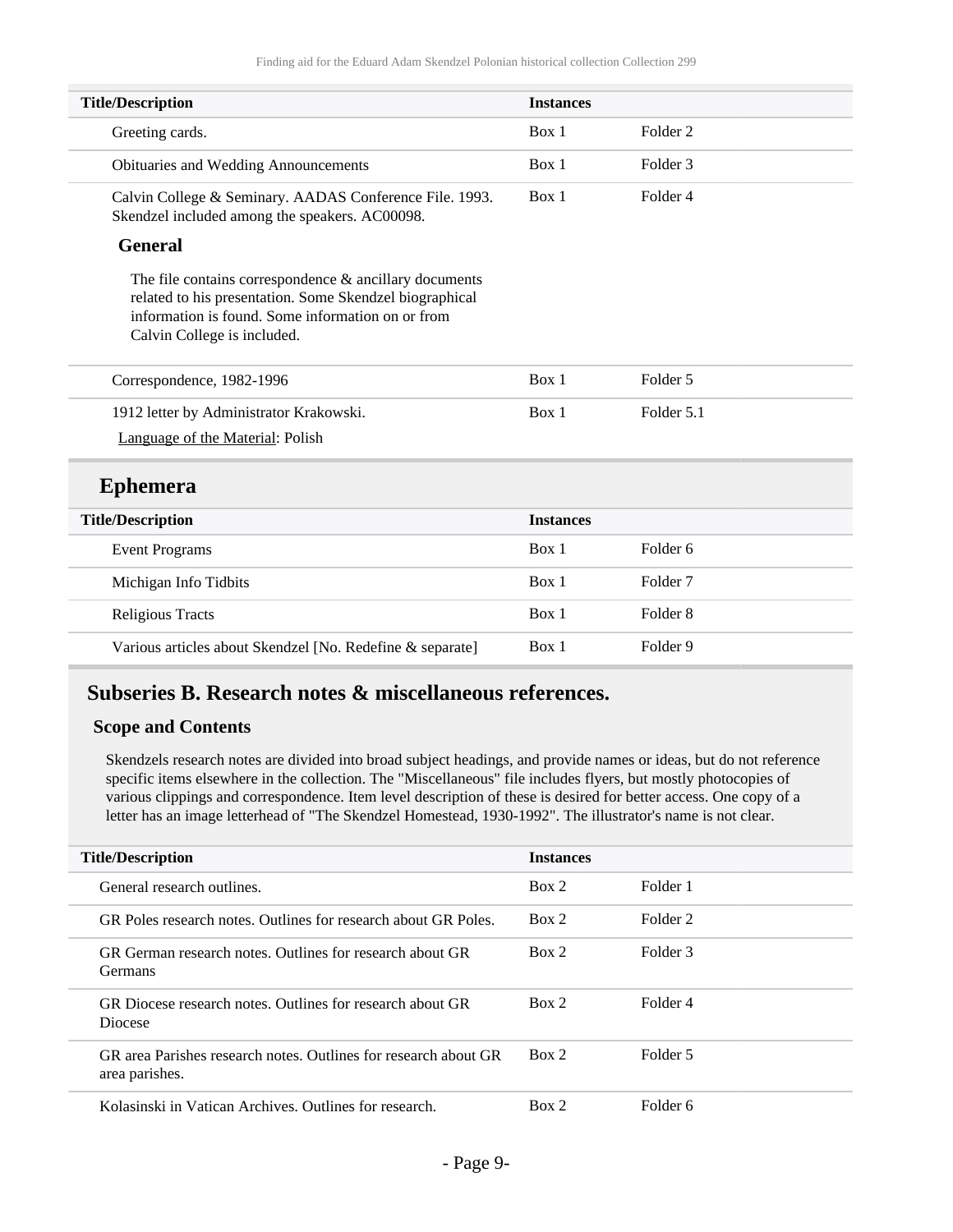| Outside GR area Polish Parishes research notes.                                                                                                         | Box 2 | Folder <sub>7</sub>  |
|---------------------------------------------------------------------------------------------------------------------------------------------------------|-------|----------------------|
| Outlines for research about Polish parishes.                                                                                                            | Box 2 | Folder <sub>7</sub>  |
| US Poles research notes. Outlines for research about US Poles.                                                                                          | Box 2 | Folder <sub>8</sub>  |
| St. Adalbert's, St. Isidore, and GR Sacred Heart research notes.<br>Outlines for research about St. Adalbert's, St. Isidora, and GR<br>Sacred Heart.    | Box 2 | Folder 9             |
| Pioneer Poles research notes. Outlines for research about<br>Pioneer Poles.                                                                             | Box 2 | Folder 10            |
| Individual Poles research notes. Outlines for research about<br><b>Individual Poles.</b>                                                                | Box 2 | Folder 11            |
| Skendzel Family research. Outlines for research about Skendzel<br>Family.                                                                               | Box 2 | Folder 12            |
| SHM Parish (Sweetest Heart of Mary) research notes.                                                                                                     | Box 2 | Folder 13            |
| Cleveland Poles research notes. Outlines for research about<br>Cleveland Poles.                                                                         | Box 2 | Folder 14            |
| Newspaper Indexes research notes. Outlines for research about<br>Poles in newspaper Indexes.                                                            | Box 2 | Folder 15            |
| Detroit Poles research notes. Outlines for research about Detroit<br>Poles.                                                                             | Box 2 | Folder 16            |
| Detroit Parishes research notes. Outlines for research about<br>Detroit Parishes.                                                                       | Box 2 | Folder 17            |
| General Detroit research notes. Outlines for general research<br>about Detroit.                                                                         | Box 2 | Folder 18            |
| Kolasinski Case research notes.                                                                                                                         | Box 2 | Folder 19            |
| Analysis of Archive materials regarding the Kolanski case.                                                                                              | Box 2 | Folder <sub>20</sub> |
| Misc. Library Info.                                                                                                                                     | Box 2 | Folder 21            |
| Misc. research and other materials. Some relating to Poles and<br>other. Includes item with "The Skendzel Family Homestead"<br>letterhead illustration. | Box 2 | Folder <sub>22</sub> |

### <span id="page-9-0"></span>**Subseries C. His Writings**

#### **Scope and Contents**

Also included in this series are Skendzel's own writings, which form with bulk of Series I. Other copies of some of these writings are found throughout the collection, among the folders of research which related to that particular item. These writings include individual and collected manuscripts, some in draft and some in published format. Skendzel wrote a few books which are represented in the collection, but most of the publications are periodical articles, ranging in date from 1952 to 1996.

Skendzel also included with the items he actually authors those translations which he did of the writings of others. Eventually, the translations will be represented through a separate list, and in Series D, representing his facility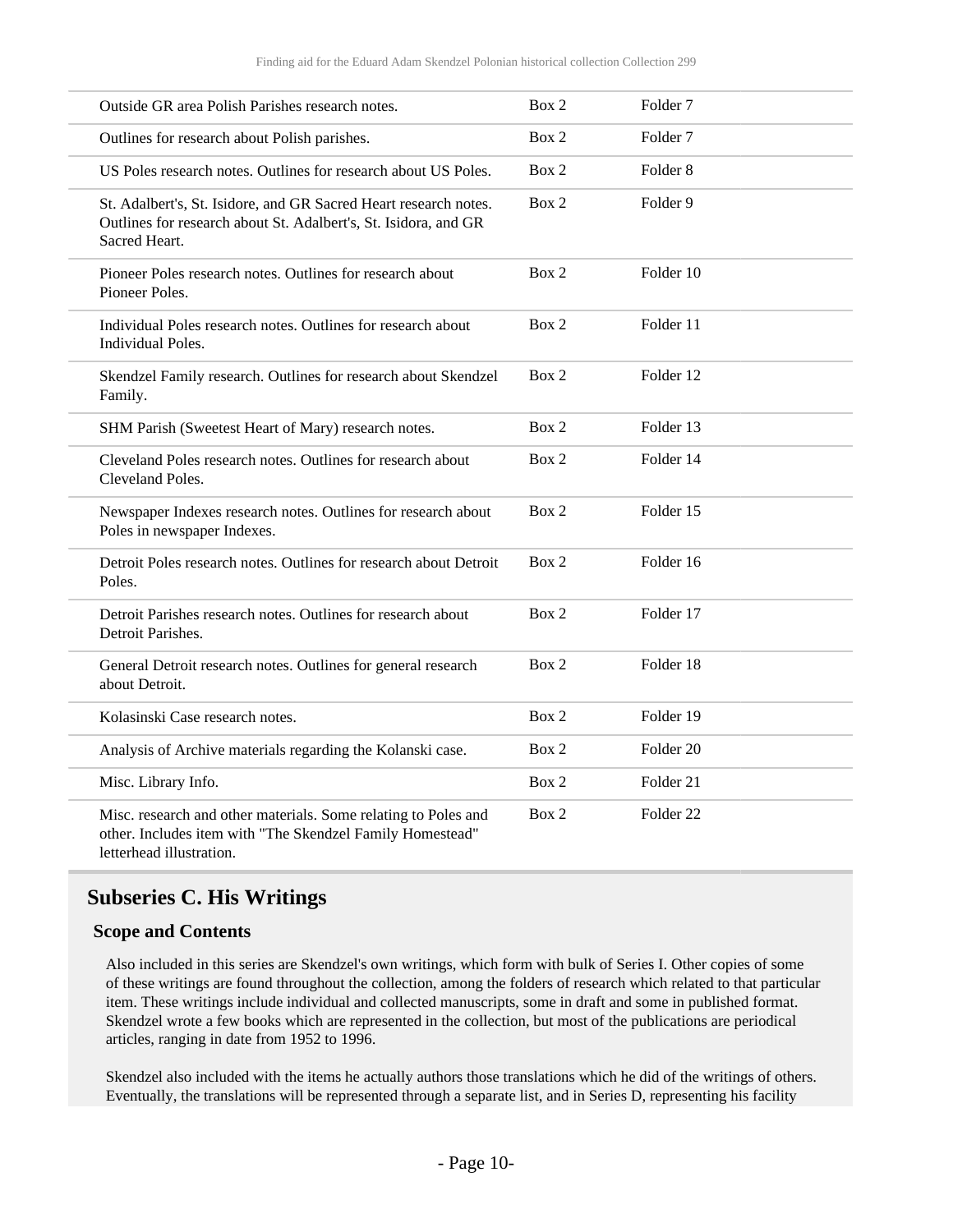with the language, but not his original thoughts. However, because Skendzel included these in several of his compilations and lists, the translations will often still be found in sources of Skendzel's work.

### **Books by Skendzel**

#### **General**

Some titles are currently only in the Local History book collection. A second copy, when obtained, will be added to the archival collection. Other small titles may be listed in the pamphlet materials in sections below.

| <b>Title/Description</b>                                                                                                                                | <b>Instances</b> |                     |
|---------------------------------------------------------------------------------------------------------------------------------------------------------|------------------|---------------------|
| The Kolasinski Story. Grand Rapids: Littleshield Press, 1979,<br>126 pp. AC00099.                                                                       | $Box$ 3          | Folder 1            |
| <b>General</b>                                                                                                                                          |                  |                     |
| Some additional resources on Dominic Kolasinski are<br>located at the Detroit Public Library.                                                           |                  |                     |
| See also M92 K83 Sk 2                                                                                                                                   |                  |                     |
| The Sacred Heart Story. Grand Rapids: Foremost Press, 1981,<br>352 pp. AC00100.                                                                         | Box 3            | Folder <sub>2</sub> |
| <b>Related Materials:</b><br><b>Related Materials</b>                                                                                                   |                  |                     |
| Another copy in Coll. 347. See also LH Books<br>M282.7746 Sk26s                                                                                         |                  |                     |
| The Sacred Heart Story. Blueprint [Proof? copy]                                                                                                         | Box 3            | Folder <sub>3</sub> |
| The Sacred Heart Story. Blueprint appendix.                                                                                                             | $Box\ 3$         | Folder 4            |
| The Detroit St. Josaphat's Story (Detroit, MI). Grand Rapids:<br>Littleshield Press, 1989, 431 pp.                                                      |                  |                     |
| <b>Related Materials:</b><br><b>Related Materials</b>                                                                                                   |                  |                     |
| See LH Books call no. M282.77434 Sk26d                                                                                                                  |                  |                     |
| Detroit St. Josaphat History Rewritten - book review<br>by Raymond Herek of St. Josaphat's Story, The Eaglet,<br>September, 1992 (photocopy - 4 copies) | $Box$ 3          | Folder 5            |
| The Grand Rapids St. Isidore's Story: a History Within a<br>History. Grand Rapids: Littleshield Press, 1999, 502 pp.                                    |                  |                     |
| <b>Related Materials:</b><br><b>Related Materials</b>                                                                                                   |                  |                     |
| See LH Books M282.77456 Sk26bo                                                                                                                          |                  |                     |

# **Skendzel's Writings published in journals, newspapers, or newsletters**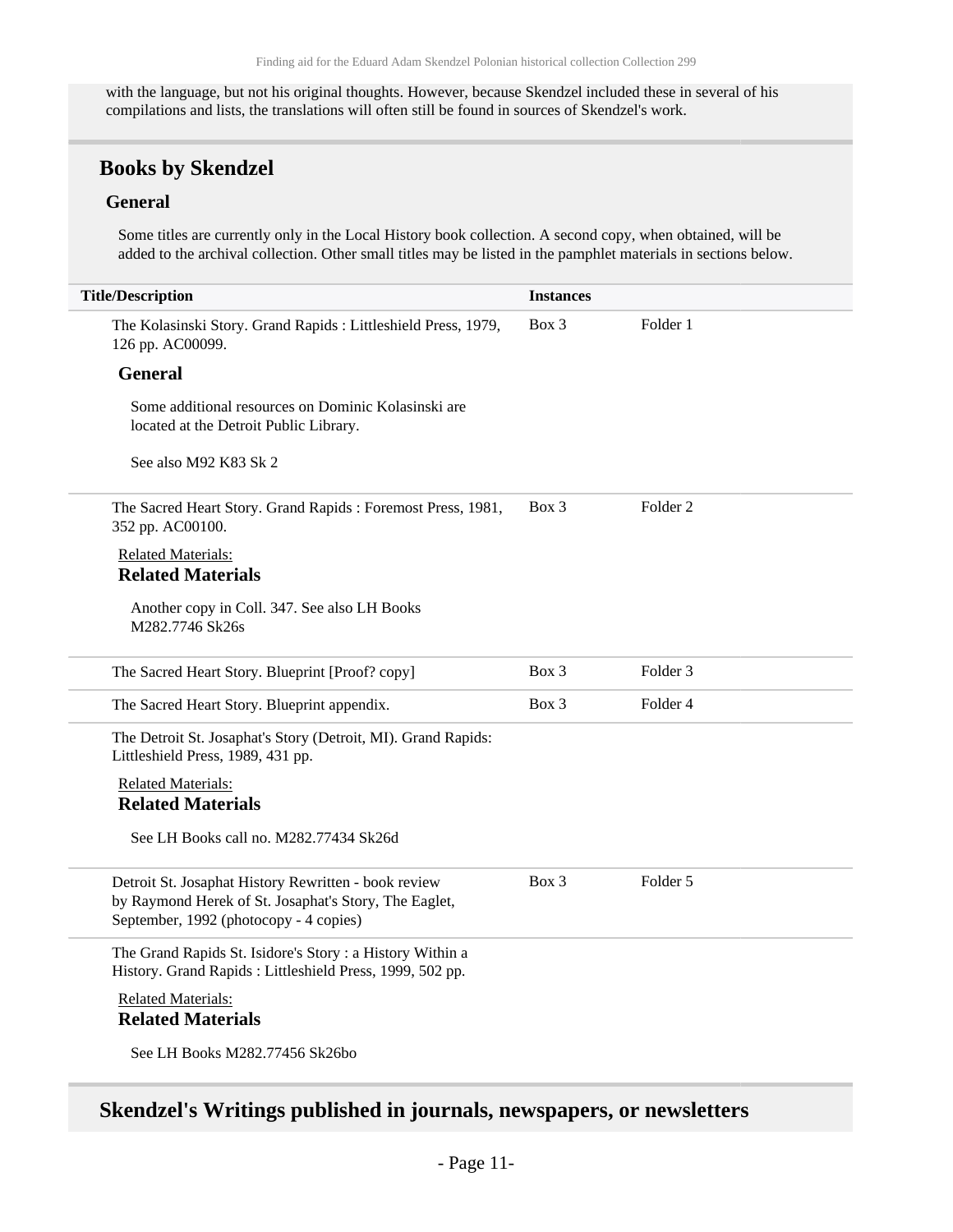### **Arrangement**

Individual items (includes photocopies, clippings, and/or original drafts), roughly in chronological order

| <b>Title/Description</b>                                                                                                                      | <b>Instances</b> |                     |  |
|-----------------------------------------------------------------------------------------------------------------------------------------------|------------------|---------------------|--|
| <b>Master List</b>                                                                                                                            | Box 4            | Folder 1            |  |
| Christmas and Monsignor Pietrasik. Western Michigan<br>Catholic, Dec 10, 1952. AC00001.                                                       | Box 4            | Folder <sub>2</sub> |  |
| Memories of Old St. Joseph's. The Catholic Woman, May,<br>1956, pp.4-5. AC00002.                                                              | Box 4            | Folder <sub>3</sub> |  |
| He Was a Good Man. Bulletin of Society of St. Vincent de<br>Paul. Dec, 1959. AC00003.                                                         | Box 4            | Folder 4            |  |
| Corpus Christi in Detroit, 1972. National Catholic Weekly,<br>July 6, 1972. AC00004.                                                          | Box 4            | Folder 5            |  |
| Corpus Christi in Detroit. Dziennik Polski, July 8, 1972.<br>AC00005.                                                                         | Box 4            | Folder 6            |  |
| The Spirit of St. Hyacinth's (Detroit, MI) Dziennik Polski,<br>Nov 23, 1974. (Bulletin in Polish) AC00006.                                    | Box 4            | Folder <sub>7</sub> |  |
| Language of the Material: Polish                                                                                                              |                  |                     |  |
| The Last of the Kolasinskians. Polish Daily News, April 9,<br>1977. AC00007. (translation of "Ostatni z 'Kolachow""?)                         | Box 4            | Folder <sub>8</sub> |  |
| Ostatni z "Kolachow." Detroit Dziennik Polski, Apr 23, 1977.<br>(in Polish) AC00008.                                                          | Box 4            | Folder 9            |  |
| Language of the Material: Polish                                                                                                              |                  |                     |  |
| Stulentny Kaszuba – August Bradtke. Dziennik Polski, Oct 3,<br>1977. (in Polish) AC00009.                                                     | Box 4            | Folder 10           |  |
| Language of the Material: Polish                                                                                                              |                  |                     |  |
| A Kashubian Centenerian Dziennik Polski, Sept 24, 1977.<br>(translation of "Stulentny Kaszuba"?) AC00010.                                     | Box 4            | Folder 11           |  |
| A Layman's Reminiscences. Reflections on the life of Rev.<br>Joseph Swastek. Sodalis-Polonia, Sept 28, 1977. (partly in<br>Polish) AC00011.   | Box 4            | Folder 12           |  |
| Language of the Material: Polish                                                                                                              |                  |                     |  |
| The Winona Wiarus and the Polish Seminary. Sodalis-Polonia,<br>Sept 18, 1977. (partly in Polish) AC00012.                                     | Box 4            | Folder 13           |  |
| Language of the Material: Polish                                                                                                              |                  |                     |  |
| Christmas at "Hearts" - Today and 80 Years Ago. Polish<br>Daily News, Dec 24, 1977. (Sweetest Heart of Mary Church,<br>Detroit, MI.) AC00013. | Box 4            | Folder 14           |  |
| The Bells of St. Adalbert's, Grand Rapids. Western Michigan<br>Catholic, June 1, 1978. AC00014.                                               | Box 4            | Folder 15           |  |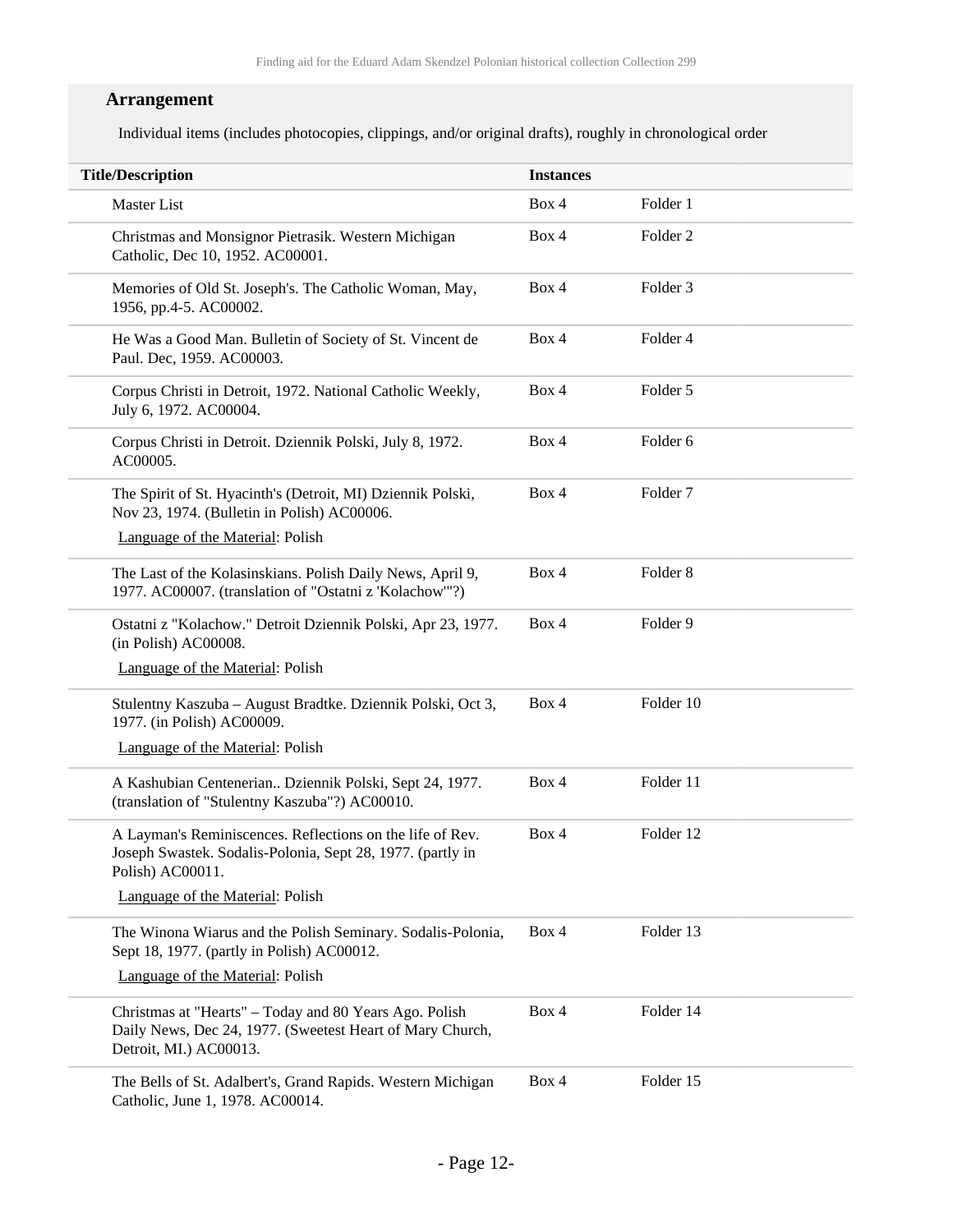| Some Christmas Musings on St. Adalbert's Parish, GR.<br>Western Michigan Catholic, Jan 4, 1979. AC00015.                                       | Box 4 | Folder 16            |  |
|------------------------------------------------------------------------------------------------------------------------------------------------|-------|----------------------|--|
| Christmas and the Pioneer Detroit Poles. Polish Daily News,<br>Dec 23-24, 1978. AC00016.                                                       | Box 4 | Folder 17            |  |
| What's In a Name? Rev. Dominic Hippolytus Kolasinski.<br>Polish Daily News, Sept 30, 1978. AC00017.                                            | Box 4 | Folder 18            |  |
| Karol Kardynal Woytyla w Detroit. Sodalis Polonia, Mar<br>1979. (in Polish) AC00018.                                                           | Box 4 | Folder 19            |  |
| Language of the Material: Polish                                                                                                               |       |                      |  |
| Karol Kardynal Woytyla w Detroit w 1969 roku. Dziennic<br>Polski, Nov 19, 1979. (in Polish; continuation of article 19)<br>AC00019.            | Box 4 | Folder <sub>20</sub> |  |
| Language of the Material: Polish                                                                                                               |       |                      |  |
| When John Paul II Visited here as Cardinal Woytyla in 1969.<br>Polish Daily News, English Edition, Mar 31, 1979. AC00020.                      | Box 4 | Folder 21            |  |
| Language of the Material: Polish                                                                                                               |       |                      |  |
| <b>General</b>                                                                                                                                 |       |                      |  |
| Partly in Polish; contains English version of articles 19<br>and 20                                                                            |       |                      |  |
| St. Adalbert's Basilica - A Well-Merited Honor. Western<br>Michigan Catholic, May 18, 1979. AC00021.                                           | Box 4 | Folder <sub>22</sub> |  |
| A Centennial parish - St. Adalbert Church, GR, 1881-1981.<br>Dome, Feb, 1979. AC00022.                                                         | Box 4 | Folder 23            |  |
| Who Was Wenceslaus Kruszka? U.S. Catholic Historian Vol<br>1, No. 2 Winter-Spring, 1981. AC00023.                                              | Box 4 | Folder 24            |  |
| The Pioneer Detroit Poles' First Historiographer. Polish Daily<br>news, Nov 10, 1979. AC00024.                                                 | Box 4 | Folder <sub>25</sub> |  |
| A Funeral at Eastertide. A Pioneer Polonian is Buried in 1898.<br>Polish Daily News, April 5, 1980. AC00025.                                   | Box 4 | Folder 26            |  |
| Two Christmas Tragedies. Two-part series. Polish Daily<br>News, Dec 15 & 22, 1979. AC00026.                                                    | Box 4 | Folder 27            |  |
| "O Those Wild Slavs" - Baraga, Viszoczky and Maciejewski.<br>Western Michigan Catholic Dec 20, 1979. AC00027.                                  | Box 4 | Folder <sub>28</sub> |  |
| "O, Those Wild Slavs!" - Baraga, Viszoczky and<br>Maciejewski. (Two-part series). Polish Daily News, May 17 &<br>25, 1980. AC00028.            | Box 4 | Folder 29            |  |
| Kosciol Sw. Wojciecha w Grand Rapids, MI. Podniesiony Do<br>Rangi Bazylike. Dziennik Zwiazkowy, Chicago, Jan 22, 1980.<br>(in Polish) AC00029. | Box 4 | Folder 30            |  |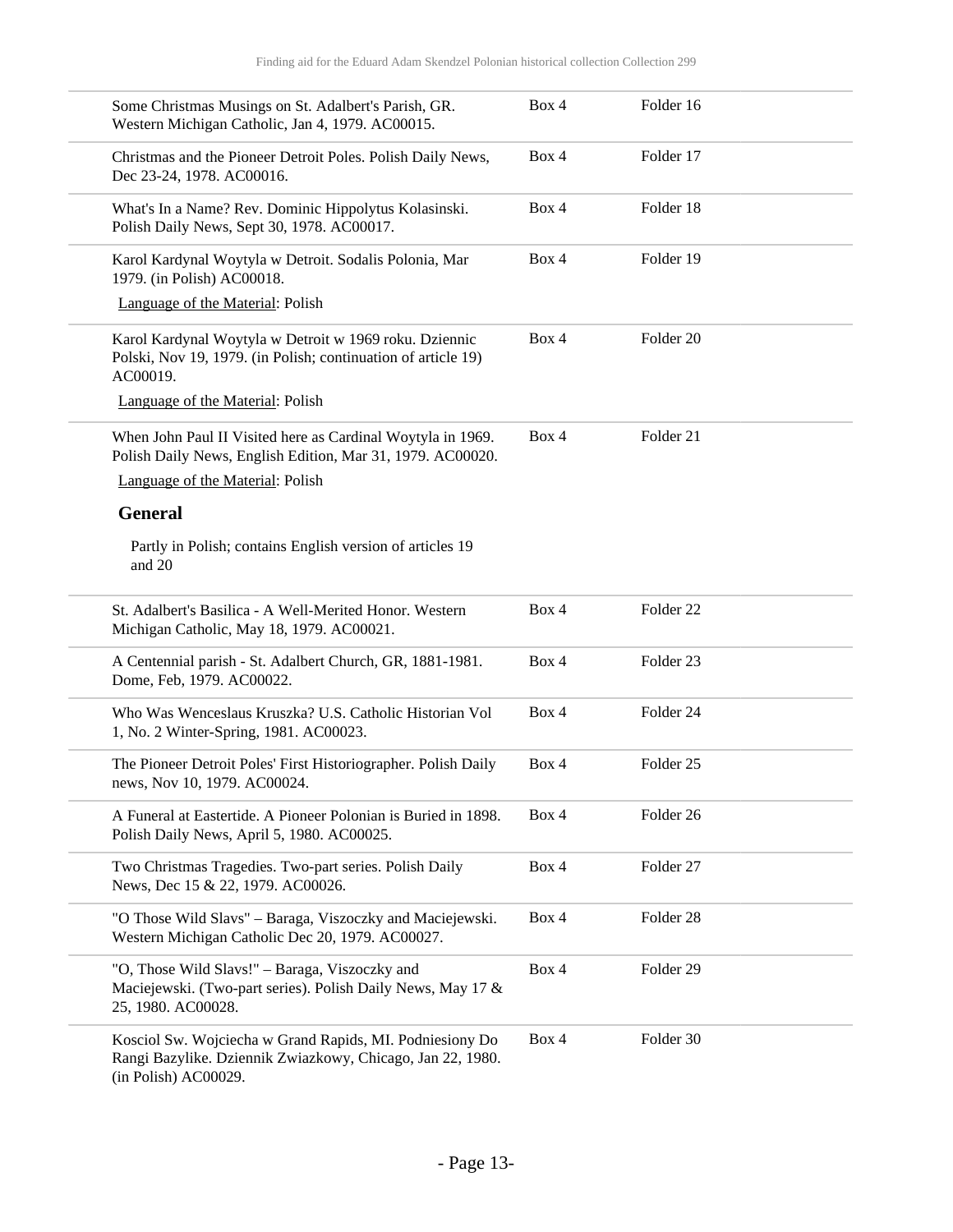Language of the Material: Polish

St. Adalbert's in Grand Rapids to be Minor Basilica. Polish Daily News, Jan 26, 1980. AC00030. Box 4 Folder 31 St. Adalbert Church Designated as a Minor Basilica by Vatican. Western Michigan Catholic, Jan 31, 1980. AC00031. Box 4 Folder 32 St. Adalbert Basilica Dedicated Feb 15. Western Michigan Catholic, Feb 21, 1980. AC00032. Box 4 Folder 33 Grand Rapids St. Adalbert's Becomes Minor Basilica. Polish Daily News Feb 23, 1980. AC00033. Box 4 Folder 34 Kosciol Sw. Wojciecha w Grand Rapids, MI. – Basylika. Miesiecznik, ranciszkanski, Pulaski, Wisc., Mar 1980. (in Polish) AC00034. Language of the Material: Polish Box 4 Folder 35 Christmastime and a Centennial. Western Michigan Catholic, Dec 25, 1980. AC00035. Box 4 Folder 36 Pastor Thanks Holy Father, Invites Pontiff to Parish Centennial. Polish Daily News. Mar 28, 1980. AC00036. Box 5 Folder 37 Sacred Heart School - 75 Years of Service. Western Michigan Catholic. May 29, 1980. AC00037. Box 5 Folder 38 Seventy-Five Years and Counting. Diamond Jubilee Year of Sacred Heart Parish in Grand Rapids. Polish Daily news. June 14, 1980. AC00038. Box 5 Folder 39 Eighty-Seventh Christmas Anniversary – Sweetest Heart of Mary Story. Polish Daily news. Dec 18, 1980. AC00039. Box 5 Folder 40 A Look at Christmas 1885 Edition of Detroit Polish Paper. Polish Daily News, Dec 20, 1980. AC00040. Box 5 Folder 41 Carillon and Bells of Sacred heart Church in Grand Rapids. Polish Daily news, Mar 28, 1981. AC00041. Box 5 Folder 42 A Detroit Easter Out of the Past - in 1890. Polish Daily News, Apr 18, 1981. AC00042. Box 5 Folder 43 Valerius Joseph Jasinski – A Man Ahead of His Time. Polish Daily News, Dec 19, 1981. AC00043. Box 5 Folder 44 Christmas Times of Triumph and Tragedy in Old Detroit's Poletown. Polish Daily News, Dec 26, 1981. AC00044. Box 5 Folder 45 Detroit's Pioneer Polish Priests: Fr. Julian Maciejewski 1800-1861. Polish Daily News, Jan 9, 1982. AC00045. Box 5 Folder 46 An Angel of Mercy. Mme. Valeria Lipczynski. Polish Daily News. Mar 6, 1982. AC00046. Box 5 Folder 47 Easter Bells in "Old Grand Rapids." Western Michigan Catholic, Apr 8, 1982. AC00047. Box 5 Folder 48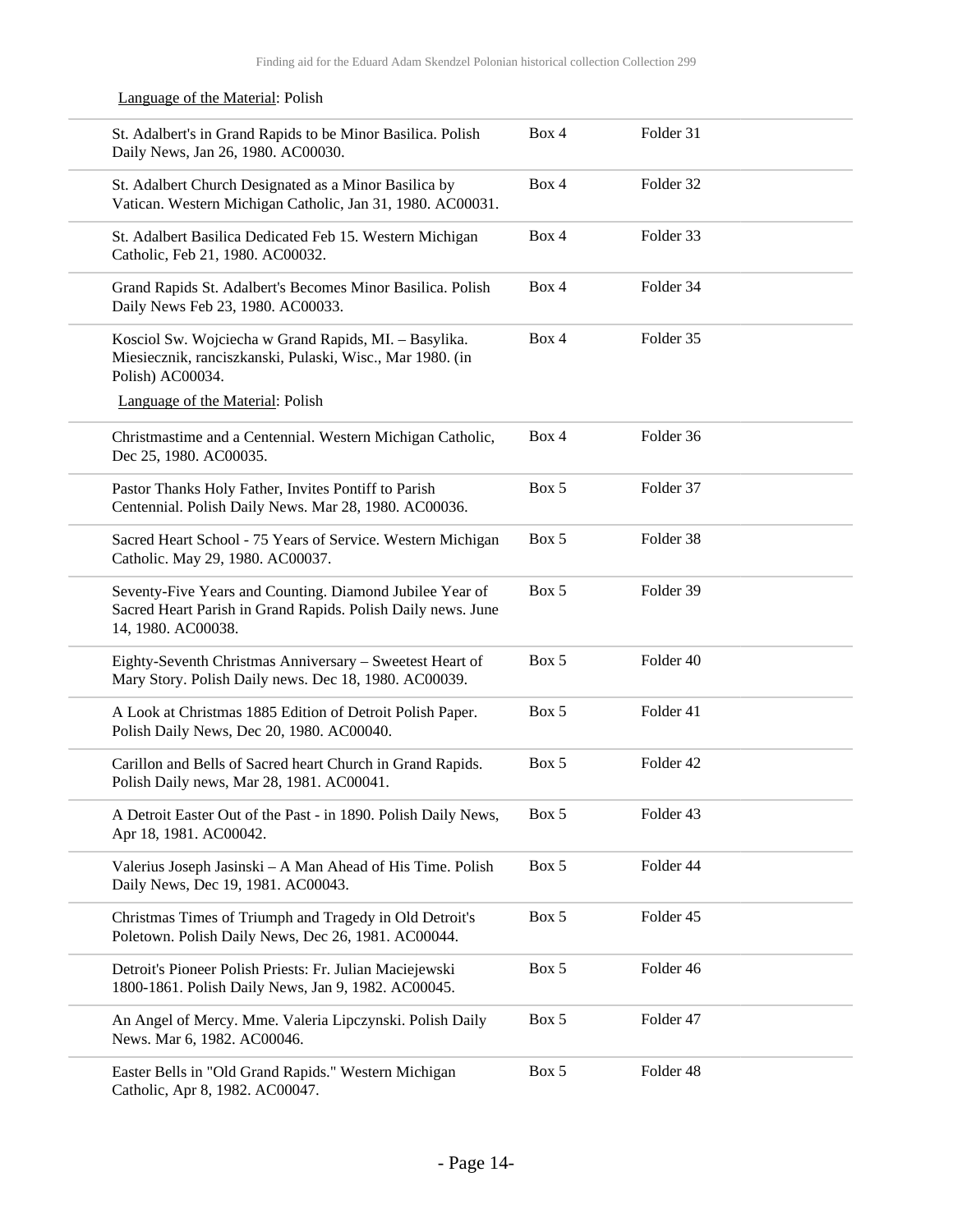| Eastertide of 1898 in Old Detroit's Polonia. Polish Daily<br>News, Apr 10, 1982. AC00048.                                                                                              | Box 5 | Folder 49            |  |
|----------------------------------------------------------------------------------------------------------------------------------------------------------------------------------------|-------|----------------------|--|
| A Christmas March and a Christmas Tragedy. (Two-part<br>series) Polish Daily News, Dec 18 & 25, 1982. AC00049.                                                                         | Box 5 | Folder 50            |  |
| Polonian Settlements in Michigan, Eaglet, Jan 1983.<br>AC00050.                                                                                                                        | Box 5 | Folder 51            |  |
| St. Casimir's 100th Easter Service. (Two-part series) Polish<br>Daily News, Mar 26 & Apr 2, 1983. AC00051.                                                                             | Box 5 | Folder 52            |  |
| Ks. Jozef W., Swastek. Wspomnienia Swieckiego. Polish<br>Daily news Apr 25, 1983. (in Polish) AC00052.                                                                                 | Box 5 | Folder 53            |  |
| Language of the Material: Polish                                                                                                                                                       |       |                      |  |
| Joseph Vincent Swastek - A Layman's Reminiscences. Polish<br>Daily News May 28, 1983. AC00053.                                                                                         | Box 5 | Folder 54            |  |
| A New Polonian Community. Centennial Notes 1883-1983 of<br>the Diocese of Grand Rapids. Western Michigan Catholic, Oct<br>13, 1983. AC00054.                                           | Box 5 | Folder 55            |  |
| Christmas Over the Years. The Church of St. Adalbert.<br>Western Michigan Catholic, Dec 22, 1983. AC00055.                                                                             | Box 5 | Folder 56            |  |
| Some Christmas 1885 Musings on Old Detroit's Polonia.<br>Polish Daily News, Dec 17, 1983. AC00056.                                                                                     | Box 5 | Folder 57            |  |
| Old Detroit's Polonia as Christmas in 1885. Polish Daily<br>News, Dec 24, 1983. AC00057.                                                                                               | Box 5 | Folder 58            |  |
| The Saga of Old Detroit's Polonia. A Kolasinski Chronology.<br>(Two-part series) Polish Daily News, Apr 21 & 28, 1984.<br>AC00058.                                                     | Box 5 | Folder 59            |  |
| Modernization of St. Isidore's Church in Grand Rapids. Polish<br>Daily News, may 11, 1985. AC00059.                                                                                    | Box 5 | Folder <sub>60</sub> |  |
| The Story Behind the Story of an 'Embattled' Parish. Polish<br>Daily News, Mar 15, 1986. AC00060.                                                                                      | Box 5 | Folder <sub>61</sub> |  |
| Out of Our Ethnic Past. An Overview of 19th Century<br>Parochial Schools in Grand Rapids. (Three-part series)<br>Western Michigan Catholic, Jan 17, Feb 7, & Mar 28, 1985.<br>AC00061. | Box 5 | Folder 62            |  |
| Christmas in a Restored "Polish Cathedral." Polish Daily<br>News, Dec 22, 1984. AC00062.                                                                                               | Box 5 | Folder <sub>63</sub> |  |
| Easter in a Restored "Polish Cathedral." Polish Daily News,<br>Apr 6, 1985. AC00063.                                                                                                   | Box 5 | Folder 64            |  |
| Some Musings on a Tragic Christmas Centennial. Polish Daily<br>News, Dec 21, 1985. AC00064.                                                                                            | Box 5 | Folder 65            |  |
| The Polanders. Grand River Valley Review, Spring-Summer,<br>1985. AC00065.                                                                                                             | Box 5 | Folder 66            |  |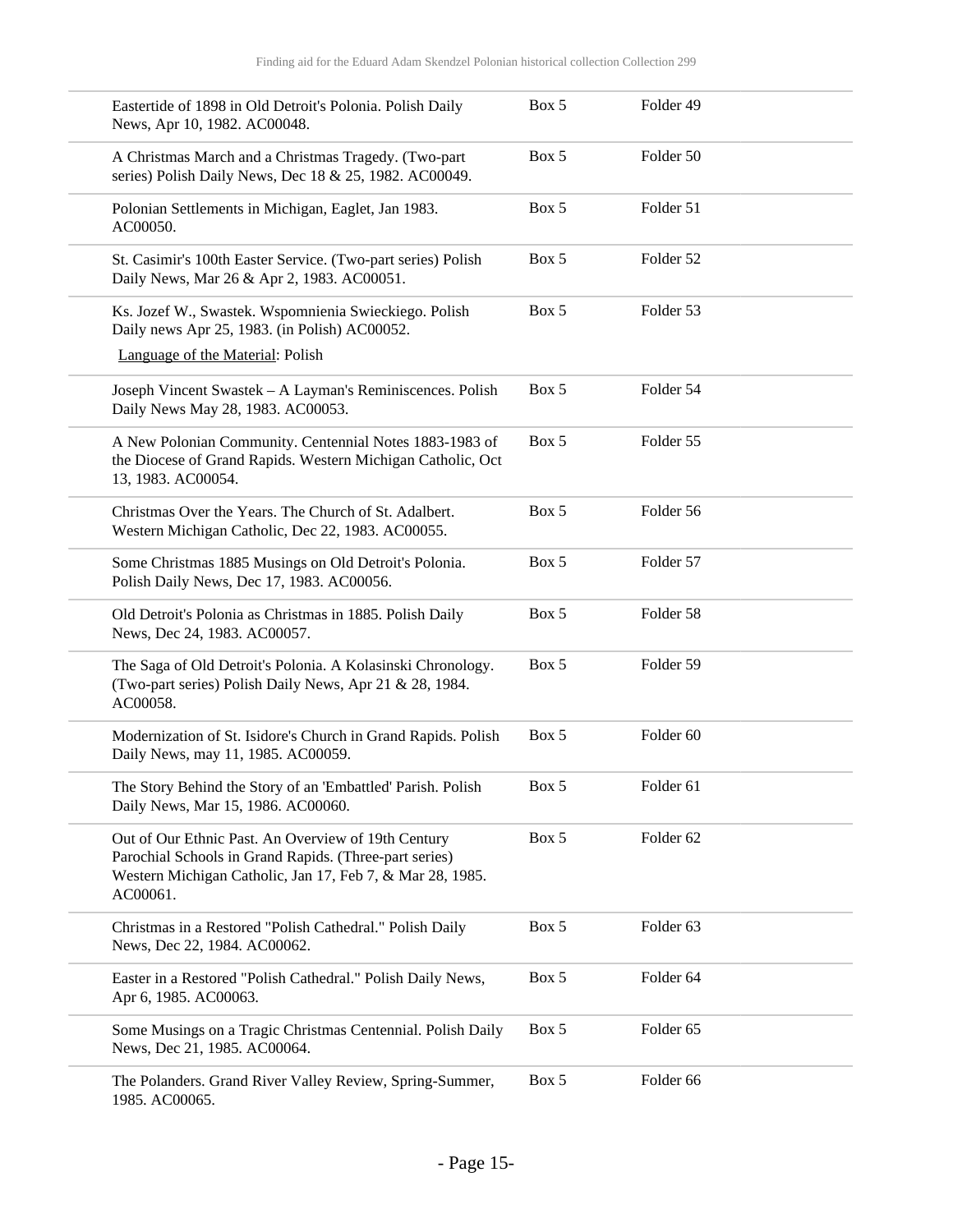2 copies: one self-bound, one original paperback(not in great condition-with spill on cover)

| Polonian Easter of Yore!. Polish Daily News, Mar 29, 1986.<br>AC00066.                                                              | Box 5 | Folder 67            |
|-------------------------------------------------------------------------------------------------------------------------------------|-------|----------------------|
| Valerie Lipczynski, The Mother of the Polish National<br>Alliance. (Two-part series) Zgoda, Dec 15, 1986 & Jan 1,<br>1987. AC00067. | Box 5 | Folder <sub>68</sub> |
| The Kolasinski Connection. PNCC Studies, 1987. AC00068.                                                                             | Box 5 | Folder <sub>69</sub> |
| Christmas in a Centennial Year? Polish Daily News, Dec 27,<br>1986. AC00069.                                                        | Box 5 | Folder 70            |
| Some Polonian Eastertide Musings from Rome. Polish Daily<br>News, Apr 18, 1987. AC00070.                                            | Box 5 | Folder 71            |
| Out of Our Ethnic Past: Fr. Ehrenstrasser. Western Michigan<br>Catholic, Dec 17, 1987. AC00071.                                     | Box 6 | Folder <sub>72</sub> |
| The Tragic Christmas of 1891 in Old Detroit's Polonia. Polish<br>Daily news, Dec 19, 1987. AC00072.                                 | Box 6 | Folder <sub>73</sub> |
| The 100th Christmas at "The Church With 3 Steeples." Polish<br>Daily News, Dec 21, 1988. AC00073.                                   | Box 6 | Folder 74            |
| Two Cardinals in Western Michigan. (Two-part series) Polish<br>Daily News, Mar, 1989. AC00074.                                      | Box 6 | Folder <sub>75</sub> |
| Dominik Hipolit Kolasinski (1838-1898). Studia Polonia,<br>Lublin Vol 8, Summer, 1970. (in Polish) AC00075.                         | Box 6 | Folder 76            |
| Language of the Material: Polish                                                                                                    |       |                      |
| Strife and Struggle - The Story of "Heart's" 100 Years. Polish<br>Daily News, Mar 22, 1989. AC00076.                                | Box 6 | Folder 77            |
| Polish Church Independentism and Dominic Hippolytus<br>Kolasinski. Polish-American Journal, Buffalo, N.Y. Nov,<br>1991. AC00077.    | Box 6 | Folder <sub>78</sub> |
| Mme Lipczynski – Queen of the Poles. Grand River Valley<br>History, Spring, 1992. AC00078.                                          | Box 6 | Folder 79            |
| <b>General</b>                                                                                                                      |       |                      |
| Same as Valeria Lipczynski Story, different title                                                                                   |       |                      |
| The Christmas Eve Centennial of Detroit's Sweetest Heart<br>of Mary Church. Tygodnik Swiat Polski, Dec 24, 1993.<br>AC00079.        | Box 6 | Folder 80            |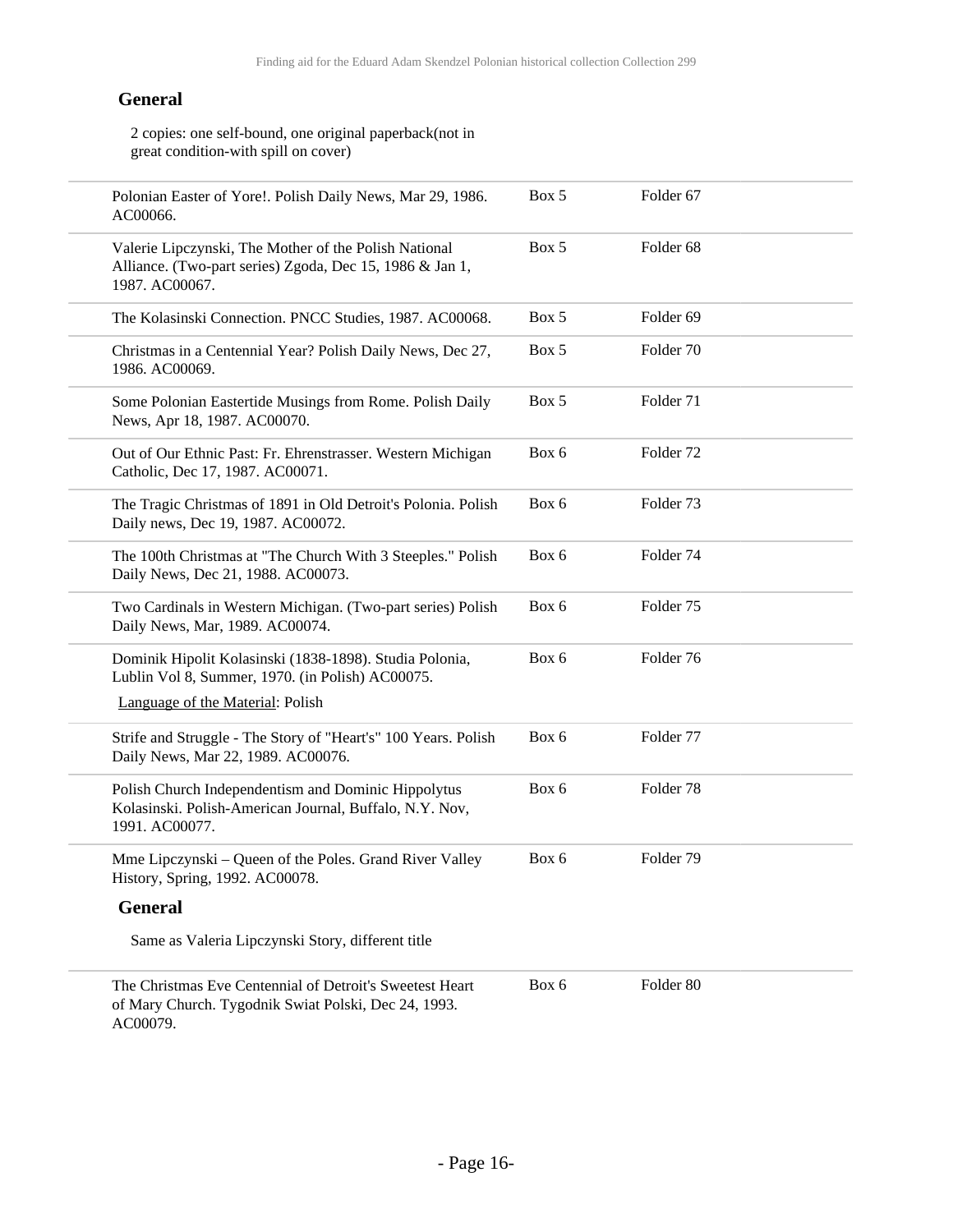Folder also includes photocopied letters to editor re: article

| Easter and Detroit Polonia's First History. Tygodnik Swiat<br>Polski, Apr 1, 1994. AC00080.                                                                                                                                                                          | Box 6 | Folder 81            |  |
|----------------------------------------------------------------------------------------------------------------------------------------------------------------------------------------------------------------------------------------------------------------------|-------|----------------------|--|
| Some Christmas Memories of Old Detroit's Pioneer Polonia.<br>Tygodnik Swiat Polski, (Two-part series) Dec 30, 1994 & Jan<br>6, 1995. AC00081.                                                                                                                        | Box 6 | Folder <sub>82</sub> |  |
| Eastertide of 1895 in Old Detroit's Pioneer Polonia. Tygodnik<br>Swiat Polski, Apr 6, 1995. AC00082.                                                                                                                                                                 | Box 6 | Folder 83            |  |
| A Basilica-on-the-Grand. Polish American Journal, June,<br>1995. AC00083.                                                                                                                                                                                            | Box 6 | Folder 84            |  |
| Christmas of 1885 in a Detroit Polish Weekly. Tygodnik<br>Swiat Polski, Dec 22, 1995. AC00084.                                                                                                                                                                       | Box 6 | Folder <sub>85</sub> |  |
| Centennial of the Kolasinski Enigma. Tygodnik Swiat Polski,<br>Apr, 1998. AC00085.                                                                                                                                                                                   | Box 6 | Folder 86            |  |
| Letter to the People of St. Robert's Parish (Ada, MI). The<br>Anti-Rome, Anti-Pope, & Anti-Polish Prejudices of their<br>Pastor, Rev. David Hawley, Nov, 1987. AC00086.                                                                                              | Box 6 | Folder <sub>87</sub> |  |
| Controversy Over Restoration of St. Isidore Church. The<br>Defender, Feb, 1987. AC00087.                                                                                                                                                                             | Box 6 | Folder 88            |  |
| The St. Isidore Tragedy and Scandal. Letter to the Editor,<br>Grand Rapids Press, Feb 1987. AC00088.                                                                                                                                                                 | Box 6 | Folder 89            |  |
| <b>General</b>                                                                                                                                                                                                                                                       |       |                      |  |
| Uunder pseudonym: Justin Jerva? This and other pieces<br>signed "Justin Jerva" appear to be written by EAS, but<br>it has not been confirmed. The handwriting appears to<br>be the same and on one item, "E. Skendzel" has been<br>penciled in below "Justin Jerva". |       |                      |  |
| Commentary on Rev. Vesbit's July 19 Sunday Letter. The<br>Defender, July, 1987. AC00089.                                                                                                                                                                             | Box 6 | Folder 90            |  |
| Skendzel EA. ("per Harry Milostan"). No American Flag at St.<br>Isidore's. Letter to the Editor, Grand Rapids Press, Feb, 1986.<br>AC00090.                                                                                                                          | Box 6 | Folder 91            |  |
| We Are All Americans!. Public Pulse, Grand Rapids Press,<br>Sept, 1994. AC00091.(under pseudonym: Justin Jerva?)                                                                                                                                                     | Box 6 | Folder 92            |  |
| Polish Press in Detroit. Polish Daily News, Nov 17, 1979.<br>AC00092.                                                                                                                                                                                                | Box 6 | Folder 93            |  |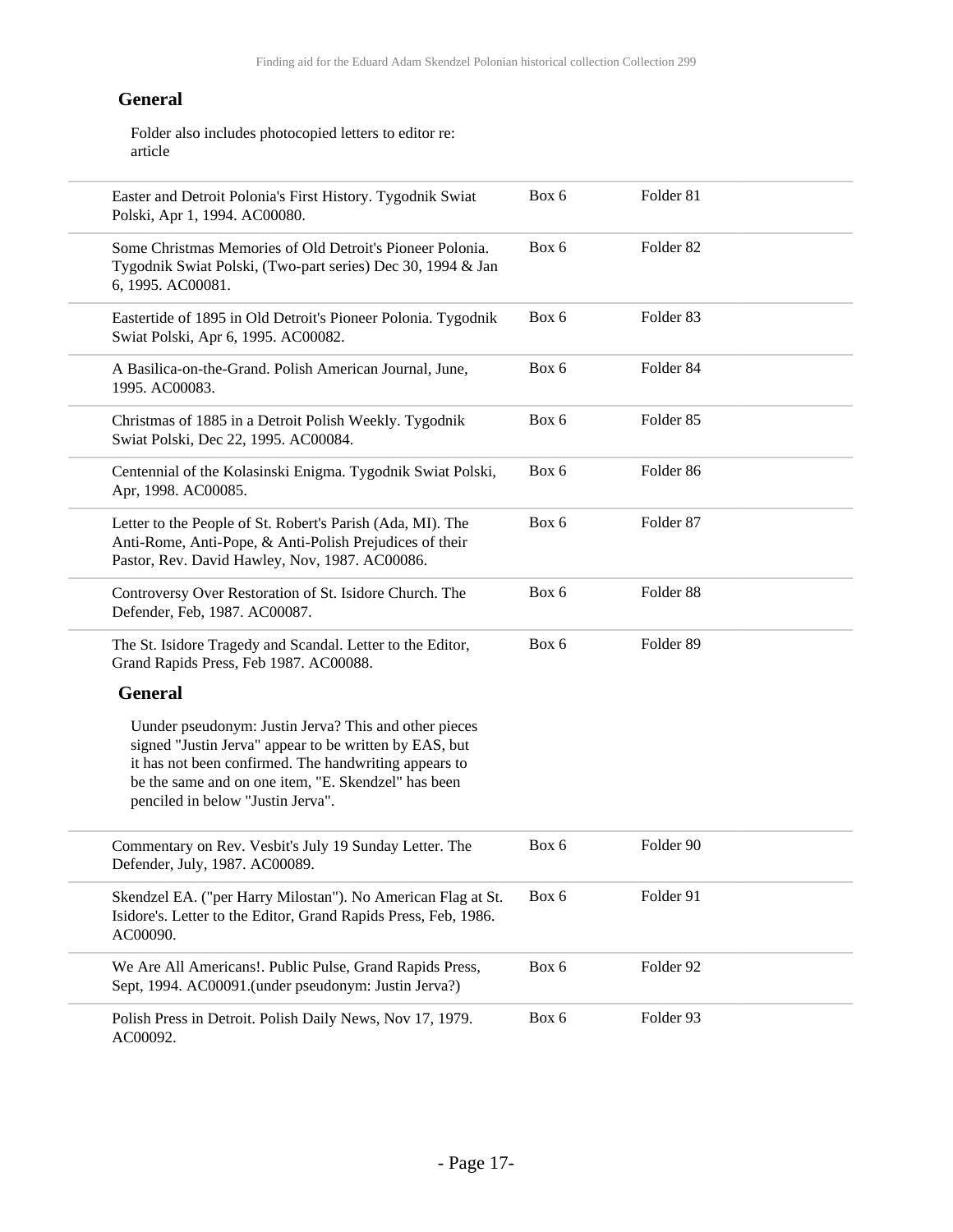Under pseudonym: James Tyle? There is no clear evidence for this as a pseudonym; it may be simply another author, or a co-author with EAS.

Destroyers of the Church. Grand Rapids Press. Dec 27, 1988. AC00093. Box 6 Folder 94

#### **General**

Under pseudonym: Justin Jerva?

| Catholic Paper Leaned Left. Grand Rapids Press. May 22, | Box 6 | Folder 95 |
|---------------------------------------------------------|-------|-----------|
| 1988. AC00094.                                          |       |           |

#### **General**

Pseudonym: Jerva?

A Wound Still Not Healed. Grand Rapids Press. Sept 7, 1988. AC00095. Box 6 Folder 96

#### **General**

Pseudonym: Jerva? On the p/c of this letter, "E. Skendzel" is penciled in, in what appears to be EAS' handwriting.

| Skendzel EA. Polonian Roots in Grand Rapids. The Eaglet,<br>Polish Genealogical Society of Michigan. Volume 2, No.3,<br>Sept, 1982. AC00096.                                                                                 | Box 6 | Folder 97  |
|------------------------------------------------------------------------------------------------------------------------------------------------------------------------------------------------------------------------------|-------|------------|
| Skendzel EA. Kolasinki Report (ca 1884) on the Early<br>Polish Community in Detroit - translated by Skendzel. Polish<br>Genealogical Society of Michigan, The Eaglet, Vol.15 No.2,<br>May 1995. AC00097.                     | Box 6 | Folder 98  |
| The Rise and Fall of the Grand Rapids Polonia. Symposium<br>of the Association for the Advancement of Dutch-American<br>Studies. Calvin College, GR, MI. Oct 8, 1993. Additional<br>copy on shelves, call# M977.456004 Sk26r | Box 6 | Folder 99  |
| Sacred Heart Church : a Grand Rapids Landmark. Published<br>on the occasion of the diamond jubilee, 1979. AC00101.                                                                                                           | Box 6 | Folder 100 |
| The Basilica of Saint Basilica of Saint Adalbert : a Great<br>Temple of God on the Grand. GR : Littleshield Press, 32 pp.<br>1980. AC00103.                                                                                  | Box 6 | Folder 101 |
| A Centennial Parish : an Historical Overview, a Brief<br>Architectural Commentary, and the Story of the Restoration<br>of Sweetest Heart of Mary Church, in Detroit, MI. GR :<br>Littleshield Press, 1985. 50 pp. AC00104.   | Box 6 | Folder 102 |

The Valeria Lipczynski Story. Polish Heritage Society, Aug, 1991. AC00105. Box 6 Folder 103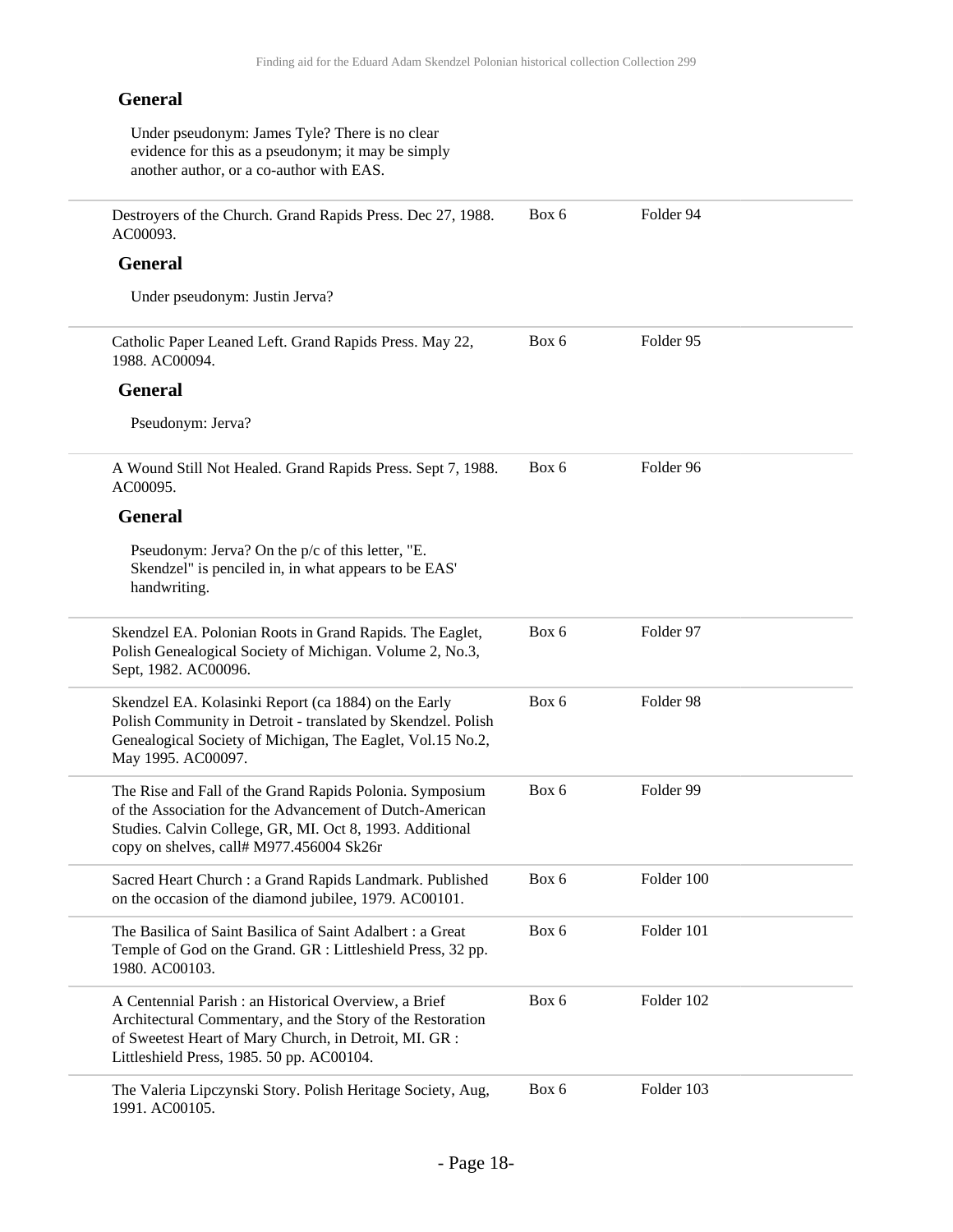Same as "Queen of the Poles", different title (just manuscript—not booklet)

| A Schematic Overview of Grand Rapids' Pioneer Poles. Grand<br>Rapids Polish Heritage Society, May 17, 1995. AC00106.                                                                                              | Box 6   | Folder 104 |
|-------------------------------------------------------------------------------------------------------------------------------------------------------------------------------------------------------------------|---------|------------|
| An East Side Grand Rapids Polonian Enclave (or The History<br>of The St. Isidore Neighborhood). Grand Rapids Humanities<br>Council for its projected book: Grand Rapids Neighborhoods.<br>June 12, 1996. AC00107. | Box 6   | Folder 105 |
| <b>General</b>                                                                                                                                                                                                    |         |            |
| This item is not on the master list and may not be<br>Skendzel's work                                                                                                                                             |         |            |
| An Overview of the Polyglot Composition of the Original<br>Grand Rapids Diocese. Poles, Germans and other Ethnics.<br>Mar, 1981. AC00108.                                                                         | Box 6   | Folder 106 |
| A Good Priest and a Gentleman : Monsignor Casimir Edward<br>Skory, Jan, 1986. AC00109.                                                                                                                            | Box 6   | Folder 107 |
| John Whalen McGee: Gentleman, Priest, and Historian. Sept.<br>18, 1987. AC00110.                                                                                                                                  | Box 6   | Folder 108 |
| Detroit St. Josaphat's Founding Pastor. Jan, 1989. AC00111                                                                                                                                                        | Box 6   | Folder 109 |
| Kolasinki and the Detroit Polish Church War, 1991. AC00112.                                                                                                                                                       | Box 6   | Folder 110 |
| Kolasinki & Detroit's 1st Polonian History, 1991. AC00113.                                                                                                                                                        | Box 6   | Folder 111 |
| Detroit Polonica, Nov. 1991. AC0014.                                                                                                                                                                              | Box 6   | Folder 112 |
| Oldest Living CCHS Graduate Celebrates 101 Years. Eleanore<br>Lipczynski Bekrendt Kruizenga Maher. Feb, 1993. AC00115.                                                                                            | Box 6.1 | Folder 113 |
| Eulogy, Joseph Kubasiak, 1995. AC00116.                                                                                                                                                                           | Box 6.1 | Folder 114 |
| Eulogy, James Frederic Ankenbrandt, 1989. AC00117.                                                                                                                                                                | Box 6.1 | Folder 115 |
| Golden Wedding Anniversary, Mr. & Mrs. Joseph Kubasiak,<br>Aug, 1981. C00118.                                                                                                                                     | Box 6.1 | Folder 116 |
| Thumbnail Historical Sketch of S.H. of Mary Parish. Oct,<br>1978. AC00119.                                                                                                                                        | Box 6.1 | Folder 117 |
| In Memoriam - Bernard Joseph Cebelak. Nov, 1995. Reprint:<br>History of Detroit's Polonia. A Chronology, 1817-1870<br>written by Allan R. Treppa. Hamtrack Citizen, Aug 25, 1977.<br>AC00120.                     | Box 6.1 | Folder 118 |
| An Analysis of "The Evening News" October 16, 1893 Article<br>on Rev. Dominic H. Kolasinski entitled as "His Story Told for<br>the First Time." Jan 24, 1979. AC00121.                                            | Box 6.1 | Folder 119 |
| Eulogy: Marian Kubasiak nee Cebelak. Mar 28, 1988.<br>AC00122.                                                                                                                                                    | Box 6.1 | Folder 120 |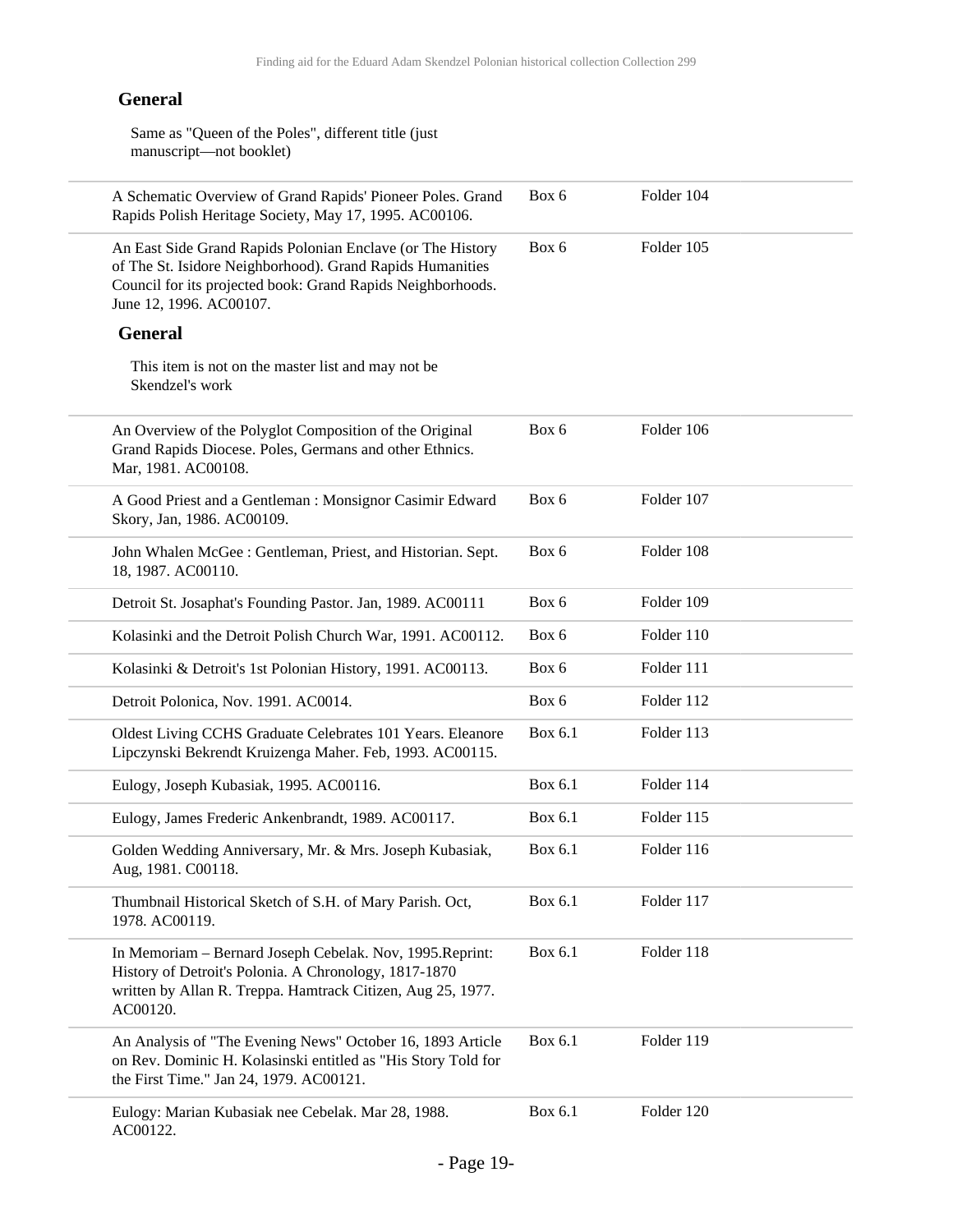| Eulogy: Memory Eternal to Esther V. Usakowski. Apr 20,               | Box 6.1 | Folder 121 |
|----------------------------------------------------------------------|---------|------------|
| 1993. AC00123.                                                       |         |            |
| Eulogy: Sister Mary Camilla Usakowski, O.P. Mar 1, 1994.<br>AC00124. | Box 6.1 | Folder 122 |

### **Polonian Musings : a series of articles from various publications about the Pioneer Detroit & Pioneer GR Polanders, Dearborn, Michigan. May 18, 1983. Formerly M977.4004 Sk26p v. 1 & v. 2. AC00101.**

Processing Information:

### **Processing Information**

AC00101. This number inaccurate, as it is in use for two different titles. Give this title its own unique number in the management database

| <b>Title/Description</b>                                                                                       | <b>Instances</b> |                     |
|----------------------------------------------------------------------------------------------------------------|------------------|---------------------|
| Vol. 1. Intro. And Table of Contents                                                                           | Box 7            | Folder 1            |
| Vol. 1. Christmas and Monsignor Pietrasik                                                                      | Box 7            | Folder <sub>2</sub> |
| Vol. 1. Memories of Old St. Joseph's (in Detroit)                                                              | Box 7            | Folder <sub>3</sub> |
| Vol. 1. "He was a Good Man"                                                                                    | Box 7            | Folder 4            |
| Vol. 1. The Background and Explanation of the Decoration of<br>St. Hyacinth Church in Detroit, Michigan.       | Box 7            | Folder 5            |
| Vol. 1. Biography of Rev. Dominic Kolasinski (translation)                                                     | Box 7            | Folder <sub>6</sub> |
| Vol. 1. Biography of Rev. Dominic Kolasinski (a translation<br>from Vincent Soolczynski's 1907, vol. 11. book. | Box 7            | Folder <sub>7</sub> |
| Vol. 1. Corpus Christi in Detroit, 1971 (The Wanderer)                                                         | Box 7            | Folder <sub>8</sub> |
| Vol. 1. Corpus Christi in Detroit. English version (The Polish<br>Daily News)                                  | Box 7            | Folder 9            |
| Vol. 1. Corpus Christi in Detroit, 1972. Polish version<br>(Poslaniec Serca Jezusa)                            | Box 7            | Folder 10           |
| Vol. 1. The Spirit of St. Hyacinth's                                                                           | Box 7            | Folder 11           |
| Vol. 1. The History of St. Stanislaus Catholic Church, Warsaw                                                  | Box 7            | Folder 12           |
| Vol. 1. The Last of the Lolasinakians                                                                          | Box 7            | Folder 13           |
| Vol. 1. Ostatni Z "Kolachow"                                                                                   | Box 7            | Folder 14           |
| Vol. 1. A Kashubian Centenarian                                                                                | Box 7            | Folder 15           |
| Vol. 1. Stulenti Kaszub, August Bradtke                                                                        | Box 7            | Folder 16           |
| Vol. 1. Father Joseph Swastek and an original biograhy of Fr.<br>Joseph Dombrowski                             | Box 7            | Folder 17           |
| Vol. 1. Ksiadz Jozef Swastek i Pewny zyciorys                                                                  | Box 7            | Folder 18           |
| Vol. 1. Zycie X. Jozefa Dabrowskiego (The Winona Wiarus)                                                       | Box 7            | Folder 19           |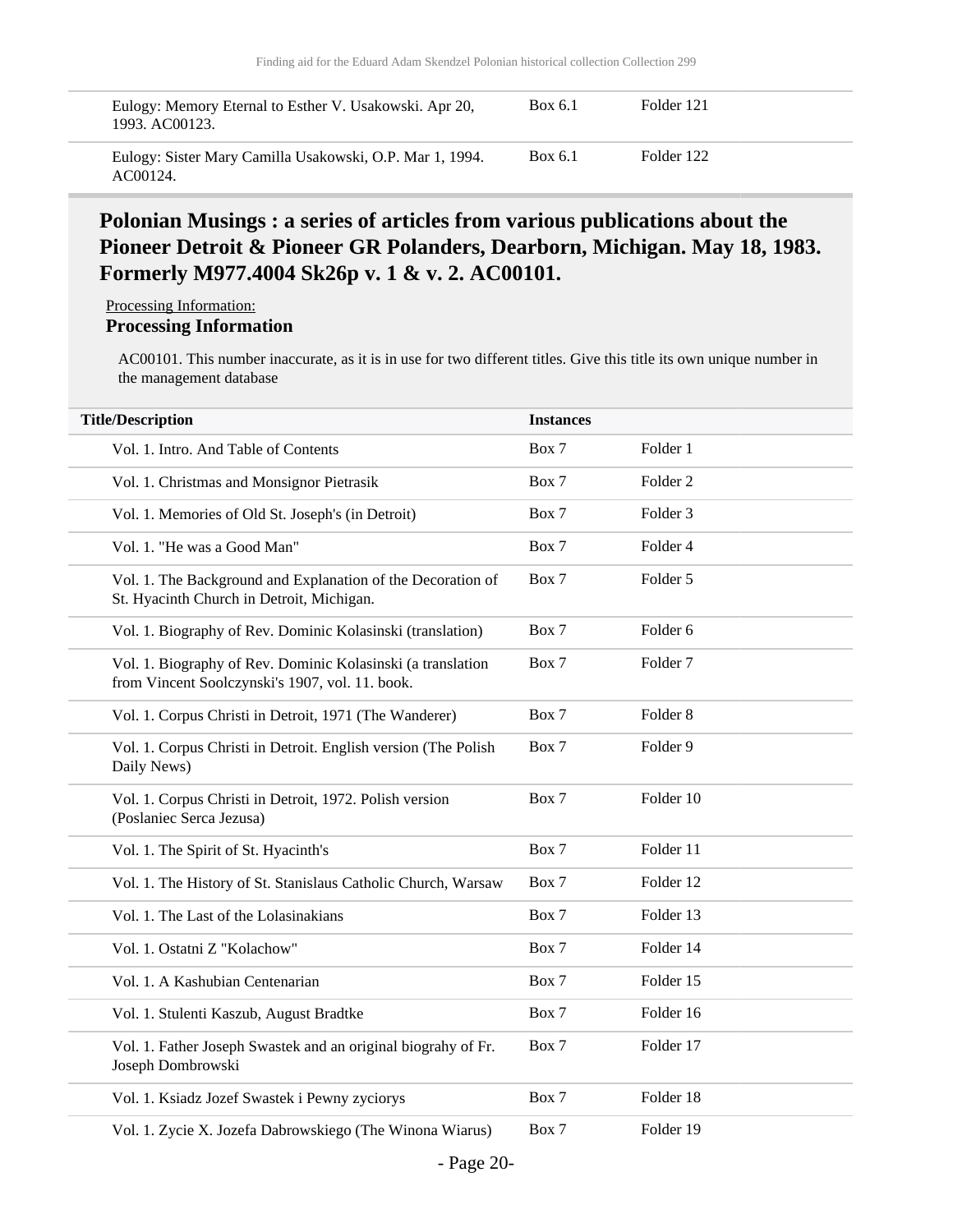| Vol. 1. A Layman's Reminiscences                                                          | Box 7 | Folder 20            |
|-------------------------------------------------------------------------------------------|-------|----------------------|
| Vol. 1. Wspomnienia Swieckiego                                                            | Box 7 | Folder 21            |
| Vol. 1. The Winona Wiarus and the Polish Seminary                                         | Box 7 | Folder <sub>22</sub> |
| Vol. 1. Winonski Wiarus: Polskie Seminari                                                 | Box 7 | Folder <sub>23</sub> |
| Vol. 1. Christmas at "Hearts", Today and Eighty Years Ago                                 | Box 7 | Folder 24            |
| Vol. 1. Dominic Hippolytus Kolasinski                                                     | Box 7 | Folder <sub>25</sub> |
| Vol. 1. The Bells of St. Adalbert's (abridged)                                            | Box 7 | Folder 26            |
| Vol. 1. The Bells of St. Adalbert's (complete)                                            | Box 7 | Folder 27            |
| Vol. 1. What's in a Name? Dominic Hippolytus Kolasinki!                                   | Box 7 | Folder 28            |
| Vol. 1. A Thumbnail Historical Sketch of Sweetest Heart<br>Parish                         | Box 7 | Folder <sub>29</sub> |
| Vol. 1. Polish-Americans in an Irish-American Church                                      | Box 7 | Folder 30            |
| Vol. 1. Some Christmas Musings on St. Adalbert's Parish                                   | Box 7 | Folder 31            |
| Vol. 1. Christmas and the Pioneer Detroit Poles                                           | Box 7 | Folder 32            |
| Vol. 1. Pope John Paul in Detroit, 1969.                                                  | Box 7 | Folder 33            |
| Vol. 1. When John Paul II visited here in 1969                                            | Box 7 | Folder 34            |
| Vol. 1. Karol Kardynal Wojtyla w. Detroit 1969                                            | Box 7 | Folder 35            |
| Vol. 1. Karol Kardynal Wojtyla w. Detroit                                                 | Box 7 | Folder 36            |
| Vol. 1. A Centennial Parish: St. Adalbert's in Grand Rapids                               | Box 7 | Folder 37            |
| Vol. 1. St. Adalbert's Basilica, a well-merited honor!                                    | Box 7 | Folder 38            |
| Vol. 1. W. Sprawie Stadium o ks. Dominiku H. Kolasinskim<br>(Why Write About Kolasinski?) | Box 7 | Folder 39            |
| Vol. 1. The Pioneer Detroit Pole's First Historiographer                                  | Box 7 | Folder 40            |
| Vol. 1. Pioneer Detroit Polonia's Greatest Funeral                                        | Box 7 | Folder 41            |
| Vol. 1. "O Those wild Slavs!" (Baraga, Viszoczky,<br>Maciejewski)                         | Box 7 | Folder 42            |
| Vol. 1. A Trio of Slav Missionaries                                                       | Box 7 | Folder 43            |
| Vol. 1. The Sacred Heart Story (Grand Rapids)                                             | Box 7 | Folder 44            |
| Vol. 1. The Sweetest heart of Mary Story, 1886-1980                                       | Box 7 | Folder 45            |
| Vol. 2. Intro and Table of Contents                                                       | Box 7 | Folder 46            |
| Vol. 2. Two Christmas Tradegies                                                           | Box 7 | Folder 47            |
| Vol. 2. Designation of the Parish Church as a Basilica                                    | Box 7 | Folder 48            |
| Vol. 2. Kosciol Sw. Wojciecha w. Grand Rapids. Do Rangi<br>Bazyliki                       | Box 7 | Folder 49            |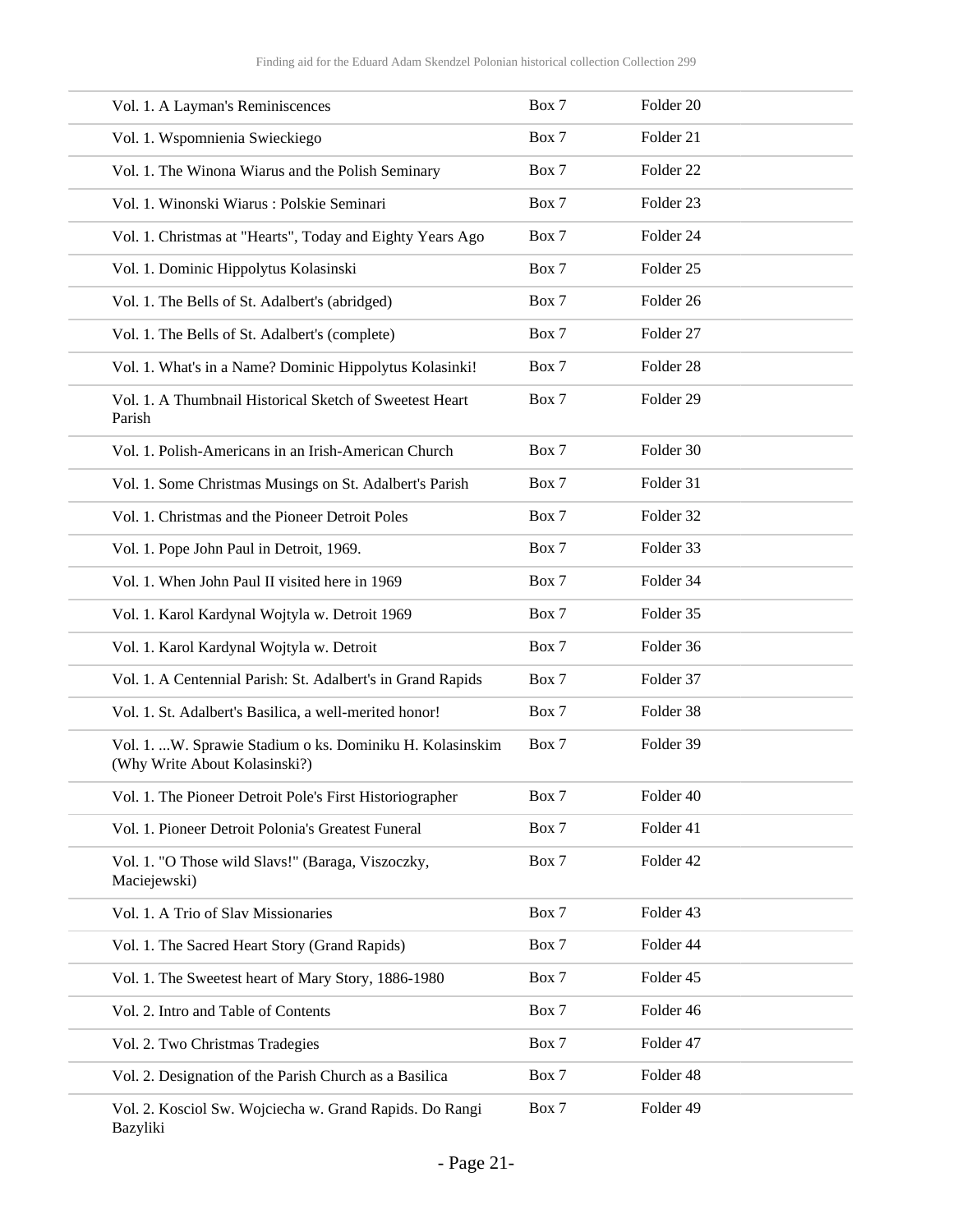| Vol. 2. St. Adalbert's in Grand Rapids to be Minor Basilica                              | Box 7 | Folder 50            |
|------------------------------------------------------------------------------------------|-------|----------------------|
| Vol. 2. St. Adalbert Church Designated a Minor Basilica                                  | Box 7 | Folder 51            |
| Vol. 2. St. Adalbert Basilica Dedicated February 15                                      | Box 7 | Folder 52            |
| Vol. 2. Grand Rapids St. Adalbert's Becomes Minor Basilica                               | Box 7 | Folder 53            |
| Vol. 2. Kosciol sw. Wojciecha w. Grand Rapids, Bazylika                                  | Box 7 | Folder 54            |
| Vol. 2. Pastor Thanks Holy Father (letters in Polish &<br>English)                       | Box 7 | Folder 55            |
| Language of the Material: Polish                                                         |       |                      |
| Language of the Material: English                                                        |       |                      |
| Vol. 2. St. Adalbert's Paster Thanks Holy Father                                         | Box 7 | Folder 56            |
| Vol. 2. A Funeral of Eastertide (Kolasinski)                                             | Box 7 | Folder 57            |
| Vol. 2. Sto Lat and a Centennial! (St. Adalbert's)                                       | Box 7 | Folder 58            |
| Vol. 2. The Sacred Heart School Story                                                    | Box 7 | Folder 59            |
| Vol. 2. Sacred heart School: 75 years of Service                                         | Box 7 | Folder <sub>60</sub> |
| Vol. 2. Seventy-Five Years and Counting                                                  | Box 7 | Folder <sub>61</sub> |
| Vol. 2. Christmas 1885 Edition of a Detroit Polish<br>Newspapers                         | Box 7 | Folder 62            |
| Vol. 2. The 87th Christmas Anniversary: the Sweetest Heart<br>of Mary Story (Four Parts) | Box 7 | Folder 63            |
| Vol. 2. Christmas and a Centennial                                                       | Box 7 | Folder <sub>64</sub> |
| Vol. 2. Who Was Wenceslaus Kruszka?                                                      | Box 7 | Folder 65            |
| Vol. 2. Grand Rapids and Western Michigan's Pioneer<br>Polanders                         | Box 7 | Folder 66            |
| Vol. 2. The Cariollon and Bells of Sacred Heart Church                                   | Box 7 | Folder 67            |
| Vol. 2. The Polygot Composition of the Original G.R. Diocese                             | Box 7 | Folder 68            |
| Vol. 2. A Detroit Easter Out of the Past, in 1890                                        | Box 7 | Folder 69            |
| Vol. 2. Valerius Joseph Jasinski: a man ahead of his time                                | Box 7 | Folder 70            |
| Vol. 2. Christmas Times of Triump and Tragedy in Detroit's<br>Old Poletown               | Box 7 | Folder 71            |
| Vol. 2. "Canadien" Settlements in Michigan                                               | Box 7 | Folder <sub>72</sub> |
| Vol. 2. An Angel of Mercy! Mme. Valeria Lipczynska                                       | Box 7 | Folder 73            |
| Vol. 2. Easter Bells in "Old Grand Rapids"                                               | Box 7 | Folder 74            |
| Vol. 2. Eastertide of 1898 in Old Detroit's Polonia                                      | Box 7 | Folder 75            |
| Vol. 2. Polonian Settlements in Michigan                                                 | Box 7 | Folder 76            |
|                                                                                          |       |                      |

Vol. 2. Polonian Roots in Grand Rapids, Michigan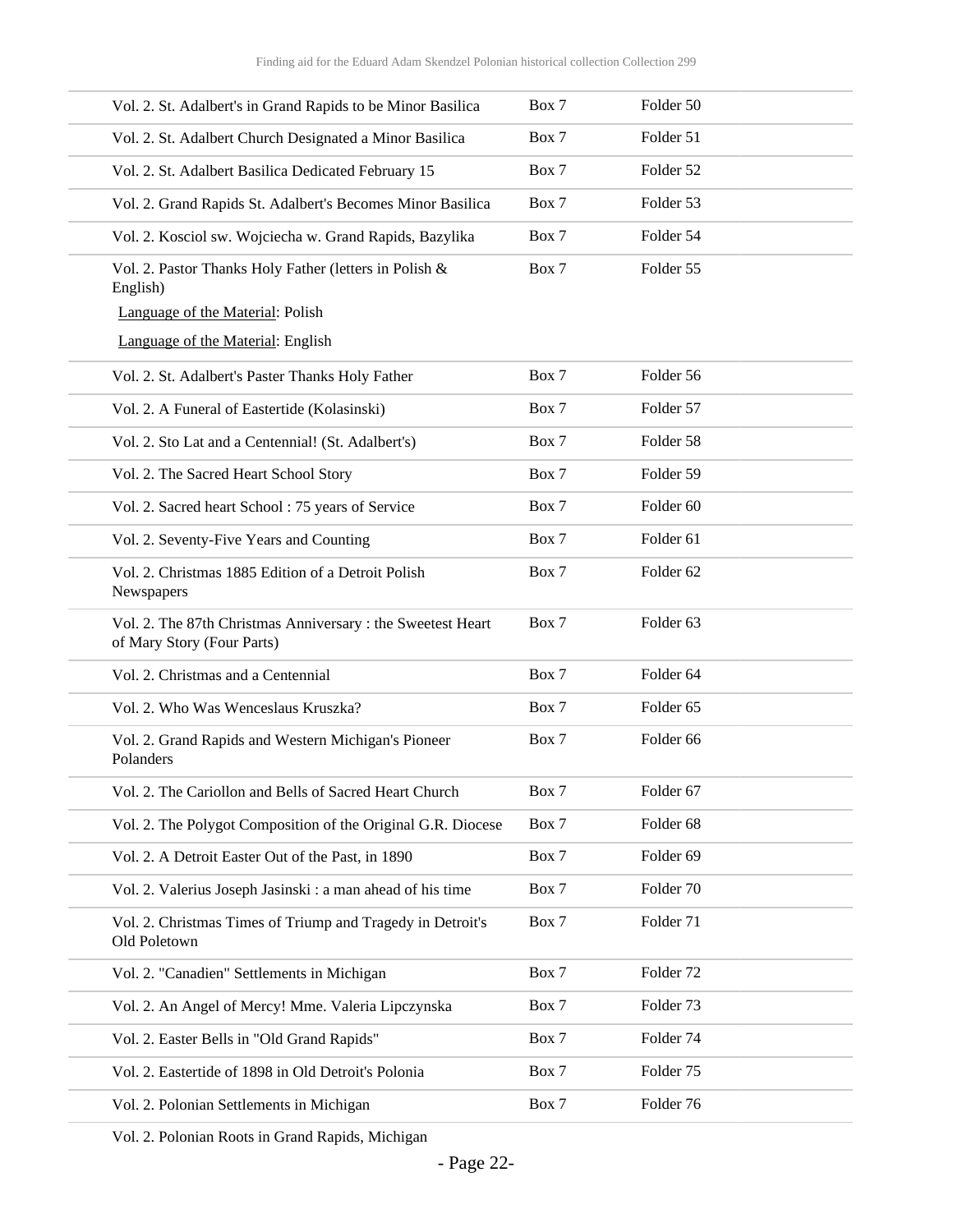|                                                                        | Box 7 | Folder 77 |  |
|------------------------------------------------------------------------|-------|-----------|--|
| Vol. 2. Archives Appeal for Historical Materials                       | Box 7 | Folder 78 |  |
| Vol. 2. Grand Rapids and Western Michigan's Pioneer<br>Polanders       | Box 7 | Folder 79 |  |
| Vol. 2. A Christmas march and a Christmas Tradegy                      | Box 7 | Folder 80 |  |
| Vol. 2. A Historical overview of the Pioneer Grand Rapids<br>Polonians | Box 7 | Folder 81 |  |
| Vol. 2. St. Casimir's 100th Easter                                     | Box 7 | Folder 82 |  |

### **Brochures & Booklets**

#### **General**

These items should be listed in the comprehensive list of Skendzel publications, and perhaps also in the writings in journals or newsletters above. But, where a second type of publication, use or copy exists in the form of a separately published brochure or booklet, it has been placed here, for ease access by the type of publication.

| <b>Title/Description</b>                                                                                                                                                                                                | <b>Instances</b> |          |
|-------------------------------------------------------------------------------------------------------------------------------------------------------------------------------------------------------------------------|------------------|----------|
| Sacred Heart Church – A Grand Rapids Landmark. Published<br>on the occasion of the diamond jubilee, 1979. AC00101.                                                                                                      | Box 8            | Folder 1 |
| The Basilica of Saint Basilica of Saint Adalbert – A Great<br>Temple of God on the Grand, GR, Littleshield Press, 32 pp.<br>1980. AC00103.                                                                              | Box 8            | Folder 2 |
| A Centennial Parish. An Historical Overview, a Brief<br>Architectural Commentary, and the Story of the Restoration<br>of Sweetest Heart of Mary Church, in Detroit, MI, GR,<br>Littleshield Press 50 pp. 1985. AC00104. | Box 8            | Folder 3 |
| The Valeria Lipczynski Story. Polish Heritage Society, Aug,<br>1991. AC00105.                                                                                                                                           | Box 8            | Folder 4 |
| <b>General</b>                                                                                                                                                                                                          |                  |          |
| Same as "Queen of the Poles", different title (just)<br>manuscript—not booklet)                                                                                                                                         |                  |          |
|                                                                                                                                                                                                                         |                  |          |

## **Presentations**

| <b>Title/Description</b>                                                                                                                                                                                        | <b>Instances</b> |          |
|-----------------------------------------------------------------------------------------------------------------------------------------------------------------------------------------------------------------|------------------|----------|
| Polonian Roots in Grand Rapids, MI. A commentary and<br>cursory view of the history of the Grand Rapids - Western<br>Michigan Pioneer Polish Settler. Grand Rapids Polish<br>Historical Society. June 12, 1982. | Box 9            | Folder 1 |
| A Schematic Historical Overview of the Pioneer Grand Rapids<br>Polonians. Grand Rapids Historical Society, Mar 10, 1983.                                                                                        | Box 9            | Folder 2 |
| The Kolasinski Connection (with Polish-American church<br>independentism). Conference of Scholars, Polish National<br>Catholic Church, Orchard Lake, MI.                                                        | Box 9            | Folder 3 |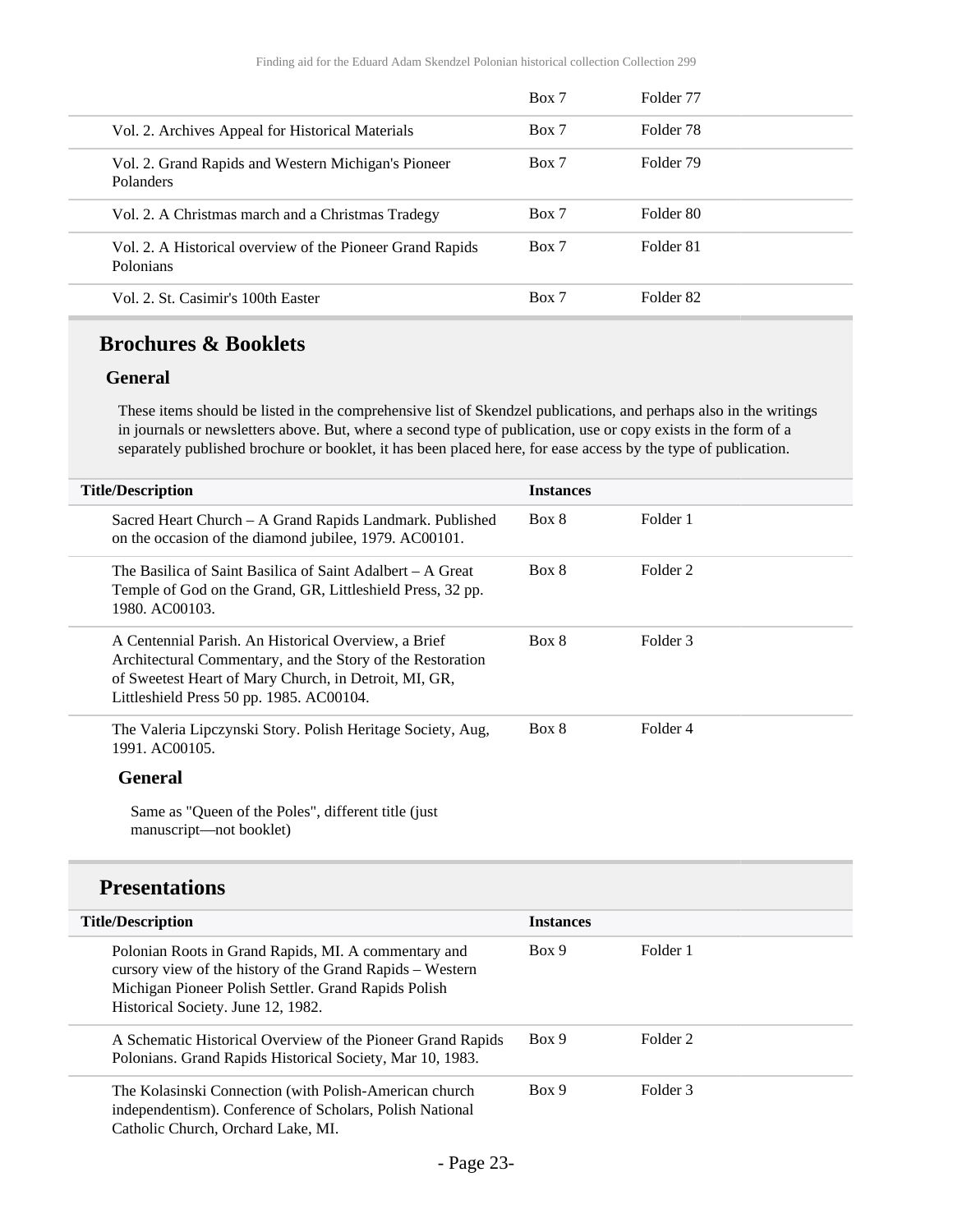| Transcription. Rome and the Kolasinski Affair. By Rev.<br>Earl Boyea, Trenton, Michigan. Delivered at Local History<br>Conference, Wayne State Univ., Detroit, MI. April 13, 1984.                                           | Box 9 | Folder 4            |
|------------------------------------------------------------------------------------------------------------------------------------------------------------------------------------------------------------------------------|-------|---------------------|
| The Rise and Fall of the Grand Rapids Polonia. Symposium<br>of the Association for the Advancement of Dutch-American<br>Studies. Calvin College, GR, MI. Oct 8, 1993. Additional<br>copy on shelves, call# M977.456004 Sk26r | Box 9 | Folder 5            |
| A Schematic Overview of Grand Rapids' Pioneer Poles. Grand<br>Rapids Polish Heritage Society, May 17, 1995. AC00106.                                                                                                         | Box 9 | Folder 6            |
| Response to Receiving The Grand Rapids Historical Society<br>1996 Baxter Award. May 9, 1996.                                                                                                                                 | Box 9 | Folder <sub>7</sub> |
| Dominic Hippolite Kolasinski - Priest, Patriot and Prophet or<br>Renegade, Rebel and Rogue. Prepared for Polish-American<br>Studies.                                                                                         | Box 9 | Folder 8            |
| An East Side Grand Rapids Polonian Enclave (or The History<br>of The St. Isidore Neighborhood). Grand Rapids Humanities<br>Council for its projected book: Grand Rapids Neighborhoods.<br>June 12, 1996. AC00107.            | Box 9 | Folder 9            |

# **Unpublished Essays on Polonia**

| <b>Title/Description</b>                                                                                                                               | <b>Instances</b> |                     |
|--------------------------------------------------------------------------------------------------------------------------------------------------------|------------------|---------------------|
| Grand Rapids and Western Michigan's Pioneer Polanders. Jan,<br>1981.                                                                                   | Box 10           | Folder 1            |
| An Overview of the Polyglot Composition of the Original<br>Grand Rapids Diocese. Poles, Germans and other Ethnics.<br>Mar, 1981. AC00108.              | Box 10           | Folder <sub>2</sub> |
| A Good Priest and a Gentleman - Monsignor Casimir Edward<br>Skory, Jan, 1986. AC00109.                                                                 | Box 10           | Folder <sub>3</sub> |
| John Whalen McGee: Gentleman, Priest, and Historian. Sep<br>18, 1987. AC00110.                                                                         | Box 10           | Folder 4            |
| Detroit St. Josaphat's Founding Pastor. Jan, 1989. AC00111.                                                                                            | Box 10           | Folder 5            |
| A Study of Polish-American Parishes in the USA listed by<br>Kruszka, 1954-1905., Feb, 1995.                                                            | Box 10           | Folder <sub>6</sub> |
| Canadian Settlements in Michigan. Jan, 1982.                                                                                                           | Box 10           | Folder <sub>7</sub> |
| Polonian Settlements in Michigan. A Schematic overview of<br>the many communities founded by Polonians throughout the<br>state of Michigan. May, 1982. | Box 10           | Folder <sub>8</sub> |
| Mr. And Mrs. Pioneer Grand Rapids Polanders. June, 1985.                                                                                               | Box 10           | Folder 9            |
| Polonian Roots in Grand Rapids, MI. June, 1982. See 6-97 &<br>$9-1$                                                                                    | Box 10           | Folder 10           |
| Michigan's Polonian Demography. June, 1983.                                                                                                            | Box 10           | Folder 11           |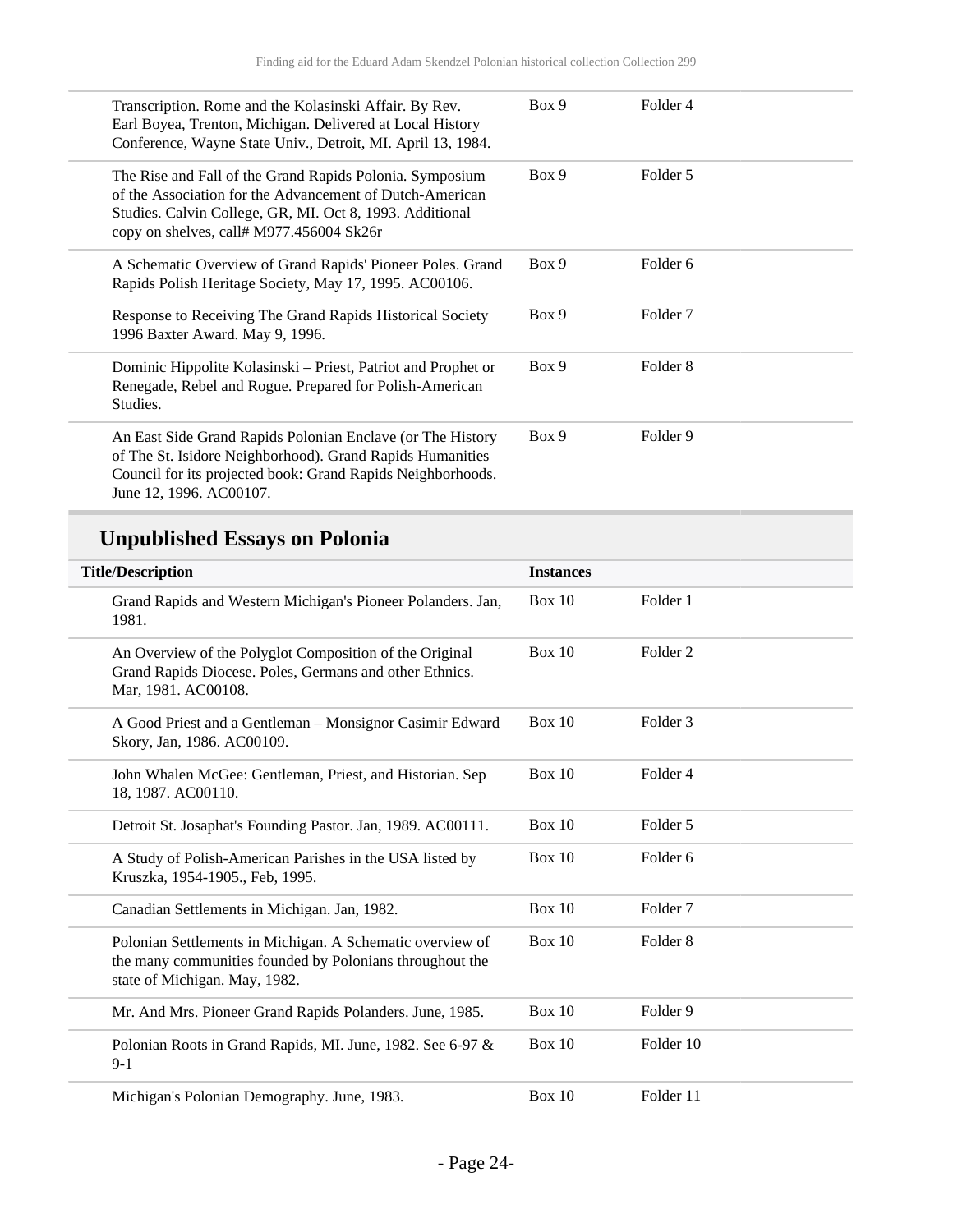| Grand Rapids and Western Michigan's Pioneer Polanders. Not<br>dated.                                                                                                                          | Box $10$      | Folder 12            |  |
|-----------------------------------------------------------------------------------------------------------------------------------------------------------------------------------------------|---------------|----------------------|--|
| A Pioneer Grand Rapids Polanders' husband-wife team of<br>social activists - John and Valeria Lipczynski, 1986.                                                                               | Box $10$      | Folder 13            |  |
| <b>General</b>                                                                                                                                                                                |               |                      |  |
| Same as "Valeria Lipczynski Story," different title                                                                                                                                           |               |                      |  |
| Kolasinki and the Detroit Polish Church War, 1991. AC00112.                                                                                                                                   | Box $10$      | Folder 14            |  |
| Kolasinki & Detroit's 1st Polonian History, 1991. AC00113.                                                                                                                                    | Box $10$      | Folder 15            |  |
| Detroit Polonica. Nov, 1991. AC0014.                                                                                                                                                          | <b>Box 10</b> | Folder 16            |  |
| Oldest Living CCHS Graduate Celebrates 101 Years. Eleanore<br>Lipczynski Bekrendt Kruizenga Maher. Feb, 1993. AC00115.                                                                        | Box 10        | Folder 17            |  |
| Eulogy, Joseph Kubasiak, 1995. AC00116.                                                                                                                                                       | <b>Box 10</b> | Folder 18            |  |
| Eulogy, James Frederic Ankenbrandt, 1989. AC00117.                                                                                                                                            | Box $10$      | Folder 19            |  |
| Golden Wedding Anniversary, Mr. & Mrs. Joseph Kubasiak,<br>Aug, 1981. AC00118.                                                                                                                | <b>Box 10</b> | Folder 20            |  |
| Thumbnail Historical Sketch of S.H. of Mary Parish. Oct,<br>1978. AC00119.                                                                                                                    | <b>Box 10</b> | Folder 21            |  |
| Missionary Julian Maciejewski Ministers at "Paris". May,<br>1996.                                                                                                                             | <b>Box 10</b> | Folder <sub>22</sub> |  |
| In Memoriam - Bernard Joseph Cebelak. Nov, 1995. Reprint:<br>History of Detroit's Polonia. A Chronology, 1817-1870<br>written by Allan R. Treppa. Hamtrack Citizen, Aug 25, 1977.<br>AC00120. | Box 10        | Folder <sub>23</sub> |  |
| An Analysis of "The Evening News" October 16, 1893 Article<br>on Rev. Dominic H. Kolasinski entitled as "His Story Told for<br>the First Time." Jan 24, 1979. AC00121.                        | Box 10        | Folder 24            |  |
| Eulogy: Marian Kubasiak nee Cebelak. Mar 28, 1988.<br>AC00122.                                                                                                                                | <b>Box 10</b> | Folder 25            |  |
| Eulogy: Memory Eternal to Esther V. Usakowski. Apr 20,<br>1993. AC00123.                                                                                                                      | <b>Box 10</b> | Folder 26            |  |
| Eulogy: Sister Mary Camilla Usakowski, O.P. Mar 1, 1994.                                                                                                                                      | Box $10$      | Folder 27            |  |

# **Non Polonia or earlier work.**

# **Essays. College & University Courses.**

| <b>Title/Description</b>                                 | <b>Instances</b> |          |
|----------------------------------------------------------|------------------|----------|
| Puskin's Dubrovsky, essay on the short story. Mar, 1960. | Box 11           | Folder 1 |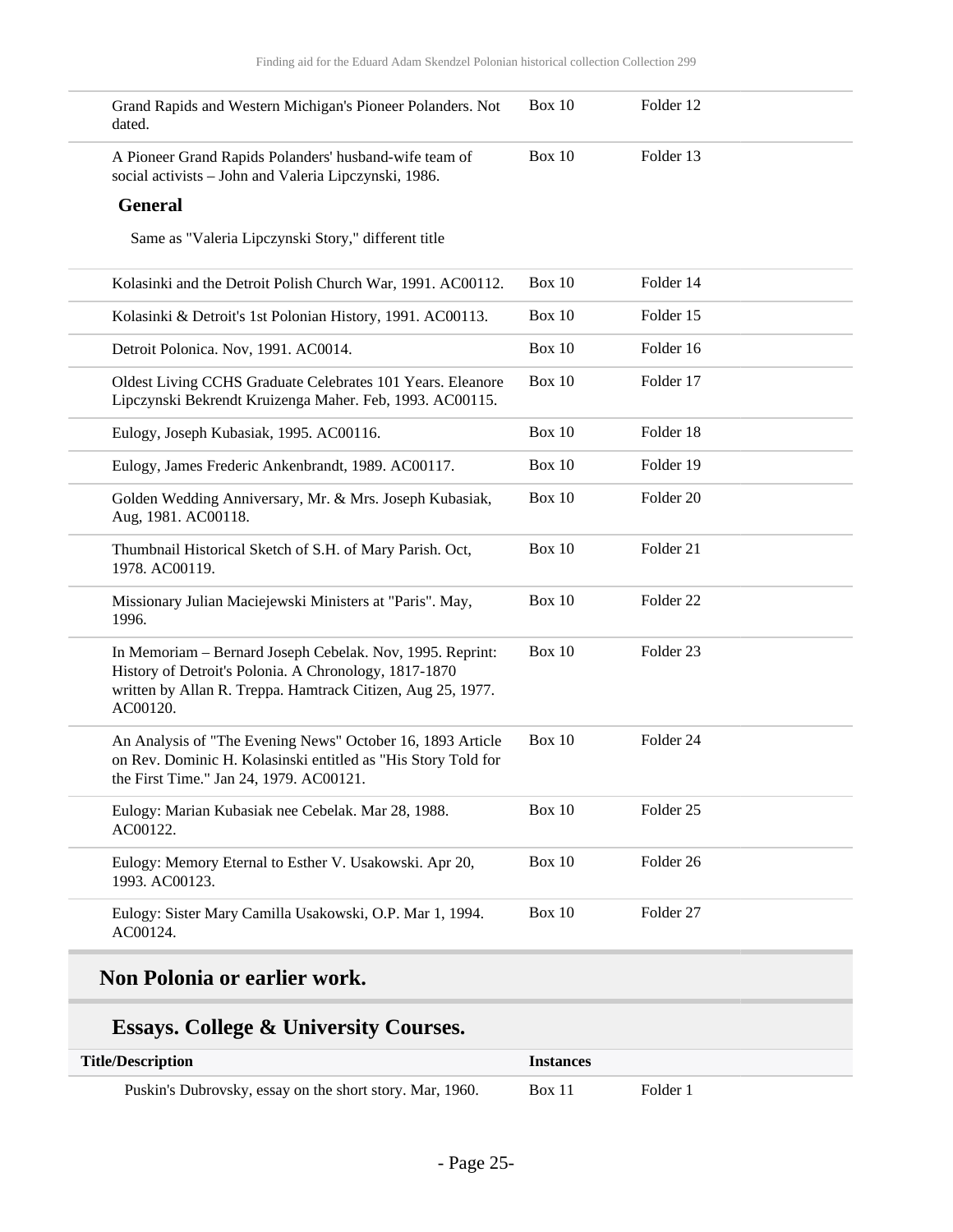| Memories of Monsignor Walkowiak! Published under the<br>pseudonym of John Leonard Burchardt. AC00125.                         | Box 11        | Folder 2            |
|-------------------------------------------------------------------------------------------------------------------------------|---------------|---------------------|
| Don Quijote Essay. Jan, 1959.                                                                                                 | Box 11        | Folder <sub>3</sub> |
| Puskin's Onegin.                                                                                                              | Box 11        | Folder 4            |
| Puskin and His Age. Apr, 1961.                                                                                                | <b>Box 11</b> | Folder 5            |
| Slavic Romanticism and the West. Jan, 1961.                                                                                   | <b>Box 11</b> | Folder 6            |
| A Schematic View of Polish Romanticism. Jan, 1961.                                                                            | <b>Box 11</b> | Folder <sub>7</sub> |
| Masterpieces of Slavic Literature. May, 1961.                                                                                 | Box 11        | Folder <sub>8</sub> |
| The Eight Interludes of M. Cervantes. May, 1961.                                                                              | Box 11        | Folder 9            |
| Two Dramas by Alarcon. Jan, 1960.                                                                                             | <b>Box 11</b> | Folder 10           |
| The Last Lesson. Essay on Work of Alphonse Daudet.                                                                            | Box 11        | Folder 11           |
| A Schematic Study of Human Temperaments and Their<br>Modification by the Will. 1948.                                          | Box 11        | Folder 12           |
| A Criticism of "Progressive Education" in the Light of<br>Scholastic Psychology. 1959.                                        | Box 11        | Folder 13           |
| A Schematic Study of Adolescent Emotional Conflicts with<br>a View to Guidance. 1948.                                         | Box 11        | Folder 14           |
| An Analysis of the Nature, Symptoms, Causes, Effects, and<br>Remedies of Scrupulosity. 1944.                                  | Box 11        | Folder 15           |
| A Schematic Study of Psychiatry and Mental Hygiene from<br>a Scholastic Viewpoint. 1949.                                      | Box 11        | Folder 16           |
| Can Modernism be Justified?                                                                                                   | <b>Box 11</b> | Folder 17           |
| A Brownsonian Newman? Mar, 1942.                                                                                              | Box 11        | Folder 18           |
| Bound thesis. The Mexican Colony in Detroit - bound<br>copy of master's thesis for University of Mexico (1961, in<br>Spanish) | Box 11        |                     |
| <b>Related Materials:</b><br><b>Related Materials</b>                                                                         |               |                     |

Additional copies on shelves (one in Spanish and also an English translation), call# M301.45168 Sk26m

# <span id="page-25-0"></span>**Subseries D. Skendzel's Work as a Linquist & Translator.**

### **Translations. Polish to English.**

| <b>Title/Description</b>                                                                                                            | <i><u><b>Instances</b></u></i> |           |
|-------------------------------------------------------------------------------------------------------------------------------------|--------------------------------|-----------|
| History of Fr. Dominic Kolasinski. Translated from the<br>"History of Poles in America" by Rev. Wenceslaus Kruszka.<br>Vol 1, 1907. | Box 10                         | Folder 28 |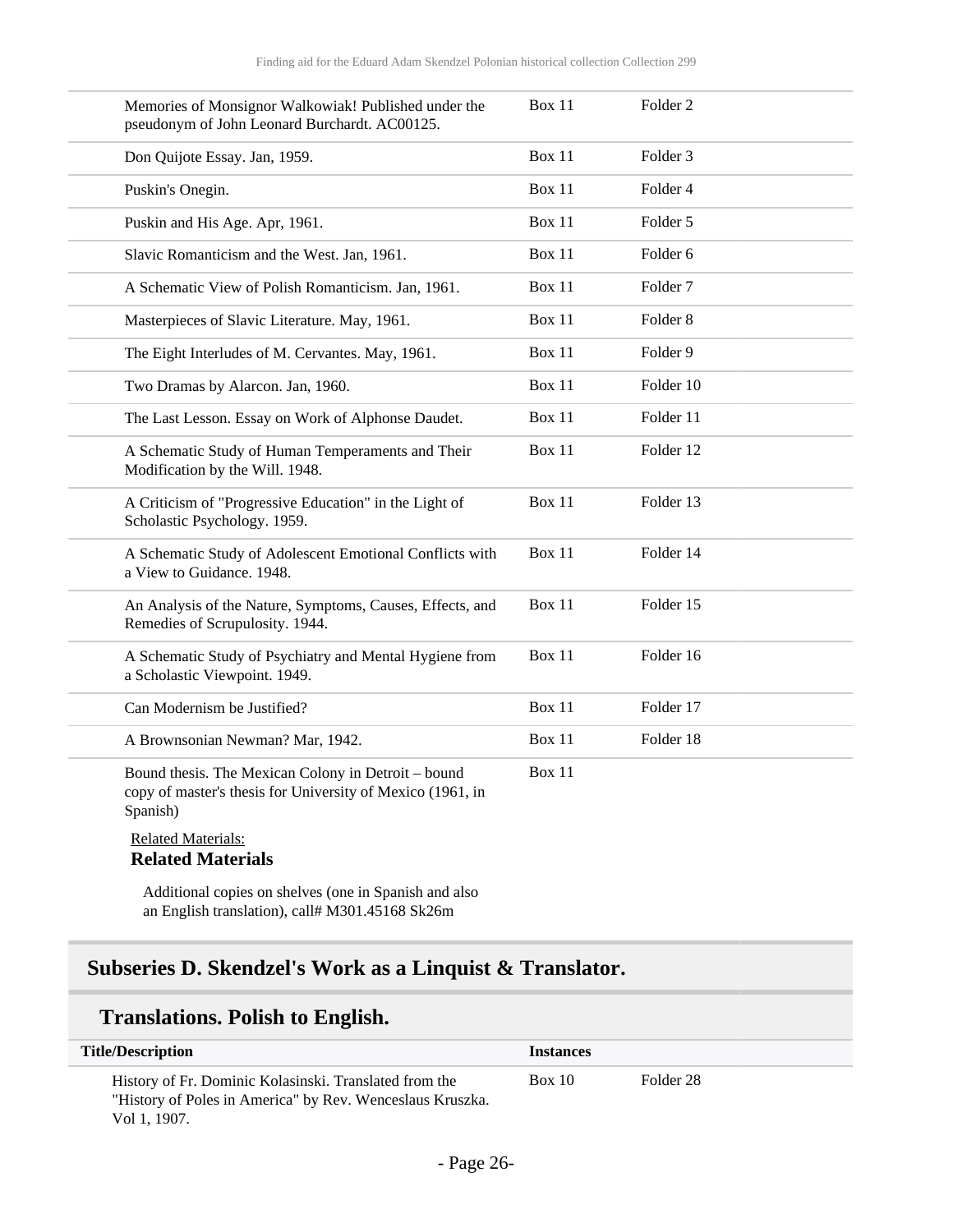| The Reverend Francis Xavier Szulak, S.J. Translated from<br>"The Contribution of Polish Jesuits in the Ministry to<br>Americans of Polish Descent" by Rev. Francis Domanski, S.J.<br>The Messenger of the Sacred Heart, June 1967, pp. 177-180. | Box 10        | Folder <sub>29</sub> |
|-------------------------------------------------------------------------------------------------------------------------------------------------------------------------------------------------------------------------------------------------|---------------|----------------------|
| The History of St. Stanislaus Catholic Church, Warsaw,<br>North Dakota, and History of Sacred Heart Catholic Church,<br>Minto, North Dakota. Translated from "The History of Poles<br>in America" by Rev. Wencel Kruszka.                       | Box 10        | Folder 30            |
| Translation from Polish: Sermon of Pope John Paul II in<br>Detroit - 1969. Presentation at St. Florian Roman Catholic<br>Church, Hamtramck, MI.                                                                                                 | <b>Box 10</b> | Folder 31            |
| Translation from Polish. St. Isidore Parish, a chapter translated<br>from "History of the Poles in America", by Rev. Wenceslaus<br>Kruszka, Vol XI, pp. 235-239, 1907.                                                                          | Box 10        | Folder 32            |
| Translation from Polish. Background and Explanation of the<br>Decoration of St. Hyacinth Church, Detroit, MI. "Parafia sw.<br>Jacka Bulletin", 1928.                                                                                            | Box $10$      | Folder 33            |
| Translation from Polish. Biography of Rev. Dominic<br>Kolasinski from "History a Osady and Parafij Polskich w<br>Tem Miescie", 1907. (History of the Polish Communities and<br>Parishes in this city.)                                          | Box 10        | Folder 34            |
| Translation from Polish. The Sulak Memoirs, A description of<br>a three-week mission given by Fr. Dominic Kolasinski at the<br>Sweetest Heart of Mary Church, Detroit, MI, June 9 to June<br>30, 1894.                                          | <b>Box 10</b> | Folder 35            |
| Transcription of article. Polish-Americans in an Irish-<br>American Church by Armando Casimir Romani.                                                                                                                                           | Box 10        | Folder 36            |
| Translation of the notes on the Pioneer Poles of Grand Rapids<br>written by Valeria Lipczynski, 1929.                                                                                                                                           | Box 10        | Folder 37            |
| Transcription & Salient Historical Points. First Christian<br>Reform Church, Grand Rapids, MI., 1857-1932. From "1st<br>Christian Reformed Church 75th Anniversary Bulletin", June,<br>1995.                                                    | <b>Box 10</b> | Folder 38            |
| Transcription. "God Strikes in the Midst of Discord", by Julius<br>Slowacki, 1848 (foretells election of a Polish Pope), June,<br>1990.                                                                                                         | <b>Box 10</b> | Folder 39            |

**^** [Return to Table of Contents](#page-1-0)

# <span id="page-26-0"></span>**Series II. Documents of/on the Polish Community in the United States.**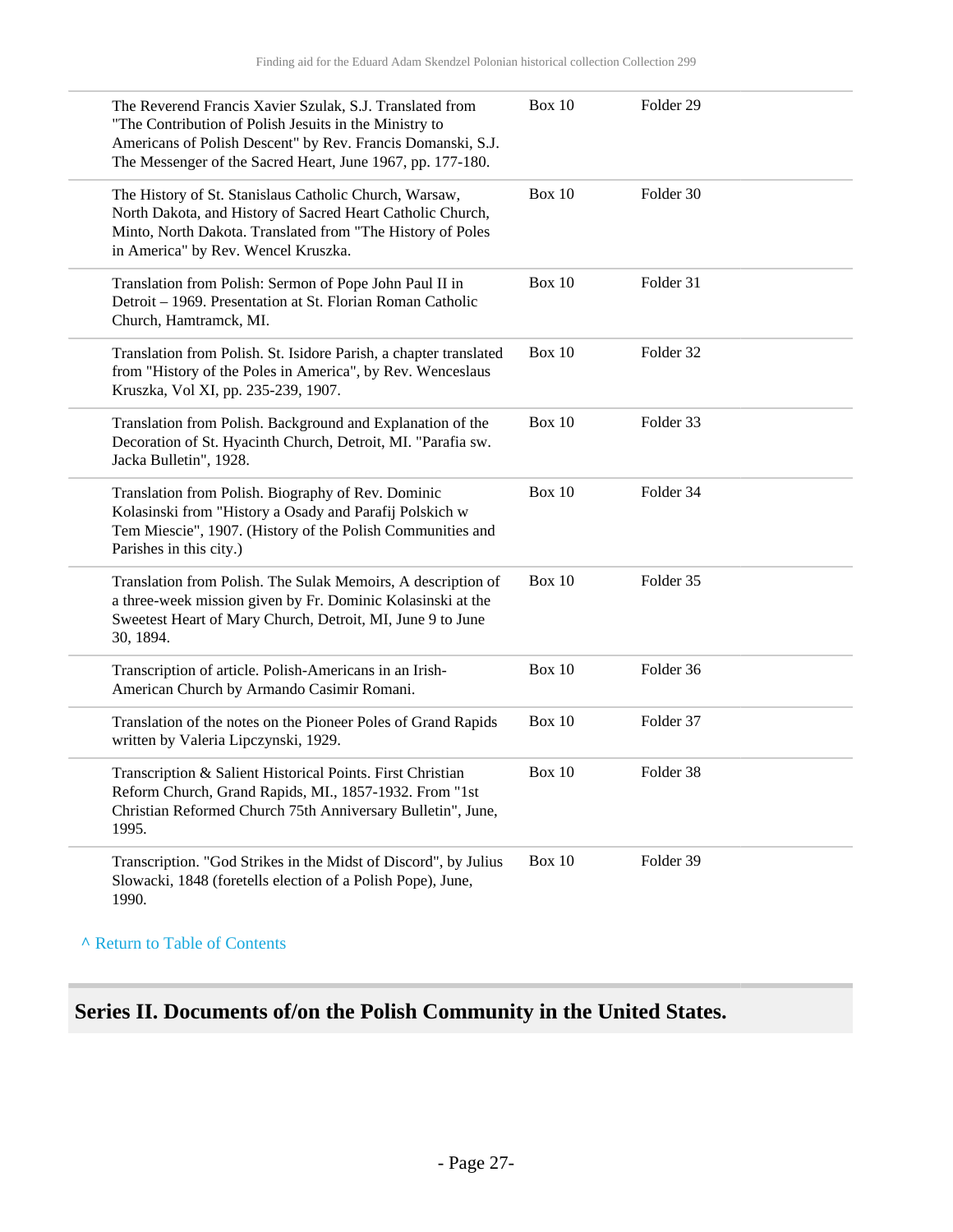#### **Scope and Contents**

This series includes information on the Polish Community in the United States, with some national and regional references, but focusing on the Polish community in Michigan. Some content represents Grand Rapids as part of a national organization, in which case it is found under Grand Rapids, rather than National.

#### <span id="page-27-0"></span>**Subseries A. National**

| <b>Title/Description</b>                                                                                                                                                              | <b>Instances</b> |                     |
|---------------------------------------------------------------------------------------------------------------------------------------------------------------------------------------|------------------|---------------------|
| General Research notes, the USA Poles.                                                                                                                                                | <b>Box 12</b>    | Folder 1            |
| <b>General</b>                                                                                                                                                                        |                  |                     |
| Includes lists of Polish publications including Polish<br>newspaper in Detroit. Also includes Notes from "Screum"<br>Millenium Poloniae" Vol. 6, by FR. Joseph Swastek.<br>Rome 1959. |                  |                     |
| Kalendarz Zqiazkowy Informacyjno Encyklopedyczny, 1925.<br>Chicago. Photocopied pages 145-148+ "Dwudziesty Czwarty"<br>Sejm Z.N.P. W Filadelfji." $ZNP =$ Polish Teachers Union       | <b>Box 12</b>    | Folder <sub>2</sub> |
|                                                                                                                                                                                       |                  |                     |

### **Polish National Alliance (PNA)**

| <b>Title/Description</b>                                                                 | <b>Instances</b> |          |
|------------------------------------------------------------------------------------------|------------------|----------|
| General information about the PNA from Polish National<br>Alliance website               | <b>Box 12</b>    | Folder 3 |
| Spis Poslow Na SEJM XXIII Z.N.P. / A.T. Mazur. Chicago:<br>Drukiem(?), 1921.             | Box 12           | Folder 4 |
| <b>General</b>                                                                           |                  |          |
| May be a list of teacher's unions, with Grand Rapids<br>listed on pg. 6 as Gmina no. 10. |                  |          |

### <span id="page-27-1"></span>**Subseries B. Regional**

### **Southwest Michigan / Otis, Indiana**

#### Processing Information: **Processing Information**

Formerly a 3-Ringed binder with section tabs for the following, in this order, now in separate acid free folders

| <b>Title/Description</b>                                                        | <b>Instances</b> |                     |
|---------------------------------------------------------------------------------|------------------|---------------------|
| Watson, Michigan. Various photocopied clippings.                                | <b>Box 12</b>    | Folder 5            |
| Bronson, Branch Co., Michigan. Typed research notes &<br>photocopied clippings. | <b>Box 12</b>    | Folder 6            |
| St. Joseph, Michigan. Various photocopied clippings.                            | Box 12           | Folder <sub>7</sub> |

Otis, Indiana. St. Mary's. Various photocopied clippings.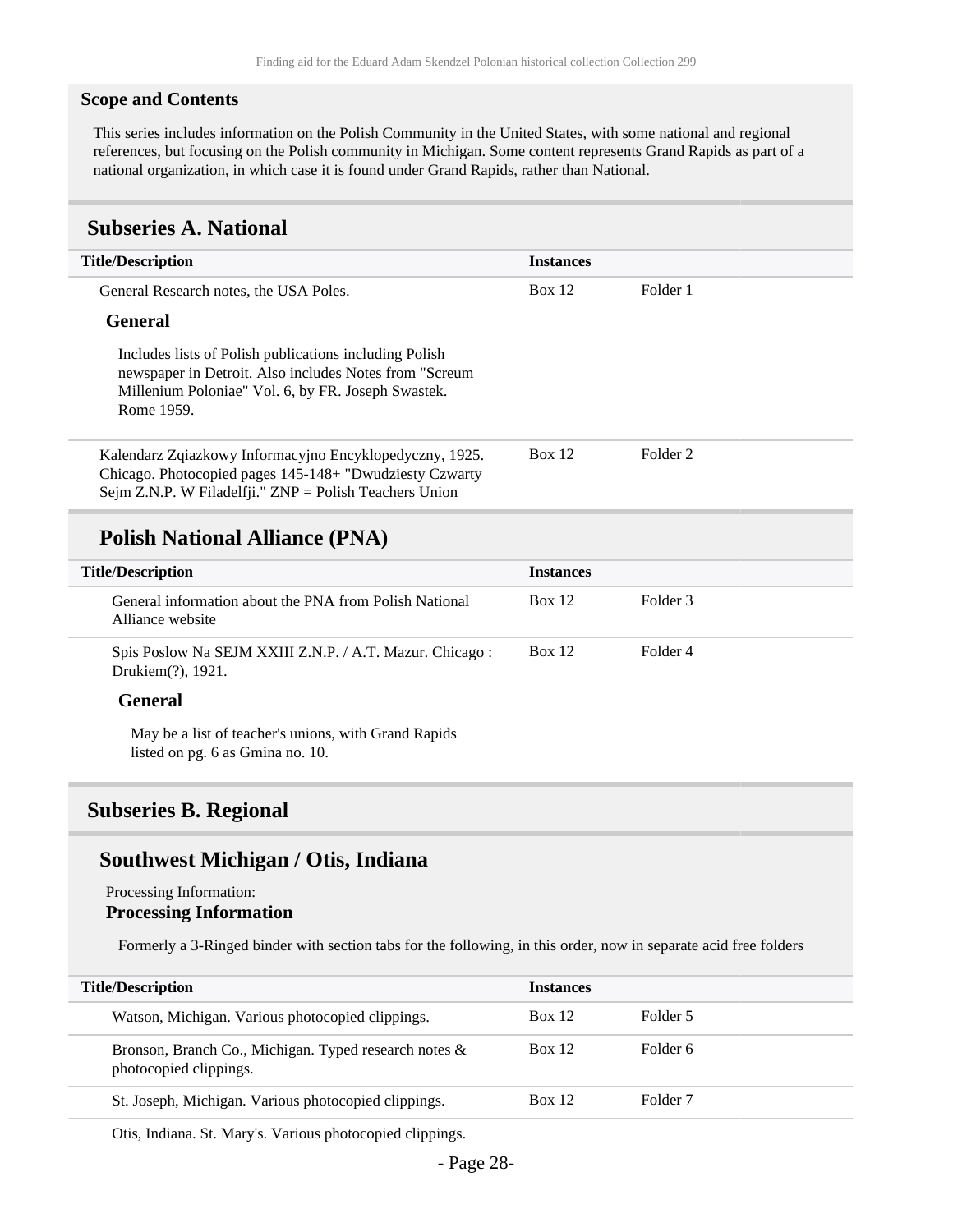|           | Row 1 | $_{\rm F\alpha 1dor}$ |
|-----------|-------|-----------------------|
| $- - - -$ |       |                       |

### **Illinois**

# **Chicago. Clippings (2)**

| <b>Title/Description</b>                                    | <b>Instances</b> |
|-------------------------------------------------------------|------------------|
| 1. Poles in Chicago. 40th PNA Convention in Chicago, Il. In | Folder 10        |
| Zgoda, August 15, 1987. (2 pgs.)                            | <b>Box 12</b>    |
| 2. Chicago, Ill. In Toledo Ameryka-Echo. May 23, 1908, pg.  | <b>Box 12</b>    |
| 6 col. 1. "Father P.P. Rhode Candidate for Bishop".         | Folder 10        |

### **Indiana**

| <b>Title/Description</b>                                                                                        | <b>Instances</b> |           |
|-----------------------------------------------------------------------------------------------------------------|------------------|-----------|
| Diamond Jubilee, St. Mary's, Otis, Indiana. Photocopy. Sticky<br>book. Cover title: Otis, Indiana Pioneer Poles | <b>Box</b> 12    | Folder 11 |

# **South Bend, Indiana**

| <b>Title/Description</b>                                                     | <b>Instances</b> |          |
|------------------------------------------------------------------------------|------------------|----------|
| Booklet. Memoir of a Sentimental Journey to Historic St.<br>Hedwig's Parish. | <b>Box 12</b>    | Folder 9 |
| Various photocopies                                                          | Box 12           | Folder 9 |
| Color map                                                                    | <b>Box 12</b>    | Folder 9 |

# <span id="page-28-0"></span>**Subseries C. Michigan**

# **Michigan (General)**

| <b>Title/Description</b>                                                                                                                                                          | <b>Instances</b> |           |
|-----------------------------------------------------------------------------------------------------------------------------------------------------------------------------------|------------------|-----------|
| Ameryka-Echo History of Poles in Various Michigan Areas<br>Clippings from this Toledo publication from ca. 1910-1921,<br>with Skendzel's headings RE Michigan location or topics. | Box 12           | Folder 12 |
| Processing Information:                                                                                                                                                           |                  |           |
| <b>Processing Information</b>                                                                                                                                                     |                  |           |
| Removed from a white 3-ring notebook to one acid free<br>folder, 3/5/2008. Gold colored pages divide section for<br>unclear purposes.                                             |                  |           |
| Gniezniks: Pioneering Polonians, Facts & Fables / Natsolim.<br>Mt. Clemens, Mi.: Massac, c1984 Harry Milostan. 294 pp. (2)<br>copies)                                             | Box 12           | Folder 13 |
| <b>Bay City</b>                                                                                                                                                                   |                  |           |
| <b>Title/Description</b>                                                                                                                                                          | <b>Instances</b> |           |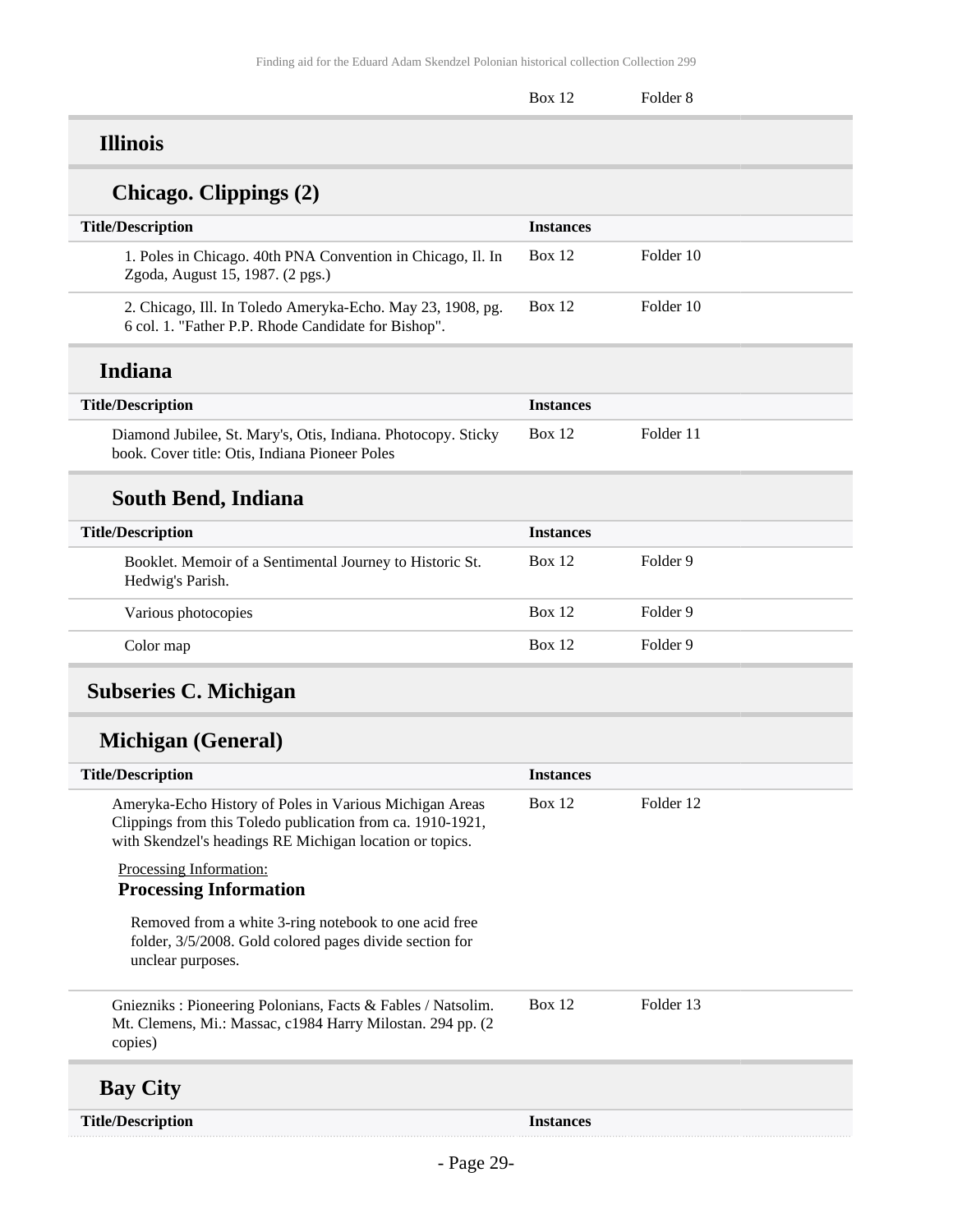| Research photocopies.                                                                                                                                                                                                                                                                                                                          | <b>Box 12</b>    | Folder 14 |
|------------------------------------------------------------------------------------------------------------------------------------------------------------------------------------------------------------------------------------------------------------------------------------------------------------------------------------------------|------------------|-----------|
| <b>General</b>                                                                                                                                                                                                                                                                                                                                 |                  |           |
| Includes clippings from Toledo Ameryka-Echo<br>1903-1908, other miscellaneous clippings, and copies of<br>a court document.                                                                                                                                                                                                                    |                  |           |
| <b>Detroit</b>                                                                                                                                                                                                                                                                                                                                 |                  |           |
| <b>Title/Description</b>                                                                                                                                                                                                                                                                                                                       | <b>Instances</b> |           |
| Changing Face of Inequality  Immigrants in Detroit,<br>1880-1920 / Zunz.                                                                                                                                                                                                                                                                       | <b>Box 12</b>    | Folder 15 |
| Processing Information:<br><b>Processing Information</b>                                                                                                                                                                                                                                                                                       |                  |           |
| Formerly in white three-ringed binder. Contains<br>photocopied pages from "The Changing Face of<br>Inequality: urbanization, industrial development and<br>immigrants in Detroit, 1880-1920 / by Olivier Zunz.<br>U Chicago, 1982. pgs. 170-195, with some duplicate<br>pages. Also include the invoice $\&$ letter requesting the<br>original |                  |           |
| Detroit's First Polanders (9 typed pages, authorship unknown,<br>perhaps Skendzel or perhaps exerpts)                                                                                                                                                                                                                                          | <b>Box 12</b>    | Folder 16 |
| Pioneer Catholicism in the City of the Strait (6 typed pages,<br>authorship unknown, perhaps Skendzel or perhaps exerpts)                                                                                                                                                                                                                      | <b>Box 12</b>    | Folder 17 |

# **Reprint: History of Detroit's Polonia. Chronology [1817-1913], written by Allan R. Treppa. Hamtrack Citizen, Several Columns from Aug 25, 1977 to October 13, 1977. Photocopies.**

| <b>Title/Description</b>                                    | <b>Instances</b> |           |
|-------------------------------------------------------------|------------------|-----------|
| August 25, 1977. 1817-1870                                  | Box $12$         | Folder 18 |
| September 1, 1977. 1870-1874                                | Box $12$         | Folder 18 |
| September 8, 1977. 1874-1884                                | Box $12$         | Folder 18 |
| September 15, 1977.1885-1887                                | Box $12$         | Folder 18 |
| September 22, 1977. 1888-1892                               | Box 12           | Folder 18 |
| September 29, 1977. 1894-1900                               | <b>Box 12</b>    | Folder 18 |
| October 6, 1977. 1900-1905                                  | <b>Box 12</b>    | Folder 18 |
| October 13, 1977. 1906-1913                                 | Box $12$         | Folder 18 |
| Detroit - Pioneer Catholicism and Poles Natsolim (pseudonym | Box $13$         | Folder 5  |

of Harry Milostan).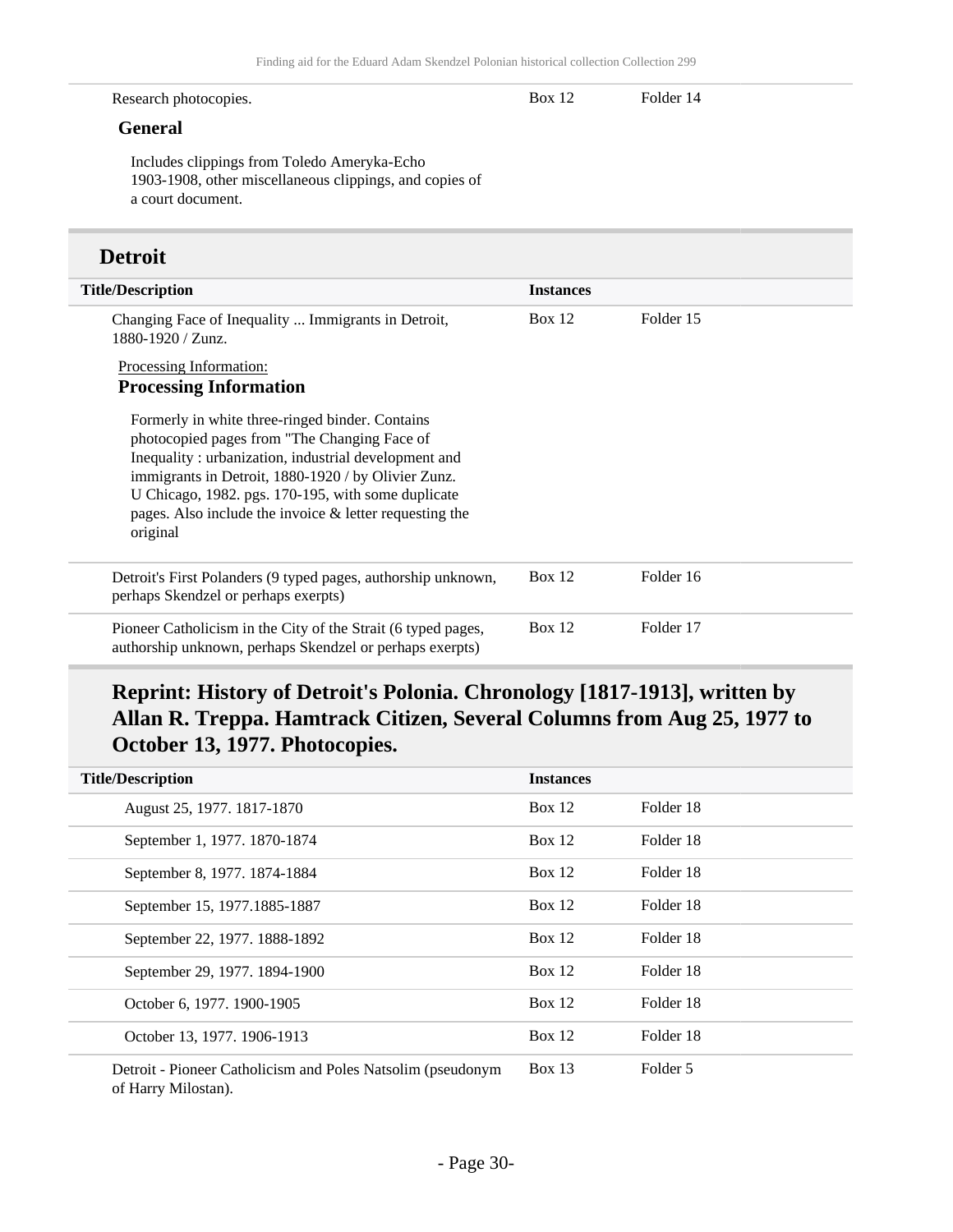| <b>Title/Description</b>                                                                                                                                                                                                                                               | <b>Instances</b> |                     |
|------------------------------------------------------------------------------------------------------------------------------------------------------------------------------------------------------------------------------------------------------------------------|------------------|---------------------|
| All Our Yesterdays: a Narrative History of Traverse City &<br>the Region / Lawrence Wakefield, 1977. Signed by author.<br>No. 134 of 2000 published.                                                                                                                   | Box 12.5         | Folder 1            |
| <b>General</b>                                                                                                                                                                                                                                                         |                  |                     |
| Includes a chapter, pg. 189 "The Mystery of the Missing<br>Nun" which involved Polish from the Traverse City<br>area. Mrs. Stanislawa Lypczynski was tried for the<br>murder (August 23, 1907) of sister Mary Janina, a non at<br>St. Isadore's convent. In slip case. |                  |                     |
| Accompanied by a newspaper clipping from the GR Press,<br>July 17, 1995. "Artist captures beauty of northern Michigan"<br>RE C. Brower '75 [Clarence Brower] image believed to be<br>Holy Rosary Church and old school, Isadore, Mich. Leelanau<br>County. 00.[5342].1 | Box 12.5         | Folder 2            |
| References on the "Cedar Nun Murder", Cedar, Mi.                                                                                                                                                                                                                       | Box 12.5         | Folder <sub>3</sub> |
| University of Notre Dame. Skendzel Coll. Finding aid pages<br>RE collection documents on the murder.                                                                                                                                                                   | Box 12.5         | Folder <sub>3</sub> |
| Grand Rapids Herald and Grand Rapids Press story citations<br>from the "Women's" newspaper clippings index.                                                                                                                                                            | Box 12.5         | Folder <sub>3</sub> |

# **Traverse City**

# **Grand Rapids**

# **Organizations. Publications & Documents**

| <b>Title/Description</b>                                                                                                                                           | <b>Instances</b> |            |
|--------------------------------------------------------------------------------------------------------------------------------------------------------------------|------------------|------------|
| Polish Army Veterans Assoc. of America. 47th Annual<br>Convention 1921-1976, Grand Rapids, Michigan. Souvenir<br>Album  sponsored by Post no. 97.                  | Box 13           | Folder 0.5 |
| <b>General</b>                                                                                                                                                     |                  |            |
| Includes images of Jerry Ford and Dick Vander Veen<br>at the front. Mostly group images and advertising<br>about Grand Rapids, rather than the Association itself. |                  |            |
| <b>Polish Falcons</b>                                                                                                                                              |                  |            |
| <b>Title/Description</b>                                                                                                                                           | <b>Instances</b> |            |
| Polish Falcons: 50th Anniversary book 1927-1977 (GR)                                                                                                               | Box 13           | Folder 1   |
| <b>Polish National Alliance (PNA)</b>                                                                                                                              |                  |            |
| <b>Title/Description</b>                                                                                                                                           | <b>Instances</b> |            |
|                                                                                                                                                                    |                  |            |

Grand Rapids PNA (mostly in Polish) 50th Jubilee Book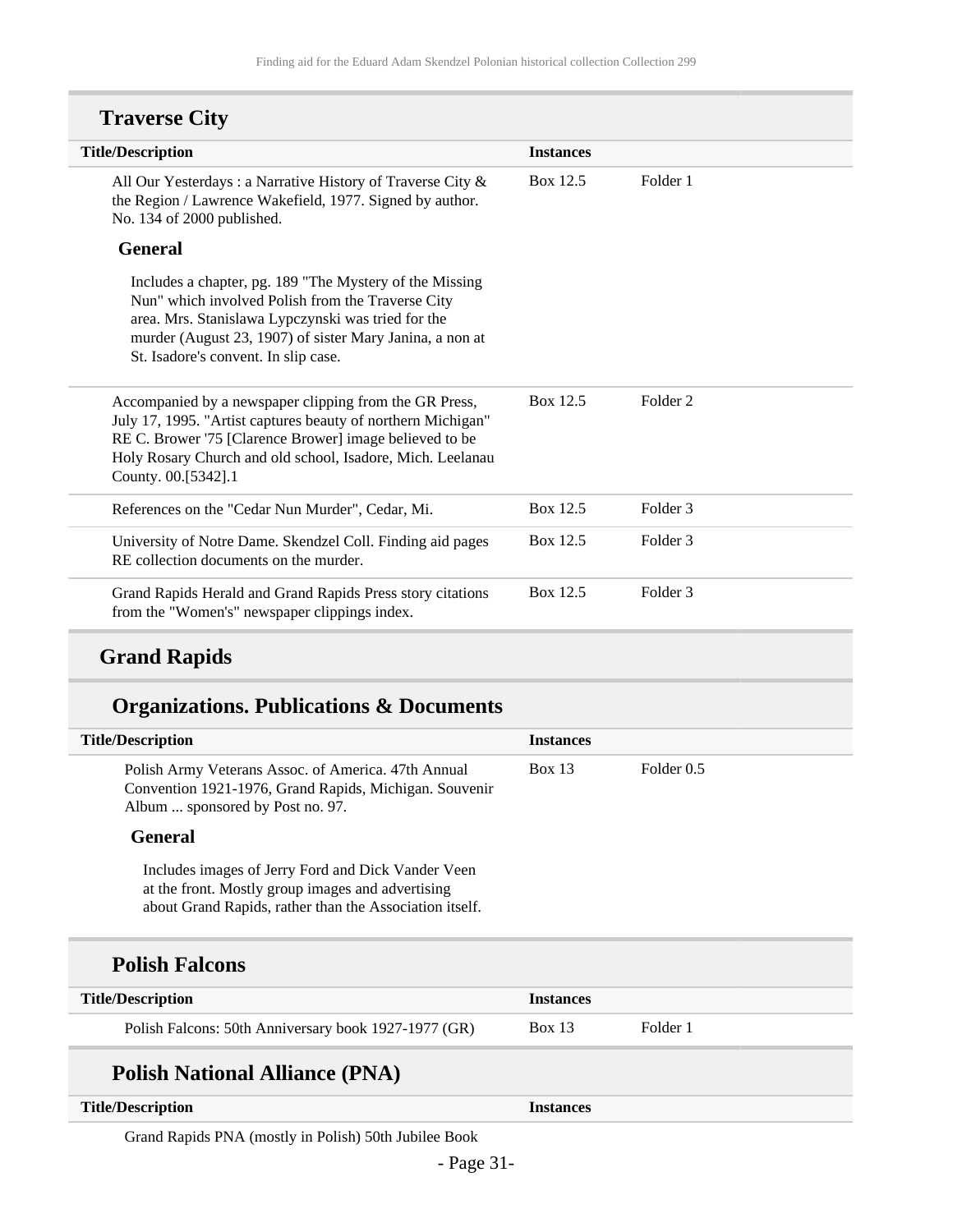| <b>General</b>                                                                                                                                                | Box 13        | Folder <sub>2</sub> |
|---------------------------------------------------------------------------------------------------------------------------------------------------------------|---------------|---------------------|
| Sticky book. Appears to be a Skendzel created<br>composite source which takes materials from several<br>original publications and time periods.               |               |                     |
| Notes from the 50th Jubillee Booklet of the Grand Rapids<br>section of the Polish National Alliance / courtesy of Ester<br>Victoria Usakowski. March 2, 1981. | Box 13        | Folder 3            |
| <b>General</b>                                                                                                                                                |               |                     |
| Sticky book. Contains a series of lists and notes, many<br>of which are arranged chronologically.                                                             |               |                     |
| 75th Anniversary Banquet, Polish National Alliance Council<br>10, October 17, 1987. 1912-1987 Pamietnik 75-lecia<br>Grand Rapids, Michigan.                   | <b>Box 13</b> | Folder 4            |
| <b>General</b>                                                                                                                                                |               |                     |
| As issued. Mostly advertising. Written sections in<br>Polish with some English.                                                                               |               |                     |
| Golden Jubilee Book of Grand Rapids PNA                                                                                                                       | Box 13        | Folder 5            |

### **Pamietnik Jubileuszowy na 50ta Rocznice, 1878-1928**

#### **General**

Cover title: Pamietnik 50 Letniej Rocznicy, 1878-1928 : towardzystwa Naradowego Polskiego ... Grand Rapids, Michigan. ROKU, 1928.

As published. Portion of page 7/8 clipped out. Bound in sticky book. The items found in this folder have been moved elsewhere in the collection. Notes associated with Valaria Pilczynski moved to Photocoped pages from Kalendarz Zqiazkowy Informacyjno Encyklopedyczny, 1925. Chicago. Pgs. 145-148+ moved to Spis Poslow Na SEJM XXIII Z.N.P. Chicago : Mazur, 1921

References to ZNP within this finding aid and the literature hear appear to refer to the Polish Teachers Union, which was sometimes included under earlier forms of the PNA. Polish Teacher's Union website today

| <b>Title/Description</b>                                                                                                                                                                                                                         | <b>Instances</b> |                     |
|--------------------------------------------------------------------------------------------------------------------------------------------------------------------------------------------------------------------------------------------------|------------------|---------------------|
| Notes from the 50th Jubillee Booklet of the Grand Rapids<br>section of the Polish National Alliance / courtesy Esther<br>Victorian Usakowski. March 2, 1981.                                                                                     | Box 13           | Folder 6            |
| Study of the Polish National Society of Grand Rapids /<br>Skendzel February 23, 1984. Sources are the 50th<br>Anniversary publication, 1928 & the 25th Anniversary<br>publication of the Gmina #10 1937. (where in collection,<br>or not at all) | Box 13           | Folder <sub>7</sub> |

### **PNA / ZNP Miscellaneous copied pages (4)**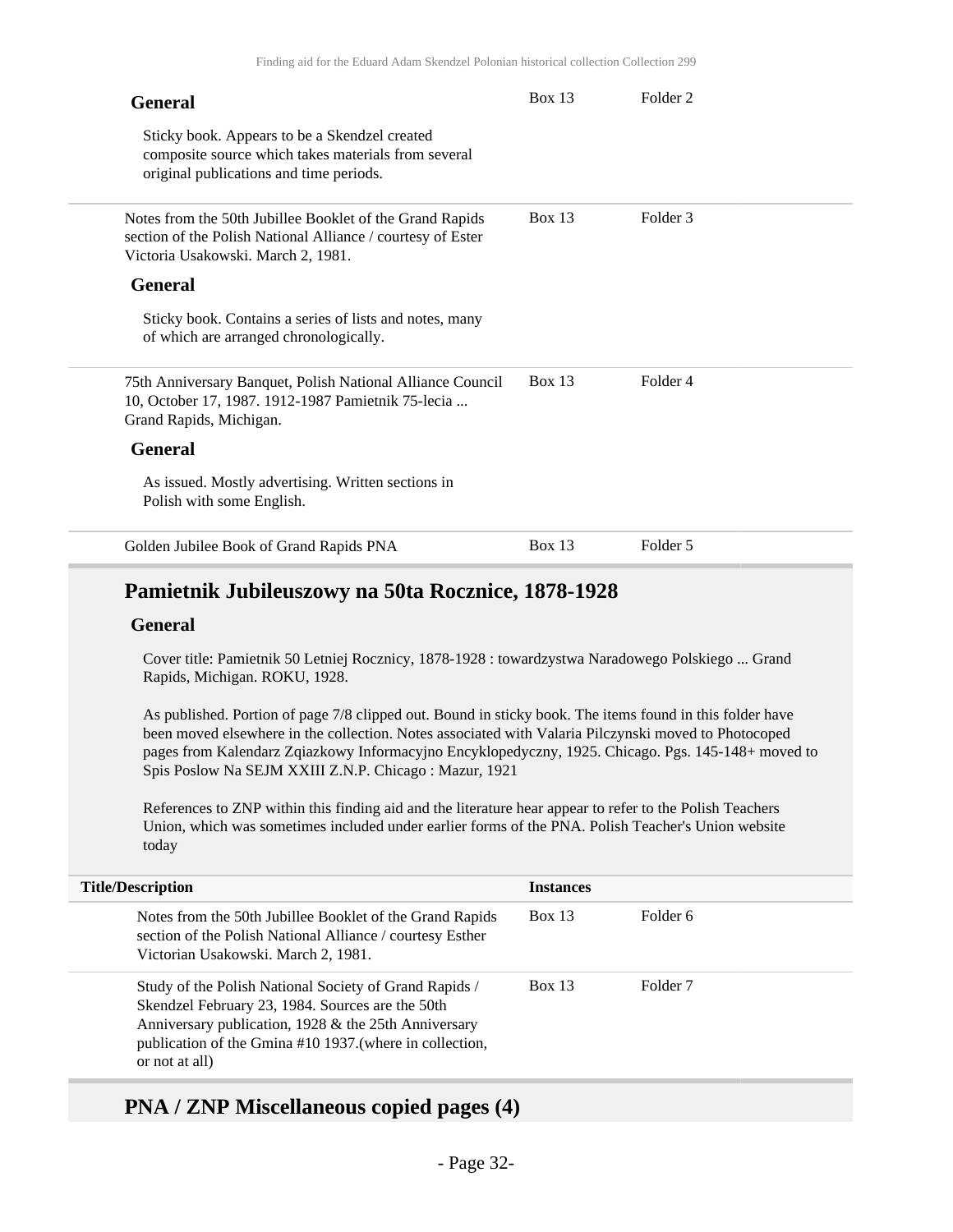| <b>Title/Description</b>                                                                                    | <b>Instances</b> |          |
|-------------------------------------------------------------------------------------------------------------|------------------|----------|
| Past and Present Circuit 10 members who held national<br>office, n.d.                                       | Box 13           | Folder 8 |
| GMINA 10-ta, Grand Rapids, Michigan                                                                         | Box 13           | Folder 8 |
| The PNA Today, ca. 1939                                                                                     | Box 13           | Folder 8 |
| Centennial Anniversary Banquet, Polish National alliance,<br>Circuit 10, October 19, 1980 title sheet only. | Box 13           | Folder 8 |

# **Tow. Narodowe Polski pod opieka sw. Stanislawa Kostki. Grupa 57, Zwiazku Narodowego Polskiego. Grand Rapids, Mich. Letterhead ID and loco for the ZNP, for two letters.**

| <b>Title/Description</b>     | <b>Instances</b> |           |
|------------------------------|------------------|-----------|
| 1.14 Maja 1909               | <b>Box 13</b>    | Folder 9  |
| 2. 22 Marco 1909             | <b>Box 13</b>    | Folder 9  |
| <b>Pulaski Days booklets</b> |                  |           |
| <b>Title/Description</b>     | <b>Instances</b> |           |
| 10th Anniversary, 1982.      | <b>Box 13</b>    | Folder 10 |

## **Calder La Grande Vitesse included in the cover symbols. Lots of ads, and articles all in English now.**

| <b>Title/Description</b> | <b>Instances</b> |           |
|--------------------------|------------------|-----------|
| 1983                     | Box 13           | Folder 11 |
| 1985                     | Box 13           | Folder 12 |
| 1987                     | Box 13           | Folder 13 |
| 1988                     | Box 13           | Folder 14 |
| 1989                     | Box 13           | Folder 15 |
| 1990                     | Box $13$         | Folder 16 |
| 1991                     | Box 13           | Folder 17 |
|                          |                  |           |

## **Exhibits.**

| <b>Title/Description</b>                                                                                                                                                                                                                                                       | <b>Instances</b> |           |
|--------------------------------------------------------------------------------------------------------------------------------------------------------------------------------------------------------------------------------------------------------------------------------|------------------|-----------|
| Polish Heritage Society: Commemorative Issue for the<br>1971 Polish Ethnic Christmas and Cultural Exhibit at GR<br>Public Museum (2 copies, each with the accompanying<br>distribution letter. A 3rd color in bad condition, moldy,<br>placed in isolation, will be discarded) | Box 13           | Folder 18 |

### **Newspapers**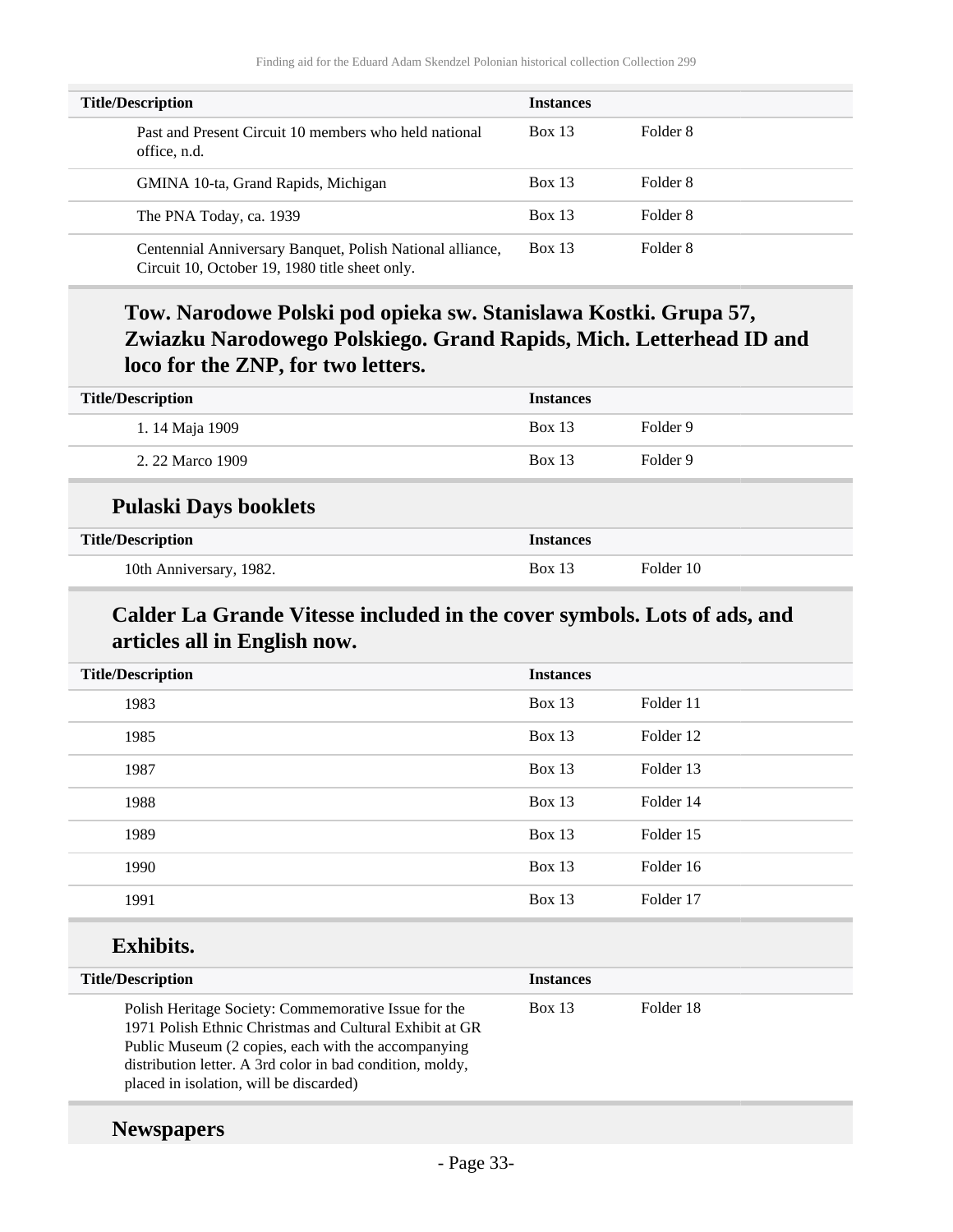## **Index of Grand Rapids Poles : the Roman Catholic Church in newspapers Formerly in a 3-ringed notebook**

| <b>Title/Description</b>                                               | <b>Instances</b> |                     |
|------------------------------------------------------------------------|------------------|---------------------|
| History of G.R. Papers                                                 | <b>Box 14</b>    | Folder 1            |
| <b>Notes</b>                                                           | <b>Box 14</b>    | Folder <sub>2</sub> |
| Michigan Room Card Catalog Index of some articles on<br>G.R. Polanders | <b>Box 14</b>    | Folder 3            |
| Misc. of Short Indexes                                                 | <b>Box 14</b>    | Folder 4            |
| The Catholic Vigil 1920-1929                                           | <b>Box 14</b>    | Folder 5            |
| The Evening Press 1893-1913                                            | <b>Box 14</b>    | Folder <sub>6</sub> |
| The G.R. Herald 1892-1906                                              | <b>Box 14</b>    | Folder <sub>7</sub> |
| The G.R. Democrat 1873-1903                                            | <b>Box 14</b>    | Folder <sub>8</sub> |
| G.R. Weekly Democrat 1880-1883                                         | <b>Box 14</b>    | Folder 9            |
| The G.R. Post 1903-1906                                                | <b>Box 14</b>    | Folder 10           |
| The Daily News 1906-1914                                               | <b>Box 14</b>    | Folder 11           |
| The Daily Times 1881-1885                                              | <b>Box 14</b>    | Folder 12           |
| G.R. Daily Eagle 1873-1893                                             | <b>Box 14</b>    | Folder 13           |
| The G.R. Leader 1879-1892                                              | <b>Box 14</b>    | Folder 14           |
| The G.R. Saturday Evening Post 1873-1882                               | <b>Box 14</b>    | Folder 15           |

### **Grand Rapids Polish Echo Newspaper.**

Language of the Material: Polish

Related Materials: **Related Materials**

See Microfilm in Local History cabinets.

| <b>Title/Description</b>                              | <i>Instances</i> |
|-------------------------------------------------------|------------------|
| Photocopies. in 3-Ring Binder notebooks: 1908-1916 (3 | <b>Box 15</b>    |
| notebooks), index $(1908-1928)$                       |                  |

### **Photocopies. 3-Ring Binder notebooks: 1917-1928 (4 notebooks), and random issues 1931-1957**

| <b>Title/Description</b> | <b>Instances</b> |  |
|--------------------------|------------------|--|
| Random issues 1931-1957  | <b>Box 17</b>    |  |
| Notebook 1, 1931-1956    | <b>Box 17</b>    |  |
| Notebook 2, 1931-1957    |                  |  |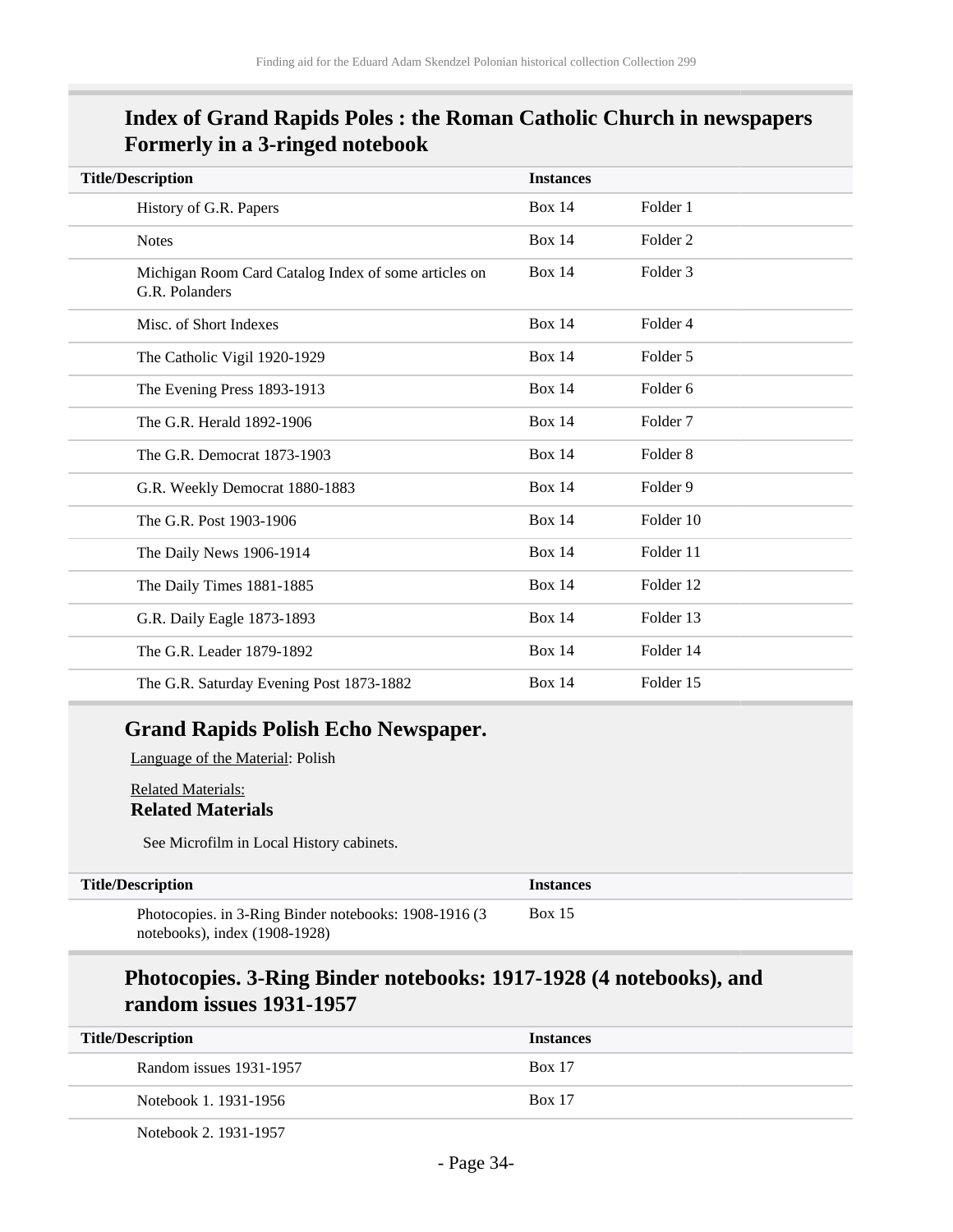|                       | <b>Box</b> 17 |
|-----------------------|---------------|
| Notebook 3. 1931-1957 | $Box 1^7$     |

# **Echo (Polish Echo newspaper) Originals**

#### Language of the Material: Polish

| <b>Title/Description</b> | <b>Instances</b> |
|--------------------------|------------------|
| Echo, 1931. no 34.       | <b>Box 16</b>    |
| Echo, 1934. no 50.       | <b>Box 16</b>    |
| Echo, 1935. no 10.       | <b>Box 16</b>    |
| Echo, 1935. no 11.       | <b>Box 16</b>    |
| Echo, 1935. no 12.       | <b>Box 16</b>    |
| Echo, 1935. no 14.       | <b>Box 16</b>    |
| Echo, 1935. no 16.       | <b>Box 16</b>    |
| Echo, 1935. no 20.       | <b>Box 16</b>    |
| Echo, 1936. no 10.       | <b>Box 16</b>    |
| Echo, 1937. no 52.       | <b>Box 16</b>    |
| Echo, 1937. no 53.       | <b>Box 16</b>    |
| Echo, 1938. no 11.       | <b>Box 16</b>    |
| Echo, 1939. no 5.        | <b>Box 16</b>    |
| Echo, 1939. no 44.       | <b>Box 16</b>    |
| Echo, 1940. no 25.       | <b>Box 16</b>    |
| Echo, 1940. no 26.       | <b>Box 16</b>    |
| Echo, 1941. no 16.       | <b>Box 16</b>    |
| Echo, 1941. no 18.       | <b>Box 16</b>    |
| Echo, 1941. no 20.       | <b>Box 16</b>    |
| Echo, 1941. no 21.       | <b>Box 16</b>    |
| Echo, 1941. no 22.       | <b>Box 16</b>    |
| Echo, 1941. no 24.       | <b>Box 16</b>    |
| Echo, 1943. no 48.       | <b>Box 16</b>    |
| Echo, 1943. no 51.       | <b>Box 16</b>    |
| Echo, 1944. no 11.       | <b>Box 16</b>    |
| Echo, 1952. no 19.       | <b>Box 16</b>    |
| Echo, 1952. no 36.       | <b>Box 16</b>    |
|                          |                  |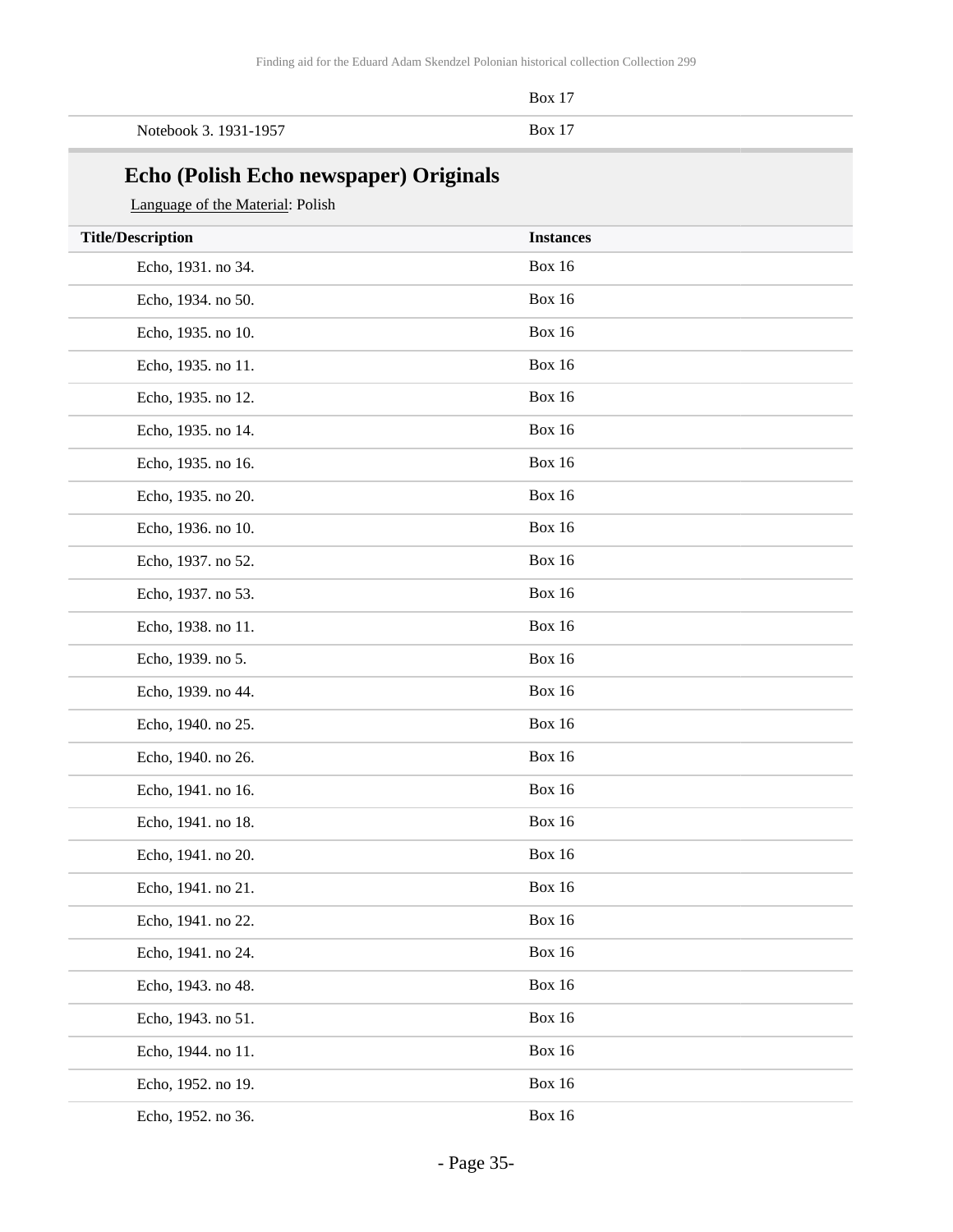| Echo, 1952. no 37. | <b>Box 16</b> |
|--------------------|---------------|
| Echo, 1953. no 14. | <b>Box 16</b> |
| Echo, 1953. no 18. | <b>Box 16</b> |
| Echo, 1953. no 21. | <b>Box 16</b> |
| Echo, 1953. no 22. | <b>Box 16</b> |
| Echo, 1955. no 31. | <b>Box 16</b> |
| Echo, 1955. no 42. | <b>Box 16</b> |
| Echo, 1955. no 44. | <b>Box 16</b> |
| Echo, 1955. no 47. | <b>Box 16</b> |
| Echo, 1955. no 50. | <b>Box 16</b> |
| Echo, 1955. no 52. | <b>Box 16</b> |
| Echo, 1956. no 3.  | <b>Box 16</b> |
| Echo, 1956. no 5.  | <b>Box 16</b> |
| Echo, 1956. no 8.  | <b>Box 16</b> |
| Echo, 1956. no 9.  | <b>Box 16</b> |
| Echo, 1956. no 11. | <b>Box 16</b> |

# **English Language newspaper**

| <b>Title/Description</b>                                                                                        | <b>Instances</b> |  |
|-----------------------------------------------------------------------------------------------------------------|------------------|--|
| GR Poles in English Papers 1870-1905<br><b>Note</b>                                                             | <b>Box 18</b>    |  |
| Also includes 1875-1899 Copy in 3-Ring Binder binder.<br>(photocopied newsclippings; 4 3-Ring Binder notebooks) |                  |  |
| General                                                                                                         |                  |  |
| Also includes 1875-1899 Copy in 3-Ring Binder<br>binder.                                                        |                  |  |
| GR Poles in English Papers 1906-1980s (5 3-Ring Binder<br>notebooks)                                            | <b>Box 19</b>    |  |

# **Grand Rapids Evening Leader**

| <b>Title/Description</b>                                                               | <b>Instances</b> |          |
|----------------------------------------------------------------------------------------|------------------|----------|
| Grand Rapids Evening Leader, Photocopied clippings,<br>$1881 - 3 - 16 - 1885 - 7 - 25$ | <b>Box 20</b>    | Folder 1 |
| Date [inclusive]: $1881-3-16-1885-7-25$                                                |                  |          |
| Grand Rapids Evening Leader, Photocopied clippings,<br>$1885 - 1 - 7 - 1888 - 6 - 13$  | <b>Box 20</b>    | Folder 2 |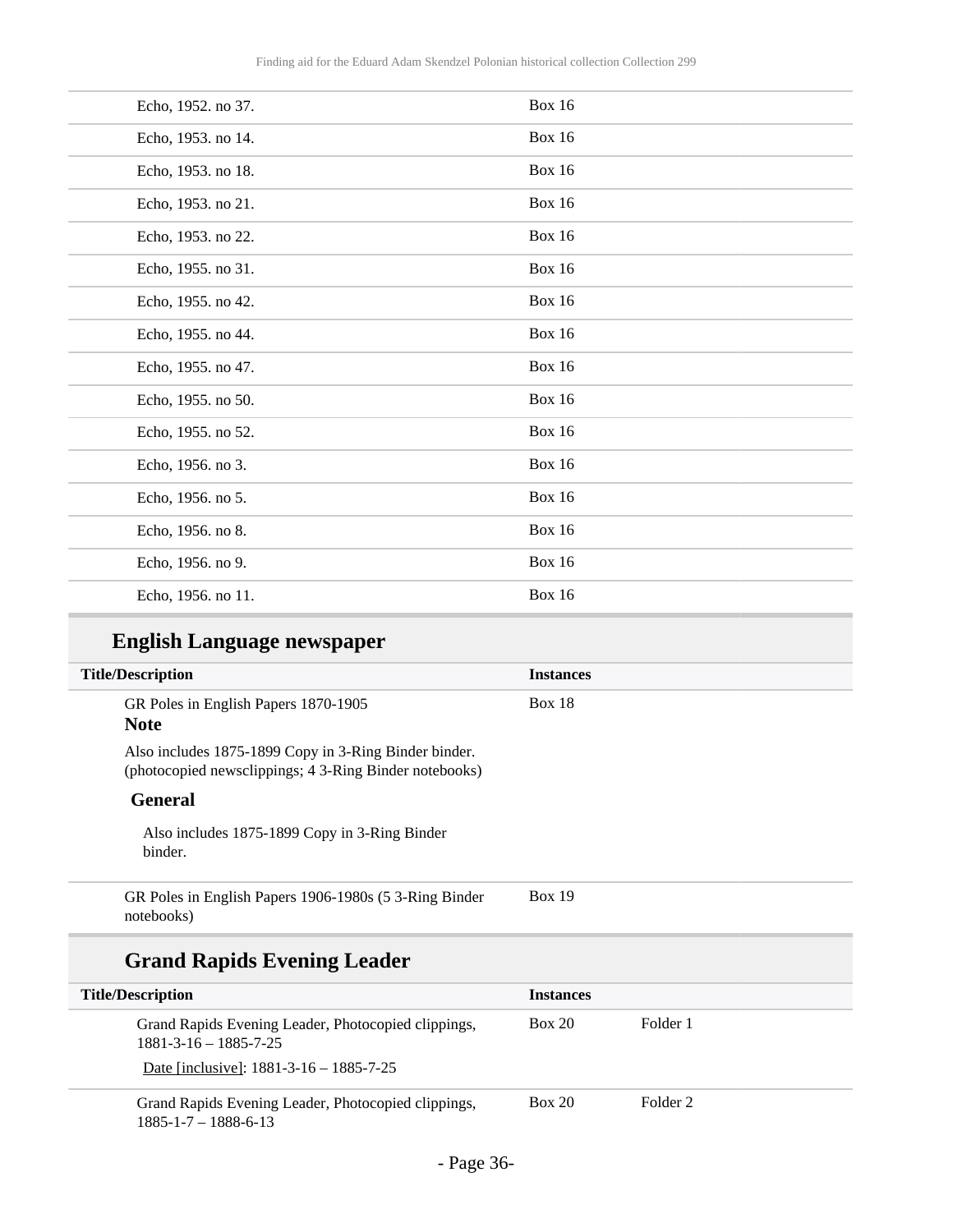| Grand Rapids Evening Leader, Photocopied clippings,<br>$1888 - 7 - 2 - 1891 - 11 - 14$                             | <b>Box 20</b>    | Folder <sub>3</sub> |
|--------------------------------------------------------------------------------------------------------------------|------------------|---------------------|
| Date [inclusive]: 1888-7-2 - 1891-11-14                                                                            |                  |                     |
| Grand Rapids Evening Leader, Photocopied clippings,<br>$1892 - 1 - 27 - 1892 - 12 - 27$                            | <b>Box 20</b>    | Folder <sub>4</sub> |
| Date [inclusive]: $1892 - 1 - 27 - 1892 - 12 - 27$                                                                 |                  |                     |
| <b>Grand Rapids Saturday Evening Post.</b>                                                                         |                  |                     |
| <b>Title/Description</b>                                                                                           | <b>Instances</b> |                     |
| Grand Rapids Saturday Evening Post., 1873-10-04 -<br>1878-04-20                                                    | <b>Box 20</b>    | Folder 5            |
| Date [inclusive]: 1873-10-04 - 1878-04-20                                                                          |                  |                     |
| <b>Grand Rapids Histories</b>                                                                                      |                  |                     |
| <b>Title/Description</b>                                                                                           | <b>Instances</b> |                     |
| 1892 History of GR Poles (self-bound book; 2 copies)                                                               | Box 21           |                     |
| <b>Gathered at the River (book by Bratt)</b>                                                                       |                  |                     |
| <b>Title/Description</b>                                                                                           | <b>Instances</b> |                     |
| Ch.3: City Settlers Dutch & German 1845-1880                                                                       | Box 21           | Folder 1            |
| Ch.4: Furniture & Faith, 1875-1910                                                                                 | <b>Box 21</b>    | Folder <sub>2</sub> |
| Annotations by Skendzel                                                                                            | Box 21           | Folder <sub>3</sub> |
| Promotion for the book                                                                                             | <b>Box 21</b>    | Folder <sub>4</sub> |
| <b>Archival materials</b>                                                                                          |                  |                     |
| <b>Title/Description</b>                                                                                           | <b>Instances</b> |                     |
| 3-Ring Binder notebooks; original & copy. Notes, clippings,<br>records                                             | <b>Box 21</b>    |                     |
| Misc./general research about GR Polish community                                                                   |                  |                     |
| <b>Title/Description</b>                                                                                           | <b>Instances</b> |                     |
| Various general research on GR Poles (3-Ring Binder<br>notebook) Folders (some mixed subjects): (needs to be taken | Box 21           |                     |

| out of 3-Ring Binder binder and put into acid free folders. |               |                     |
|-------------------------------------------------------------|---------------|---------------------|
| Poles in N. Dakota - GR Press clippings                     | <b>Box 21</b> | Folder 5            |
| GR Poles - Easter – newsclippings                           | <b>Box 21</b> | Folder 6            |
| Dutch/Poles                                                 | Box 21        | Folder <sub>7</sub> |

Symanski, E. Polish Settlers in Grand Rapids.

Date [inclusive]: 1885-1-7 – 1888-6-13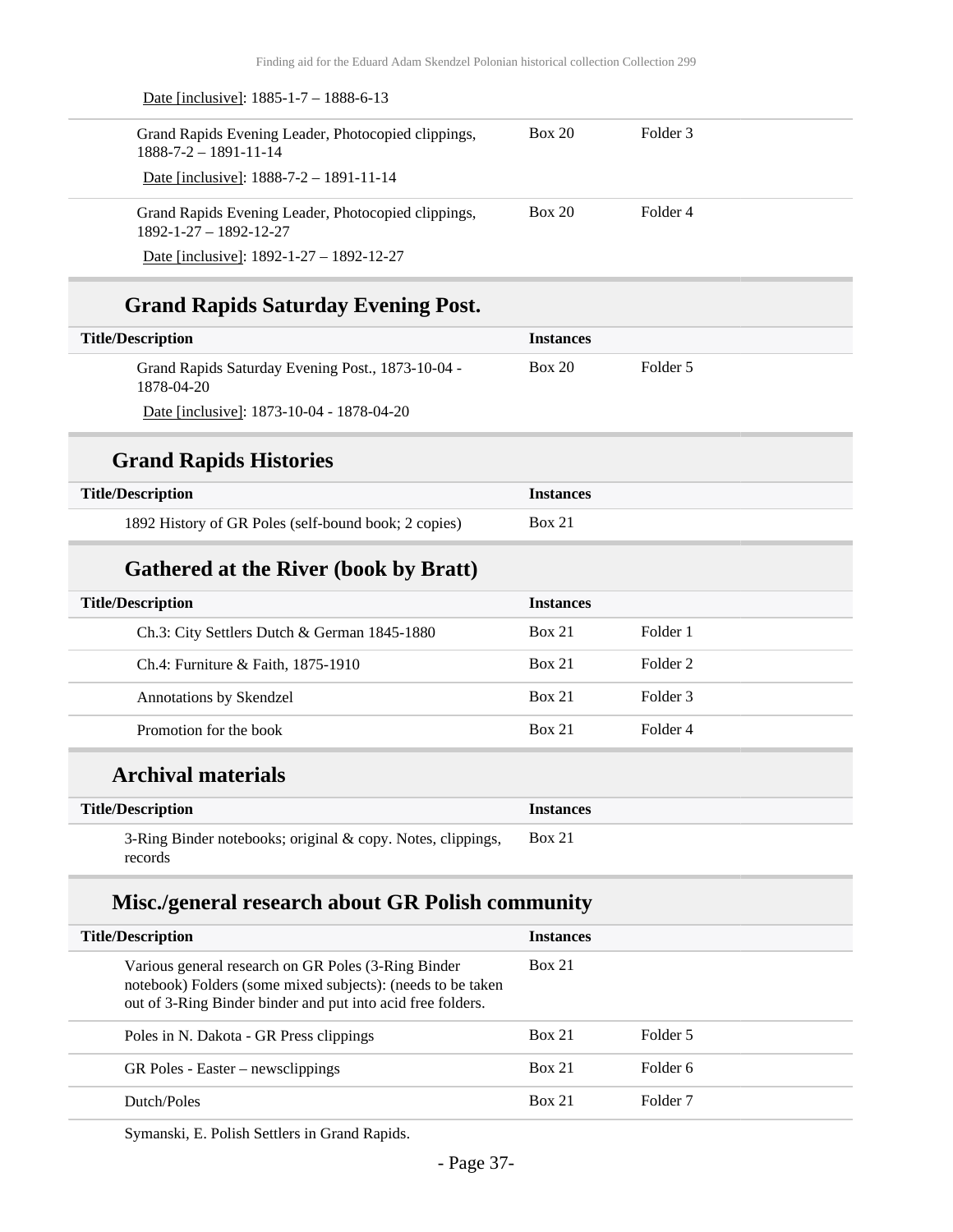Box 21 Folder 8

### **Polish American Studies. July-December 1964. (photocopy)**

| <b>Title/Description</b>                               | <b>Instances</b> |             |
|--------------------------------------------------------|------------------|-------------|
| Miscellaneous (3 folders, no apparent organization)    | <b>Box 21</b>    | Folder 9-11 |
| GR Dutch and Poles (3-Ring Binder notebook)            | <b>Box 21</b>    |             |
| Michigan St. Polish merchants (3-Ring Binder notebook) | <b>Box 21</b>    |             |

## **GR Polonian Photographs**

## **Pope John Paul / Papa Giovanni Paolo II.**

| <b>Title/Description</b>                                                                                                           | <b>Instances</b> |          |
|------------------------------------------------------------------------------------------------------------------------------------|------------------|----------|
| 1. Printed photo postcard. Color, with "Joannes Paulus,<br>pp. II" caption at botton.                                              | <b>Box 22</b>    | Folder 1 |
| 2. Color photo of Pope standing, waving. Only a Skendzel<br>stamp on verso. More likely to be a commercial photo<br>than personal. | <b>Box 22</b>    | Folder 1 |
| Portrait photos.                                                                                                                   |                  |          |

| <b>Title/Description</b>                                        | <b>Instances</b> |          |
|-----------------------------------------------------------------|------------------|----------|
| Unidentified Priest with dog                                    | <b>Box 22</b>    | Folder 2 |
| Fr. Vincent Barzynski CR, seated at desk                        | Box 22           | Folder 2 |
| Mrs. Josephine Skory Buszkiewicz (4)                            | Box 22           | Folder 2 |
| Walter Buzkiewisz (1)                                           | <b>Box 22</b>    | Folder 2 |
| Casimir Kowalkowski (5)                                         | <b>Box 22</b>    | Folder 2 |
| Rev. Frank Kaszmarck / Kaczmarek (4)                            | Box 22           | Folder 2 |
| Michael Kowalski (1)                                            | Box 22           | Folder 2 |
| Grandpa Michael Kowalski seated & unknown man<br>standing $(4)$ | Box 22           | Folder 2 |
| August Skory (1)                                                | <b>Box 22</b>    | Folder 2 |
| Mr. & Mrs. August Skory (4)                                     | Box 22           | Folder 2 |

## **St. Adalbert Basilica, Grand Rapids**

| <b>Title/Description</b>                                 | <b>Instances</b> |          |
|----------------------------------------------------------|------------------|----------|
| Photographs show 2 exterior images                       | <b>Box 22</b>    | Folder 3 |
| Color postcards show one interior image (3 of same card) | <b>Box 22</b>    | Folder 3 |
| Plus other black & white images various images.          | <b>Box 22</b>    | Folder 3 |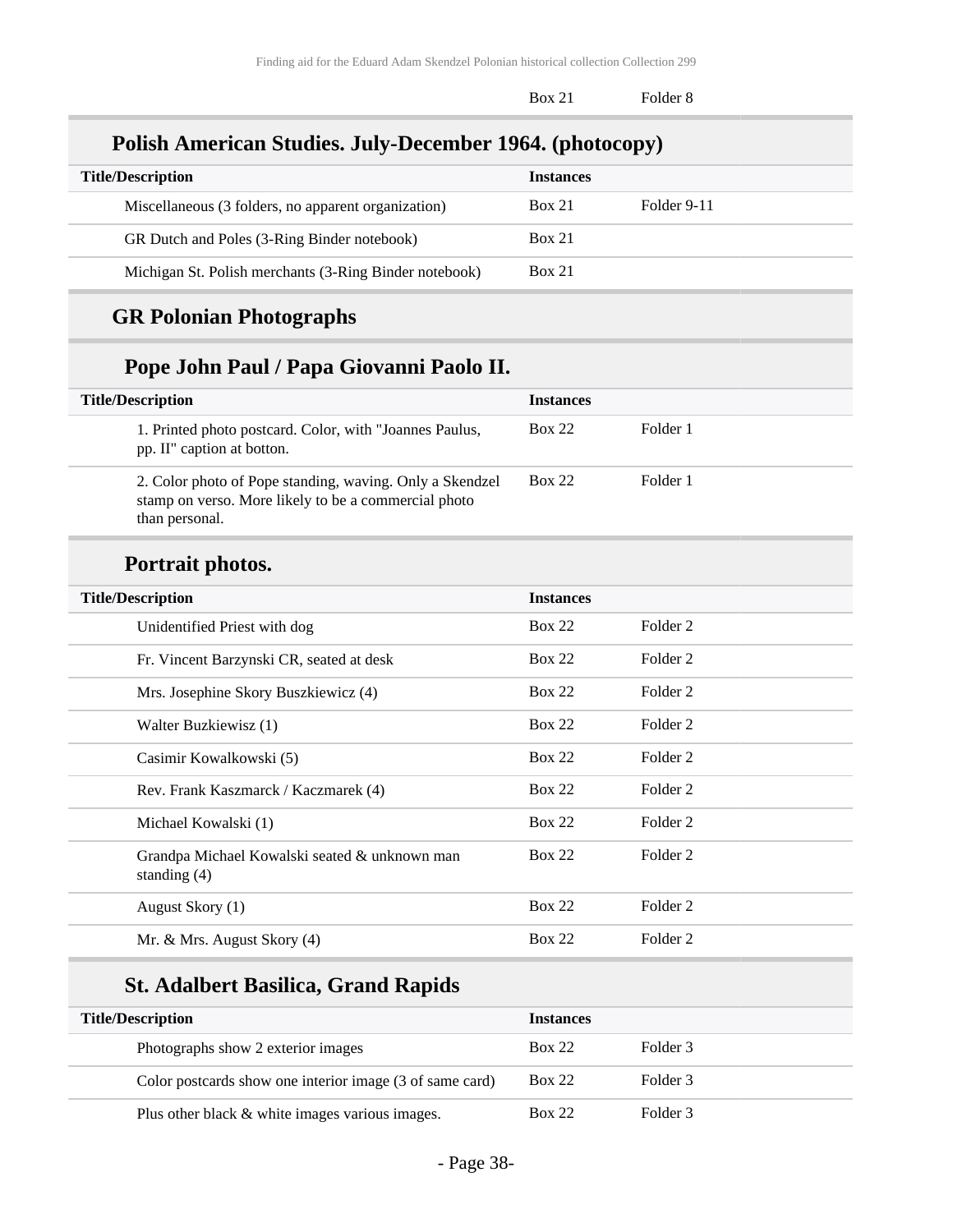| Basilica. Corner view toward front entrance with fire<br>hydrant and lamp post on corner.                   | <b>Box 22</b>    | Folder 3 |  |
|-------------------------------------------------------------------------------------------------------------|------------------|----------|--|
| Side view with Manse(?) at left (2 copies)                                                                  | <b>Box 22</b>    | Folder 3 |  |
| Charles Nowaczyk, Peter Koperski, John Wisniewski: 3<br>men who enlisted in the Spanish American War, 1898. | Box 22           | Folder 4 |  |
| Kolczynski (2)                                                                                              |                  |          |  |
| <b>Title/Description</b>                                                                                    | <b>Instances</b> |          |  |
| Thomas L. Kolczynski, a founder of St. Adalbert's Parish                                                    | <b>Box 22</b>    | Folder 5 |  |

| Albert L. Kolsinski (Kolczynski) Son of Thomas L. and | <b>Box 22</b> | Folder 5 |
|-------------------------------------------------------|---------------|----------|
| father of Albertine Quinn.                            |               |          |

## **Miscellaneous photos found in folders in the collection. (7)**

| <b>Title/Description</b>                                                                                  | <b>Instances</b> |          |
|-----------------------------------------------------------------------------------------------------------|------------------|----------|
| Dr. Leo Behrendt – Fnt. At $299-1-6$                                                                      | <b>Box 22</b>    | Folder 6 |
| Joseph Amente copy print                                                                                  | <b>Box 22</b>    | Folder 6 |
| Unidentified church choir / Lane Studio, G.R. Damaged<br>photo; masking tape on back for tear from folds. | <b>Box 22</b>    | Folder 6 |
| Unidentified couple                                                                                       | <b>Box 22</b>    | Folder 6 |
| November 65 snapshot of two toddler on floor in front of<br>fireplace                                     | <b>Box 22</b>    | Folder 6 |
| Christmas photocard, unidentified infant in front of<br>fireplace                                         | <b>Box 22</b>    | Folder 6 |
| Anita Rockwell portrait photo with note to Skendzel on<br>verso, 1967.                                    | <b>Box 22</b>    | Folder 6 |

## **St. Stanislau Church, Hilliards, Mich.**

| <b>Title/Description</b>                                                                                                                                                                                                                                                                                                                                                                         | <b>Instances</b> |                     |  |
|--------------------------------------------------------------------------------------------------------------------------------------------------------------------------------------------------------------------------------------------------------------------------------------------------------------------------------------------------------------------------------------------------|------------------|---------------------|--|
| St. Stanislau Church, Hilliards, Mich. Class photo, 1903.<br>Catherine Baranowski (Sakowska), teacher. Rev. Jos.<br>Lempka, Paster. (7 different copy photos $+ 2$ copies of<br>typed identification sheets; Note 1 original $+ 5$ copy<br>photos only 3/6/2008) One copy photo is annotated with<br>each individual given a number corresponding to the<br>numbers on the identification sheet. | <b>Box 22</b>    | Folder <sub>7</sub> |  |
| Acolytes from St. Stanislaus Parish, Hilliards, Mich.<br>ca. 1905. Fr. Jos Lempka, seated center of 1st row.<br>Accompanied by ID sheet with names. (2 copy photos)<br>$7/2007$ ; only 1 found $3/6/2008 + 3$ graphic photocopies, 1<br>ID sheet)                                                                                                                                                | <b>Box 22</b>    | Folder 8            |  |

## **Baranowski or Barnowski Family**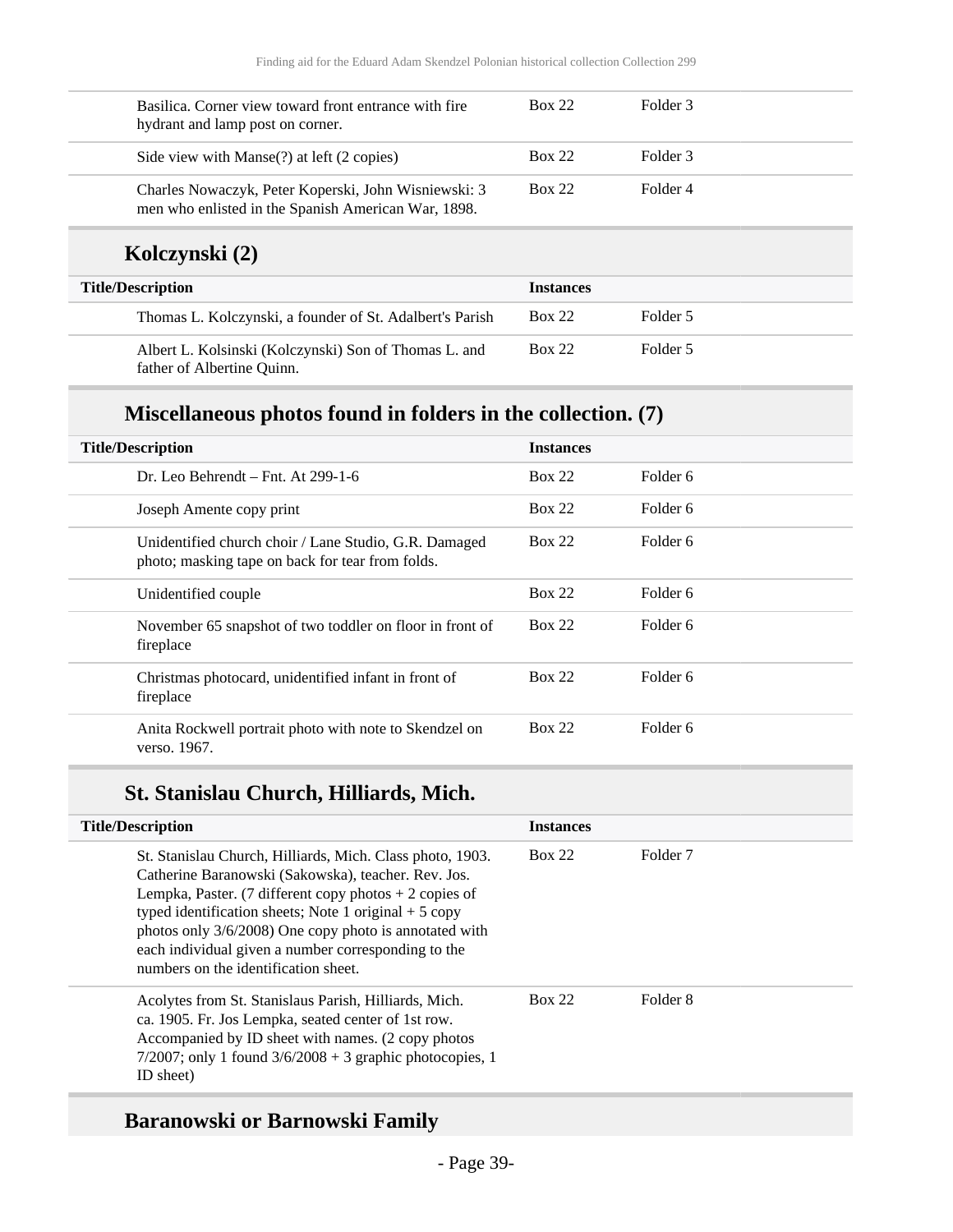## **Joseph Baranowski Jr. (1840-1924) & Wife Catherine Ratajczak**

#### Processing Information: **Processing Information**

4 Originals + 3 small & 2 8x10 copy photos of ca. 1912 photo = 9 items) Formerly Box 29, Folder 7

| <b>Instances</b> |
|------------------|
| Folder 9         |
| Folder 9         |
| Folder 9         |
| Folder 9         |
|                  |

### **Baranowski Family.**

Processing Information: **Processing Information**

Formerly Box 29, Folder 8

| <b>Title/Description</b> |                                                                                                                                                                   | <b>Instances</b> |           |
|--------------------------|-------------------------------------------------------------------------------------------------------------------------------------------------------------------|------------------|-----------|
|                          | Joseph(dad), Andrew(uncle), Martin(uncle), Kate<br>Tennes(aunt), Mary Thoczynski(aunt), Lena(aunt)-(1<br>originals & 2 copy photo of group = 3 items $3/6/2008$ ) | Box 22           | Folder 10 |
|                          | Family Group photo. Noble Studio. Joseph, Andrew &<br>Martin back row, with Kate, Mary & Lena front row. ca.<br>1890?                                             | Box 22           | Folder 10 |

### **Joseph Barnowski, Jr. (2)**

| <b>Title/Description</b> |                                                                               | <b>Instances</b> |           |  |
|--------------------------|-------------------------------------------------------------------------------|------------------|-----------|--|
|                          | Young man seated in chair, in staged photo setting.<br>Tintype.               | Box 22           | Folder 11 |  |
|                          | Elder Joseph standing $left($ ?) next to unidentified man<br>outside on lawn. | Box 22           | Folder 11 |  |

### **Baranowski children (3)**

Processing Information:

**Processing Information**

Formerly Box 29, Folder 9

#### **Title/Description Instances**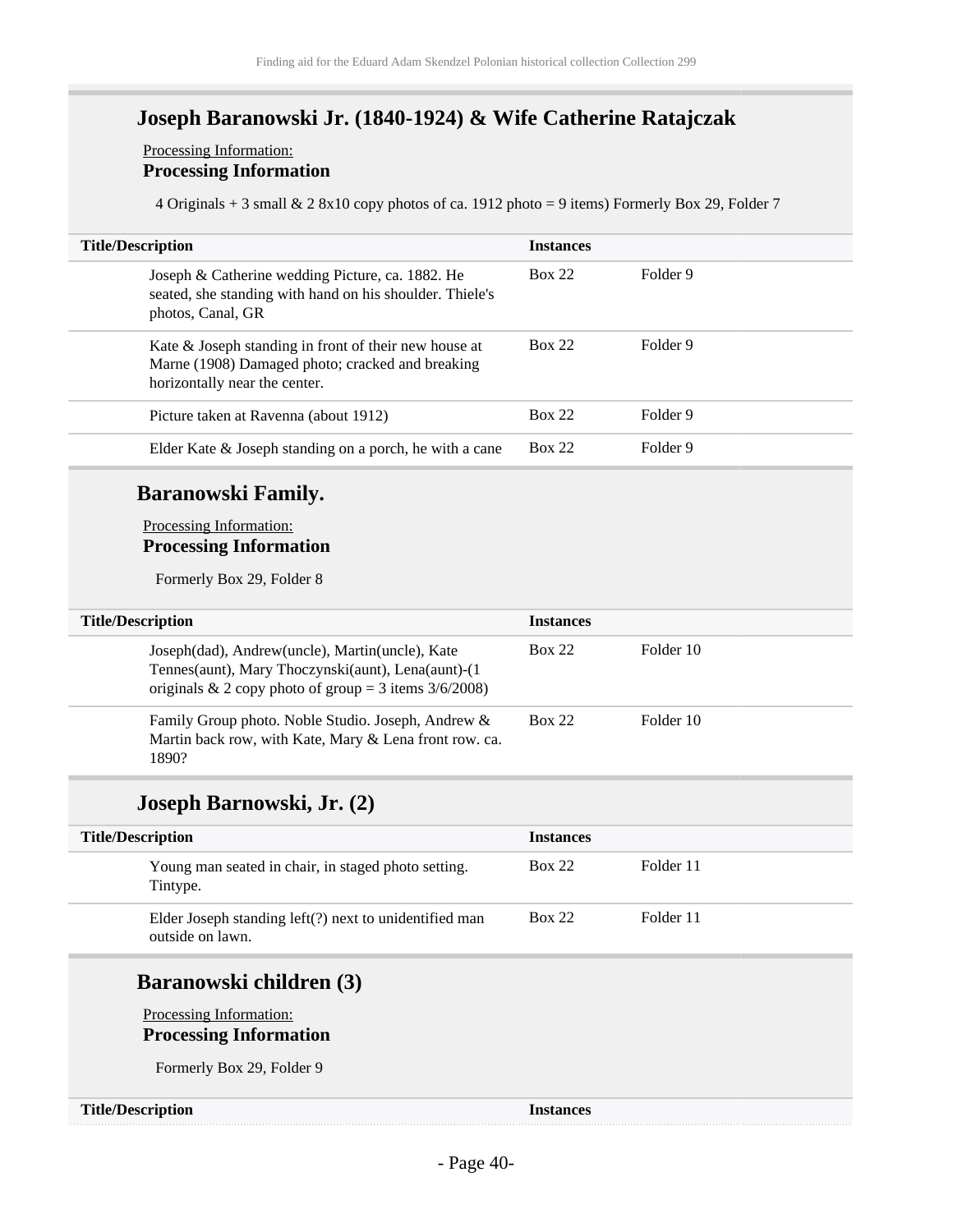| Ella & Ida were daughters by the first wife & Agnes by<br>the 2nd wife.                        | <b>Box 22</b> | Folder 12 |
|------------------------------------------------------------------------------------------------|---------------|-----------|
| Ella & Ida, ca. 1895. Gillett photo.                                                           | <b>Box 22</b> | Folder 12 |
| Agnes Ella & Ida. Arthur G. Gillett photo (embossed<br>lower right in black board. Oval image. | <b>Box 22</b> | Folder 12 |
| Children of Joseph Baranowski Jr. & Helen Hodger. ca.<br>1896. Gillett Photo.                  | <b>Box 22</b> | Folder 12 |
|                                                                                                |               |           |

### **Biographical / Historical**

Edward, Ella, Ernest, Ida are ossibly half brothers & sisters and Helen Hodger is possibly Barnowski's first wife

## **Later General Baranowski's / Barnowski's (2)**

| <b>Title/Description</b><br><b>Instances</b> |                                                                    |               |           |  |
|----------------------------------------------|--------------------------------------------------------------------|---------------|-----------|--|
|                                              | John in WWI uniform, 1918                                          | <b>Box 22</b> | Folder 13 |  |
|                                              | Eugene $(1894-1991)$ in WWI $(?)$ uniform, n.d. Photo<br>postcard. | <b>Box 22</b> | Folder 13 |  |

### **St. Adalbert's Basilica Church**

| <b>Title/Description</b>                                                                                   | <b>Instances</b> |           |
|------------------------------------------------------------------------------------------------------------|------------------|-----------|
| Program. Eucharistic Day of Thanksgiving, n.d. Uses the<br>image of the two church towers                  | <b>Box 22</b>    | Folder 14 |
| Green Saint Adalbert Church "Corpus Christi" for May<br>28, 1978. (newsletter), 1978-05-28                 | <b>Box 22</b>    | Folder 14 |
| Date: 1978-05-28                                                                                           |                  |           |
| <b>General</b>                                                                                             |                  |           |
| Uses an interior altar image on the front, with<br>directory information                                   |                  |           |
| St. Adalbert's Basilica. Photocopies of Photos of the<br>Exterior, three different views and time periods. | <b>Box 22</b>    | Folder 15 |
| St. Adalbert's First Church. Photocopies of exterior &<br>interior photographic images. 2 views            | <b>Box 22</b>    | Folder 16 |
| St. Adalbert's New Church, Exterior view w towers,<br>1913-06-22                                           | <b>Box 22</b>    | Folder 17 |
| Date: 1913-06-22                                                                                           |                  |           |
| St. Adalbert's New Church, View with old church between<br>new church and the school., 1913-06-22          | <b>Box 22</b>    | Folder 17 |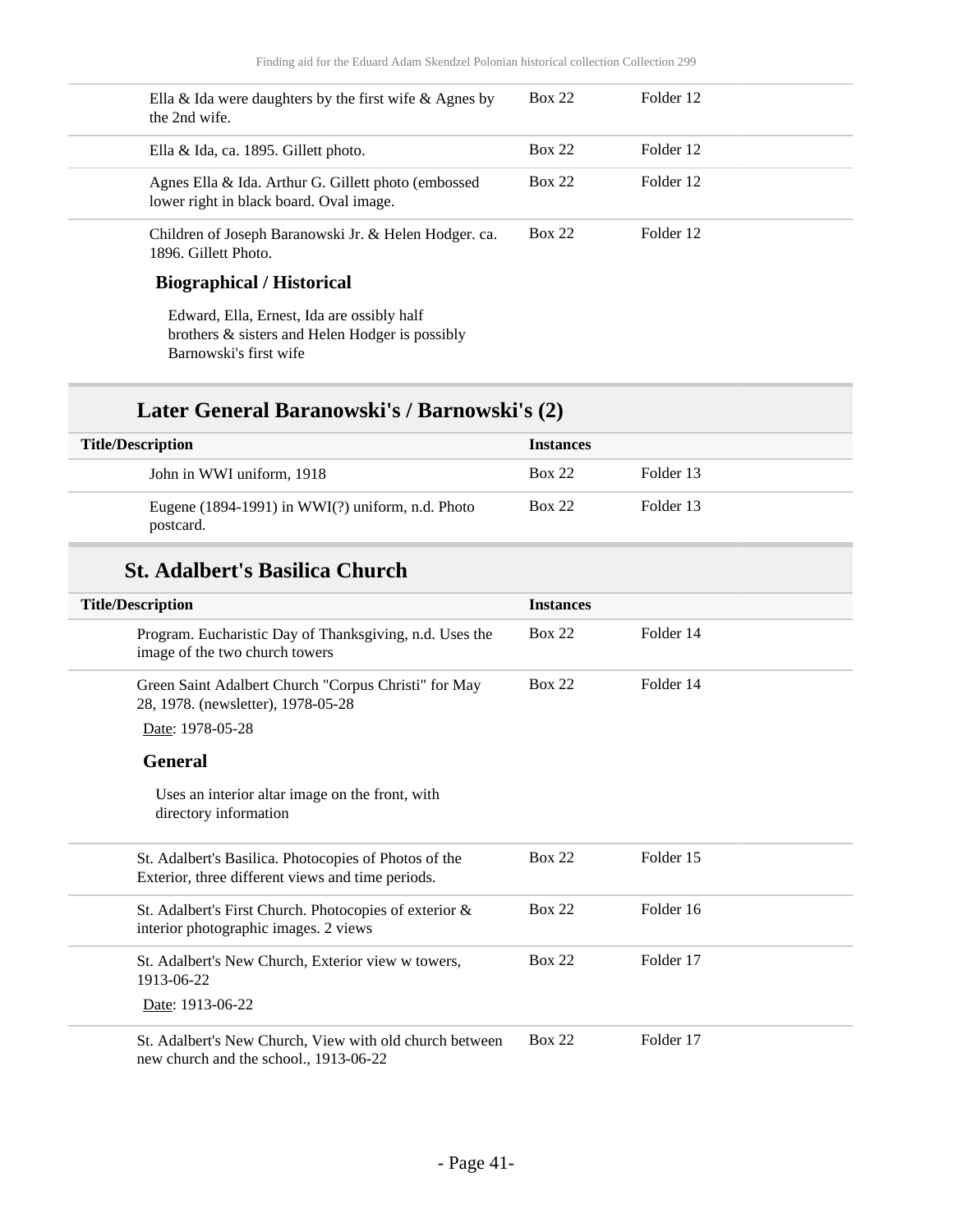| Date: 1913-06-22                                                                                                      |               |           |
|-----------------------------------------------------------------------------------------------------------------------|---------------|-----------|
| St. Adalbert's New Church, Exterior comparison views of<br>old church and new church., 1913-06-22<br>Date: 1913-06-22 | <b>Box 22</b> | Folder 17 |
| St. Adalbert's New Church, Entrance with crowd,<br>1913-06-22<br>Date: 1913-06-22                                     | <b>Box 22</b> | Folder 17 |
| Interior lighting, altar $\&$ sculpture detail for new church<br>(photocopies of 11 photographic views)               | <b>Box 22</b> | Folder 18 |

## **Illustrations & other graphics of old or new church.**

| <b>Title/Description</b>                                                                                                              | <b>Instances</b> |           |
|---------------------------------------------------------------------------------------------------------------------------------------|------------------|-----------|
| First church.April 22, 1906. GR Herald.                                                                                               | Box 22           | Folder 19 |
| Peterson illustrations for Steketee's with the Ryerson<br>Library left and St. Adelberts [Adalbert's] right. From<br>local newspaper? | <b>Box 22</b>    | Folder 19 |
| Postcard with St. Adalbert's School, St. Adalbert's<br>Convent, St. Isadore's School and Church, and St.<br>Mary's Parsonage.         | <b>Box 22</b>    | Folder 19 |
| Newspaper clipping from Polish Daily News (Detroit.<br>February 23-24, 1980                                                           | <b>Box 22</b>    | Folder 19 |
| Exterior Illustration initialed D.K. '73, June 17, 1973                                                                               | <b>Box 22</b>    | Folder 19 |
| Non-graphic clippings from Hamtramck Citizen.                                                                                         | <b>Box 22</b>    | Folder 19 |

## **Stanley Ketchel**

| <b>Title/Description</b>                                                      | <b>Instances</b> |           |
|-------------------------------------------------------------------------------|------------------|-----------|
| Newspaper graphic of Stanley Ketchel funeral at old St.<br>Adalbert's Church. | Box 22           | Folder 20 |

#### Related Materials: **Related Materials**

See also Box 29, Folders 14 & 18, including

photocopies of photographs owned by a family member.

## **Church Groups**

| <b>Title/Description</b>                                          | <b>Instances</b> |           |  |
|-------------------------------------------------------------------|------------------|-----------|--|
| St. Adalbert Choral Group Outing                                  | <b>Box 22</b>    | Folder 21 |  |
| First Grade Class in the Old St. Adalbert's School, June<br>1915. | <b>Box 22</b>    | Folder 21 |  |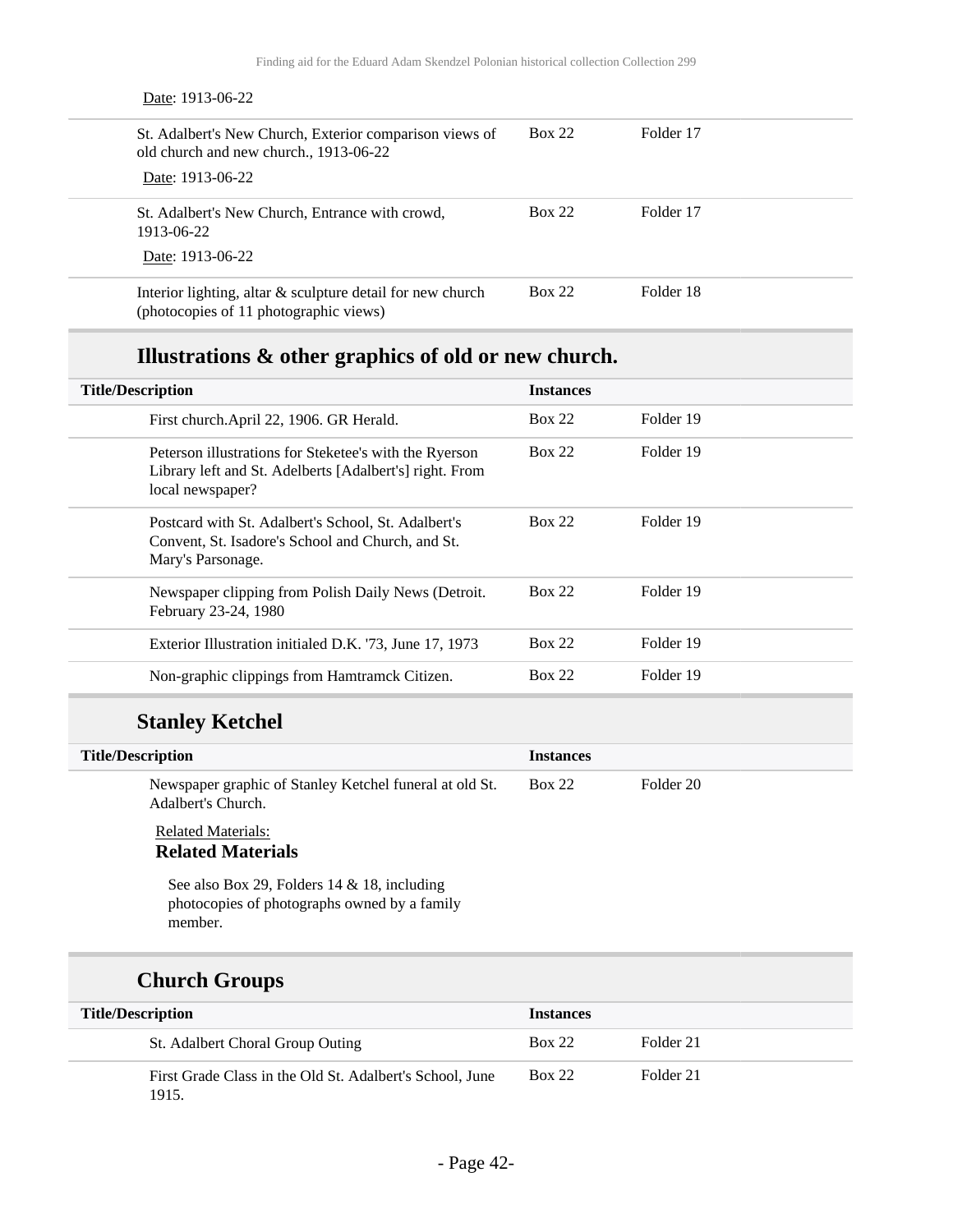| First 8th Grand Graduating Class from the New St.<br>Adalbert School, June 1922.                                                                                                                                            | Box 22        | Folder 21            |
|-----------------------------------------------------------------------------------------------------------------------------------------------------------------------------------------------------------------------------|---------------|----------------------|
| Stocking Street School. Kindergarden Class, June 1914.                                                                                                                                                                      | Box 22        | Folder <sub>22</sub> |
| Derezinski Trzemeszno Collection. Derezinski Family.<br>(photocopied images attached to acidic stock, 13 sheets)<br>Includes images of churches, people in groups or candid,<br>a few other buildings, and a few documents. | Box 22        | Folder 23            |
| Koperski Home, 1018 Chatham St., N.W., 1898(1)<br>image, 3 photocopied sheets)                                                                                                                                              | <b>Box 22</b> | Folder 24            |
| Lipscynski and Prajs (Price) marriage/couple(2 images,<br>4 sheets, photocopied)                                                                                                                                            | <b>Box 22</b> | Folder <sub>25</sub> |

### **Various Families**

#### **General**

Some images corresponding to actual photos in Box 22, Folder 2

| <b>Title/Description</b>                         |               |                      |
|--------------------------------------------------|---------------|----------------------|
| Casimir Kowalkowski                              | <b>Box 22</b> | Folder <sub>26</sub> |
| Mrs. Josephine Skory Buszkiewicz                 | <b>Box 22</b> | Folder 26            |
| Michael Kowalski                                 | <b>Box 22</b> | Folder <sub>26</sub> |
| <b>August Skory</b>                              | <b>Box 22</b> | Folder <sub>26</sub> |
| <b>Walter Buzkiewisz</b>                         | <b>Box 22</b> | Folder <sub>26</sub> |
| Rev. Frank Kaszmarck / Kaczmarek                 | <b>Box 22</b> | Folder 26            |
| Grandpa Michael Kowalski                         | <b>Box 22</b> | Folder <sub>26</sub> |
| Fr. Vincent Barzynski                            | <b>Box 22</b> | Folder <sub>26</sub> |
| Rose Skory Kowalkowski                           | <b>Box 22</b> | Folder <sub>26</sub> |
| Rose Skory, Mary Skory                           | <b>Box 22</b> | Folder <sub>26</sub> |
| Anthony and Ludwik Skory                         | <b>Box 22</b> | Folder <sub>26</sub> |
| Father Skory in Rome                             | <b>Box 22</b> | Folder <sub>26</sub> |
| Mrs. Mrs. James Rozen, she siste of Msgr. Skory. | <b>Box 22</b> | Folder <sub>26</sub> |
| Louis Skory, nephew of Msgr. Skory               | <b>Box 22</b> | Folder <sub>26</sub> |
| Mr. & Mrs. August Skory                          | <b>Box 22</b> | Folder <sub>26</sub> |
| Grandpa Michael & Grandma Theresa Skory Kowalski | <b>Box 22</b> | Folder <sub>26</sub> |
| Photocopies of Photographic & other Images       | <b>Box 22</b> | Folder <sub>26</sub> |
|                                                  |               |                      |

## **Miscellaneous**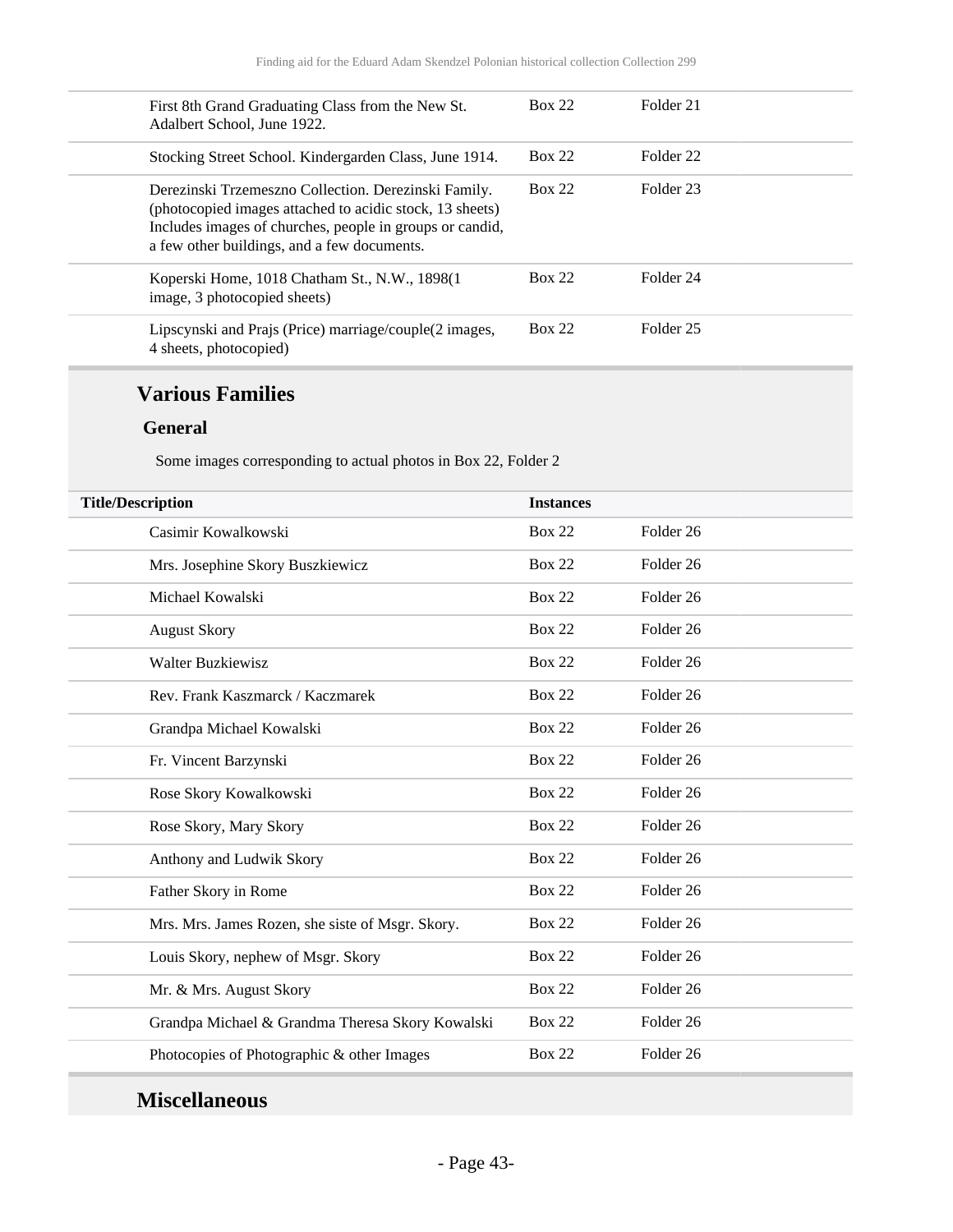| <b>Title/Description</b>                                                                                   | <b>Instances</b> |           |
|------------------------------------------------------------------------------------------------------------|------------------|-----------|
| Polonians who enlisted in Spanish American War. See<br>photo at $299-22-4$                                 | Box 22           | Folder 27 |
| Barnowski Family. Surviving children of Joseph<br>Baranowski, Sr., the first Polander in Western Michigan. | Box 22           | Folder 27 |
| <b>Related Materials:</b><br><b>D.L. L. L. L. L. L.</b>                                                    |                  |           |

#### **Related Materials**

See original photos at 299-22

## **Images of Priests & Doctor**

#### **General**

4 sheets w graphic clippings of portrait images; 1 b/w copy photo of a portrait; 2 original photos w black photo corners

| <b>Title/Description</b>              | <b>Instances</b> |                      |  |
|---------------------------------------|------------------|----------------------|--|
| Ks. Pralat Kazimierz Skory            | <b>Box 22</b>    | Folder <sub>28</sub> |  |
| John A. Maksynowski                   | <b>Box 22</b>    | Folder 28            |  |
| Msgr. James L. Jandrasiak             | <b>Box 22</b>    | Folder 28            |  |
| Most Reverend Joseph Casimir Plagens  | <b>Box 22</b>    | Folder 28            |  |
| Most Reverend Alan Babcock            | <b>Box 22</b>    | Folder <sub>28</sub> |  |
| Most Reverend Francis Joseph Haas     | <b>Box 22</b>    | Folder 28            |  |
| Dr. Joseph Poposkey (Poposki)         | <b>Box 22</b>    | Folder 28            |  |
| <b>School groups</b>                  |                  |                      |  |
| <b>Title/Description</b>              | <b>Instances</b> |                      |  |
| School groups (5 sheets, photocopies) | <b>Box 22</b>    |                      |  |
| <b>Alpine</b>                         |                  |                      |  |
| <b>Title/Description</b>              | <b>Instances</b> |                      |  |
| Alpine Parish                         | <b>Box 23</b>    | Folder <sub>2</sub>  |  |
| Archival Letters re: Alpine           | <b>Box 23</b>    | Folder <sub>3</sub>  |  |
| <b>First Registry Books</b>           | <b>Box 23</b>    | Folder 4             |  |
| Maciejewski                           | <b>Box 23</b>    | Folder 5             |  |
| Newspaper clippings                   | <b>Box 23</b>    | Folder 6             |  |
| <b>Byron Center</b>                   |                  |                      |  |
| <b>Title/Description</b>              | <b>Instances</b> |                      |  |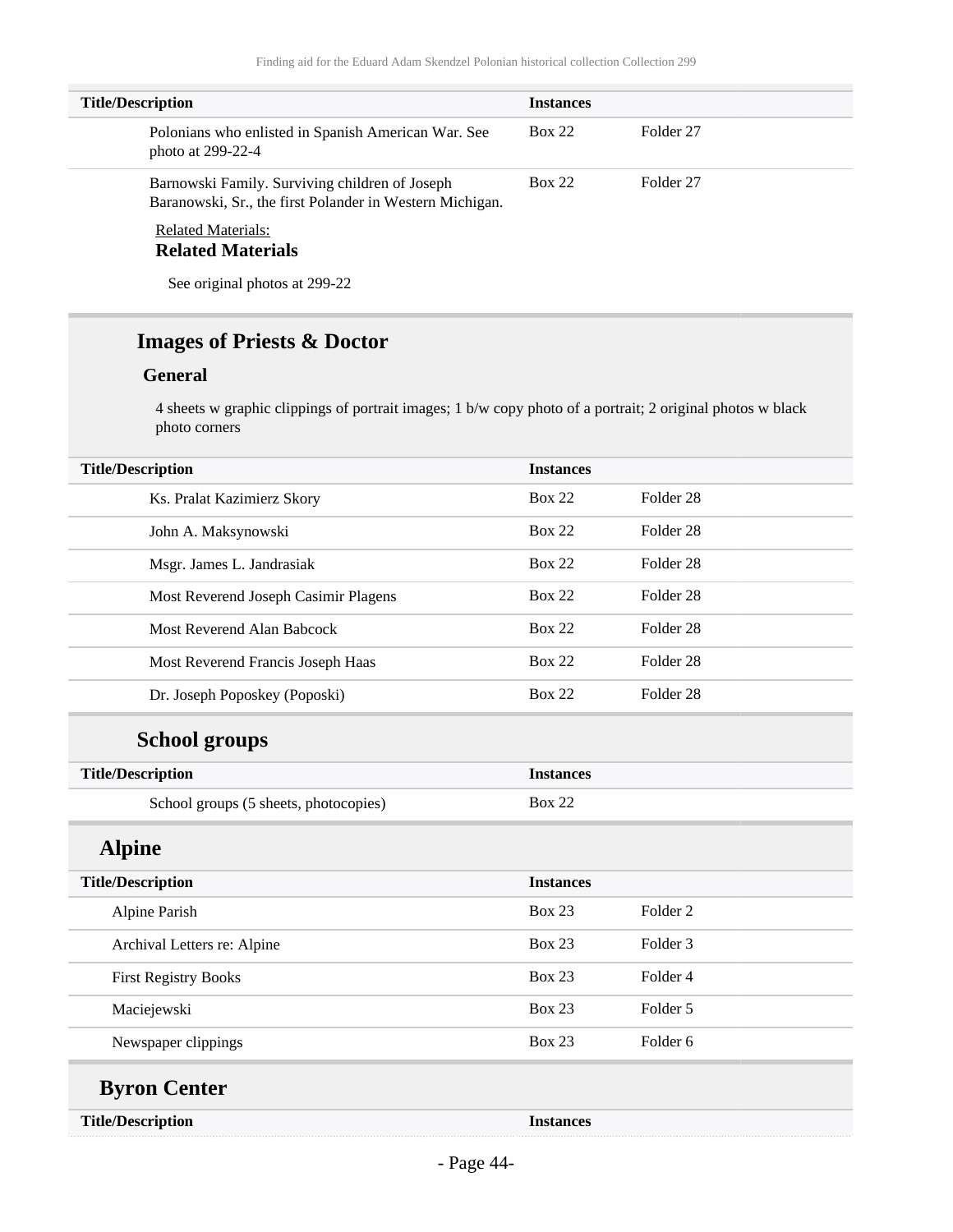| <b>Byron Center</b>                      | Box 23           | Folder <sub>7</sub>  |
|------------------------------------------|------------------|----------------------|
| <b>Allegan County</b>                    |                  |                      |
| <b>Title/Description</b>                 | <b>Instances</b> |                      |
| Atlas and Plat book 1974: Allegan County | Box 23           | Folder 1             |
| New Salem Baptismal Registry             | Box 23           | Folder 21            |
| New Salem Funeral Registry               | <b>Box 23</b>    | Folder <sub>22</sub> |
| New Salem Marriage Registry              | Box 23           | Folder 23            |
| Notes on New Salem Books                 | <b>Box 23</b>    | Folder 24            |
| North Dorr Baptismal Registry            | <b>Box 23</b>    | Folder 25            |
| North Dorr Funeral Registry              | <b>Box 23</b>    | Folder <sub>26</sub> |
| North Dorr Marriage Registry             | Box 23           | Folder <sub>27</sub> |
| Notes on North Dorr & Salem Church Books | <b>Box 23</b>    | Folder <sub>28</sub> |
|                                          |                  |                      |

# **Pioneer Poles in Church Books (Dorr, Salem, Hilliards)**

| <b>Title/Description</b>                    | <b>Instances</b> |                      |
|---------------------------------------------|------------------|----------------------|
| Maps                                        | <b>Box 23</b>    | Folder <sub>29</sub> |
| Miscellaneous                               | <b>Box 23</b>    | Folder 30            |
| Post Office                                 | <b>Box 23</b>    | Folder 31            |
| Script for Historical Play on Hilliards     | <b>Box 23</b>    | Folder 32            |
| <b>Research</b>                             |                  |                      |
| <b>Title/Description</b>                    | <b>Instances</b> |                      |
| Allegan 1873 Atlas-Polish Names Location of | <b>Box 24</b>    | Folder 1             |
| <b>Pioneer Farms</b>                        |                  |                      |
| <b>Title/Description</b>                    | <b>Instances</b> |                      |
| Cemetery & Pioneer Funerals                 | <b>Box 24</b>    | Folder <sub>2</sub>  |
| Dorr & Hopkins Townships Plat Maps          | <b>Box 24</b>    | Folder <sub>3</sub>  |
| Felicians                                   | <b>Box 24</b>    | Folder 4             |
| Foundation Date of Hilliards Community      | <b>Box 24</b>    | Folder 5             |
| <b>Hilliard Family</b>                      | <b>Box 24</b>    | Folder <sub>6</sub>  |
| <b>Hilliard School</b>                      | <b>Box 24</b>    | Folder <sub>7</sub>  |
| Kruszka's History of Hilliards              | <b>Box 24</b>    | Folder <sub>8</sub>  |
| News Articles on Hilliards                  | <b>Box 24</b>    | Folder 9             |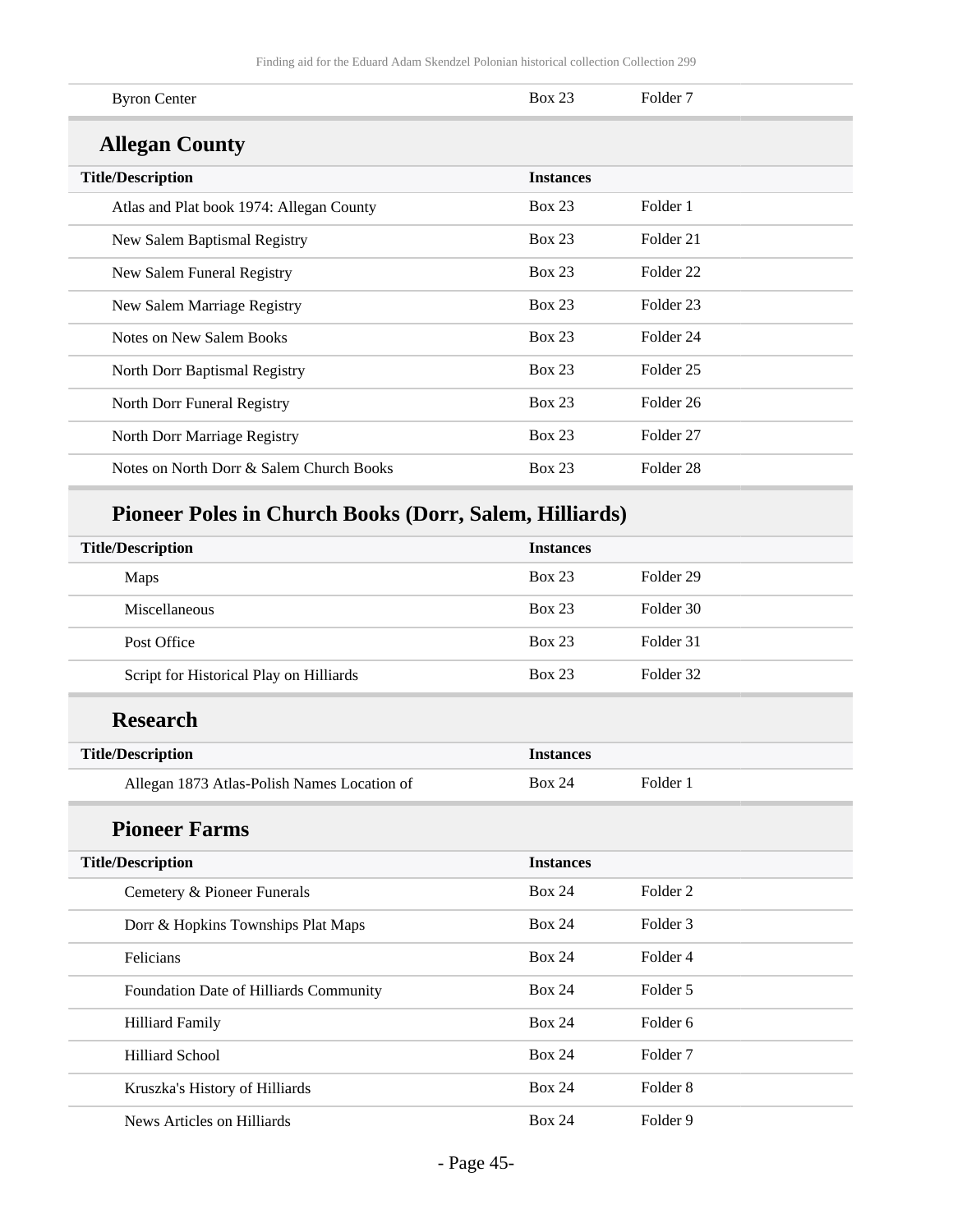| Wayland & Gun Lake Byron Center                      | <b>Box 24</b>    | Folder 10            |
|------------------------------------------------------|------------------|----------------------|
| <b>New Salem</b>                                     |                  |                      |
| <b>Title/Description</b>                             | <b>Instances</b> |                      |
| Archival Letters 1871-1880                           | <b>Box 24</b>    | Folder 11            |
| Archival Letters 1881-1900                           | <b>Box 24</b>    | Folder 12            |
| Articles on New Salem                                | <b>Box 24</b>    | Folder 13            |
| Basics: P.O., Map                                    | <b>Box 24</b>    | Folder 14            |
| First Archival Letters on N.Dorr & N.Salem 1857-1870 | <b>Box 24</b>    | Folder 15            |
| History                                              | <b>Box 24</b>    | Folder 16            |
| List of New Salem Pastors                            | <b>Box 24</b>    | Folder 17            |
| New Salem Baptisms in Wright Register                | <b>Box 24</b>    | Folder 18            |
| Notes Gathered from New Salem Registries             | <b>Box 24</b>    | Folder 19            |
| Poles in New Salem Baptismal Registry                | <b>Box 24</b>    | Folder <sub>20</sub> |
| Poles in New Salem Funeral Registry                  | <b>Box 24</b>    | Folder <sub>21</sub> |
| Poles in New Salem Marriage Registry                 | <b>Box 24</b>    | Folder <sub>22</sub> |
| Priests                                              | <b>Box 24</b>    | Folder <sub>23</sub> |
| <b>North County</b>                                  |                  |                      |
| <b>Title/Description</b>                             | <b>Instances</b> |                      |
| Newspaper clippings                                  | <b>Box 24</b>    | Folder 24            |
| Dorr                                                 |                  |                      |
|                                                      | <b>Instances</b> |                      |
| <b>Title/Description</b>                             |                  |                      |

## **records)**

| <b>Title/Description</b>      | <b>Instances</b> |          |
|-------------------------------|------------------|----------|
| Maps & Pictures               | <b>Box 25</b>    | Folder 1 |
| Basics of N. Dorr             | <b>Box 25</b>    | Folder 2 |
| Pastors at N. Dorr & N. Salem | <b>Box 25</b>    | Folder 3 |
| History of N. Dorr            | <b>Box 25</b>    | Folder 4 |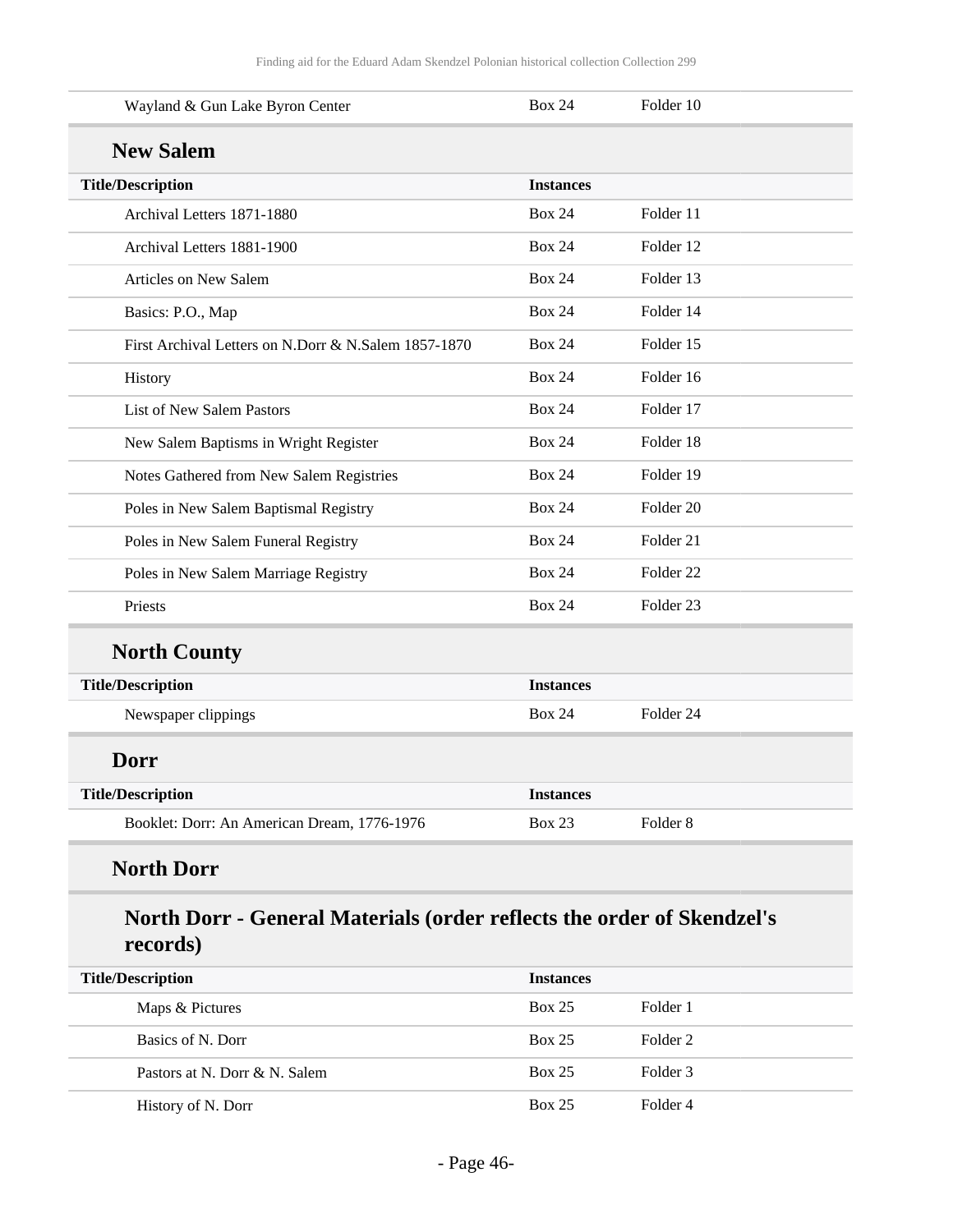| N. Dorr & N. Salem in Wright Baptismal Registry                | <b>Box 25</b> | Folder 5            |
|----------------------------------------------------------------|---------------|---------------------|
| Very First Archival Letters on N. Dorr & N. Salem<br>1857-1868 | Box 25        | Folder <sub>6</sub> |
| N. Dorr Archival Letters 1873-1879                             | Box 25        | Folder <sub>7</sub> |
| N. Dorr Archival Letters 1879-1896 (The Buechsenmann<br>Years) | Box 25        | Folder 8            |
| N. Dorr Archival Letters April24, 1896-Mar.28, 1900            | Box 25        | Folder 9            |
| Rev. Anton Buechsehmann & His Memoranda                        | Box 25        | Folder 10           |
| Pollack's Note on CPPS in Dorr & in ADA                        | Box 25        | Folder 11           |
| Articles on N. Dorr                                            | Box 25        | Folder 12           |
| Sample Sheets of N. Dorr vs. Foley Case                        | Box 25        | Folder 13           |
| Poles in N. Dorr Baptismal Registry                            | Box 25        | Folder 14           |
| Poles in N. Dorr Marriage Registry                             | Box 25        | Folder 15           |
| Poles in N. Dorr Funeral Registry                              | <b>Box 25</b> | Folder 16           |
|                                                                |               |                     |

## **North Dorr Case (witnesses are not recorded in alphabetical order, rather the order they were called to the stand)**

| <b>Title/Description</b>                              | <b>Instances</b> |                      |
|-------------------------------------------------------|------------------|----------------------|
| Frontispiece & Michigan Reports Synopsis              | <b>Box 25</b>    | Folder 17            |
| Index & Analysis                                      | <b>Box 25</b>    | Folder 18            |
| Answer Claiming Benefit of Cross Bill - July 18, 1898 | <b>Box 25</b>    | Folder 19            |
| Case Setting Forth Evidence - February 16, 1899       | Box 25           | Folder <sub>20</sub> |
| Bishop John S. Foley                                  | <b>Box 25</b>    | Folder 21            |
| John Bleidgen                                         | <b>Box 25</b>    | Folder <sub>22</sub> |
| Matthias Herrig                                       | <b>Box 25</b>    | Folder <sub>23</sub> |
| Peter Elflen                                          | <b>Box 25</b>    | Folder <sub>24</sub> |
| Philip Schmitt                                        | <b>Box 25</b>    | Folder <sub>25</sub> |
| Lena Rodenhausler                                     | <b>Box 25</b>    | Folder <sub>26</sub> |
| <b>Clement Rodenhausler</b>                           | <b>Box 25</b>    | Folder <sub>27</sub> |
| Quirin Thomas                                         | <b>Box 25</b>    | Folder <sub>28</sub> |
| John Biever                                           | <b>Box 25</b>    | Folder <sub>29</sub> |
| Michael Bievek                                        | Box 25           | Folder 30            |
| John Fritzen                                          | Box 25           | Folder 31            |
| Philip Sturm                                          | <b>Box 25</b>    | Folder 32            |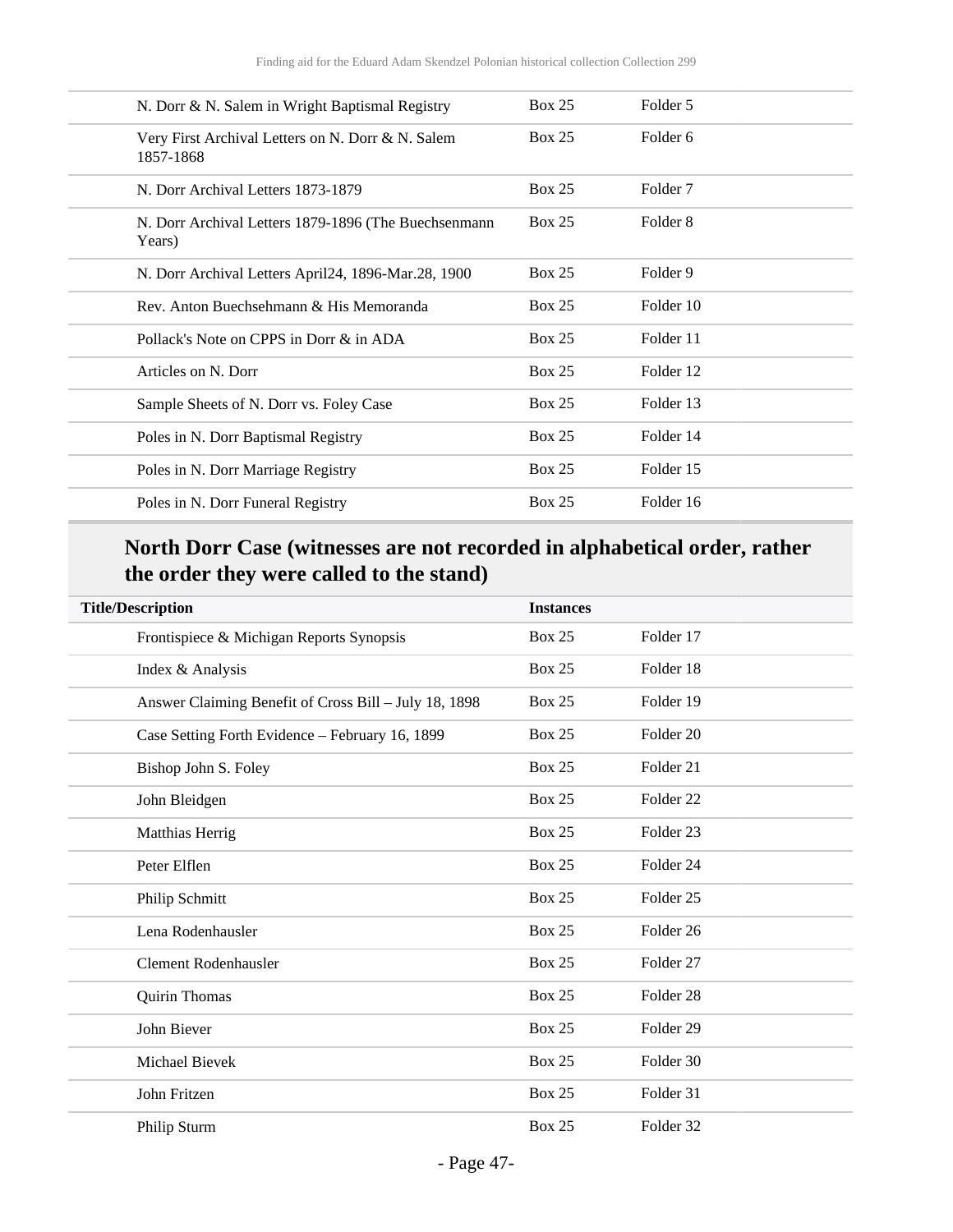| Engelbert D. Bartz                                                      | <b>Box 25</b> | Folder 33           |
|-------------------------------------------------------------------------|---------------|---------------------|
| Matthias Simon                                                          | <b>Box 25</b> | Folder 34           |
| <b>Bishop Henry Joseph Richter</b>                                      | <b>Box 25</b> | Folder 35           |
| Joseph Herb                                                             | <b>Box 25</b> | Folder 36           |
| Rev. Benjamin J. Schmittdiel                                            | <b>Box 25</b> | Folder 37           |
| John Fetz                                                               | <b>Box 25</b> | Folder 38           |
| Newsclips                                                               | <b>Box 25</b> | Folder 39           |
| Rev. Joseph Ebert                                                       | <b>Box 26</b> | Folder 1            |
| Rev. Frederick H. Raussman                                              | <b>Box 26</b> | Folder <sub>2</sub> |
| Milo Gray                                                               | <b>Box 26</b> | Folder <sub>3</sub> |
| Rev. Anthony Joseph Buechsenmann                                        | <b>Box 26</b> | Folder 4            |
| John Neuman                                                             | <b>Box 26</b> | Folder 5            |
| Rev. John Peter Helten                                                  | <b>Box 26</b> | Folder 6            |
| John Sommer                                                             | <b>Box 26</b> | Folder <sub>7</sub> |
| Theo Meyer                                                              | <b>Box 26</b> | Folder <sub>8</sub> |
| Fredolin J. Baumgartner                                                 | <b>Box 26</b> | Folder 9            |
| Supplemental Brief for Appellant in Reply to Defendants<br><b>Brief</b> | <b>Box 26</b> | Folder 10           |
| Supplemental Brief for Appellant                                        | <b>Box 26</b> | Folder 11           |
| Brief for Defendants & Appellees                                        | <b>Box 26</b> | Folder 12           |
| Brief of Keena & Lightner, of Counsel for Complainant                   | <b>Box 26</b> | Folder 13           |
| Brief for Complainant & Appellant                                       | <b>Box 26</b> | Folder 14           |

# **North Door Case Letters**

| <b>Title/Description</b>            | <b>Instances</b> |                      |  |
|-------------------------------------|------------------|----------------------|--|
| Documents 1895                      | Box 26           | Folder 15            |  |
| Documents 1896                      | Box 26           | Folder 16            |  |
| Documents 1897                      | Box 26           | Folder 17            |  |
| Documents 1898 - January & February | <b>Box 26</b>    | Folder 18            |  |
| Documents 1898 - March & May        | <b>Box 26</b>    | Folder 19            |  |
| Documents 1898 – June               | Box 26           | Folder 20            |  |
| Documents 1898 – August             | Box 26           | Folder 21            |  |
| Documents 1898 - September-December | <b>Box 26</b>    | Folder <sub>22</sub> |  |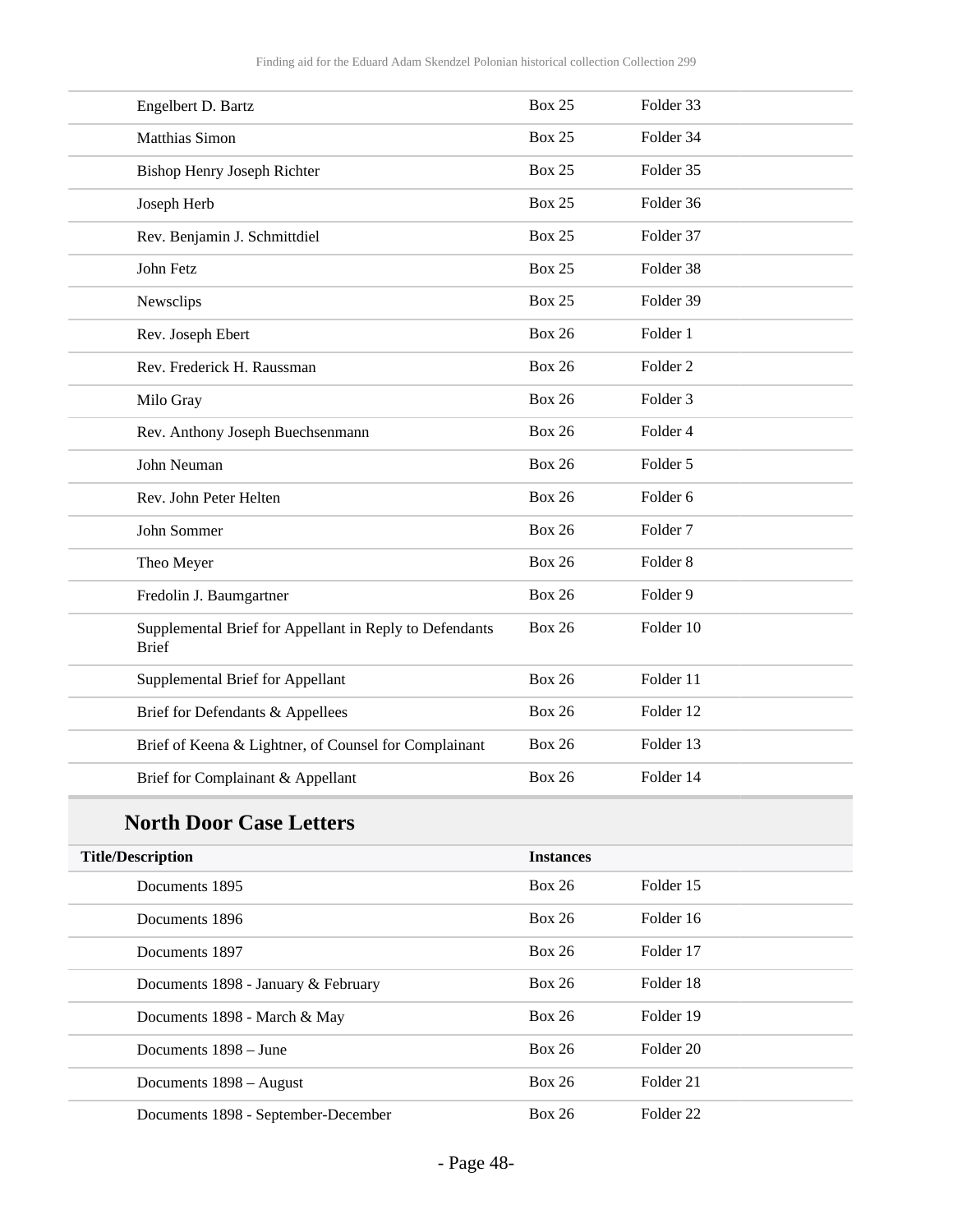| Documents 1899                                                                                                                          | <b>Box 26</b>    | Folder <sub>23</sub> |
|-----------------------------------------------------------------------------------------------------------------------------------------|------------------|----------------------|
| Documents 1900                                                                                                                          | <b>Box 26</b>    | Folder <sub>24</sub> |
| <b>Hilliards</b>                                                                                                                        |                  |                      |
| <b>Title/Description</b>                                                                                                                | <b>Instances</b> |                      |
| 1900 Census Analysis                                                                                                                    | <b>Box 23</b>    | Folder 9             |
| Catholic Directory                                                                                                                      | <b>Box 23</b>    | Folder 10            |
| Census: 1860-1870-1880                                                                                                                  | <b>Box 23</b>    | Folder 11            |
| 1900 Census records - Hilliards (self-bound)                                                                                            | <b>Box 27</b>    |                      |
| Processing Information:<br><b>Processing Information</b>                                                                                |                  |                      |
| Was in box 22A (oversize. Only one Box 22 found,<br>no 22 A or B, 7/11/2007), but reassigning 22 as Photo.<br>Move to oversized Box 27. |                  |                      |
| Church Member photos-Children                                                                                                           | <b>Box 22</b>    |                      |
| Processing Information:<br><b>Processing Information</b>                                                                                |                  |                      |
| Moved from Box 23, 7/11/2007                                                                                                            |                  |                      |
| Identification of photos                                                                                                                | <b>Box 22</b>    |                      |
| Processing Information:<br><b>Processing Information</b>                                                                                |                  |                      |
| Moved from Box 23 7/11/2007                                                                                                             |                  |                      |
| Early ADA Documents                                                                                                                     | <b>Box 23</b>    | Folder 12            |
| Original Books: Baptism, Marriages, Deaths (research notes)                                                                             | <b>Box 23</b>    | Folder 13            |
| Priests in Hilliards                                                                                                                    | <b>Box 23</b>    | Folder 14            |
| <b>Property Titles</b>                                                                                                                  | <b>Box 23</b>    | Folder 15            |
| <b>Church Archives</b>                                                                                                                  | <b>Box 23</b>    | Folder 16            |
| Hilliards Baptismal Registry                                                                                                            | <b>Box 23</b>    | Folder 17            |
| Hilliards Funeral Registry                                                                                                              | Box 23           | Folder 18            |
| Hilliards Marriage Registry                                                                                                             | <b>Box 23</b>    | Folder 19            |
| <b>Hilliards Property Papers</b>                                                                                                        | <b>Box 23</b>    | Folder 20            |
| Parnell.                                                                                                                                |                  |                      |
| <b>Title/Description</b>                                                                                                                | <b>Instances</b> |                      |
|                                                                                                                                         |                  |                      |

Newsclippings and maps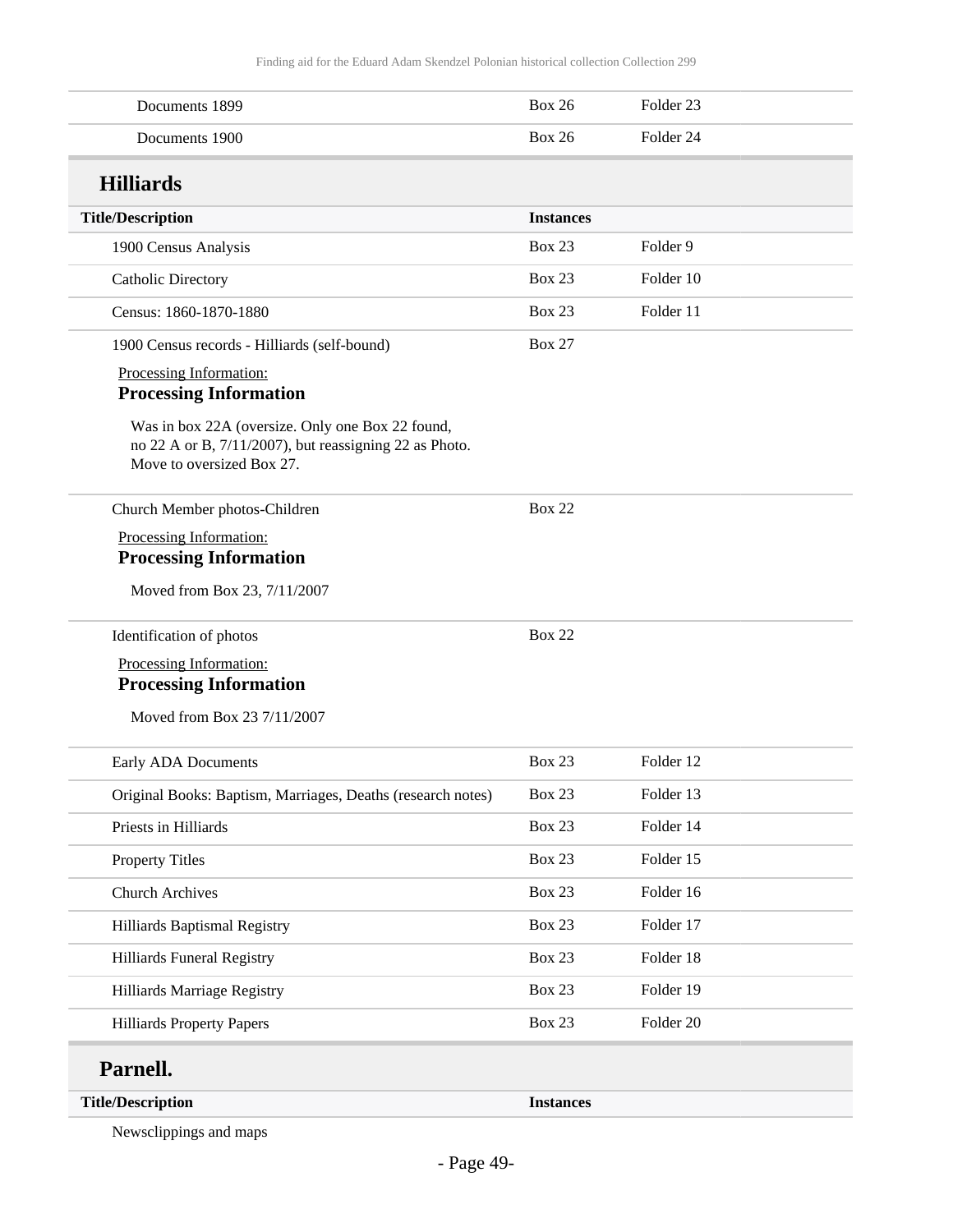|                                     | <b>Box 26</b>    | Folder 25            |
|-------------------------------------|------------------|----------------------|
| Wright                              |                  |                      |
| <b>Title/Description</b>            | <b>Instances</b> |                      |
| <b>Archival Letters</b>             | <b>Box 26</b>    | Folder 26            |
| Copy-1st Registry at Wright         | Box 26           | Folder <sub>27</sub> |
| History-125th Booklet               | <b>Box 26</b>    | Folder <sub>28</sub> |
| Polish Names in 1st Wright Registry | <b>Box 26</b>    | Folder 29            |
| Wright Atlas 1873                   | <b>Box 26</b>    | Folder 30            |

**^** [Return to Table of Contents](#page-1-0)

## **Series III: Pioneer and Prominent West Michigan Polonians**

## **Subseries A. Early Census Records & Directories**

| <b>Title/Description</b>                                                                                                                | <b>Instances</b> |                     |
|-----------------------------------------------------------------------------------------------------------------------------------------|------------------|---------------------|
| 1900 Census records - Hilliards (self-bound)                                                                                            | <b>Box 27</b>    |                     |
| Processing Information:                                                                                                                 |                  |                     |
| <b>Processing Information</b>                                                                                                           |                  |                     |
| Was in box 22A (oversize. Only one Box 22 found, no 22<br>A or B, 7/11/2007), but reassigning 22 as Photo. Move to<br>oversized Box 27. |                  |                     |
| 1900 Census records - GR Poles (self-bound – two copies –<br>$sticky - metal paperclip)$                                                | <b>Box 27</b>    |                     |
| Demographical Study - 1928 GR Polonia (3R notebook)                                                                                     | <b>Box 27</b>    |                     |
| 2 reels of microfilm for U.S. Census 1900, RE Poles                                                                                     | <b>Box 28</b>    |                     |
| Processing Information:                                                                                                                 |                  |                     |
| <b>Processing Information</b>                                                                                                           |                  |                     |
| Returned to collection from Unprocessed Skendzel                                                                                        |                  |                     |
| Census - 1880 Grand Rapids                                                                                                              | <b>Box 28</b>    | Folder 1            |
| Census - 1900: GR and West Michigan Pioneer Poles in the<br>1900 Census (prior to and including 1890)-bound w. tape                     | <b>Box 28</b>    | Folder <sub>2</sub> |
| Census - 1900 St. Isidore's Complete Survey & Study                                                                                     | <b>Box 28</b>    | Folder <sub>3</sub> |
| City Directory- 1859, 65, 67-68, 72, 73-74, 74-75                                                                                       | <b>Box 28</b>    | Folder <sub>4</sub> |
| Grand Rapids West Side - 1900                                                                                                           | <b>Box 28</b>    | Folder 5            |
| Hilliards Area - 1900                                                                                                                   | <b>Box 28</b>    | Folder <sub>6</sub> |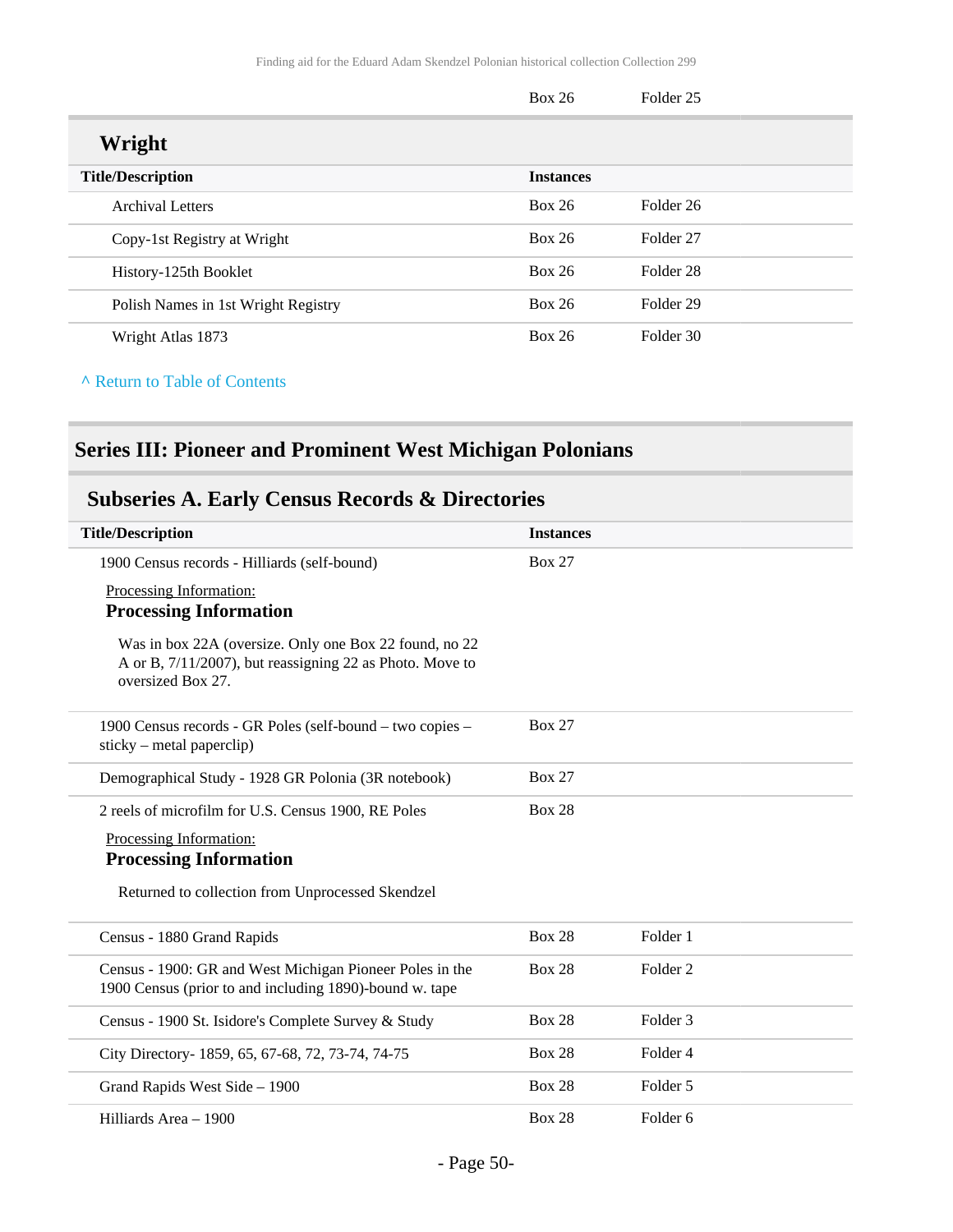| Kent County - 1850, 1860, 1870, 1884(state) | <b>Box 28</b> | Folder <sub>7</sub> |
|---------------------------------------------|---------------|---------------------|
| Maps of Wards                               | <b>Box 28</b> | Folder 8            |
| State Census – 1884                         | <b>Box 28</b> | Folder 9            |

### **Subseries B. Collections of Biographical Materials**

| <b>Title/Description</b>                                       | <b>Instances</b> |               |
|----------------------------------------------------------------|------------------|---------------|
| Prominent GR Poles I and II (3R notebooks, needs foldering and | <b>Box</b>       | <b>Folder</b> |
| physical processing, paper clips, sticky tape)                 | <b>Unknown</b>   | Unknown       |
| Pioneer GR Poles 1886-1897 (3R notebooks, needs to be taken    | <b>Box</b>       | <b>Folder</b> |
| out of binder and put into folders.)                           | Unknown          | Unknown       |
| Pioneer GR Poles 1905-1913 (3R notebooks, needs to be taken    | <b>Box</b>       | Folder        |
| out of binder and put into folders.)                           | <b>Unknown</b>   | Unknown       |

### **Subsereis C. Specific Individuals and Families**

### **Baranowski Family (First Polonian Family in GR)**

| <b>Title/Description</b>                                                                                                                                                                                                                                                | <b>Instances</b> |                     |  |
|-------------------------------------------------------------------------------------------------------------------------------------------------------------------------------------------------------------------------------------------------------------------------|------------------|---------------------|--|
| Baranowski Papers: photocopies of death records, pension<br>requests, Volunteer enlistment papers                                                                                                                                                                       | <b>Box 29</b>    | Folder 1            |  |
| Baranowski, Eugene: 1978 & 1981 Interview with Skendzel<br>regarding his family and also included is a family tree from<br>Joseph Baranowski Sr. to Eugene.                                                                                                             | <b>Box 29</b>    | Folder <sub>2</sub> |  |
| Civil War Letter: Oldest extant document in GR Polonian<br>History, dated Sept. 30, 1862. Letter sent from Joseph<br>Baranowski Jr. to his father J. Baranowski Sr.                                                                                                     | <b>Box 29</b>    | Folder 3            |  |
| Family Records: Six generations from J.Baranowski Sr. to<br>Deb Moore. Genealogy sheets detail the six generations and<br>also included is a map of the origins of the family.                                                                                          | <b>Box 29</b>    | Folder 4            |  |
| Hamburg Passenger List: Places the birthplace of the<br>Baranowski Family in Promo, Poland. The ship is named<br>Aurora and it sailed from Hamburg, Germany to New York,<br>USA on May 1, 1854. The Passengers included Joseph<br>Baranowski Sr., his wife, and 6 kids. | <b>Box 29</b>    | Folder 5            |  |
| Holy Trinity Alpine Funeral Registry: 1854 account of Rose<br>Baranowski's death along with her son's death (Francis), 3<br>days after their arrival to America.                                                                                                        | <b>Box 29</b>    | Folder 6            |  |

### **Photographs.**

Physical Location: Housed with other Skendzel Collection photographs. See Box 22, Folders 9-13

### **Ratajczak**

**Title/Description Instances**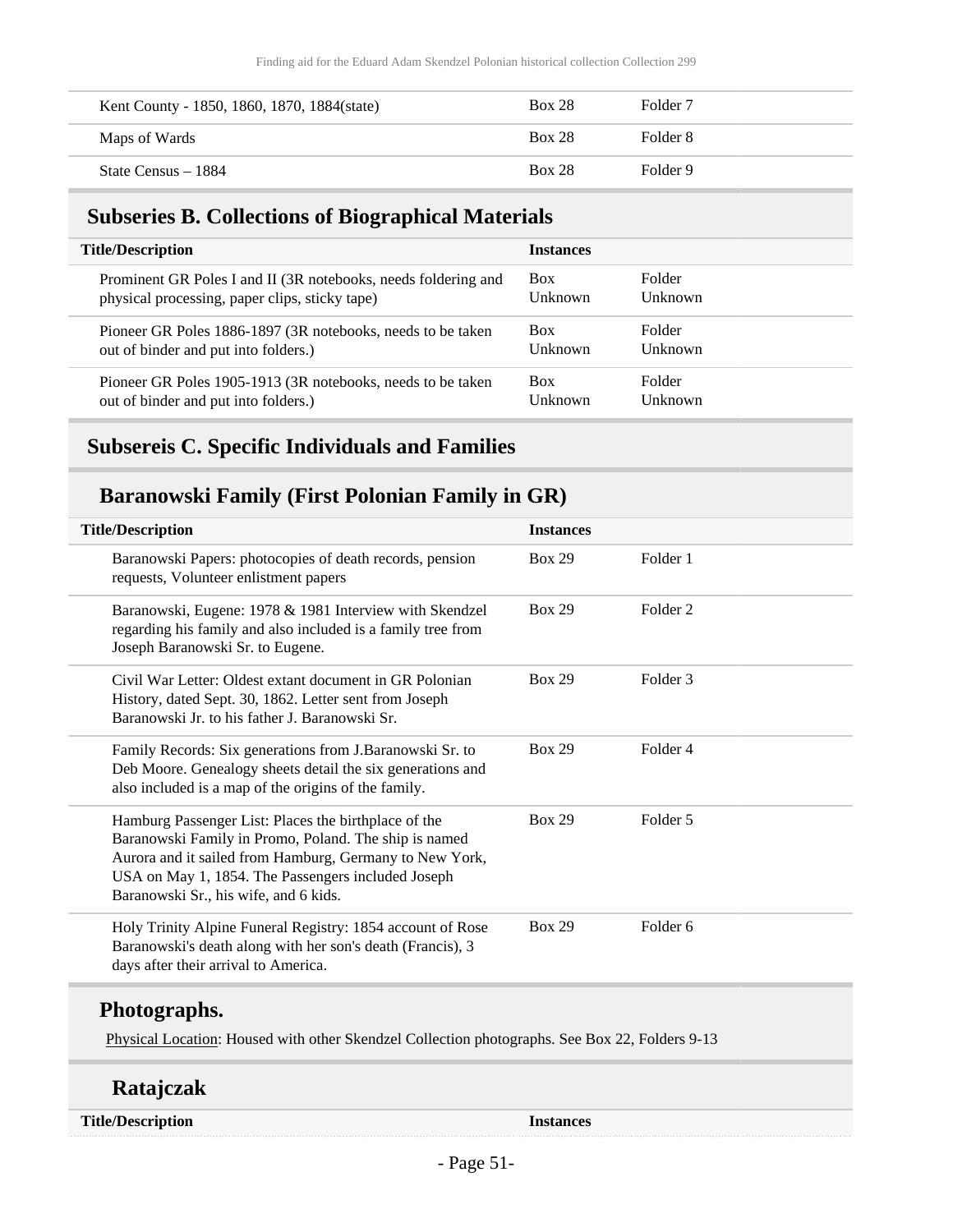| Ratajczak, Erwin: Interview notes (Nov.29, 1975) regarding | <b>Box 29</b> | Folder 7 |
|------------------------------------------------------------|---------------|----------|
| article on Chester Wojciech Ratajczak in the GR Polish     |               |          |
| Weekly Echo. Chester was editor and publisher of the       |               |          |
| Echo. The article also includes information on several     |               |          |
| other families of this time period. Only one reference to  |               |          |
| Baranowski.                                                |               |          |

## **Tloczynski Family**

| <b>Title/Description</b>                                                                                                                                                    | <b>Instances</b> |                     |  |
|-----------------------------------------------------------------------------------------------------------------------------------------------------------------------------|------------------|---------------------|--|
| St. Andrew's Archives: entries regarding the Tloczynski<br>family – a family that was associated with the Baranowski's<br>while in Poland. Also several other family names. | <b>Box 29</b>    | Folder <sub>8</sub> |  |
| Tloczynski Family: Correspondence with Deb Moore<br>regarding Julia Tloczynski. Deb is the great-great niece of<br>Joseph Baranowski.                                       | <b>Box 29</b>    | Folder 9            |  |
| <b>Falarski Family</b>                                                                                                                                                      |                  |                     |  |
| <b>Title/Description</b>                                                                                                                                                    | <b>Instances</b> |                     |  |
|                                                                                                                                                                             | <b>Box 29</b>    | Folder 10           |  |
| Photocopied Articles of the Falarski Meat Product<br>Company, also photocopies of pictures and documents                                                                    |                  |                     |  |
| Iciek, S. The Grandson, 1944 (Norwich, Conn.) chapters 1-4<br>regarding Hilliards (photocopied)                                                                             | <b>Box 29</b>    | Folder 11           |  |

## **Kachnowski-Wasielewski Family**

| <b>Title/Description</b>                                      | <i><u><b>Instances</b></u></i> |           |  |
|---------------------------------------------------------------|--------------------------------|-----------|--|
| Family Tree of Joseph Kachnowski and Josephine<br>Wasielewski | <b>Box 29</b>                  | Folder 13 |  |

## **Ketchel, Stanley**

| <b>Title/Description</b>                                                                                                                         | <b>Instances</b> |           |  |
|--------------------------------------------------------------------------------------------------------------------------------------------------|------------------|-----------|--|
| Articles on Ketchel: The Michigan Assassin                                                                                                       | <b>Box 29</b>    | Folder 14 |  |
| Death & Funeral: Photocopied articles and photos                                                                                                 | <b>Box 29</b>    | Folder 15 |  |
| Memorial Monument: photocopied articles regarding the<br>push to recognize and remember the great polonian boxer<br>from GR                      | <b>Box 29</b>    | Folder 16 |  |
| Photocopies of images of the Ketchel obtained by Skendzel<br>from the original photos owned by Dolores Rappleyea<br>Creveling, his first cousin. | <b>Box 29</b>    | Folder 17 |  |
| A Brief Biography of Stanley Ketchel / John C. Rappleyea,<br>Grand Rapids, MIchigan.                                                             | <b>Box 29</b>    | Folder 17 |  |
| Photocopies of images of Ketchel family members,<br>including Stanley's mother, Julia Olbinski Ketchel.                                          | <b>Box 29</b>    | Folder 18 |  |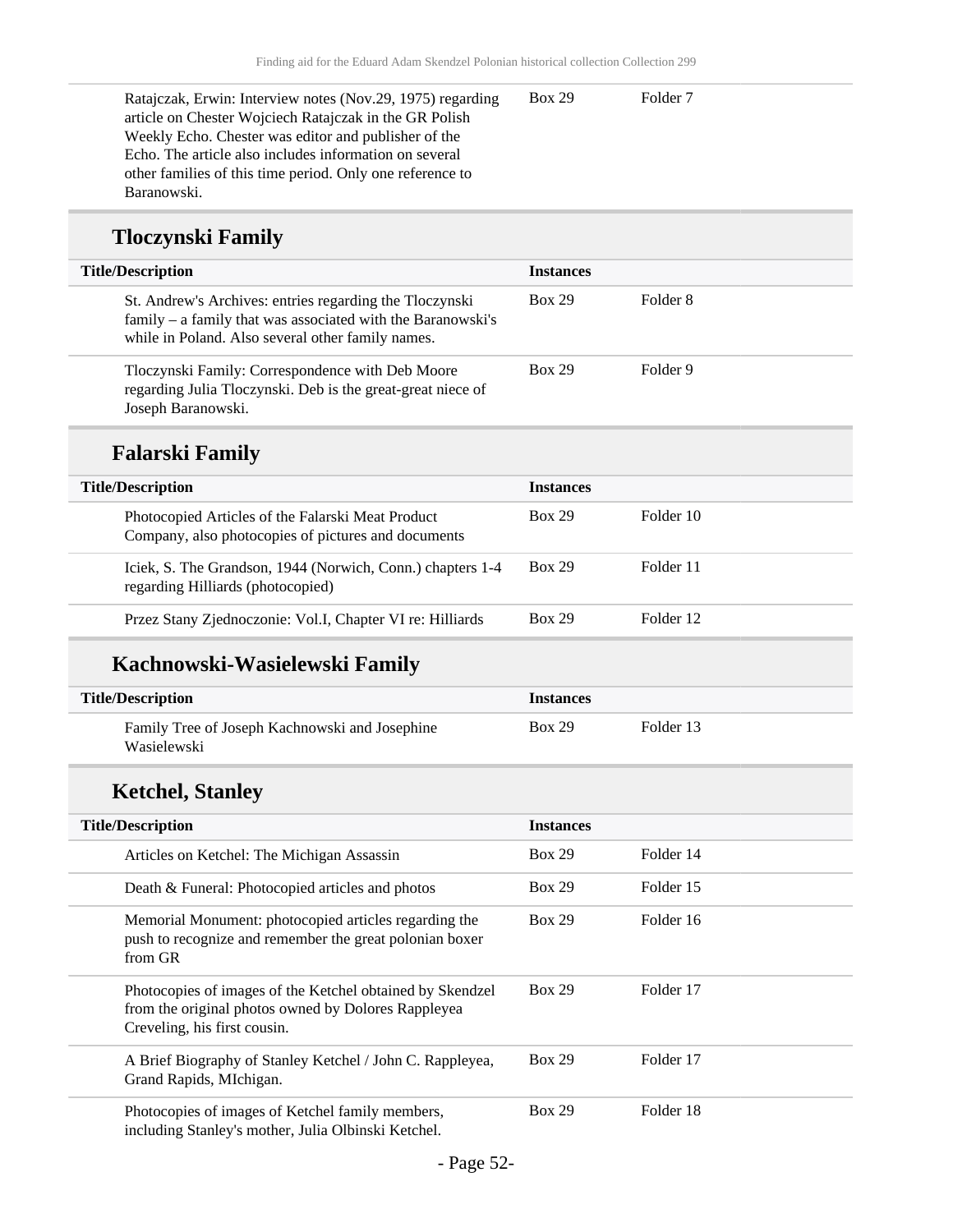| <b>Title/Description</b>                                                                                                                                                                  | <b>Instances</b> |                     |
|-------------------------------------------------------------------------------------------------------------------------------------------------------------------------------------------|------------------|---------------------|
| Kurdelski Family Genealogy / by Walter Kurdelski.<br>Received Apr. 8, 1990. (Title page by Skendzel). Genealogy<br>of the family from 1795 (first known member of the family)<br>to 1973. | <b>Box 29</b>    | Folder 19           |
| Lipczynski Family                                                                                                                                                                         |                  |                     |
| Fiske nee Lipczynski, Helen                                                                                                                                                               |                  |                     |
| <b>Title/Description</b>                                                                                                                                                                  | <b>Instances</b> |                     |
| Personal Info. & Various Articles                                                                                                                                                         | Box 30           | Folder 1            |
| Lipczynski, Anton                                                                                                                                                                         |                  |                     |
| <b>Title/Description</b>                                                                                                                                                                  | <b>Instances</b> |                     |
| Family Tree, Photos of a Passport. Skendzel Photocopies.                                                                                                                                  | <b>Box 30</b>    | Folder <sub>2</sub> |
| Original or early generation materials                                                                                                                                                    |                  |                     |
| <b>Title/Description</b>                                                                                                                                                                  | <b>Instances</b> |                     |
| Letter. Jan. 3, 1900                                                                                                                                                                      | $Box\ 30$        | Folder 2.1          |
| Memorial card for Raymond J. Lipczynski. (1921-1971)                                                                                                                                      | $Box\ 30$        | Folder 2.1          |
| Three photostats of indentures                                                                                                                                                            | <b>Box 30</b>    | Folder 2.1          |
| "180" Apr. 20, 1895                                                                                                                                                                       | <b>Box 30</b>    | Folder 2.1          |
| "570" Oct. 15, 1892(?)                                                                                                                                                                    | <b>Box 30</b>    | Folder 2.1          |
| "575" Oct. 17, 1892                                                                                                                                                                       | <b>Box 30</b>    | Folder 2.1          |
| Lipczynski, John                                                                                                                                                                          |                  |                     |
| <b>Title/Description</b>                                                                                                                                                                  | <b>Instances</b> |                     |
| Family Information, photocopies, clippings, etc.                                                                                                                                          | <b>Box 30</b>    | Folder 3            |

| <b>Title/Description</b>       | Instances |          |
|--------------------------------|-----------|----------|
| Personal Facts & Business Card | Box 30    | Folder 4 |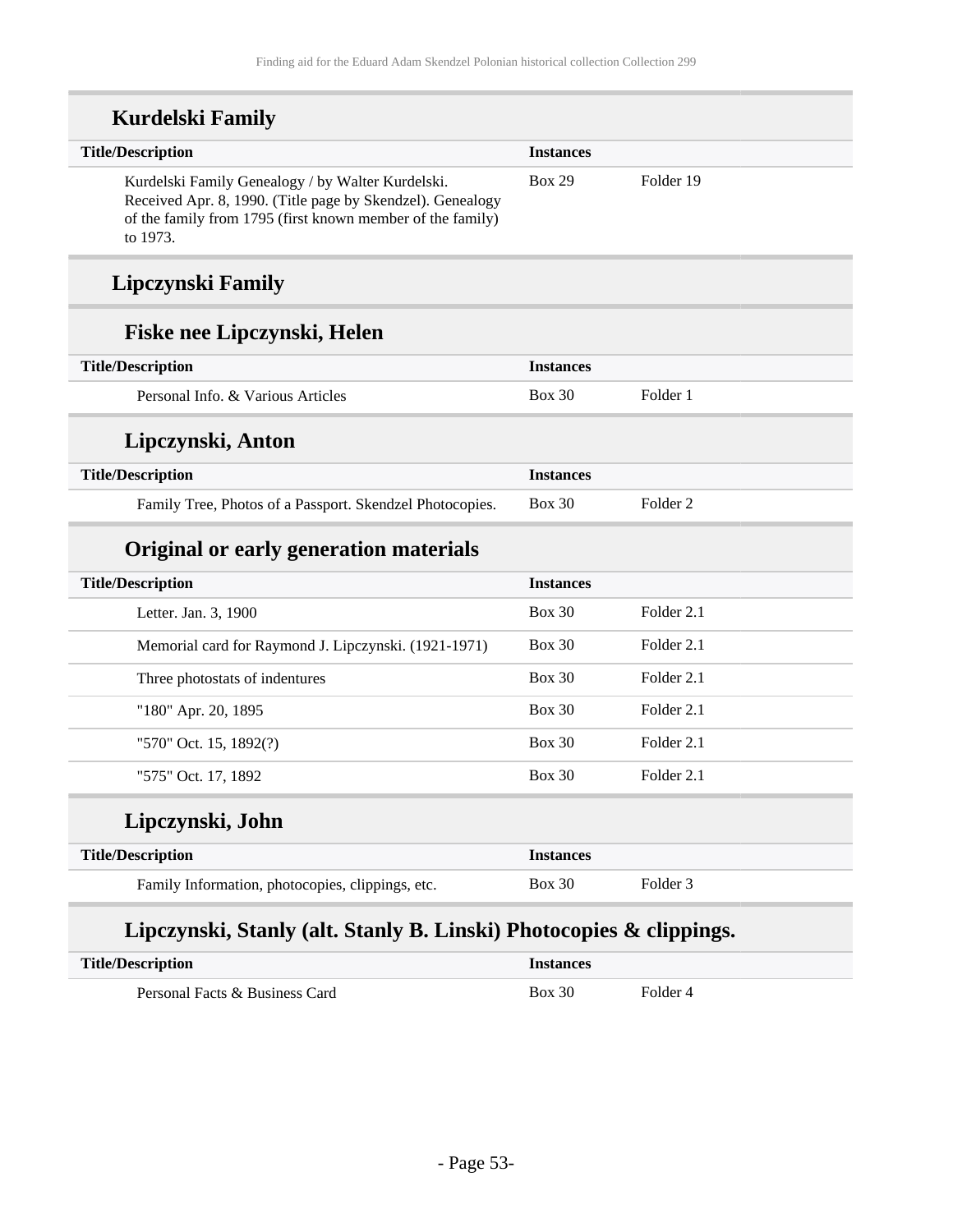#### **General**

The business card is original giving his name as "Stanly B. Linski", practical tailor and assistant cutter with Vogt, Zindel & Co...

### **Lipczynski, Valeria. Her Writings and Memorabilia**

| <b>Title/Description</b>                                                        | <i><u><b>Instances</b></u></i> |          |  |
|---------------------------------------------------------------------------------|--------------------------------|----------|--|
| Articles & clippings, mostly photocopies. Regarding her<br><i>contributions</i> | <b>Box 30</b>                  | Folder 5 |  |

## **Materials & Articles regarding her death.**

Language of the Material: Polish

#### **General**

Mostly originals though glued to pages

| <b>Title/Description</b>                                                                                        | <b>Instances</b> |                     |
|-----------------------------------------------------------------------------------------------------------------|------------------|---------------------|
| 1. Letter. Feb. 24, 1930. From Sigmund S. Zamierowski,<br>Lawyer, GR, referencing a telegram not included here. | <b>Box 30</b>    | Folder <sub>6</sub> |
| 2. Letter. Mar. 1, 1930. PNA. Women's Division,<br>Chicago. (2 sheets)                                          | <b>Box 30</b>    | Folder <sub>6</sub> |
| 3. Letter. Mar. 2, 1930. Commune 10 of PNA GR. (2<br>sheets)                                                    | <b>Box 30</b>    | Folder <sub>6</sub> |
| Articles regarding women in the PNA                                                                             | <b>Box 30</b>    | Folder <sub>7</sub> |
| Certificates – Polish language (some original)                                                                  | <b>Box 30</b>    | Folder <sub>8</sub> |
| Correspondence – Polish language                                                                                | <b>Box 30</b>    | Folder 9            |
| Exhibits & Lectures re: Valeria                                                                                 | <b>Box 30</b>    | Folder 10           |
| Family Tree                                                                                                     | <b>Box 30</b>    | Folder 11           |
| Memorabilia – cards, letters, etc. (original)                                                                   | <b>Box 30</b>    | Folder 12           |
| Michigan Women's Hall of Fame Induction.                                                                        | <b>Box 30</b>    | Folder 13           |
| <b>Pertinent Facts</b>                                                                                          | <b>Box 30</b>    | Folder 14           |
| Poetry & Writings                                                                                               | <b>Box 30</b>    | Folder 15           |
| Polish Golden Service Cross Recipient                                                                           | <b>Box 30</b>    | Folder 16           |
| Receipts – various (gas, food, etc.)                                                                            | <b>Box 30</b>    | Folder 17           |
| Stationery                                                                                                      | <b>Box 30</b>    | Folder 18           |

### **Skendzel's Writings on Valeria**

**Title/Description Instances**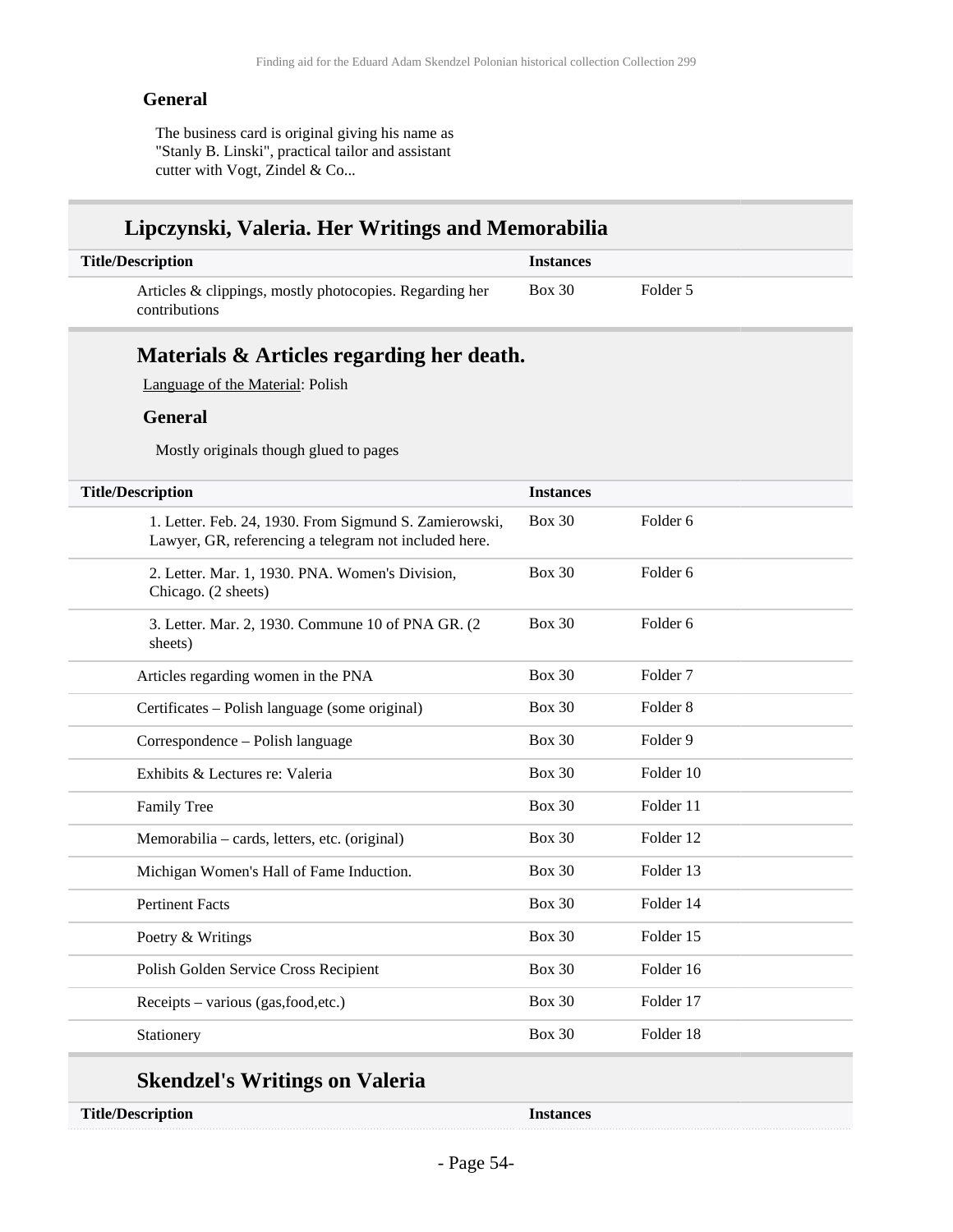| Correspondence w. Zgoda regarding article publication<br>on Valeria                                                                                                                        | <b>Box 31</b>    |
|--------------------------------------------------------------------------------------------------------------------------------------------------------------------------------------------|------------------|
| "The Mother of the Polish National Alliance"                                                                                                                                               | <b>Box 31</b>    |
| "Mr. & Mrs. Pioneer GR Polanders"                                                                                                                                                          | <b>Box 31</b>    |
| "A Pioneer GR Polanders Husband-Wife Team of Social<br>Activists"                                                                                                                          | <b>Box 31</b>    |
| "The Valeria Lipczynski Story" (includes 3.5X5 floppy)                                                                                                                                     | <b>Box 31</b>    |
| Mahar nee Behrendt, Eleanor. Interview summary regarding<br>Lipczynski family along with several various articles                                                                          | <b>Box 31</b>    |
| Niedzwiecki, Helen. Interview summary regarding<br>Lipczynski family                                                                                                                       | <b>Box 31</b>    |
| Orlowski nee Lipczynski, Mildred Regarding Lipczynski<br>family                                                                                                                            | <b>Box 31</b>    |
| Shanahan nee Lipczynski, Florence. Interview summary<br>regarding Lipczynski family                                                                                                        | <b>Box 31</b>    |
| Usakowski nee Lipczynski, Camilla. (a) Article & Obituary                                                                                                                                  | <b>Box 31</b>    |
| Usakowski nee Lipczynski, Eleanor (one folder). Personal<br>Facts, and Interview summary.                                                                                                  | <b>Box 31</b>    |
| Photograph of Eleanor with Joseph Usakowski, Father<br>Ted Sniegowski, and Sister Camilla on their 60th wedding<br>anniversary (married June 23, 1913) at Mass of St.<br>Adalbert's Church | <b>Box 31</b>    |
| Usakowski, Esther. Article regarding her death and her<br>obituary                                                                                                                         | <b>Box 31</b>    |
| Maciejewski, Robert. Various info                                                                                                                                                          | <b>Box 31</b>    |
| <b>Oblinski Family</b>                                                                                                                                                                     |                  |
| <b>Title/Description</b>                                                                                                                                                                   | <b>Instances</b> |
| Family Documentation: baptismal registries, funeral<br>documentation, interview with Mrs. Lucille Kowiejsza nee<br>Gryka, and Dolores Olbinski, Oblinski                                   | <b>Box 31</b>    |
| Roger Stanley: University of Michigan Admissions.                                                                                                                                          | <b>Box 31</b>    |
| <b>General</b>                                                                                                                                                                             |                  |
| Hand written statement of the admission of Roger to the<br>U of Michigan                                                                                                                   |                  |
| Oblinski's. Death Announcement                                                                                                                                                             | <b>Box 31</b>    |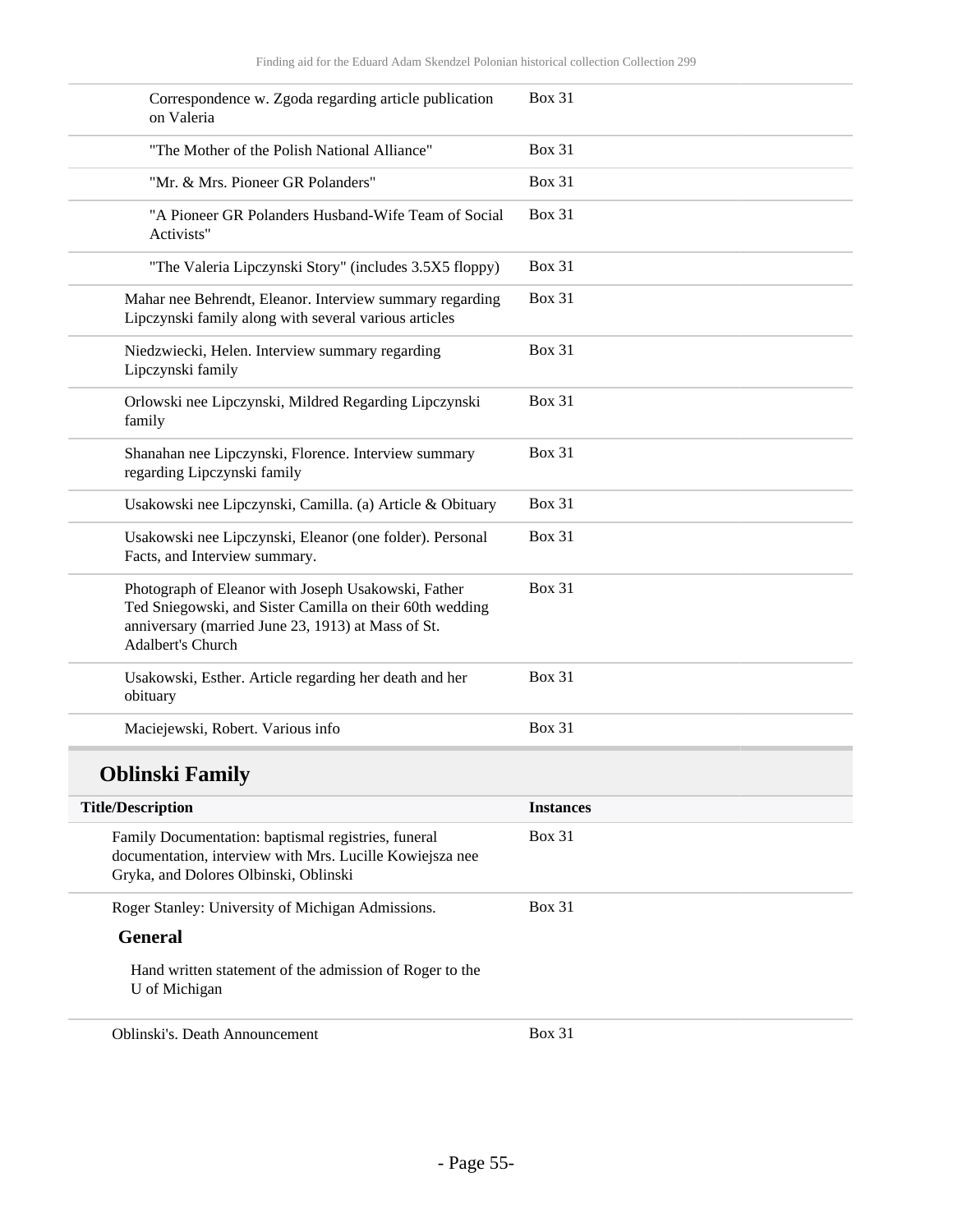### **General**

Clipped from both the GR Press & the GR Herald.

| Photos: Photocopied photographs of the Oblinski & Ketchel | <b>Box 31</b> |  |
|-----------------------------------------------------------|---------------|--|
| Families                                                  |               |  |

## **Podlewski Family**

| <b>Title/Description</b>                                                                                                                                                                          | <b>Instances</b> |
|---------------------------------------------------------------------------------------------------------------------------------------------------------------------------------------------------|------------------|
| Information regarding Attorney Joseph Podlewski: a<br>newspaper article from the Echo(Feb.26, 1909) when he<br>returns to Detroit to get married, and minutes of the Polish<br>Catholic Cemetery. | <b>Box 31</b>    |
| Portko, Jeffrey (Pulaski Days Organizer and former President<br>of Polish Heritage Society)                                                                                                       | <b>Box 31</b>    |
| Articles by Portko or regarding Portko                                                                                                                                                            | <b>Box 31</b>    |
| Commentary on Portko's work by Skendzel-rather harsh<br>comments                                                                                                                                  | <b>Box 31</b>    |
| Correspondence between Portko & Skendzel. Re: Lipczynski<br>booklet (also includes correspondence with Pat McBride)                                                                               | <b>Box 31</b>    |
| Correspondence between Portko & Skendzel. Re: Various<br>ideas                                                                                                                                    | <b>Box 31</b>    |
| Lipczynski, Val: Hall of Fame nomination (also criticized by<br>Skendzel)                                                                                                                         | <b>Box 31</b>    |
| Portko vs. Skendzel: disagreements in newspaper.-also<br>includes letters that were sent to Portko, shaming him for his<br>behavior and attack of Skendzel                                        | <b>Box 31</b>    |

# **Subseries D. Interviews with Pioneer Poles (Oral Histories)**

## **Synopses**

| <b>Title/Description</b>                                                                    | <b>Instances</b> |
|---------------------------------------------------------------------------------------------|------------------|
| S1. Amborski, Therese (Tessie)-3/15/1980: Tape 1, Interview<br>1                            | <b>Box 32</b>    |
| S2. Baranowski, Eugene $-9/23/78$ : Tape 2, Interview 2;<br>$3/27/81$ : Tape 3, Interview 2 | <b>Box 32</b>    |
| S3. Bianchi, Orlando – $6/7/80$ : Tape 5, Interview 3                                       | <b>Box 32</b>    |
| S4. Bochniak, Sister Julie Anne $(SSND)$ – 3/15/80 (tape?)                                  | <b>Box 32</b>    |
| S5. Boshoven, Frederick $-12/28/81$ : Tape 7, Interview 5                                   | <b>Box 32</b>    |
| S6. Bradtke, August – $6/19/74$ , $6/16/75$ ; Burchardt, Michael –<br>8/11/81               | <b>Box 32</b>    |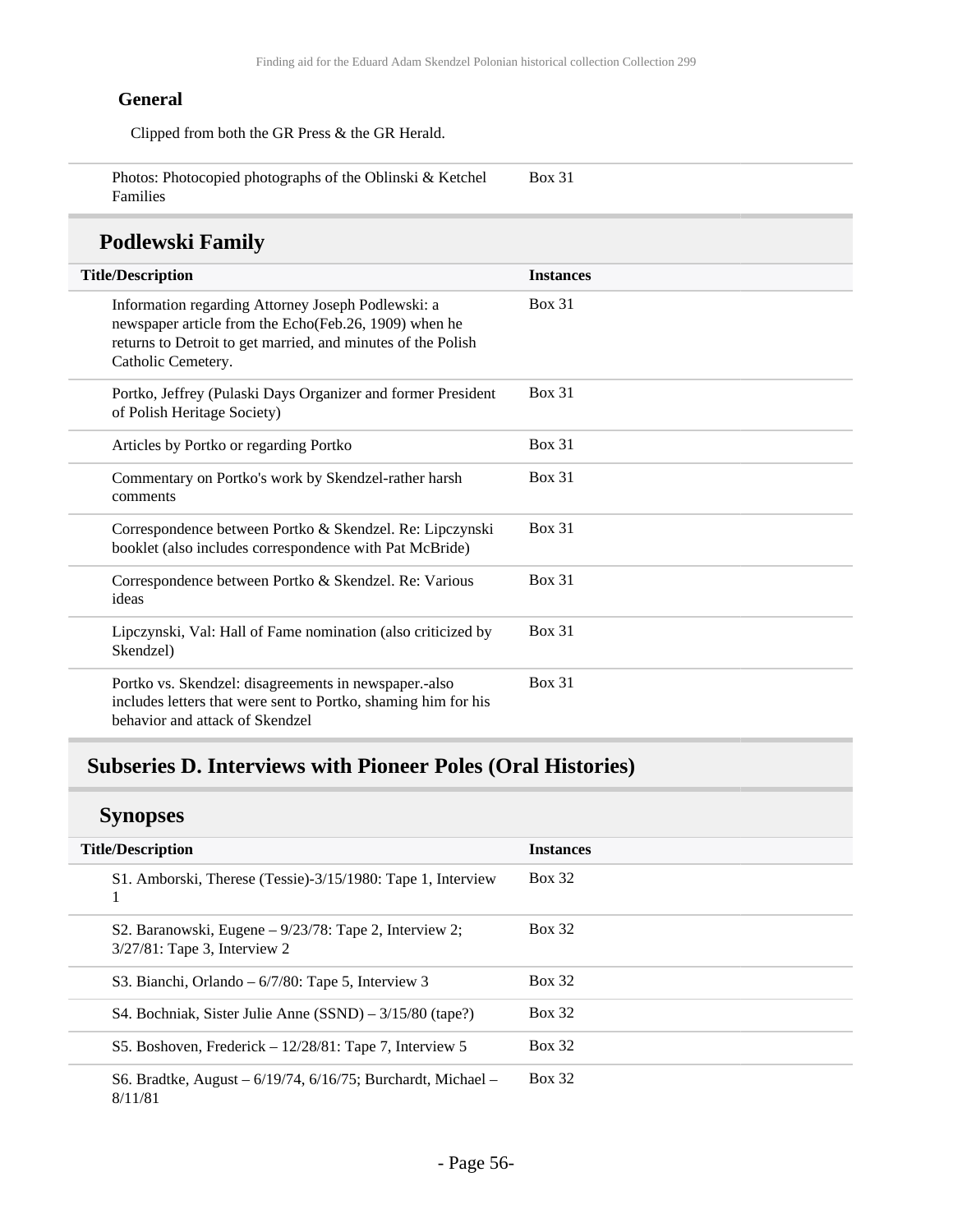| S7. Casimir, Sr. Mary - 8/7/81: Tape 8, Interview 6; 8/13/81:<br>Tape 9, Interview 6; 8/13/81: Tape 10, Interview 6 | <b>Box 32</b> |
|---------------------------------------------------------------------------------------------------------------------|---------------|
| S8. Czarnowski, Frank - 6/8/80                                                                                      | <b>Box 32</b> |
| S9. Derezinski, Chester $-3/28/78$ : Tape 11, Interview 7                                                           | <b>Box 32</b> |
| S10. Dobrygowski, Anna – 8/76: Tape 13, Interview 8                                                                 | <b>Box 32</b> |
| S11. Dreier, Joseph - 8/23/78: Tape 14, Interview 9                                                                 | <b>Box 32</b> |
| S12. Droske, Richard $-6/8/80$                                                                                      | <b>Box 32</b> |
| S13. Falarski Girls - $10/14/89$ : Tape 15, Interview 10                                                            | <b>Box 32</b> |
| S14. Falicki, Msgr. Edmund - 6/7/80: Tape 5, Interview 11;<br>$1/2/81$ : Tape 16, Interview 11                      | <b>Box 32</b> |
| S15. Finklestein, Florence $-2/28/86$ : Tape 17, Interview 12                                                       | <b>Box 32</b> |
| S16. Glocheski, Earl - 8/24/78                                                                                      | <b>Box 32</b> |
| S17. Golas, Rev. Eugene $-6/6/80$                                                                                   | <b>Box 32</b> |
| S18. Golas, Stanley - $12/26/79$ : Tape 18, Interview 13                                                            | <b>Box 32</b> |
| S19. Grzybowski, Rev. John - 12/23/75: Tape 19, Interview<br>14                                                     | <b>Box 32</b> |
| S20. Hankiewicz, Pauline - 8/11/1981                                                                                | <b>Box 32</b> |
| S21. Hanks, Joseph $-6/8/80$                                                                                        | <b>Box 32</b> |
| S22. Harnish nee Pawlowski, Mrs. Artur - 7/13/77: Tape 21,<br>Interview 17                                          | <b>Box 32</b> |
| S23. Harnish, Joseph - 7/19/77, 7/22/77, 7/19/79: Tape 20,<br>Interview 16                                          | <b>Box 32</b> |
| S24. Hendry, Fay $-3/18/80$                                                                                         | <b>Box 32</b> |
| S25. Herrmann nee Klukowski, (Mrs.Paul) Sophia – 11/12/77:<br>Tape 23, Interview 19                                 | <b>Box 32</b> |
| S26. Hickey, Msgr. Edward J. - 3/13/78, 6/13/81                                                                     | <b>Box 32</b> |
| S27. Hilaski, Bessie – $12/31/76$ : Tape 24, Interview 20, &<br>Tape 25, Interview 20                               | <b>Box 32</b> |
| S28. Hoffer, George $-8/18/83$ : Tape 26, Interview 21                                                              | <b>Box 32</b> |
| S29. Jablonski, Don - $10/30/89$ : Tape 27, Interview 22 &<br>Tape 28, Interview 22                                 | <b>Box 32</b> |
| S30. Jason, Jennie $-12/5/78$                                                                                       | <b>Box 32</b> |
| S31. Kachnowski nee Kuberski, Helen - 12/29/75: Tape 30,<br>Interview 24; 12/28/76: Tape 31, Interview 24           | <b>Box 32</b> |
| S32. Kaminski, Msgr. Frank - 7/7/77: Tape 32, Interview 25                                                          | <b>Box 32</b> |
| S33. Kaminski, Natalia - 12/30/76: Tape 24, Interview 26                                                            | <b>Box 32</b> |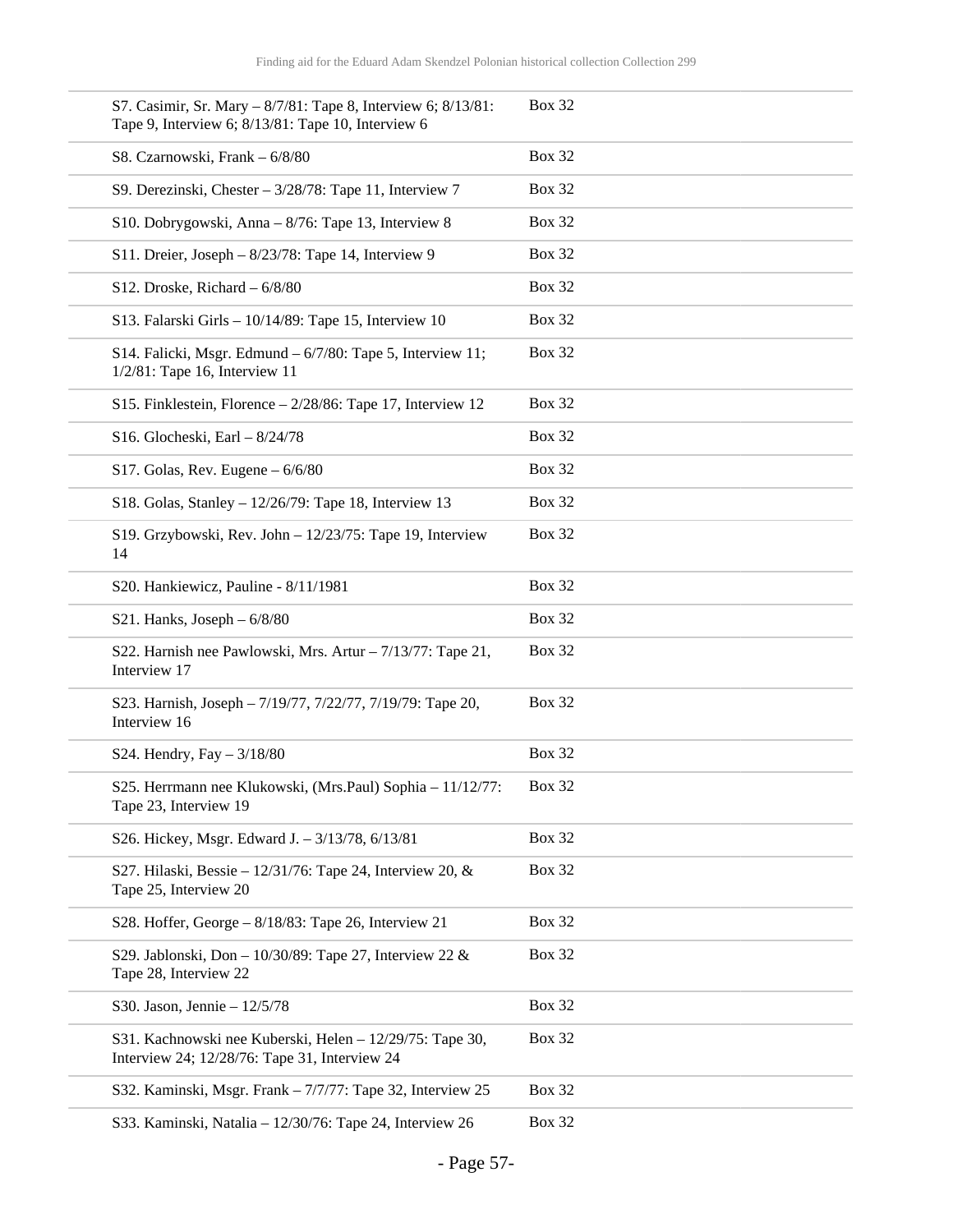| S34. Kasperlik, Mrs. Wencel - 8/24/76: Tape 33, Interview 27                                                                                                                                                                                                                                                                                                                                      | <b>Box 32</b> |
|---------------------------------------------------------------------------------------------------------------------------------------------------------------------------------------------------------------------------------------------------------------------------------------------------------------------------------------------------------------------------------------------------|---------------|
| S35. Klimowicz, Rev. Ceslaus - 4/18/80, 7/21/80: Tape 34,<br>Interview 28                                                                                                                                                                                                                                                                                                                         | <b>Box 32</b> |
| S36. Kotecki, Chester - 6/8/80                                                                                                                                                                                                                                                                                                                                                                    | <b>Box 32</b> |
| S37. Kowrach, Rev. Edward - 8/28/82                                                                                                                                                                                                                                                                                                                                                               | <b>Box 32</b> |
| S38. Krakowski, Edward - 3/17/80                                                                                                                                                                                                                                                                                                                                                                  | <b>Box 32</b> |
| S39. Kubiak, Rev. Edward $-1/2/80$ : Tape 35, Interview 29;<br>4/12/80: Tape 36, Interview 29                                                                                                                                                                                                                                                                                                     | <b>Box 32</b> |
| S40. Kulczak, Dr. Edward A. - 12/29/75: Tape 37, Interview<br>30                                                                                                                                                                                                                                                                                                                                  | <b>Box 32</b> |
| S41. Lewandowski, Edward - 7/5/77: Tape 39, Interview 32                                                                                                                                                                                                                                                                                                                                          | <b>Box 32</b> |
| S42. Miller, Mary - 7/22/78: Tape 22, Interview 34                                                                                                                                                                                                                                                                                                                                                | <b>Box 32</b> |
| S43. Moleski, Dr. Stanley Leopold - 11/30/75: Tape 41,<br>Interview 35                                                                                                                                                                                                                                                                                                                            | <b>Box 32</b> |
| S44. Moleski, Msgr. Julian - 8/25/78: Tape 42, Interview 36                                                                                                                                                                                                                                                                                                                                       | <b>Box 32</b> |
| S45. Murphy, Msgr. Wm. - 2/12/77: Tape 13, Interview 37                                                                                                                                                                                                                                                                                                                                           | <b>Box 32</b> |
| S46. Narloch, Rev. Adalbert $-8/23/77$                                                                                                                                                                                                                                                                                                                                                            | <b>Box 32</b> |
| S47. Neumann, Henry - 10/18/89: Tape 43, Interview 38                                                                                                                                                                                                                                                                                                                                             | <b>Box 32</b> |
| S48. Niedzwiecki, Rev. Henry – 6/7/80: Tape 45, Interview 40                                                                                                                                                                                                                                                                                                                                      | <b>Box 32</b> |
| S49. Nowak, John - FOLDER MISSING 9/10/2008 Copy<br>Replacement 03/01/2018; 8/13/76: Tape 47, Interview 42<br>& Tape 48, Interview 42 (with 8/28/76); 8/28/76: Tape 49,<br>Interview 42; 12/29/76: Tape 50, Interview 42; 8/5/77: Tape<br>51, Interview 42; 11/13/77: Tape 23, Interview 42; 8/24/78:<br>Tape 52, Interview 42; 12/29/79: Tape 53, Interview 42;<br>9/2/82: Tape 54, Interview 42 | <b>Box 32</b> |
| S50. Ocobock, Noreen $-8/24/78$ : Tape 52, Interview 43                                                                                                                                                                                                                                                                                                                                           | <b>Box 32</b> |
| S51. Paddock, Agnes $-6/20/74$                                                                                                                                                                                                                                                                                                                                                                    | <b>Box 33</b> |
| S52. Palaszek, Stanley - $12/26/79$ : Tape 18, Interview 45;<br>12/28/79: Tape 56, Interview 45; 1/3/80: Tape 57, Interview<br>45; 4/12/80: Tape 36, Interview 45                                                                                                                                                                                                                                 | Box 33        |
| S53. Pawlowski, Mrs. Leon - 7/27/77: Tapes 22 & 58,<br>Interview 46                                                                                                                                                                                                                                                                                                                               | Box 33        |
| S54. Quinn, Mrs. Robert $-8/30/82$ : Tapes 59 & 60, Interview<br>47                                                                                                                                                                                                                                                                                                                               | Box 33        |
| S55. Radawski, Msgr. Adalbert S. - 7/25/75: Tape 61,<br>Interview 48                                                                                                                                                                                                                                                                                                                              | <b>Box 33</b> |
| S56. Rakowski, Anthony - 7/12/77: Tape 62, Interview 49                                                                                                                                                                                                                                                                                                                                           | Box 33        |
|                                                                                                                                                                                                                                                                                                                                                                                                   |               |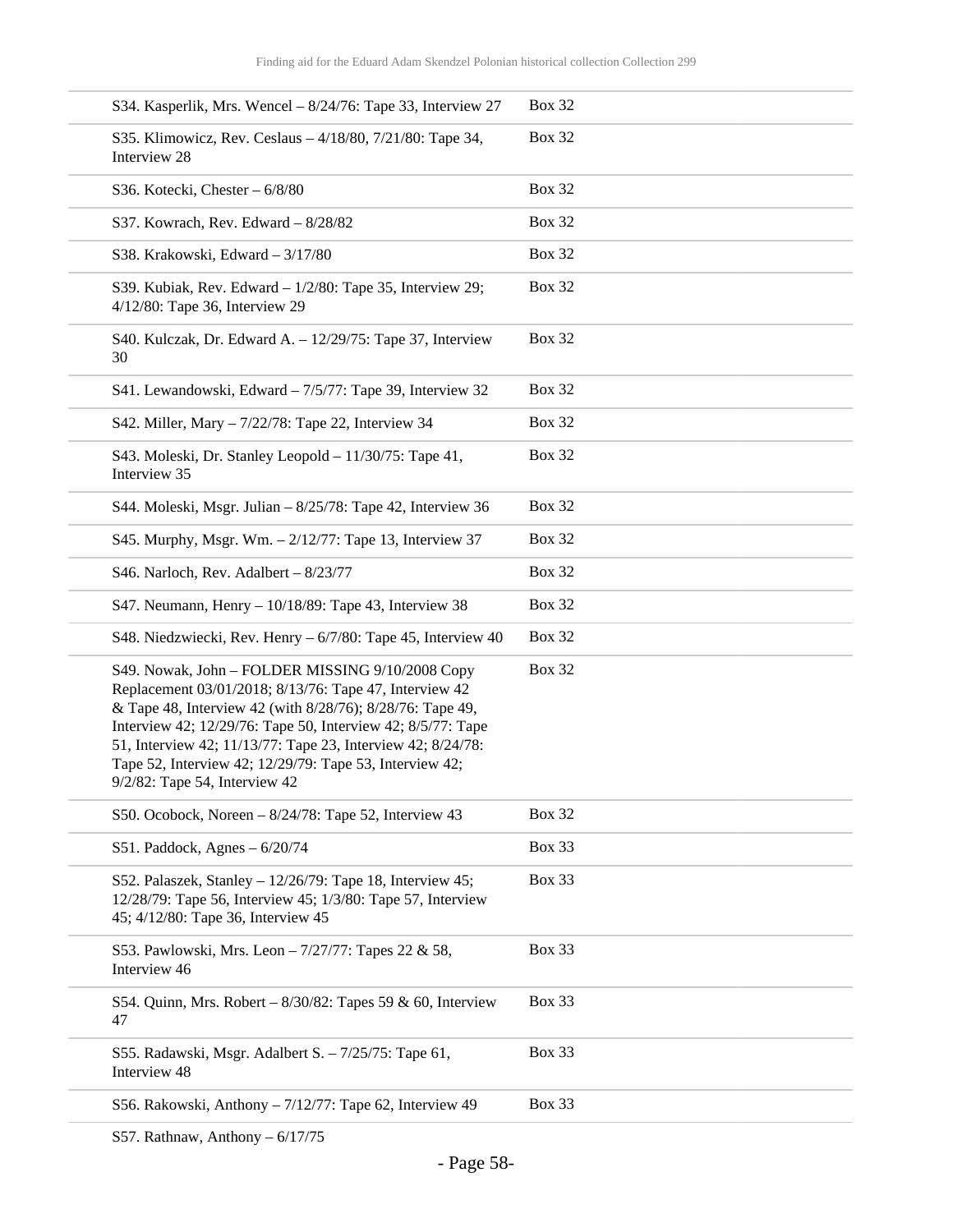|                                                                                               | <b>Box 33</b> |
|-----------------------------------------------------------------------------------------------|---------------|
| S58. Razmus, Casimir - 6/8/80                                                                 | <b>Box 33</b> |
| S59. Rewa, Clem - 7/19/77: Tape 20, Interview 52                                              | <b>Box 33</b> |
| S60. Rybarsyk, Jack $-4/3/90$ : Tapes 64 & 65, Interview 53                                   | <b>Box 33</b> |
| S61. Sielawa, Stanley - $1/26/80$ : Tape 71, Interview 57                                     | <b>Box 33</b> |
| S62. Sienkiel, Joseph $-6/8/80$                                                               | <b>Box 33</b> |
| S63. Sikorski, Rev. Andrew - 12/2/88: Tape 72, Interview 58                                   | <b>Box 33</b> |
| S64. Sikorski, Bert – 4/12/82: Tape 65, Interview 59                                          | <b>Box 33</b> |
| S65. Skory, John C. - 8/5/75: Tapes 73 & 74, Interview 60;<br>12/27/76: Tape 75, Interview 60 | <b>Box 33</b> |
| S66. Smolenski, Judge J. Robert – 8/15/83: Tape 77, Interview<br>62                           | <b>Box 33</b> |
| S67. Smolenski, Stanley – 8/22/83: Tape 78, Interview 63                                      | <b>Box 33</b> |
| S68. Snow, Margaret $-6/8/80$                                                                 | <b>Box 33</b> |
| S69. SSND's at Sacred Heart Parish - 1/26/80: Tape 71,<br>Interview 64                        | <b>Box 33</b> |
| S70. St. Adalbert's SSND Chronicle - 3/15/80: Tape 1,<br>Interview 66                         | Box 33        |
| S71. SSND's at St. James Convent $-1/5/80$ : Tapes 79 & 80,<br>Interview 65                   | Box 33        |
| S72. Swanteck, Gerard $-1/3/80$ : Tape 79, Interview 67                                       | <b>Box 33</b> |
| S73. Swieczkowski, Clara - 6/18/74                                                            | <b>Box 33</b> |
| S74. Szydlowski, Rev. John - 3/27/78: Tape 11, Interview 68                                   | <b>Box 33</b> |
| S75. Szymczak, Harriet $-3/15/80$ : Tape 1, Interview 69                                      | <b>Box 33</b> |
| S76. VerMeulen, Dr. Willard - 10/1/90                                                         | <b>Box 33</b> |
| S77. Walenga nee Derlenga, Mrs. - 12/29/75: Tape 30,<br>Interview 71                          | <b>Box 33</b> |
| S78. Wisznieswki, Stacey - 1/5/78: Tape 82, Interview 72                                      | <b>Box 33</b> |
| S79. Wojciechowski, Josephine – $8/24/77$ : Tapes 83 & 84,<br>Interview 73                    | Box 33        |
| S80. Wolf, Joseph $-6/18/75$                                                                  | <b>Box 33</b> |
| S81. Wolf, Katherine - 8/23/78: Tape 14, Interview 74                                         | Box 33        |
| S82. Zacharskik, Albert - 12/12/77                                                            | <b>Box 33</b> |
| S83. Zaremba, Mr. & Mrs. - 8/24/77: Tape 84, Interview 75                                     | Box 33        |

# **Audiotapes. Reel to Reel Audiotapes**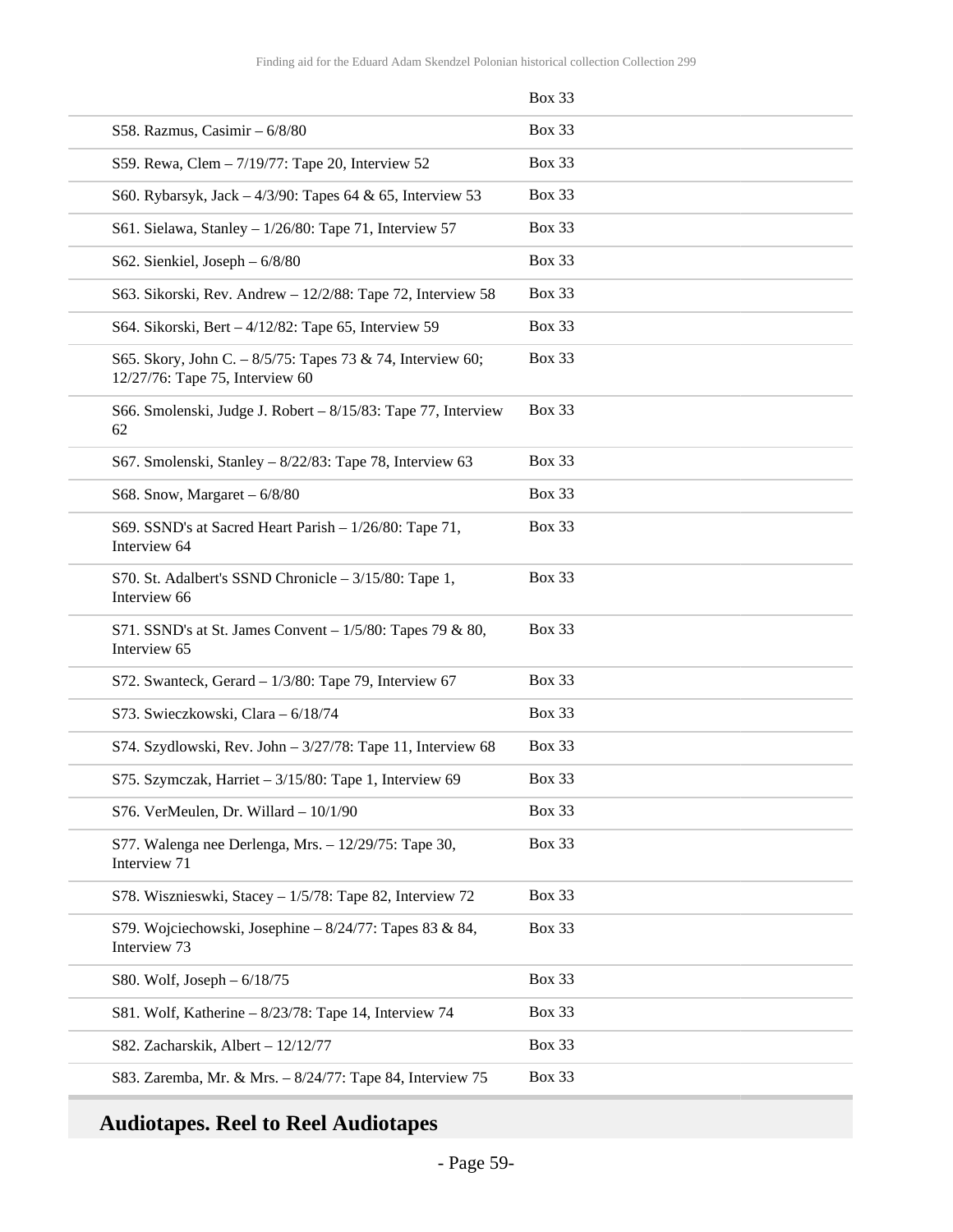| <b>Title/Description</b> | <b>Instances</b> |
|--------------------------|------------------|
| Interview Tapes 1-18     | <b>Box 34</b>    |
| Interview Tapes 19-36    | Box 35           |
| Interview Tapes 37-54    | <b>Box 36</b>    |
| Interview Tapes 55-72    | <b>Box 37</b>    |
| Interview Tapes 73-85    | <b>Box 38</b>    |

## **Digital Versions of Reel to Reel Audiotapes**

### **General**

Use usage copies when available rather than DVD Masters

### **CD's From Tapes 1-18**

| <b>Title/Description</b>                        | <b>Instances</b> |
|-------------------------------------------------|------------------|
| Tape 1. Amborski, Szymczak and St. Adalbert (2) | <b>Box CD1</b>   |
| Tape 2. Barnoski (2)                            | <b>Box CD1</b>   |
| Tape 3. Barnoski (2)                            | <b>Box CD1</b>   |
| Tape 4. Barnoski (2)                            | <b>Box CD1</b>   |
| Tape 5. Bianchi, Falicki (2)                    | <b>Box CD1</b>   |
| Tape 6. Msgr Bolte (1)                          | <b>Box CD1</b>   |
| Tape 7. Boshoven, Ratajczak (2)                 | <b>Box CD1</b>   |
| Tape 8. Sr. Mary Casimir (2)                    | <b>Box CD1</b>   |
| Tape 9. Sr. Mary Casimir (2)                    | <b>Box CD1</b>   |
| Tape 10. Casimir continued & Hankewicz (2)      | <b>Box CD1</b>   |
| Tape 11. Derezinski. Szgdlowski (2)             | <b>Box CD1</b>   |
| Tape 12. Derezinski 2(1)                        | Box CD1          |
| Tape 13. Dobrygowski, Murphy (2)                | <b>Box CD1</b>   |
| Tape 14. Dreier, Wolfe (1)                      | <b>Box CD1</b>   |
| Tape 15. Falarski (1)                           | <b>Box CD1</b>   |
| Tape 16. Falicki (1)                            | <b>Box CD1</b>   |
| Tape 17. Finklestein (1)                        | <b>Box CD1</b>   |
| Tape 18. Golas, Palaszek (1)                    | Box CD1          |

# **CD's From Tapes 19-36**

**Title/Description Instances**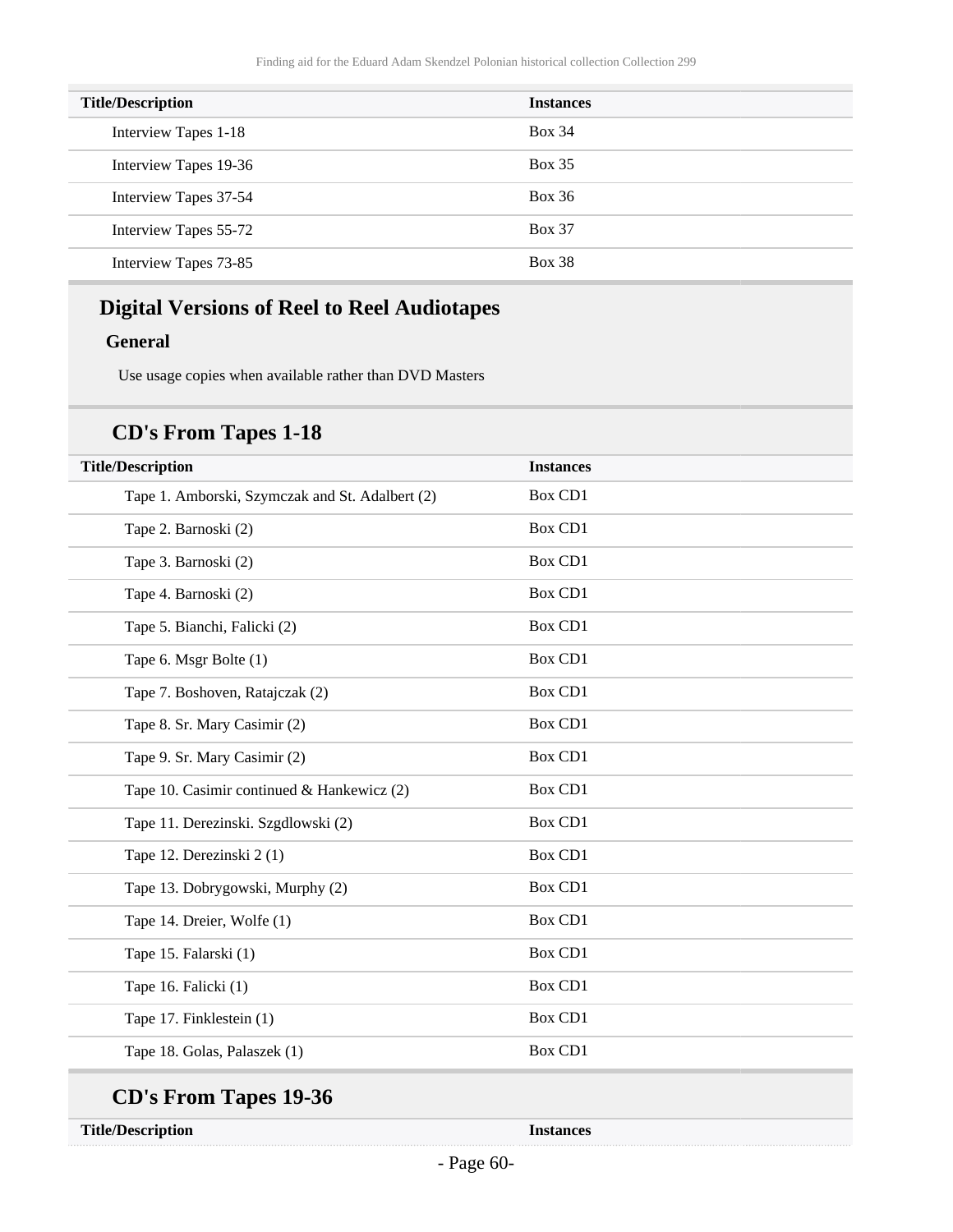| Tape 19. Grzybowski (2)                 | <b>Box CD2</b>      |
|-----------------------------------------|---------------------|
| Tape 20. Harnish, Rewa (1)              | Box CD <sub>2</sub> |
| Tape 21. Harnish (1)                    | Box CD <sub>2</sub> |
| Tape 22. Harnish, Miller, Pawlowski (2) | Box CD <sub>2</sub> |
| Tape 23. Herrmann, Nowak (2)            | Box CD <sub>2</sub> |
| Tape 24. Hilaski, Kaminski (2)          | Box CD <sub>2</sub> |
| Tape 25. Hilaski (1)                    | <b>Box CD2</b>      |
| Tape 26. Hoffer (2)                     | <b>Box CD2</b>      |
| Tape 27. Jablonski (1)                  | <b>Box CD2</b>      |
| Tape 28. Jablonski (1)                  | Box CD <sub>2</sub> |
| Tape 29. Jacoboice, James (1)           | Box CD <sub>2</sub> |
| Tape 30. Kahnoski, Walenga (2)          | Box CD <sub>2</sub> |
| Tape 31. Kahnoski, Niedzwiecki (1)      | <b>Box CD2</b>      |
| Tape 32. Kaminski (1)                   | <b>Box CD2</b>      |
| Tape 33. Kasperlik (1)                  | <b>Box CD2</b>      |
| Tape 34. Klimowicz (2)                  | Box CD <sub>2</sub> |
| Tape 35. Kubiak (1)                     | Box CD <sub>2</sub> |
| Tape 36. Kubiak, Polaszek (2)           | <b>Box CD2</b>      |

# **CD's From Tapes 37-54**

| <b>Title/Description</b>           | <b>Instances</b> |
|------------------------------------|------------------|
| Tape 37. Kulczak (2)               | Box CD3          |
| Tape 38. Kuzinca (1)               | Box CD3          |
| Tape 39. Lewancloswki (2)          | Box CD3          |
| Tape 40. Martin (2)                | Box CD3          |
| Tape 41. Moleski (2)               | Box CD3          |
| Tape 42. Moleski (2)               | Box CD3          |
| Tape 43. Neumann (1)               | Box CD3          |
| Tape 44. Niedzwiecki, Shanahan (2) | Box CD3          |
| Tape 45. Niedzwiecki (1)           | Box CD3          |
| Tape 46. North Door Case (2)       | Box CD3          |
| Tape 47. Nowak (2)                 | Box CD3          |
| Tape 48. Nowak (2)                 | Box CD3          |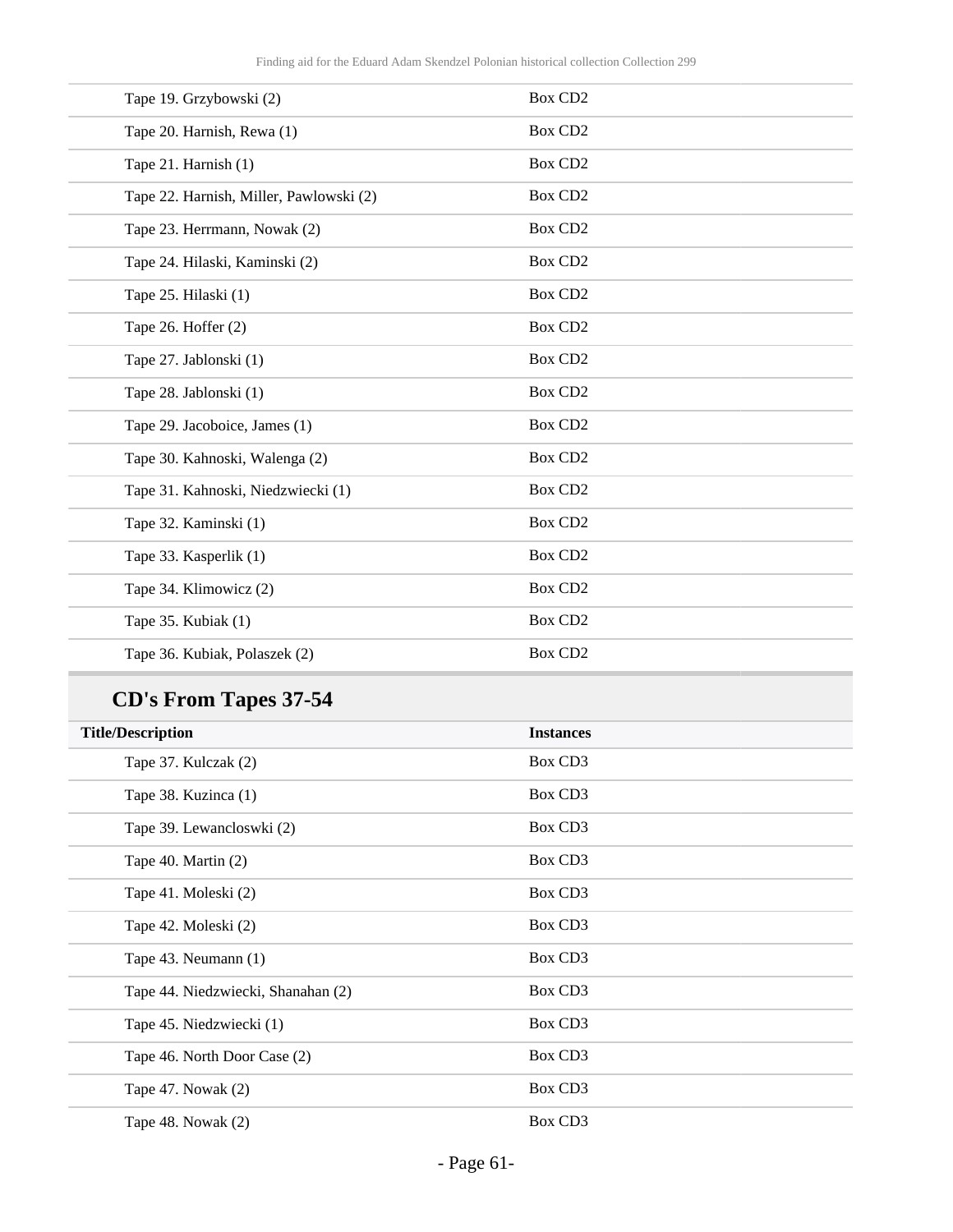| Tape 49. Nowak $(1)$        | Box CD3             |  |
|-----------------------------|---------------------|--|
| Tape 50. Nowak $(2)$        | Box CD <sub>3</sub> |  |
| Tape 51. Nowak $(2)$        | Box CD <sub>3</sub> |  |
| Tape 52. Nowak, Ocoback (2) | Box CD <sub>3</sub> |  |
| Tape 53. Nowak $(2)$        | Box CD <sub>3</sub> |  |
| Tape 54. Nowak $(2)$        | Box CD <sub>3</sub> |  |

# **CD's From Tapes 55-72**

| <b>Title/Description</b>                    | <b>Instances</b> |
|---------------------------------------------|------------------|
| Tape 55. Orlowska (2)                       | Box CD4          |
| Tape 56. Palaszek (2)                       | <b>Box CD4</b>   |
| Tape 57. Palaszek (2)                       | <b>Box CD4</b>   |
| Tape 58. Pawlowski (2)                      | Box CD4          |
| Tape 59. Quinn (1)                          | Box CD4          |
| Tape $60.$ Quinn $(1)$                      | Box CD4          |
| Tape 61. Radawski (2)                       | Box CD4          |
| Tape 62. Rakowski (2)                       | Box CD4          |
| Tape 63. Ratajczek (2)                      | Box CD4          |
| Tape 64. Rybarsyk (1)                       | Box CD4          |
| Tape 65. Rybarsyk (2)                       | Box CD4          |
| Tape 66. Sachs Girls- Didn't reproduce. NA  | Box CD4          |
| Tape 67. Schulak I (2)                      | Box CD4          |
| Tape 68. Schulak II (2)                     | Box CD4          |
| Tape 69. Schulak III (2)                    | Box CD4          |
| Tape 70. Schulak IV (1)                     | Box CD4          |
| Tape 71. Slelawa, SSNDS at Sacred Heart (2) | Box CD4          |
| Tape 72. Sikorski (2)                       | Box CD4          |
|                                             |                  |

# **CD's From Tapes 73-85**

| <b>Title/Description</b> | <b>Instances</b> |
|--------------------------|------------------|
| Tape 73. Skory (1)       | Box CD5          |
| Tape 74. Skory (2)       | Box CD5          |
| Tape $75.$ Skory $(2)$   | Box CD5          |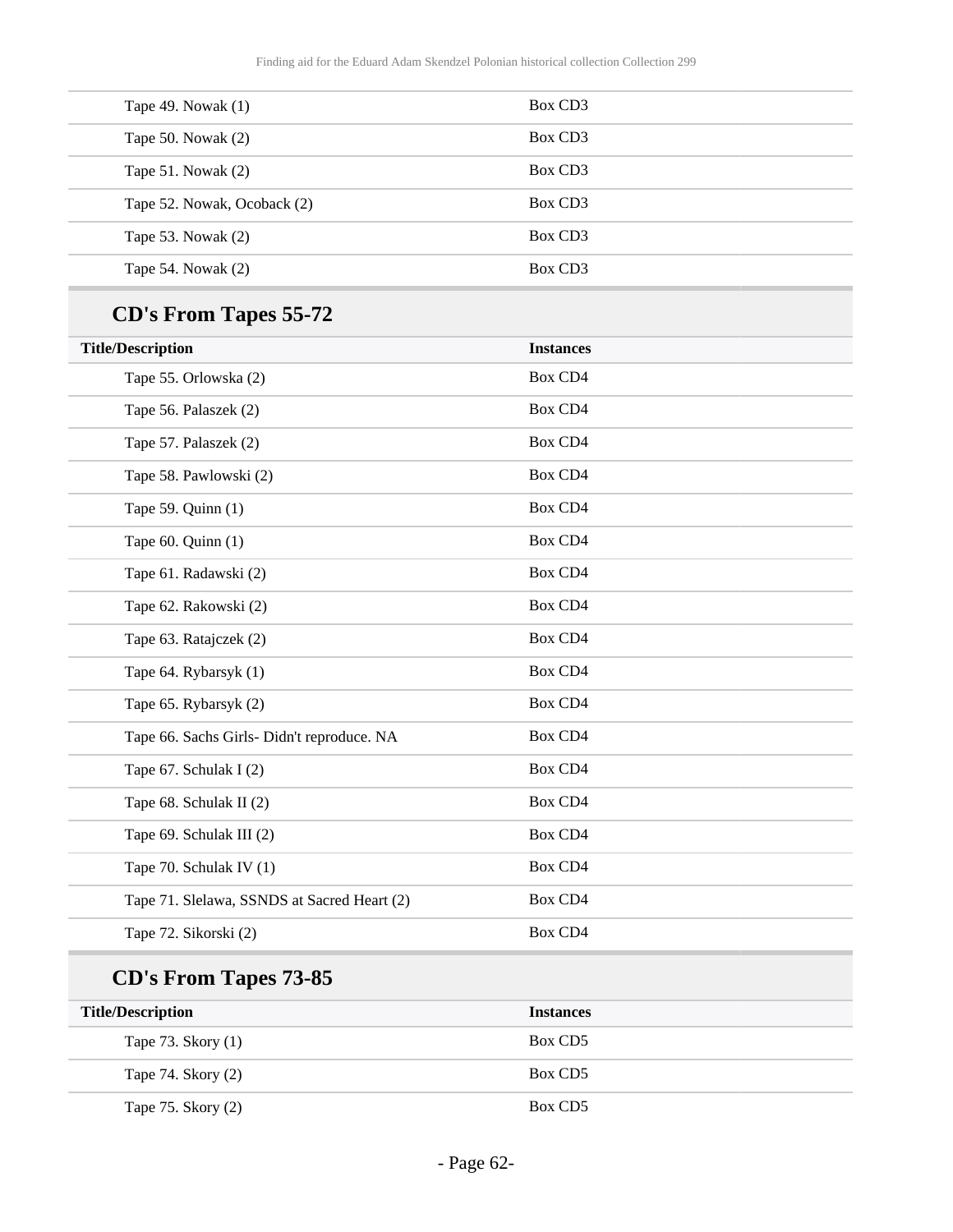| Tape 76. Skory (1)                        | Box CD5 |
|-------------------------------------------|---------|
| Tape 77. Smolenski (2)                    | Box CD5 |
| Tape 78. Smolenski (2)                    | Box CD5 |
| Tape 79. SSNDs at St. James, Swanteck (2) | Box CD5 |
| Tape 80. SSNDs at St. James (1)           | Box CD5 |
| Tape 81. Usakowski (2)                    | Box CD5 |
| Tape 82. Wiszniewski (2)                  | Box CD5 |
| Tape 83. Wojciechewski (2)                | Box CD5 |
| Tape 84. Wojciechowski (2)                | Box CD5 |
| Tape 85. Unidentified (St. Isidore?) (1)  | Box CD5 |
|                                           |         |

#### **^** [Return to Table of Contents](#page-1-0)

### **Series IV. Roman Catholic Church**

### **Subseries A. Church Organizations and Societies**

## **Organizations**

| <b>Title/Description</b>                                                                                                                                                                                             | <b>Instances</b> |
|----------------------------------------------------------------------------------------------------------------------------------------------------------------------------------------------------------------------|------------------|
| Dominican Sisters of GR: Memoirs of Mother Mary Aquinata<br>1848-1915. Book by Sister Mary Philomena Kildee, O.P., of<br>the Dominican Sisters of Grand Rapids, MI. Mother Aquinata<br>was the First Mother General. | <b>Box 39</b>    |
| GR Mercy Sisters: The Quality of Mercy by Mary Lucille<br>McGee Middleton & Marjorie Elizabeth Allen. Details the<br>Mercy Sisters' history (original paperback book in self-bound<br>volume)                        | <b>Box 39</b>    |
| <b>Moved Materials</b>                                                                                                                                                                                               | Box 40           |
| Processing Information:                                                                                                                                                                                              |                  |
| <b>Processing Information</b>                                                                                                                                                                                        |                  |
| Moved and grouped aid societies (formerly together                                                                                                                                                                   |                  |
| under St. Adalbert Societies $-b/c$ inaccurate and not all                                                                                                                                                           |                  |
| affiliated with St. Adalbert). Also, decided to leave these                                                                                                                                                          |                  |
| materials within the RCC series rather than move them to                                                                                                                                                             |                  |
| the Polish Community series b/c while the aid/immigrant                                                                                                                                                              |                  |
| societies were both civic and religious organizations, they                                                                                                                                                          |                  |
| more logically seem to fit here (cannot be separated from                                                                                                                                                            |                  |

their religious function as well?) \*\*Additionally, note that the names of many church-related organizations and parishes themselves are repeated (e.g., St. Hyacinth, or St. Isidore), and care should be taken that they are not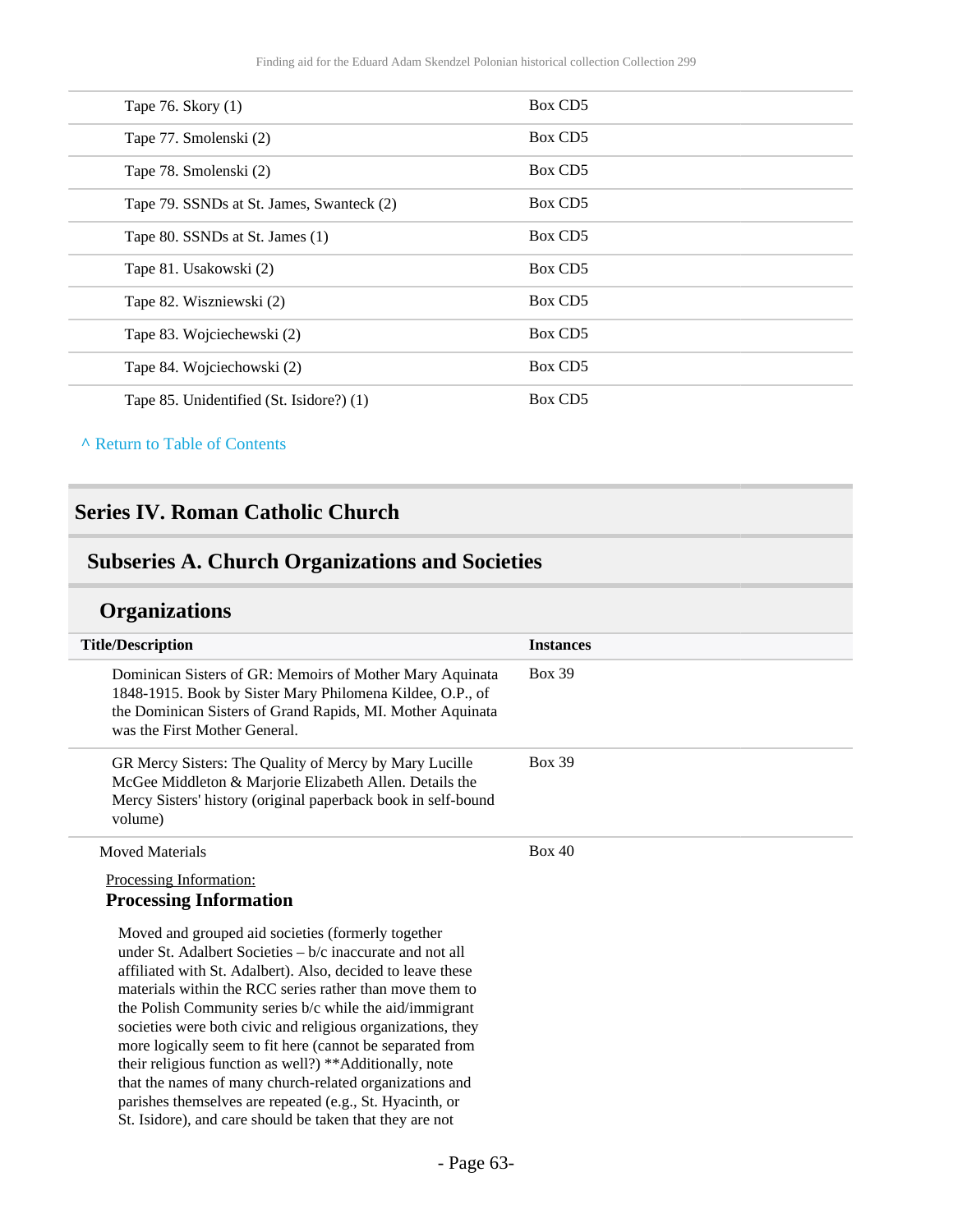confused (which unintentionally may have been done here as well).

## **Aid Societies of Grand Rapids**

## **St. Adalbert's**

| <b>Title/Description</b>   | <b>Instances</b> |
|----------------------------|------------------|
| Cornerstone contents, 1892 | Box 40           |
| Date: 1892                 |                  |
| Miscellaneous (folder)     | Box 40           |

## **Society Minutes**

Language of the Material: Polish

#### **General**

original, fragile condition – oversize – in Box 42A – all in Polish, some annotations in English by EAS

| <b>Title/Description</b>                    | <b>Instances</b> |
|---------------------------------------------|------------------|
| Book II, 1887-02-18 - 1900-10-02            | Box 42A          |
| Date [inclusive]: 1887-02-18 - 1900-10-02   |                  |
| Book III, $1900-11-06-1917-07-02$           | Box 42A          |
| Date [inclusive]: $1900-11-06 - 1917-07-02$ |                  |
| Book IV, $1917-08-07 - 1942-10-06$          | Box 42A          |
| Date [inclusive]: $1917-08-07 - 1942-10-06$ |                  |

### **Account Books**

| <b>Title/Description</b>                                | <b>Instances</b> |
|---------------------------------------------------------|------------------|
| Account book, 1885-1896                                 | Box 43A          |
| Date [inclusive]: 1885-1896                             |                  |
| Account book, 1895-1905                                 | Box 43A          |
| Date [inclusive]: 1895-1905                             |                  |
| St. Adalbert Forresters membership register., 1921-1927 | Box 43A          |
| Date [inclusive]: 1921-1927                             |                  |
| <b>St. Casimir Society</b>                              |                  |
| <b>Title/Description</b>                                | <b>Instances</b> |
| St. Casimir Society                                     | Box 40           |
|                                                         |                  |

## **St. Hedwig's**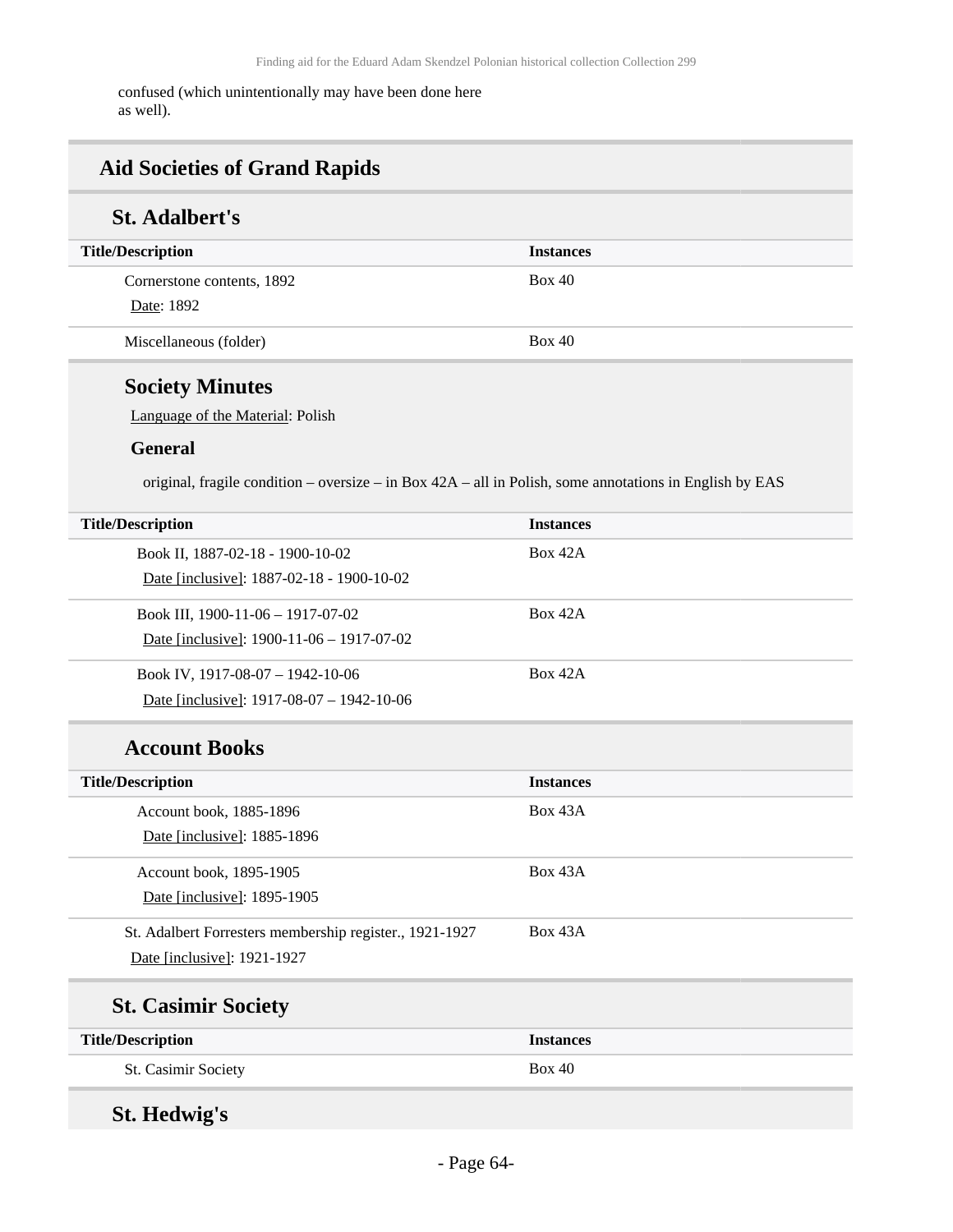| <b>Title/Description</b>                                                                                                 | <b>Instances</b> |
|--------------------------------------------------------------------------------------------------------------------------|------------------|
| St. Hedwig's. 50th Anniversary booklet (2 copies - both p/c -<br>one self-bound, other loose - Polish language)          | <b>Box 40</b>    |
| <b>St. Hyacinth Aid Society</b>                                                                                          |                  |
| <b>Title/Description</b>                                                                                                 | <b>Instances</b> |
| St. Hyacinth Aid Society. Diamond Jubilee 1886-1961<br>Program                                                           | Box 40           |
| <b>St. Isidore Society</b>                                                                                               |                  |
| <b>Title/Description</b>                                                                                                 | <b>Instances</b> |
| St. Isidore Society, 1892<br>Date: 1892                                                                                  | Box 40           |
| <b>St. Stanislaus Aid Society</b>                                                                                        |                  |
| <b>Title/Description</b>                                                                                                 | <b>Instances</b> |
| 50th Jubilee                                                                                                             | Box 40           |
| <b>General</b>                                                                                                           |                  |
| Self-bound photocopy of original pamphlet                                                                                |                  |
| 50-ta Rocznica: 1898-1948 (50th Jubilee, original)<br>Language of the Material: Polish                                   | <b>Box 40</b>    |
| 75th anniversary program                                                                                                 | Box 40           |
| 100th anniversary program                                                                                                | <b>Box 40</b>    |
| <b>Sacred Heart Aid Society (GR)</b>                                                                                     |                  |
| <b>Title/Description</b>                                                                                                 | <b>Instances</b> |
| Pamietnik: 1903-1958 (Sacred Heart Aid Society 50th<br>Jubilee program)                                                  | <b>Box 40</b>    |
| Language of the Material: Polish                                                                                         |                  |
| Diamond Jubilee booklet (1903-1978)                                                                                      | <b>Box 40</b>    |
| <b>Sacred Heart Society (GR)</b>                                                                                         |                  |
| <b>Title/Description</b>                                                                                                 | <b>Instances</b> |
| Diamond Jubilee booklet $(1896-1971) - 3$ copies (not the<br>same org. as Sacred Heart Aid Society, apparently)          | <b>Box 40</b>    |
| Polish Societies of GR - bound souvenir publications (donated<br>by John Arsulowicz - processing/accession notes in box) | Box 41           |
| GR Aid Societies - Oversize                                                                                              | <b>Box 42</b>    |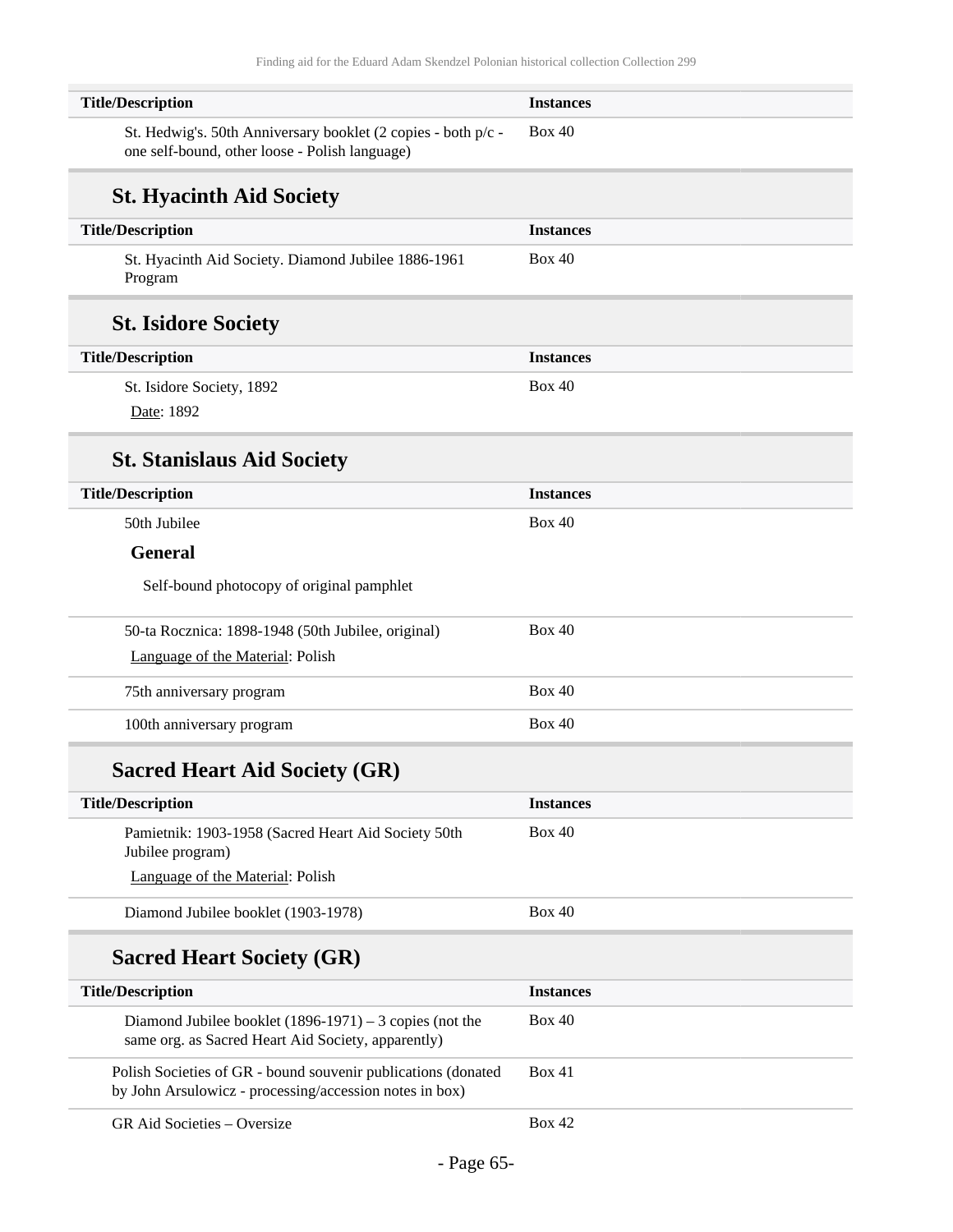| GR Aid Societies – Oversize | Box 43 |  |
|-----------------------------|--------|--|
|-----------------------------|--------|--|

### **Subseries B. Parishes**

## **Western Michigan**

## **Assumption of the Blessed Virgin Mary**

| <b>Title/Description</b>                                                                    | <b>Instances</b> |
|---------------------------------------------------------------------------------------------|------------------|
| Assumption of the Blessed Virgin Mary (Belmont) Pictorial<br>Directories. (booklet), 1960's | Box 44           |
| Date [inclusive]: 1960's (circa)                                                            |                  |
| Assumption of the Blessed Virgin Mary (Belmont) Pictorial<br>Directories. (book), 1993      | <b>Box 44</b>    |
| Date: 1993                                                                                  |                  |
| Assumption of the Blessed Virgin Mary (Belmont) Pictorial<br>Directories. (book), 1987-1988 | <b>Box 44</b>    |
| Date [inclusive]: 1987-1988                                                                 |                  |

### **Holy Rosary Catholic Church (Cedar)**

| <b>Title/Description</b>                  | <b>Instances</b> |
|-------------------------------------------|------------------|
| Centennial Pictorial Directory, 1883-1983 | <b>Box 44</b>    |
| Date [inclusive]: 1883-1983               |                  |

### **Sacred Heart (GR – Polish)**

| <b>Title/Description</b>                                                                                      | <b>Instances</b> |
|---------------------------------------------------------------------------------------------------------------|------------------|
| Diamond Jubilee pamphlet (written by EAS) – many copies                                                       | Box 44           |
| 75th Anniversary Yearbook – Directory                                                                         | Box 44           |
| Misc. clippings, etc. re: church, neighborhood, school (2)<br>$f$ olders – no apparent organization)          | Box 44           |
| Reviews of Sacred Heart Story (incl. correspondence about<br>controversial review in Polish American Studies) | <b>Box 44</b>    |
| Research (three 3R notebooks- sticky)                                                                         | Box 45           |
| Sacred Heart Story – original draft (3R notebook)                                                             | Box 45           |
| Sacred Heart Story – "first copy" (self-bound)                                                                | Box 45           |

## **St. Adalbert's**

### **Bulletins**

**Title/Description Instances**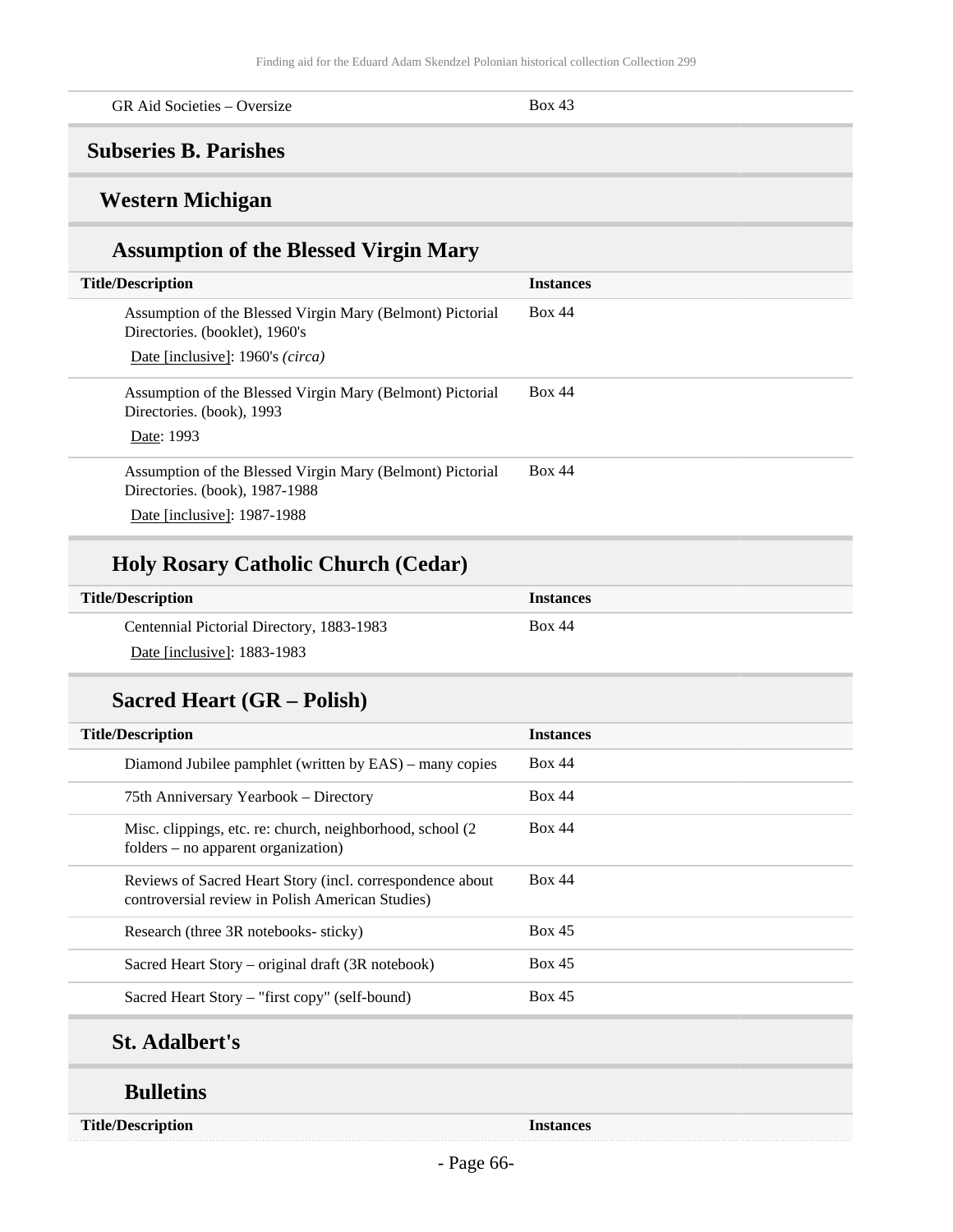| Various, 1975-1980                                                                                                   | <b>Box 46</b>    |
|----------------------------------------------------------------------------------------------------------------------|------------------|
| Date [inclusive]: 1975-1980                                                                                          |                  |
| Various, 1980-1984                                                                                                   | <b>Box 46</b>    |
| Date [inclusive]: 1980-1984                                                                                          |                  |
| Bound, 1944-1947                                                                                                     | <b>Box 50</b>    |
| Date [inclusive]: 1944-1947                                                                                          |                  |
| <b>Clippings</b>                                                                                                     |                  |
| <b>Title/Description</b>                                                                                             | <b>Instances</b> |
| <b>Church Pictures</b>                                                                                               | <b>Box 46</b>    |
| Dedication, May 1882, 1882-05                                                                                        | <b>Box 46</b>    |
| Date: 1882-05                                                                                                        |                  |
| Various                                                                                                              | <b>Box 46</b>    |
| "Dome" Various (issues of Parish paper), 1978-1979                                                                   | <b>Box 46</b>    |
| Date [inclusive]: 1978-1979                                                                                          |                  |
| <b>History Accounts</b>                                                                                              |                  |
| <b>Title/Description</b>                                                                                             | <b>Instances</b> |
| History (annotated by EAS), 1880-1890                                                                                | <b>Box 46</b>    |
| Date [inclusive]: 1880-1890                                                                                          |                  |
| History by Maksymowski, 1934-1970                                                                                    | <b>Box 46</b>    |
| Date [inclusive]: 1934-1970                                                                                          |                  |
| 25th Jubilee                                                                                                         | <b>Box 46</b>    |
| Language of the Material: Polish                                                                                     |                  |
| 50th Jubilee                                                                                                         | <b>Box 46</b>    |
| Language of the Material: Polish                                                                                     |                  |
| 60th Anniversary, 1973                                                                                               | <b>Box 46</b>    |
| Date: 1973                                                                                                           |                  |
| Millenium Jubilee (booklet), 997-1997                                                                                | <b>Box 46</b>    |
| Date [inclusive]: 997-1997                                                                                           |                  |
| Basilica History (folder contains p/c reviews of EAS bks<br>on St. A. and Detroit's Pioneer Mexicans from 1981 issue | <b>Box 46</b>    |
| of MI History)                                                                                                       |                  |
| Golden Jubilee Commemorative, 1931                                                                                   | <b>Box 46</b>    |
| Date: 1931                                                                                                           |                  |
| Historical Facts (research notes by EAS)                                                                             | <b>Box 46</b>    |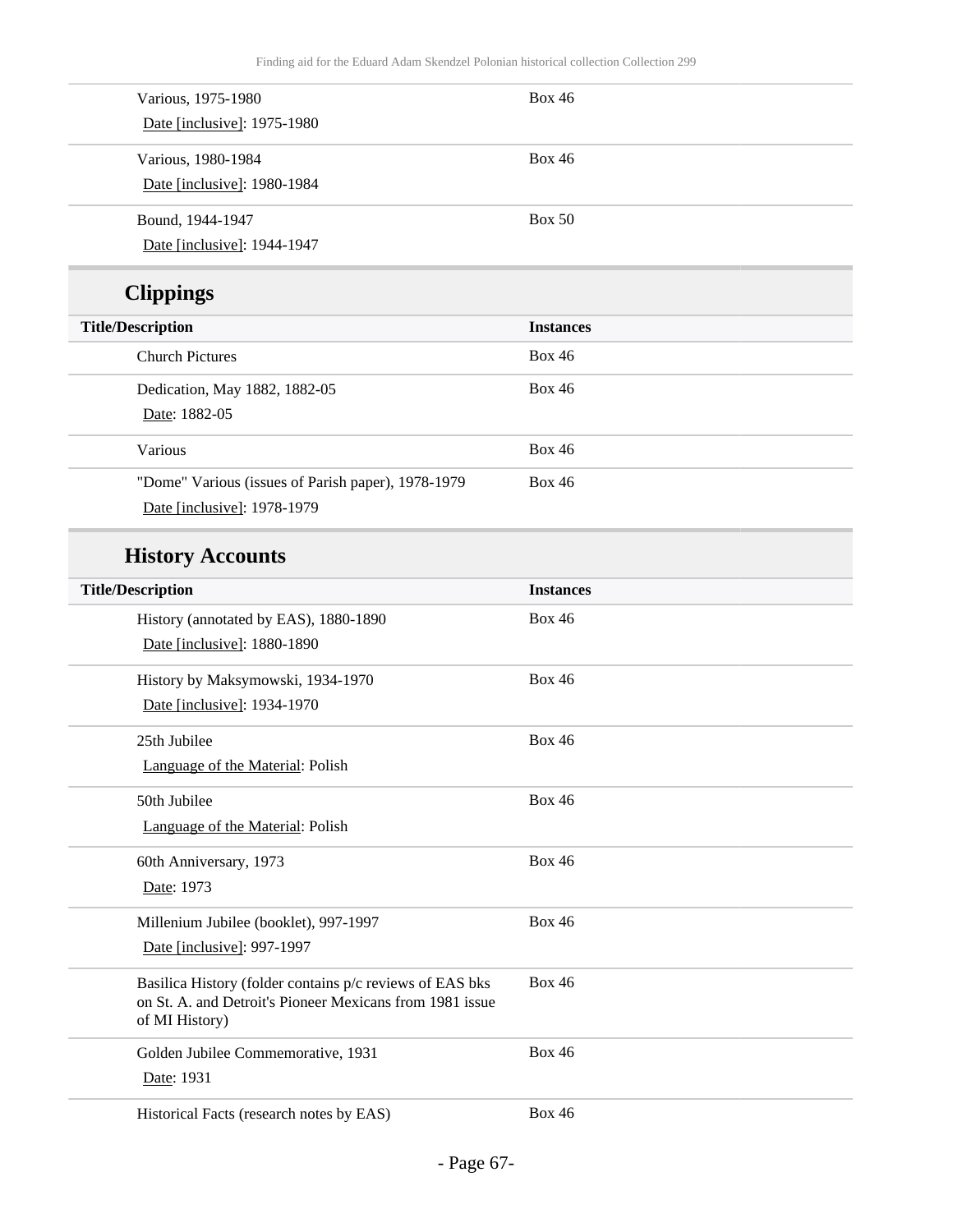| <b>Box 46</b>    |
|------------------|
| <b>Box 46</b>    |
|                  |
| <b>Box 46</b>    |
| <b>Box 46</b>    |
| <b>Box 46</b>    |
| <b>Box 46</b>    |
| <b>Box 46</b>    |
|                  |
| <b>Instances</b> |
| <b>Box 47</b>    |
| <b>Box 47</b>    |
| <b>Box 47</b>    |
| <b>Box 47</b>    |
| <b>Box 47</b>    |
| <b>Box 47</b>    |
| <b>Box 47</b>    |
| <b>Box 47</b>    |
| <b>Box 47</b>    |
| <b>Box 47</b>    |
| <b>Box 47</b>    |
| <b>Box 47</b>    |
| <b>Box 47</b>    |
|                  |
|                  |
| <b>Instances</b> |
|                  |
| <b>Box 47</b>    |
| <b>Box 47</b>    |
|                  |

Building of New Church Notebook Box 47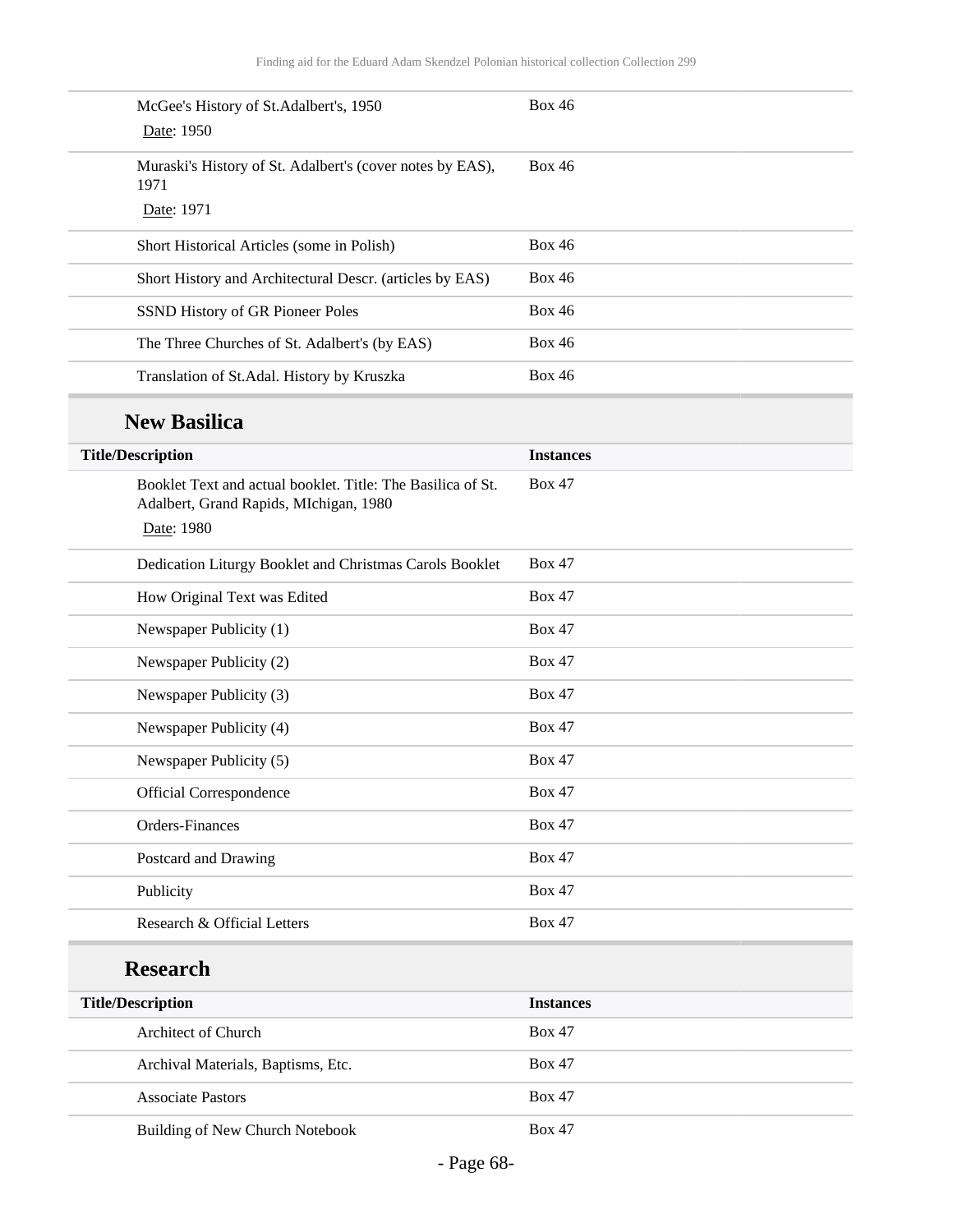| Cash Book (EAS analysis/notes, original checks taped to<br>9x13 pgs.), 1890-1922 | <b>Box 47</b> |
|----------------------------------------------------------------------------------|---------------|
| Date [inclusive]: 1890-1922                                                      |               |
| <b>Centennial Materials</b>                                                      | <b>Box 47</b> |
| <b>Centennial Year Bulletins</b>                                                 | <b>Box 47</b> |
| Committee Men, 1905-1934                                                         | <b>Box 47</b> |
| Date [inclusive]: 1905-1934                                                      |               |
| Correspondence                                                                   | <b>Box 47</b> |
| Financial Crisis 1930s, 1930-1939                                                | <b>Box 47</b> |
| Date [inclusive]: 1930-1939                                                      |               |
| First Church and School                                                          | <b>Box 47</b> |
| First Name Study, 1894-1895                                                      | <b>Box 47</b> |
| Date [inclusive]: 1894-1895                                                      |               |
| <b>GR</b> Archives-Earliest Documents                                            | <b>Box 47</b> |
| Krakowski Notes Re: Sacred Heart - St. Adal. Trouble<br>and Letters, 1904-1905   | <b>Box 47</b> |
| Date [inclusive]: 1904-1905                                                      |               |
| List of Contributors for New Parish School-March, 1892,<br>1892-03               | <b>Box 47</b> |
| Date [inclusive]: 1892-03                                                        |               |
| List of Founders 1881 50th Anniv. Book, 1881                                     | <b>Box 47</b> |
| Date: 1881                                                                       |               |
| Lithuanian Parish                                                                | <b>Box 47</b> |
| Newspaper Articles                                                               | <b>Box 48</b> |
| Organists                                                                        | <b>Box 48</b> |
| Organs and Bells                                                                 | <b>Box 48</b> |
| Pastors-Gen.(Jablonowski, Ponganis, Skory)                                       | <b>Box 48</b> |
| Patron Saint                                                                     | <b>Box 48</b> |
| Ponganis Letter "St. Stanislaus Issue"                                           | <b>Box 48</b> |
| Property                                                                         | <b>Box 48</b> |
| Rectory                                                                          | <b>Box 48</b> |
| School                                                                           | <b>Box 48</b> |
| School in 1910 Detroit Album                                                     | <b>Box 48</b> |
| Skory-25 Years as Pastor Booklet                                                 | <b>Box 48</b> |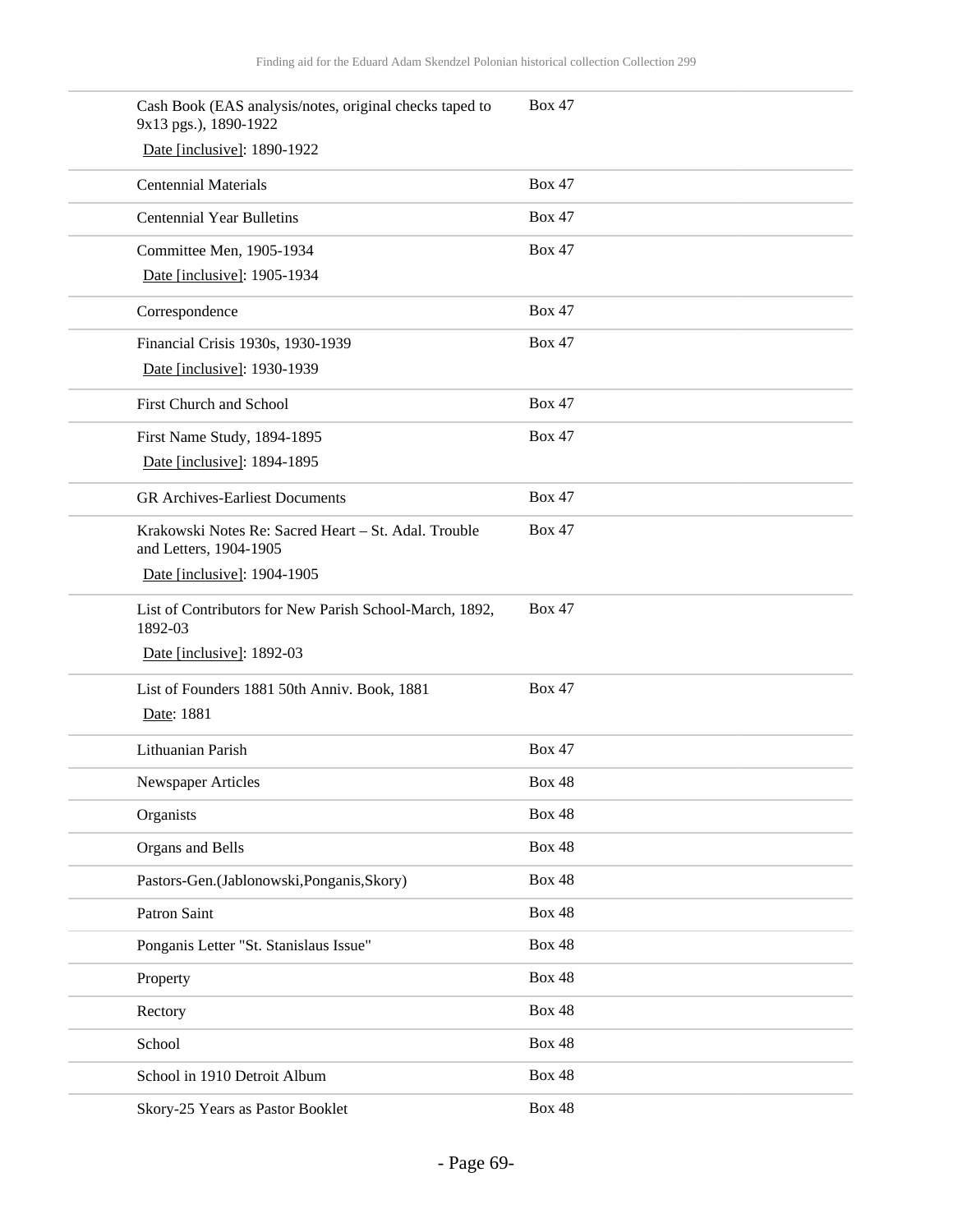| <b>Box 48</b> |
|---------------|
| <b>Box 48</b> |
| <b>Box 48</b> |
| <b>Box 48</b> |
|               |

## **Residences**

| <b>Title/Description</b>                                               | <b>Instances</b> |
|------------------------------------------------------------------------|------------------|
| 1928 Polish Directory (1) Alabama Ave - Fremont Ave,<br>1928           | <b>Box 48</b>    |
| Date: 1928                                                             |                  |
| 1928 Polish Directory (2) Garfield Ave – Ninth St., 1928<br>Date: 1928 | <b>Box 48</b>    |
| 1928 Polish Directory (3) Pantlind Hotel – Woodrow St.,<br>1928        | <b>Box 48</b>    |
| Date: 1928                                                             |                  |

## **St. Adalbert's oversize materials**

| <b>Title/Description</b>                                                                            | <b>Instances</b> |
|-----------------------------------------------------------------------------------------------------|------------------|
| St. Adalbert School enrollment records, 1892-1899                                                   | <b>Box 49</b>    |
| Date [inclusive]: 1892-1899                                                                         |                  |
| St. A. 50th Jubilee booklet (original pages, mostly in<br>Polish), 1881-1931                        | <b>Box 49</b>    |
| Date [inclusive]: 1881-1931                                                                         |                  |
| St. Adalbert register: Liber Baptizatorum 1883 (pages 1-8<br>are annotated in English by EAS), 1883 | <b>Box 49</b>    |
| Date [inclusive]: 1883                                                                              |                  |
| St. Adalbert register: Marriages (first), 1883-1886                                                 | <b>Box 49</b>    |
| Date [inclusive]: 1883-1886                                                                         |                  |
| St. Adalbert register: Marriage Register, 1883-1942                                                 | <b>Box 49</b>    |
| Date [inclusive]: 1883-1942                                                                         |                  |
| St. Adalbert register: Funeral Register Vol I, Part A,<br>1883-1919                                 | <b>Box 49</b>    |
| Date [inclusive]: 1883-1919                                                                         |                  |
| St. Adalbert register: Funeral Register Vol I, Part B,<br>1883-1919                                 | <b>Box 49</b>    |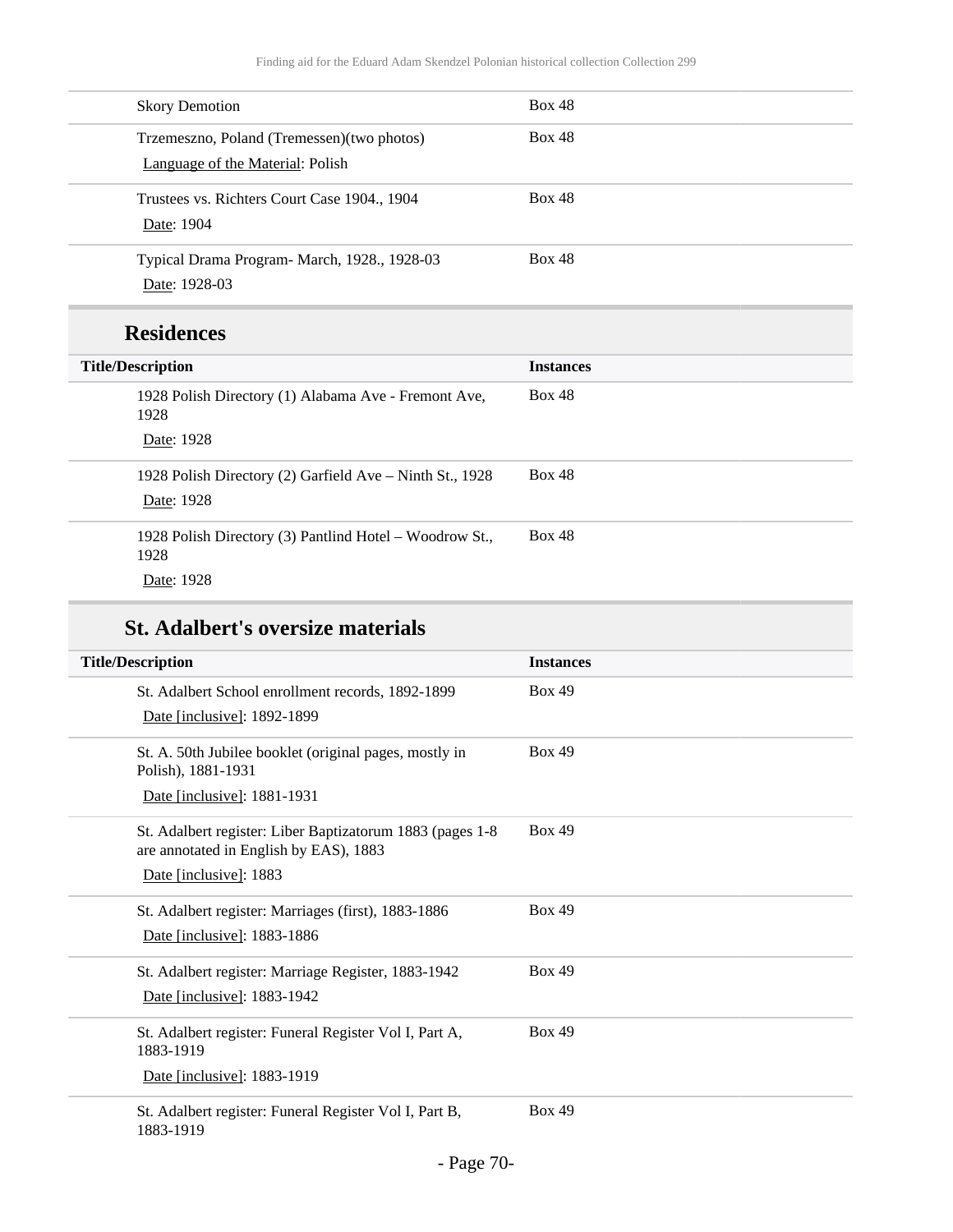Date [inclusive]: 1883-1919 Msgr. Skory at St. A.  $-25$  Years as Pastor (actual booklet) Box 49 St. Adalbert bulletins (self-bound), 1944-1947 Date [inclusive]: 1944-1947 Box 49 The First 100 Years: Basilica of St. Adalbert 1881-1981, by Philip Jung (extensive critical annotations by EAS, 11/92 clipping w/photo of EAS re: St. A. cornerstone) Box 49 **St. Albertus (GR) Title/Description Instances** 50th Anniversary booklet, photocopy of the original, selfbound in book form. Included in the book was a loose sheet of paper with booklet vocabulary translating the polish vocab to English to aid in reading the anniversary book. (placed into a file folder). Box 50 Booklet vocabulary translations Box 50 **St. Alphonsus (GR) Title/Description Instances** Historical Booklet commemorating 25 years, 1888-1913. Photocopy of the original yet self-bound in book form. Box 50 Historical Booklet commemorating 100 years, 1888-1988. Included on the front cover was article regarding the centennial (taped to cover)—photocopied article and placed in the "bulletins" file. Box 50 Bulletins: various dates in 1995, 1996, also includes article regarding the centennial-GR Press Sat. Oct.22, 1988 2:5-6., Box 50

(1995-1996) Date [bulk]: 1995-1996

### **St. Andrew's**

| <b>Title/Description</b>                            | <b>Instances</b> |
|-----------------------------------------------------|------------------|
| Beahan, Hugh Msgr.                                  | Box 50           |
| <b>Bishop Articles</b>                              | Box 50           |
| Cathedral                                           | Box 50           |
| Centennial Celebration Booklet 1876-1976 (2 copies) | Box 50           |
| Clippings                                           | Box 50           |
| Pioneer Poles                                       | Box 50           |
| Harbor Springs by Baraga                            | Box 50           |
| Miscellaneous                                       | Box 50           |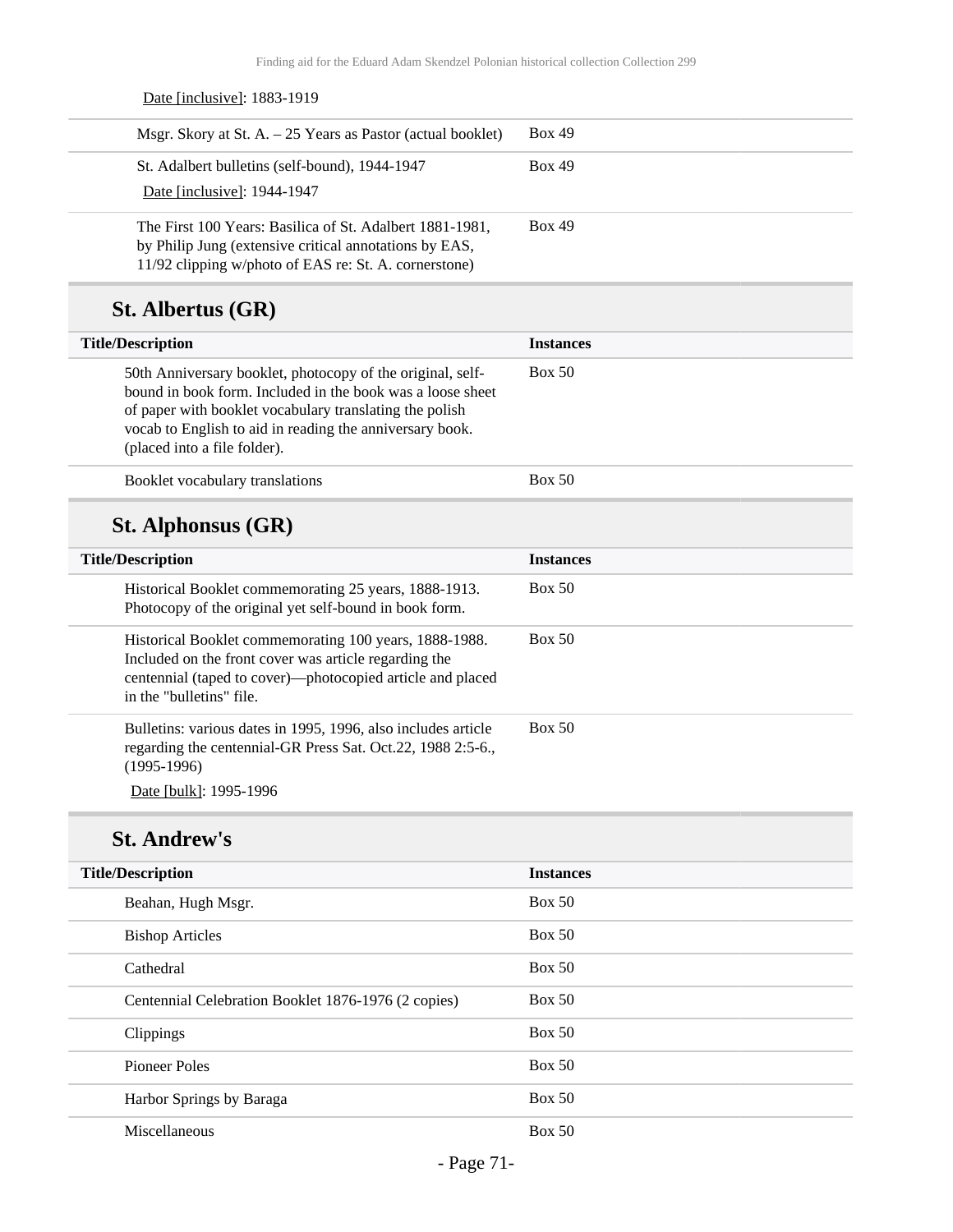| Polish Names in Baptismal Registry   | Box 50 |
|--------------------------------------|--------|
| Programs                             | Box 50 |
| Sample Pertinent Pages from Registry | Box 50 |
| Viszoczky - His Nationality          | Box 50 |
| Viszoczky – His Nationality          | Box 50 |
| Viszoczky – Spelling of his name     | Box 50 |
| Richter & Cathedral Articles         | Box 50 |
| Richter & Cathedral Articles         | Box 50 |

# **St. Isidore's**

## **Church contributions (original booklets)**

| <b>Title/Description</b>             | <b>Instances</b> |  |
|--------------------------------------|------------------|--|
| 1969 & 1972, (1969; 1972)            | <b>Box 51</b>    |  |
| Date [bulk]: 1969; 1972              |                  |  |
| 1973 & 1974, (1973-1974)             | <b>Box 51</b>    |  |
| Date [bulk]: 1973-1974               |                  |  |
| 1975, 1976, & 1977, (1975-1977)      | <b>Box 51</b>    |  |
| Date [bulk]: 1975-1977               |                  |  |
| 1979 & 1981, (1979; 1981)            | <b>Box 51</b>    |  |
| Date [bulk]: 1979; 1981              |                  |  |
| Clippings                            | <b>Box 51</b>    |  |
| <b>Directories (hardcover books)</b> |                  |  |
| <b>Title/Description</b>             | <b>Instances</b> |  |
| Directory, 1990                      | <b>Box 51</b>    |  |
| Date: 1990                           |                  |  |

Directory, 1997 Date: 1997

## **Financial Reports**

| <b>Title/Description</b>                                                        | <b>Instances</b> |
|---------------------------------------------------------------------------------|------------------|
| Financial Report (in Polish) original form, 1929<br>Date: 1929                  | Box 51           |
| Financial Report (in Polish) photocopy of original, bound<br>in book form, 1929 | <b>Box 51</b>    |

Box 51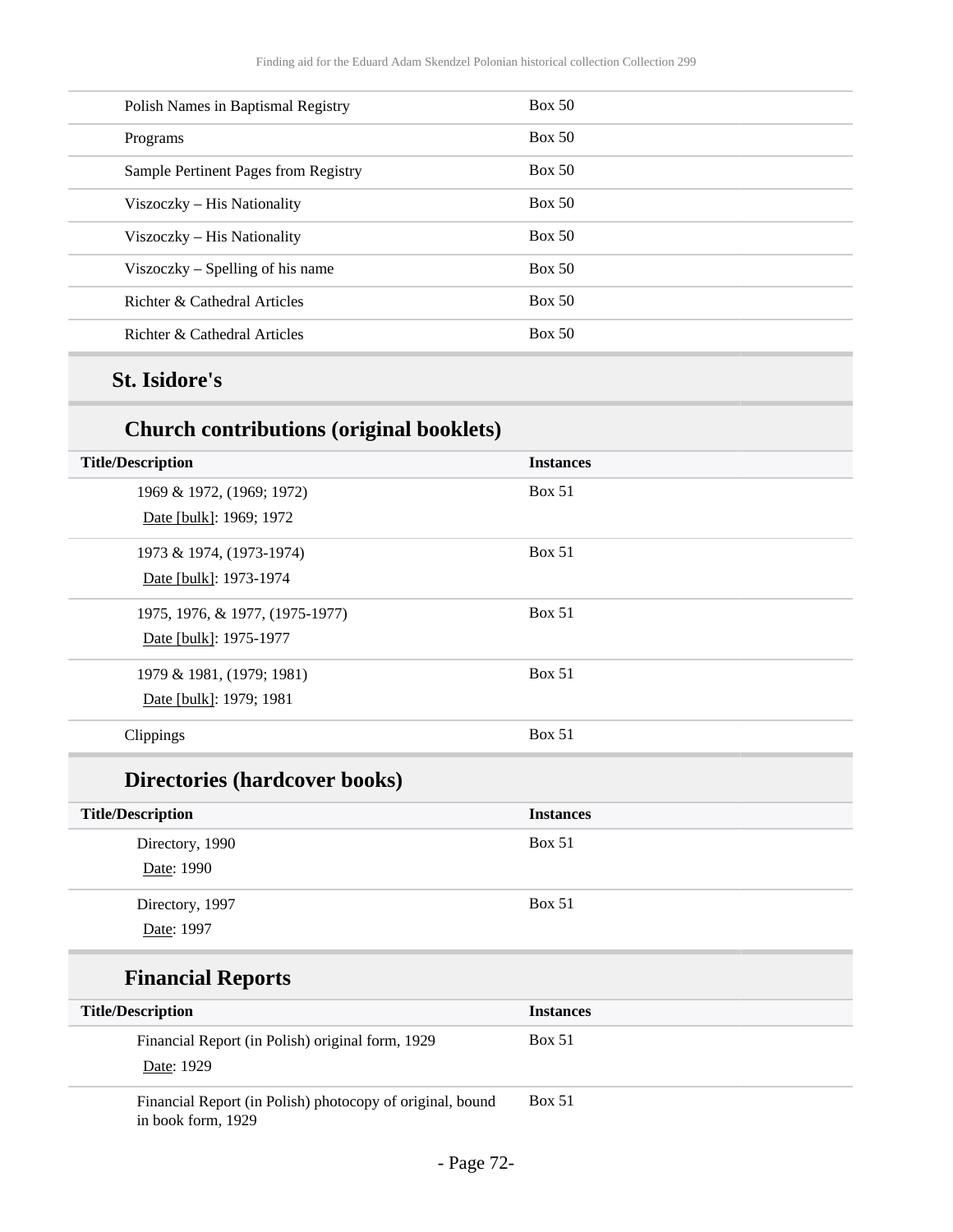#### Date: 1929

| <b>Funerals</b>                                                                                                                                                                                                                                                                                                                                                                                                                                                                                                 |                  |                     |
|-----------------------------------------------------------------------------------------------------------------------------------------------------------------------------------------------------------------------------------------------------------------------------------------------------------------------------------------------------------------------------------------------------------------------------------------------------------------------------------------------------------------|------------------|---------------------|
| <b>Title/Description</b>                                                                                                                                                                                                                                                                                                                                                                                                                                                                                        | <b>Instances</b> |                     |
| Funerals: taped & bound in book form, photocopy of<br>original register, 1902-1953                                                                                                                                                                                                                                                                                                                                                                                                                              | <b>Box 51</b>    |                     |
| Date [inclusive]: 1902-1953                                                                                                                                                                                                                                                                                                                                                                                                                                                                                     |                  |                     |
| Holm, Richard. "How to Kill a Neighborhood: How a<br>Highway Killed St. Isidore's Parish," Grand Rapids Aug,<br>1982, p.41-46. (original issue of magazine, self-bound)                                                                                                                                                                                                                                                                                                                                         | <b>Box 51</b>    |                     |
| Misc. History                                                                                                                                                                                                                                                                                                                                                                                                                                                                                                   | <b>Box 51</b>    |                     |
| Pietrasik's Journal: photocopy of the original bound in<br>book form. Written in polish language and also includes the<br>parish history, receipts and expenses of St. Isidore, and Rev.<br>Marian Malkowski. ca. 1897-1944, 1897-1944                                                                                                                                                                                                                                                                          | <b>Box 51</b>    |                     |
| Date [inclusive]: 1897-1944 (circa)                                                                                                                                                                                                                                                                                                                                                                                                                                                                             |                  |                     |
| Rev. Joseph S. Pietrasik Journal.                                                                                                                                                                                                                                                                                                                                                                                                                                                                               | <b>Box 52</b>    | Folder 1            |
| Szkola i Kosciol SW Stanislaw B. I.M. = St. Stanislaus B.M.<br>School and Church. 1897. Grand Rapids: Brukarnia. W.L.<br>Buszkiewicza.                                                                                                                                                                                                                                                                                                                                                                          | <b>Box 52</b>    | Folder <sub>2</sub> |
| <b>General</b>                                                                                                                                                                                                                                                                                                                                                                                                                                                                                                  |                  |                     |
| Photocopy of a publication from the Vatican Archives.<br>This church was officially named St. Isidore, although<br>it had been built with a cornerstone reading St.<br>Stanislaus. Later there was a papal trial, and this<br>item marked "Exhibit "B", may have been used<br>as evidence. Skendzel has provided the original<br>Polish text of this brochure published by Rev. Simon<br>Ponganis, as well as English translation of the<br>contents, which includes a list of contributors and<br>advertising. |                  |                     |
| Articles on school and convent                                                                                                                                                                                                                                                                                                                                                                                                                                                                                  | <b>Box 52</b>    | Folder <sub>2</sub> |
| Biographies on sisters                                                                                                                                                                                                                                                                                                                                                                                                                                                                                          | <b>Box 52</b>    | Folder <sub>2</sub> |
| Covenant chronicle                                                                                                                                                                                                                                                                                                                                                                                                                                                                                              | <b>Box 52</b>    | Folder <sub>2</sub> |
| Nomenclature                                                                                                                                                                                                                                                                                                                                                                                                                                                                                                    | <b>Box 52</b>    | Folder <sub>2</sub> |
| Photograph                                                                                                                                                                                                                                                                                                                                                                                                                                                                                                      | <b>Box 52</b>    | Folder <sub>2</sub> |
| PTA - home school assoc.                                                                                                                                                                                                                                                                                                                                                                                                                                                                                        | <b>Box 52</b>    | Folder <sub>2</sub> |
| Statistics and lists                                                                                                                                                                                                                                                                                                                                                                                                                                                                                            | <b>Box 52</b>    | Folder <sub>2</sub> |

# **Various programs, societies, social events**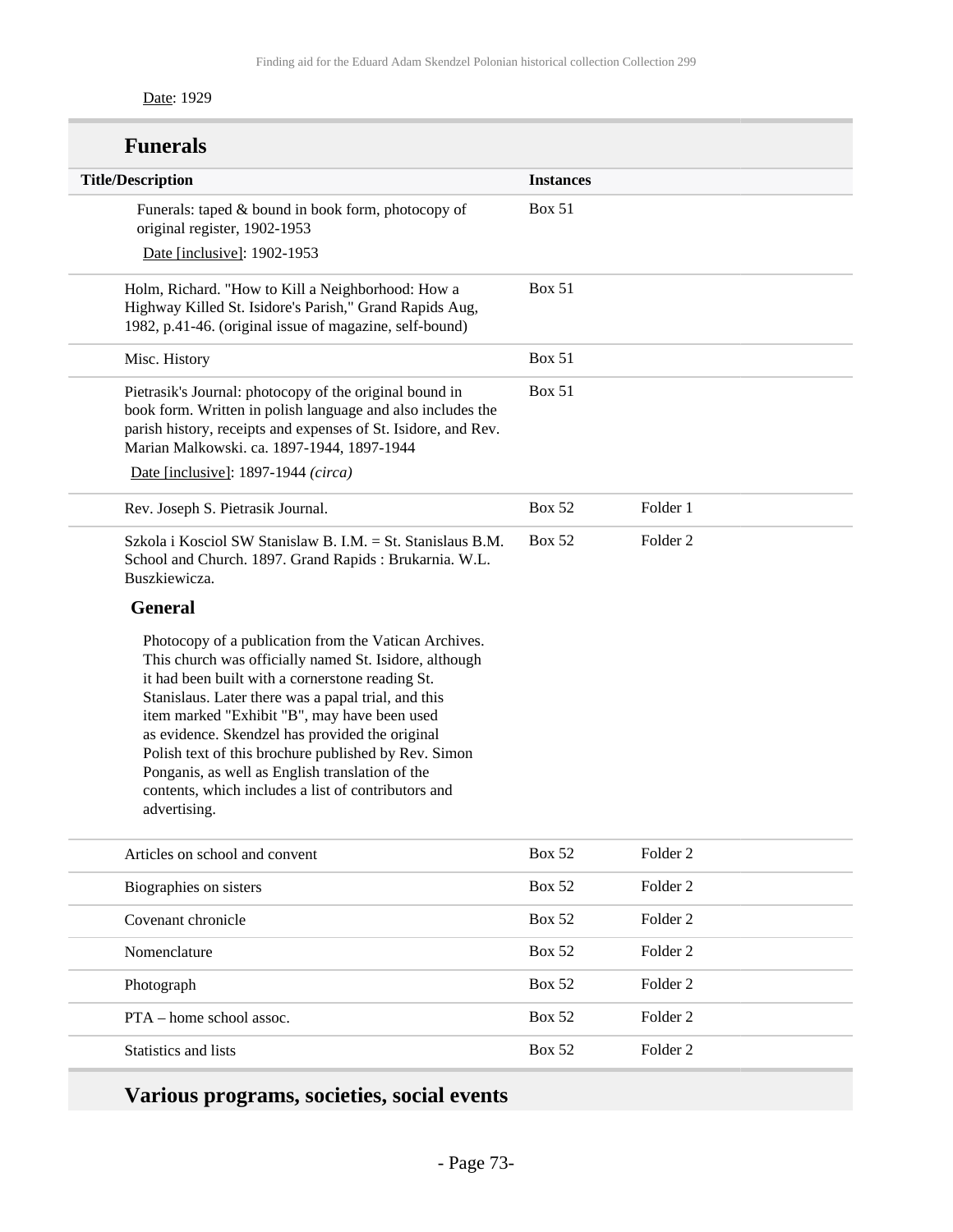| St. James (GR)                                                                                                                                                          |                  |
|-------------------------------------------------------------------------------------------------------------------------------------------------------------------------|------------------|
| <b>Title/Description</b>                                                                                                                                                | <b>Instances</b> |
| Bulletins: various                                                                                                                                                      | <b>Box 52</b>    |
| Clippings                                                                                                                                                               | <b>Box 52</b>    |
| History of St. James Parish 1870-1945: original book<br>(included newspaper clippings re: church that were<br>photocopied and placed in the clippings file)., 1870-1945 | <b>Box 52</b>    |
| Date [inclusive]: 1870-1945                                                                                                                                             |                  |
| <b>St. Joseph's</b>                                                                                                                                                     |                  |
| <b>Title/Description</b>                                                                                                                                                | <b>Instances</b> |
| St. Joseph's (Manistee): clippings regarding the church from<br>an 1889 newspaper. (photocopied & highlighted)                                                          | <b>Box 52</b>    |
| <b>St. Mary's</b>                                                                                                                                                       |                  |
| <b>Announcements</b>                                                                                                                                                    |                  |
| <b>Title/Description</b>                                                                                                                                                | <b>Instances</b> |

| THE DESCRIPTION               | ------------  |
|-------------------------------|---------------|
| Reference to Poles, 1868-1884 | <b>Box 53</b> |
| Date [inclusive]: 1868-1884   |               |
| Reference to Poles, 1868-1873 | <b>Box 53</b> |
| Date [inclusive]: 1868-1873   |               |
| Reference to Poles, 1873-1881 | <b>Box 53</b> |
| Date [inclusive]: 1873-1881   |               |
| Reference to Poles, 1881-1884 | <b>Box 53</b> |
| Date [inclusive]: 1881-1884   |               |
| Reference to Poles, 1881-1884 | <b>Box 53</b> |
| Date [inclusive]: 1881-1884   |               |

# **Archives of Pioneer Polonians**

| <b>Title/Description</b>                               | <b>Instances</b> |
|--------------------------------------------------------|------------------|
| Baptismal Index, 1857-1890                             | <b>Box 53</b>    |
| Date [inclusive]: 1857-1890                            |                  |
| Introductory Notes on Baptisms–1976 version            | Box 53           |
| Missions of St. Mary's Polish Baptisms–1976 version    | Box 53           |
| Polish Baptisms–1976 version w. notes by E., 1857-1890 | <b>Box 53</b>    |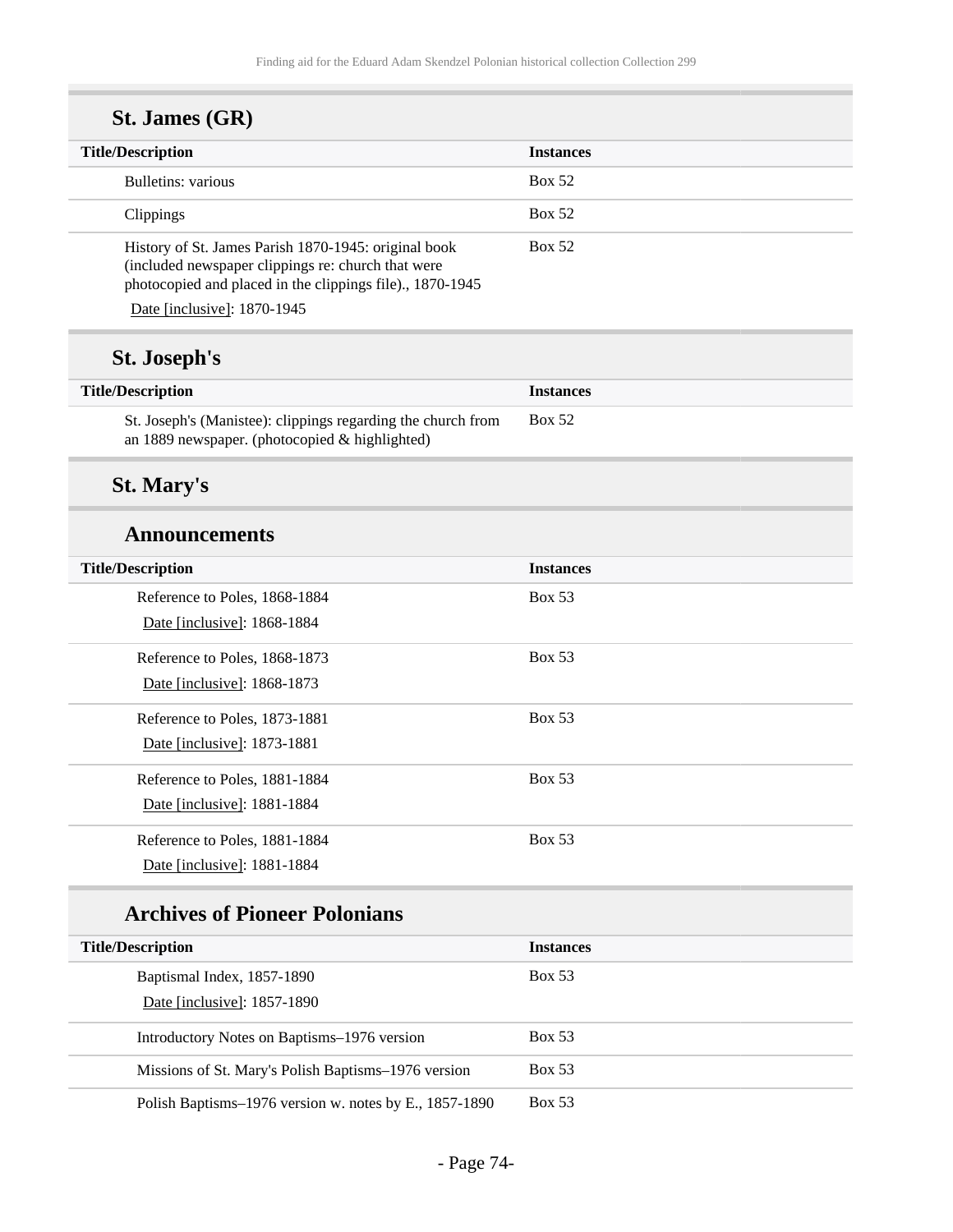#### Date [inclusive]: 1857-1890

| <b>Skendzel</b>                                                          |                  |
|--------------------------------------------------------------------------|------------------|
| <b>Title/Description</b>                                                 | <b>Instances</b> |
| Polish Baptisms. 1976 version w. notes by Esther<br>Usakowski, 1857-1890 | <b>Box 53</b>    |
| Date [inclusive]: 1857-1890                                              |                  |
| Polish Baptisms. 1983 version, 1857-1890                                 | <b>Box 53</b>    |
| Date [inclusive]: 1857-1890                                              |                  |
| Introductory Notes on Baptisms. 1987 revision                            | <b>Box 53</b>    |
| Polish Baptisms in St. Mary's Missions                                   | <b>Box 53</b>    |
| Polish Baptisms. 1987 revision (part 1, pp. 1-35),<br>1857-1890          | <b>Box 53</b>    |
| Date [inclusive]: 1857-1890                                              |                  |
| Polish Baptisms. 1987 revision (part 2, pp. 36-70),<br>1857-1890         | <b>Box 53</b>    |
| Date [inclusive]: 1857-1890                                              |                  |
| Polish First Communions & Confirmations                                  | <b>Box 53</b>    |
| Marriage Index, 1857-1890                                                | <b>Box 53</b>    |
| Date [inclusive]: 1857-1890                                              |                  |
| Polish Marriages: Notes from announcement books.,<br>1868-1884           | <b>Box 53</b>    |
| Date [inclusive]: 1868-1884                                              |                  |
| Polish Marriages, from marriage registry, 1857-1890                      | <b>Box 53</b>    |
| Date [inclusive]: 1857-1890                                              |                  |
| Polish Marriages, 1976 version, 1857-1890                                | <b>Box 53</b>    |
| Date [inclusive]: 1857-1890                                              |                  |
| Polish Marriages, 1983 version, 1857-1890                                | <b>Box 53</b>    |
| Date [inclusive]: 1857-1890                                              |                  |
| Polish Funerals 1857-1891                                                | <b>Box 53</b>    |
| Polish Funerals, 1976 version, 1857-1890                                 | <b>Box 53</b>    |
| Date [inclusive]: 1857-1890                                              |                  |
| Polish Funerals, 1983 version, 1857-1890                                 | <b>Box 53</b>    |
| Date [inclusive]: 1857-1890                                              |                  |
| <b>Banns of Marriages</b>                                                |                  |
| <b>Title/Description</b>                                                 | <b>Instances</b> |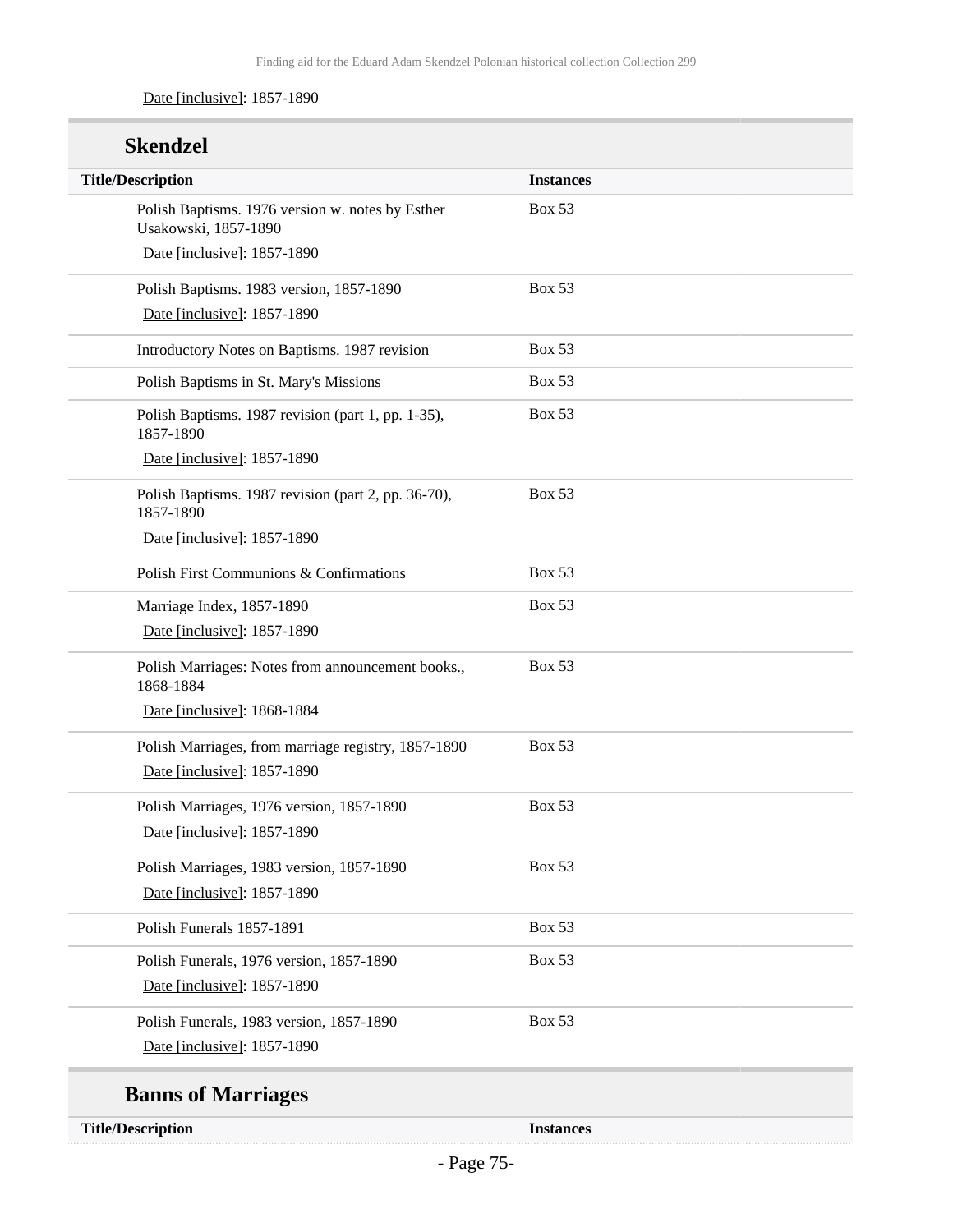| Banns of Polish Marriages, 1868-1884                                               | <b>Box 54</b>    |
|------------------------------------------------------------------------------------|------------------|
| Date [inclusive]: 1868-1884                                                        |                  |
| Banns of Polish Marriages, 1868-1881                                               | <b>Box 54</b>    |
| Date [inclusive]: 1868-1881                                                        |                  |
| Banns of Polish Marriages, 1881-1884                                               | <b>Box 54</b>    |
| Date [inclusive]: 1881-1884                                                        |                  |
| <b>Choir Programs</b>                                                              | <b>Box 54</b>    |
| Church Bulletins (Various 1983-1995)                                               | <b>Box 54</b>    |
| Church History                                                                     | <b>Box 54</b>    |
| Clippings. Photocopied, found inside "Geschichte der St.<br>Marien-Gemeinde" book. | <b>Box 54</b>    |
| Correspondence                                                                     | <b>Box 54</b>    |
| <b>Directories</b>                                                                 |                  |
| <b>Title/Description</b>                                                           | <b>Instances</b> |
| Directory, 1969, 1969                                                              | <b>Box 54</b>    |
| Date: 1969                                                                         |                  |
| Centennial Pictoral Directory, 1873-1973, 1873-1973                                | <b>Box 54</b>    |
| Date [inclusive]: 1873-1973                                                        |                  |
| Directory, 1985, 1985                                                              | <b>Box 54</b>    |
| Date: 1985                                                                         |                  |
| Directory, 1987, 1987                                                              | <b>Box 54</b>    |
| Date: 1987                                                                         |                  |
| Directory, 1989, 1989                                                              | <b>Box 54</b>    |
| Date: 1989                                                                         |                  |
| Geschichte der St. Marien-Gemeinde [History of St. Mary's<br>Church]               | <b>Box 54</b>    |
| Language of the Material: German                                                   |                  |
| Photographs                                                                        | <b>Box 54</b>    |
| <b>Pioneer Poles</b>                                                               |                  |
| <b>Title/Description</b>                                                           | <b>Instances</b> |
| 1868 Letter, 1890 School, 1907 Jubilee                                             | <b>Box 54</b>    |
| F.G. Himpler: Architect                                                            | <b>Box 54</b>    |
| 1856-58 Documents on Building 1st church                                           | <b>Box 54</b>    |
| Old Books in Basement w. Notes on Poles (list)                                     | <b>Box 54</b>    |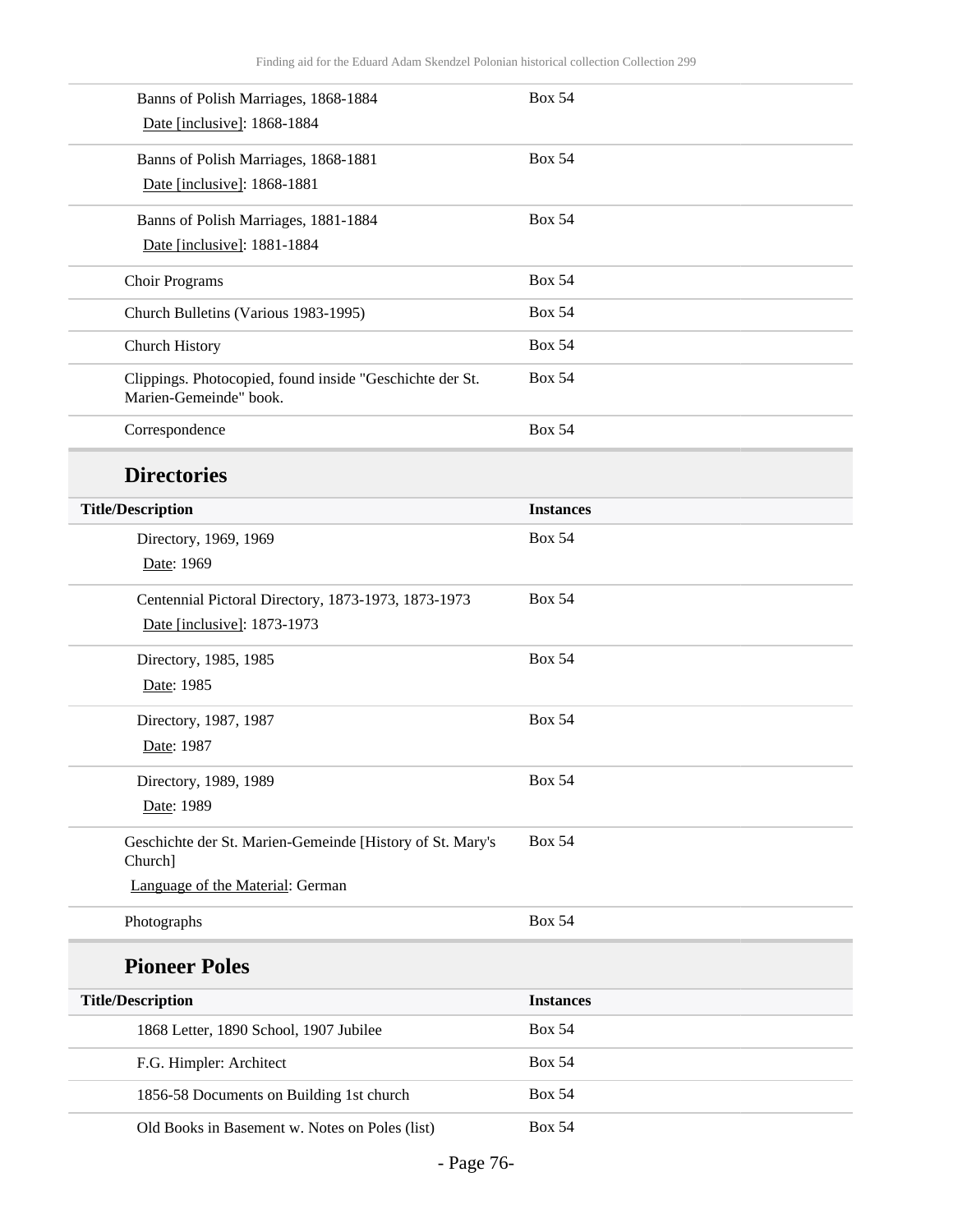| Organ                                    | <b>Box 54</b> |
|------------------------------------------|---------------|
| Poles at German Cemetery                 | <b>Box 54</b> |
| Rev. J.C. Ehrenstrasser, Marco, Schrembs | <b>Box 54</b> |
| St. James Parish 1870                    | <b>Box 54</b> |
| St. Mary's Misc.                         | <b>Box 54</b> |
| <b>Stained Glass Windows</b>             | <b>Box 54</b> |

# **St. Michael's (Muskegon)**

| <b>Title/Description</b><br><b>Instances</b><br><b>Box 55</b><br>Account Book I – July 18, 1909 to Dec 31, 1913 (original)<br>Box 55<br>Account Book I (original, Polish notes found in book)<br><b>Box 55</b><br>Anniversary Celebration Booklets: 60th, 65th, 75th, 100th<br><b>Box 55</b><br><b>Clippings</b><br><b>Box 55</b><br>Directory for 75th Anniversary Year 1985<br>Box 55<br>Dedication Book 1944 (original) |  |  |
|----------------------------------------------------------------------------------------------------------------------------------------------------------------------------------------------------------------------------------------------------------------------------------------------------------------------------------------------------------------------------------------------------------------------------|--|--|
|                                                                                                                                                                                                                                                                                                                                                                                                                            |  |  |
|                                                                                                                                                                                                                                                                                                                                                                                                                            |  |  |
|                                                                                                                                                                                                                                                                                                                                                                                                                            |  |  |
|                                                                                                                                                                                                                                                                                                                                                                                                                            |  |  |
|                                                                                                                                                                                                                                                                                                                                                                                                                            |  |  |
|                                                                                                                                                                                                                                                                                                                                                                                                                            |  |  |
|                                                                                                                                                                                                                                                                                                                                                                                                                            |  |  |

# **St. Patrick's (Parnell, MI)**

| <b>Title/Description</b>                                                                                                                                      | <b>Instances</b> |
|---------------------------------------------------------------------------------------------------------------------------------------------------------------|------------------|
| Centennial Year Booklet: 1868-1968                                                                                                                            | Box 55           |
| <b>Clippings</b>                                                                                                                                              | Box 55           |
| History Book commemorating 150th anniversary of the<br>church. Included in the back cover is a clipping of the<br>Reverend before the annual Church carnival. | <b>Box 55</b>    |
| Letter from the history book committee thanking Skendzel<br>for buying the commerative St. Patrick's chuch book                                               | <b>Box 55</b>    |

# **St. Stanislaus (Bay City, MI):**

| <b>Title/Description</b>                                                                                                                                | <b>Instances</b> |
|---------------------------------------------------------------------------------------------------------------------------------------------------------|------------------|
| Konstytucya: polish language booklet – Sw. Stanislawa<br>(Hilliards, MI)                                                                                | Box 55           |
| St. Stanislawa Journal: original brown ledger with polish<br>language writing inside along with what seems to be an<br>expense account? (Hilliards, MI) | Box 55           |

# **St. Thomas the Apostle (GR)**

| <b>Title/Description</b>                            | <i>Instances</i> |
|-----------------------------------------------------|------------------|
| St. Thomas the Apostle (GR): Golden Jubilee booklet | Box 55           |
| 1924-1974 "50 Years in Review."                     |                  |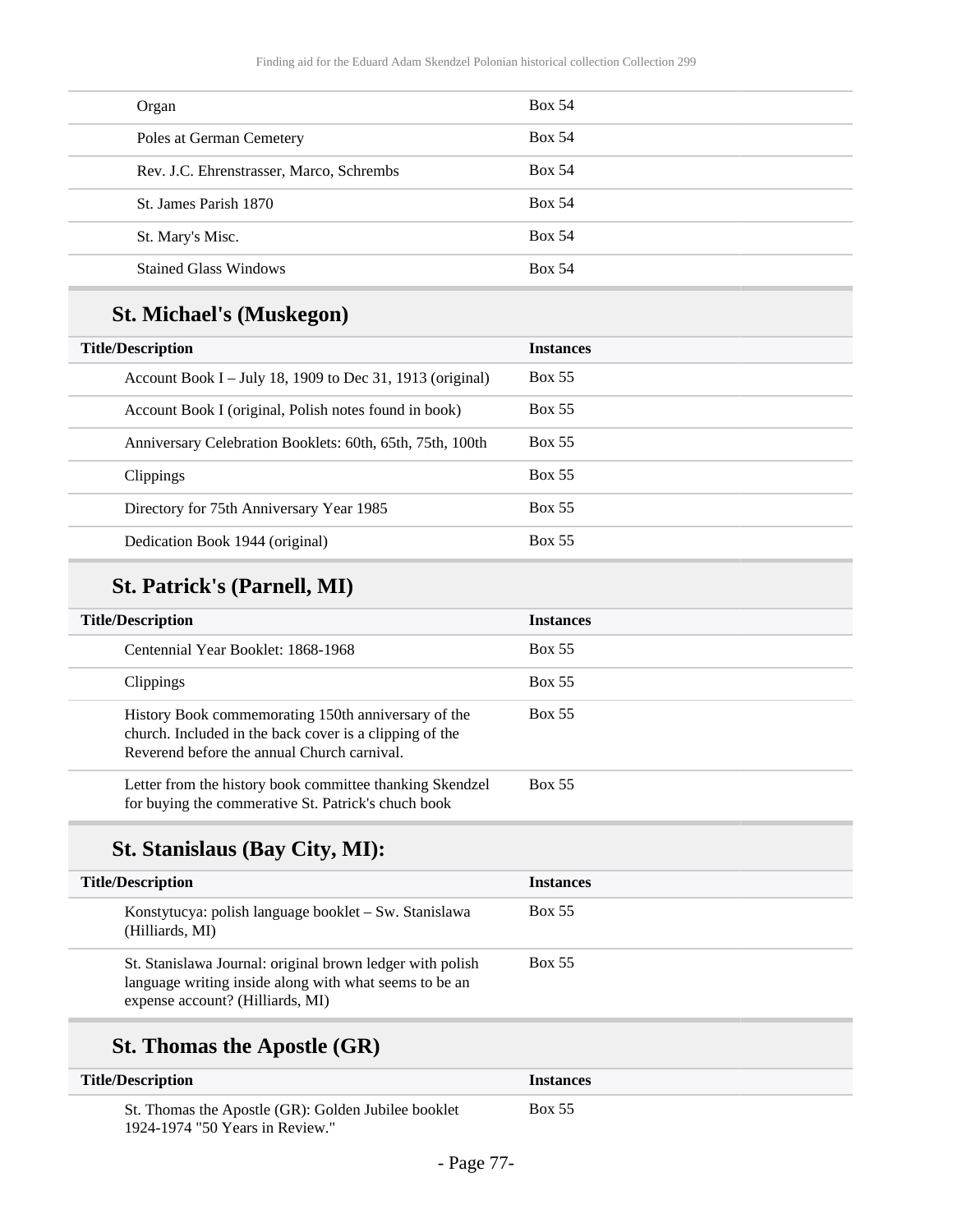## **Eastern Michigan**

| <b>St. Florian's (Detroit or Hamtramck)</b>                                                                  |                  |
|--------------------------------------------------------------------------------------------------------------|------------------|
| <b>Title/Description</b>                                                                                     | <b>Instances</b> |
| Photocopied picture of church surrounded by parish and<br>Polish community (?from GR Press)                  | <b>Box 55</b>    |
| <b>St. Hyacinth (Bay City, MI)</b>                                                                           |                  |
| <b>Title/Description</b>                                                                                     | <b>Instances</b> |
| Directory & History 1980(?): photocopy of original form,<br>loose in file folder.                            | <b>Box 55</b>    |
| <b>St. Hyacinth (Detroit, MI)</b>                                                                            |                  |
| <b>Title/Description</b>                                                                                     | <b>Instances</b> |
| Bulletins & Newsletters 1997                                                                                 | <b>Box 55</b>    |
| <b>St. Joseph's (Detroit)</b>                                                                                |                  |
| <b>Title/Description</b>                                                                                     | <b>Instances</b> |
| <b>Brochure</b>                                                                                              | <b>Box 55</b>    |
| <b>St. Stanislaus (Bay City – P)</b>                                                                         |                  |
| <b>Title/Description</b>                                                                                     | <b>Instances</b> |
| Program: Oct. 23, 1994 - St. Stanislaus Kostka                                                               | <b>Box 55</b>    |
| Marriage certificates (also correspondence with St.<br>Stanislaus in Buffalo, NY)                            | <b>Box 55</b>    |
| <b>Sweetest Heart of Mary's Church (Detroit)</b>                                                             |                  |
| <b>Title/Description</b>                                                                                     | <b>Instances</b> |
| 1997 newsclips from Tygodnik Swiat Polski regarding<br>Skendzel's article about the church. Also included is | <b>Box 55</b>    |

## **Subseries C. Grand Rapids Diocese**

## **Vatican letters (all in 3R notebooks)**

Skendzel's reply back to the people who wrote in.

| <b>Title/Description</b>                                             | <b>Instances</b> |
|----------------------------------------------------------------------|------------------|
| Vatican letters. Volumes I-V                                         | <b>Box 56</b>    |
| Kozlowski - Vatican correspondence (bound with tape, very<br>sticky) | Box 56           |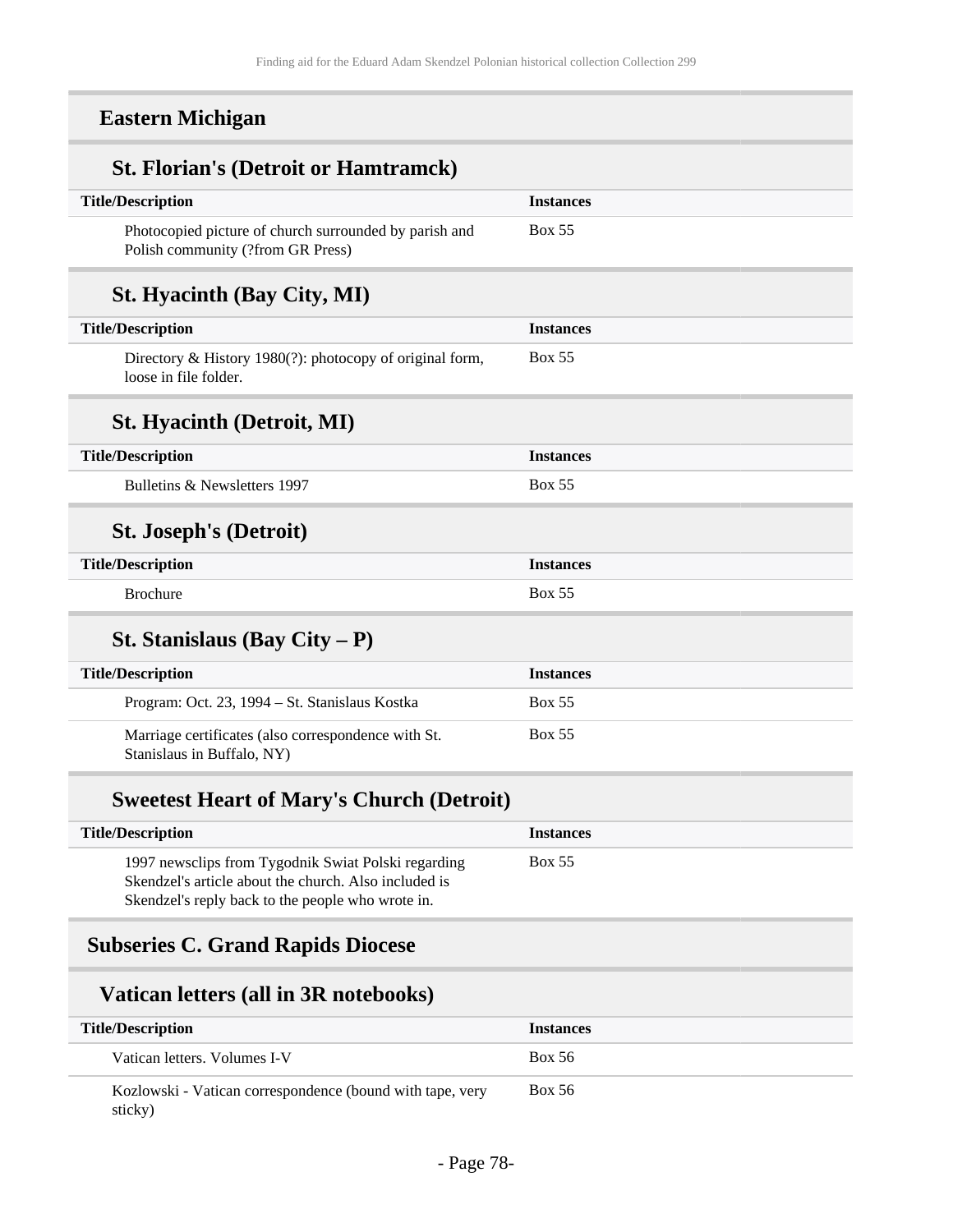| <b>Newsclippings (all in 3R notebooks)</b>                                                             |                  |
|--------------------------------------------------------------------------------------------------------|------------------|
| <b>Title/Description</b>                                                                               | <b>Instances</b> |
| Catholic History in GR Papers: 1870-1887, 1888-1907,<br>1908-1982                                      | <b>Box 57</b>    |
| Recent GR Diocese articles (1980s, mostly p/c, some original<br>papers)                                | <b>Box 57</b>    |
| Michigan Catholic - misc. newsclippings re: GR RCC                                                     | <b>Box 57</b>    |
| <b>Polish Church</b>                                                                                   |                  |
| <b>Title/Description</b>                                                                               | <b>Instances</b> |
| Annual reports - Polish parishes in Old GR Diocese (research<br>notes from EAS)                        | <b>Box 58</b>    |
| GR Diocese Polish parishes $(p/c, self-bound)$ – research notes?<br>- organized by church              | <b>Box 58</b>    |
| First contributions – GR Polish Church ( $p/c$ , self-bound)                                           | <b>Box 58</b>    |
| GR Polish Catholic Directory (1928) (2 copies self-bound and<br>2                                      | <b>Box 58</b>    |
| copies with original covers)                                                                           | <b>Box 58</b>    |
| GR Polish Catholic Cemetary Minutes 1909-1931                                                          | <b>Box 58</b>    |
| Original copy                                                                                          | <b>Box 58</b>    |
| Photocopy (self-bound)                                                                                 | <b>Box 58</b>    |
| <b>Miscellaneous</b>                                                                                   |                  |
| <b>Title/Description</b>                                                                               | <b>Instances</b> |
| GR Diocese Scrapbook 1940-1950s (self-bound, p/c)                                                      | <b>Box 58</b>    |
| GR Diocese 1910 Seminary Report (self-bound)                                                           | <b>Box 58</b>    |
| Old GR Diocese Ethnic Parishes (3R notebook, research<br>notes, chronologies - organized by geography) | <b>Box 58</b>    |
| GR Diocese Archives (self-bound) – research notes?                                                     | <b>Box 58</b>    |

# **Societies/1900 Census/histories – research notes**

GR Diocese Centennial (newsclippings, drafts, notes) Box 58

| <b>Title/Description</b>                                          | <i><u><b>Instances</b></u></i> |
|-------------------------------------------------------------------|--------------------------------|
| GR Catholic church buildings (folder of clippings)                | <b>Box 58</b>                  |
| Out of Our Ethnic Past – GR Parochial schools (article by<br>EAS) | <b>Box 58</b>                  |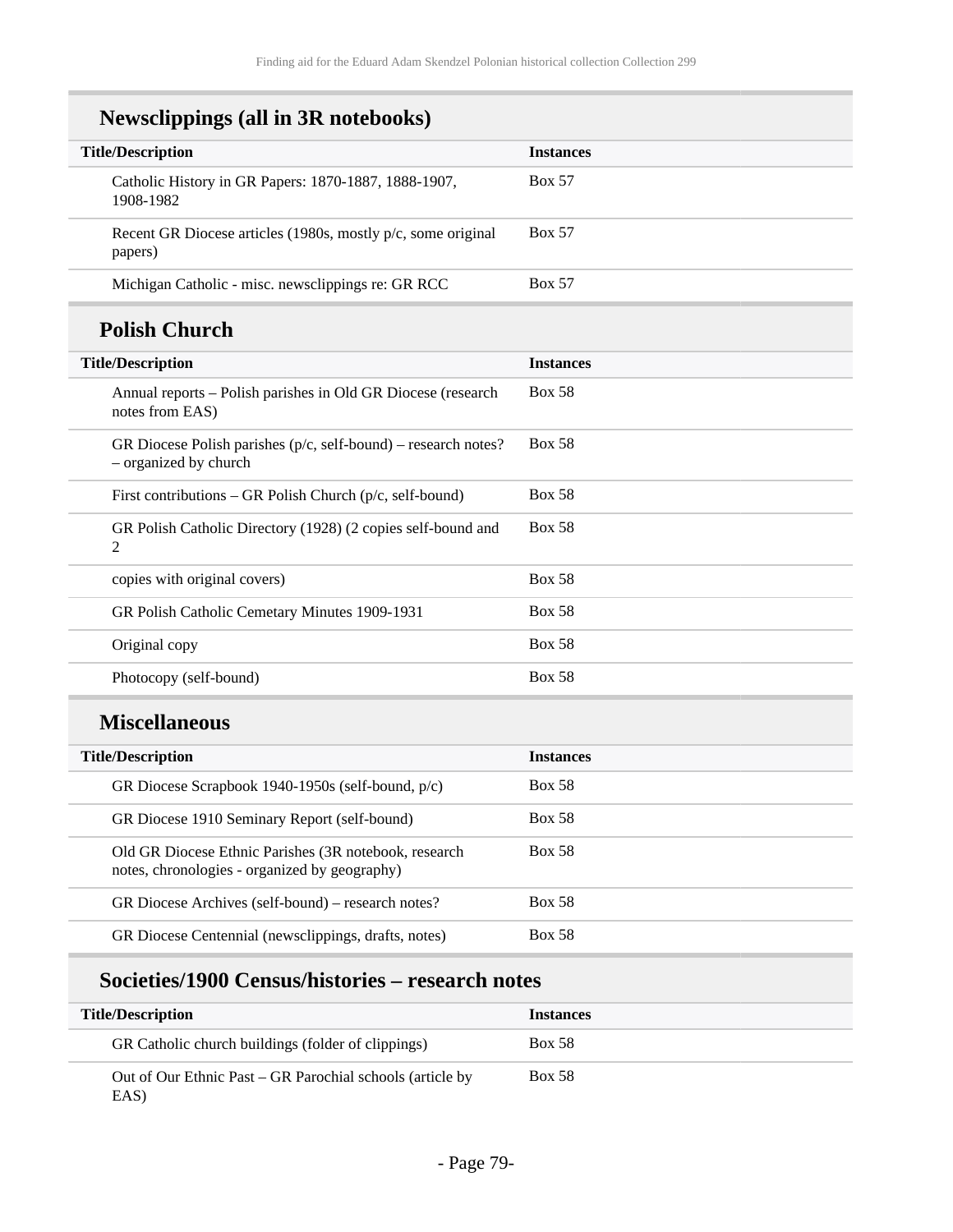## **Polish National Church**

| <b>Title/Description</b>                                             | <b>Instances</b> |
|----------------------------------------------------------------------|------------------|
| History of Polish National Church (booklet)                          | <b>Box 58</b>    |
| Straz, Oct. 1977 (newspaper affiliated with $PNC - original$ )       | <b>Box 58</b>    |
| Notes Made in 1960s – found in GR Diocesan Archives (self-<br>bound) | <b>Box 58</b>    |

## **Subseries D. Pioneer and Prominent Priests**

| <b>Title/Description</b>                                                                                                         | <b>Instances</b> |
|----------------------------------------------------------------------------------------------------------------------------------|------------------|
| Biographies of select GR priests Photocopies of notecards in 3-<br>Ring notebook. It is unclear how to separate individual bio's | <b>Box 59</b>    |
| GR Diocese Archives. 3-Ring notebook, organized by person/<br>priest                                                             | <b>Box 59</b>    |

#### **Individual Priests**

| <b>Title/Description</b>                                                        | <b>Instances</b> |                     |
|---------------------------------------------------------------------------------|------------------|---------------------|
| Arsulowicz, Anthony: correspondence re: history                                 | Box 60           | Folder 1            |
| Baraga, Bishop Frederic (GR; first bishop of Marquette, MI)                     | Box 60           | Folder 2            |
| Jasinski, Msgr.: Golden Jubilee (original, but self-bound)                      | Box 60           | Folder 3            |
| Kaminski, Joseph (Sacred Heart in GR)                                           | Box 60           | Folder 4            |
| Kozlowski, Edward (Bay City; Bishop of Milwaukee)                               | Box 60           | Folder 5            |
| Leitner, A.S. (re: Hilliards)                                                   | Box 60           | Folder 6            |
| Lewandowski, Joseph A.                                                          | Box 60           | Folder <sub>7</sub> |
| Lomaszewicz (St. Isidore's in GR; includes letters criticizing<br>his behavior) | Box 60           | Folder 8            |
| Matkowski, Marion: Pastor 1899-1912 (first pastor of St.<br>Isidore's in GR)    | Box 60           | Folder 9            |

# **McGee, John Whalen (contemporary of EAS, fellow historian, Irish)**

| <b>Title/Description</b>                     | <b>Instances</b> |
|----------------------------------------------|------------------|
| Death Materials                              | Box 61           |
| Eulogy in Sept. 1987 Touchstone (self-bound) | Box 61           |
| Genealogy-McGee-Whalen                       | Box 61           |
| General Materials                            | Box 61           |
| Last History: (McGee manuscript)             | Box 61           |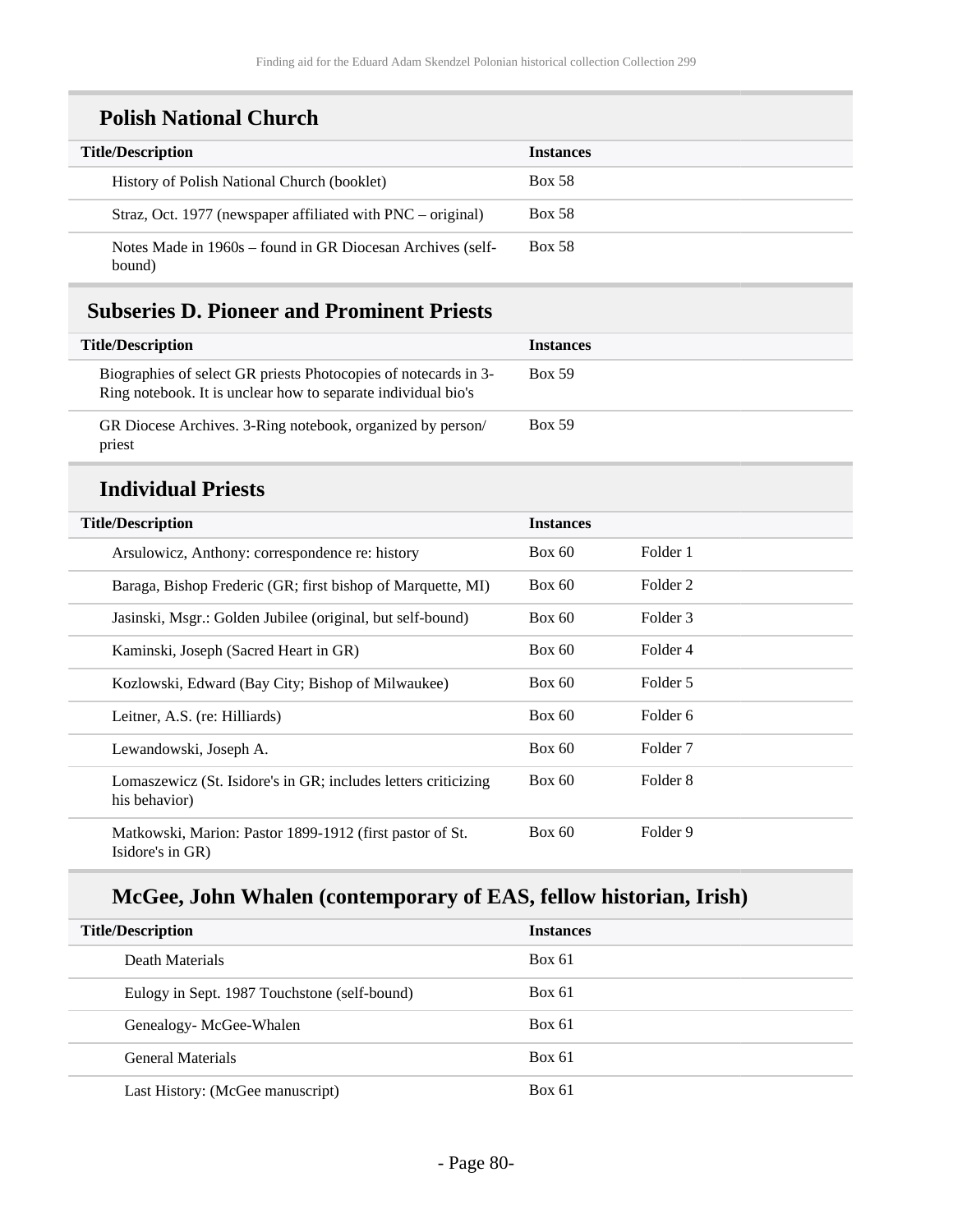#### **General**

Ch.1-Faith, Fur, and Forest

Ch.2-Populating a Peninsula

Ch.3-The West's Awake

Ch.4-Baraga & Viszosky

Ch.5-Fr. Viszosky & His Sucessors

Ch.6-The First Wave of Emigration

The Beginnings of Catholic Life in Muskegon: viii. Parnell & Cascade; ix. Fr. McManus

| Memoir compiled by Elaine Abel                           | Box 61 |
|----------------------------------------------------------|--------|
| Photographs                                              | Box 61 |
| "The Search for our Ancestors" by Father McGee (booklet) | Box 61 |
| Nowakowski, Stephen                                      | Box 62 |
| Pietrasik, Joseph                                        | Box 62 |

## **Ponganis, Simon**

| <b>Title/Description</b>                           | <b>Instances</b> |
|----------------------------------------------------|------------------|
| Name of East Side GR Polish Churches               | <b>Box 62</b>    |
| Simon Ponganis - miscellaneous                     | <b>Box 62</b>    |
| 36/1 Krakowski & Ponganis 1904-06                  | <b>Box 62</b>    |
| 36/2 Krakowski & Ponganis 1904-06                  | <b>Box 62</b>    |
| 37/1 St. Adalbert-Sacred Heart Money Issue 1904    | Box $62$         |
| 37/2 St. Adalbert-Sacred Heart Money Issue 1904    | Box $62$         |
| 37/3 St. Adalbert-Sacred Heart Money Issue 1904    | <b>Box 62</b>    |
| 38 St. Isidore Money Issue 1904                    | <b>Box 62</b>    |
| 39/1 Ponganis Transfer 1904-06                     | <b>Box 62</b>    |
| 39/2 Ponganis Transfer 1904-06                     | Box $62$         |
| 40 St. Adalbert-S.S. Peter & Paul Money Issue 1904 | <b>Box 62</b>    |
| 44 The Aleszkiewicz Affair 1905-06                 | <b>Box 62</b>    |
| 45a/1 The Ponganis Crisis 1904-06                  | <b>Box 62</b>    |
| 45a/2 The Ponganis Crisis 1904-06                  | <b>Box 62</b>    |
| 45a/3 The Ponganis Crisis 1904-06                  | <b>Box 62</b>    |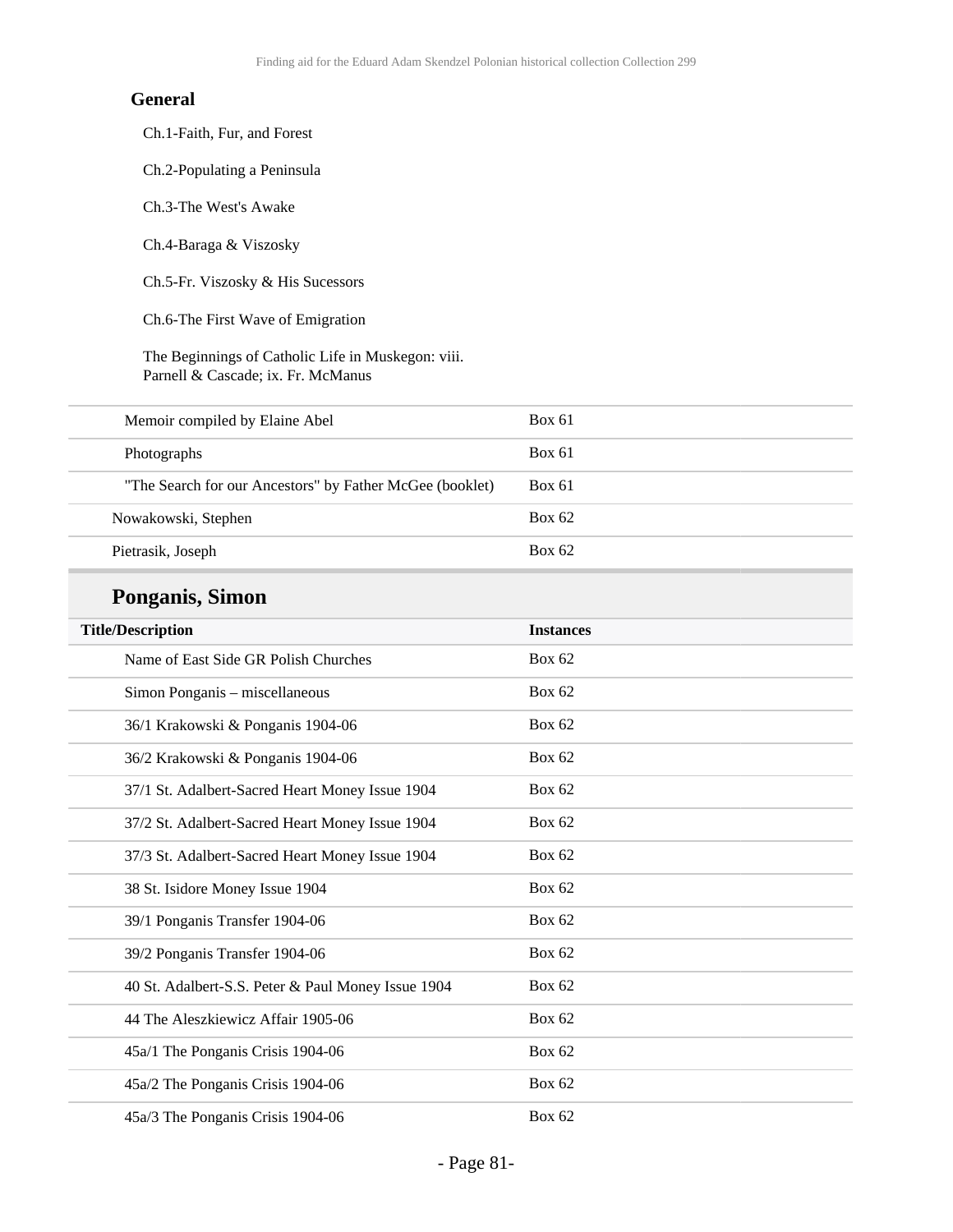| 45a/4 The Ponganis Crisis 1904-06 | Box 62 |
|-----------------------------------|--------|
| Final Verdict 1906                | Box 62 |

#### **Richter**

| ruchtel                                                                                                                                                                  |                  |
|--------------------------------------------------------------------------------------------------------------------------------------------------------------------------|------------------|
| <b>Title/Description</b>                                                                                                                                                 | <b>Instances</b> |
| Richter & GR Diocese in ADA Archives                                                                                                                                     | <b>Box 63</b>    |
| Richter Letters Vol.I (Polish-German-Latin)                                                                                                                              | <b>Box 63</b>    |
| Richter Letters Vol.I Transcriptions                                                                                                                                     | <b>Box 63</b>    |
| Bishop Richters Life by Morrow                                                                                                                                           | <b>Box 63</b>    |
| <b>Stats Re: Polish Churches</b>                                                                                                                                         | Box $63$         |
| Dr. Morrow's Transcriptions                                                                                                                                              | Box $63$         |
| <b>Skendzel Transcriptions</b>                                                                                                                                           | Box 63           |
| Vol.I Specific Letters re: Poles                                                                                                                                         | <b>Box 63</b>    |
| Vol.II Specific letters re: Poles                                                                                                                                        | <b>Box 63</b>    |
| Richter's Ledger on his Priests                                                                                                                                          | <b>Box 63</b>    |
| Richter Letters Vol.II (Polish-German-Latin)                                                                                                                             | <b>Box 63</b>    |
| Souvenir book of the Centennial of the First Mass in GR<br>and the Golden Anniversary of the Consecration of Bishop<br>Richter: self-bound purple booklet, June 4, 1933. | Box $63$         |
| Sklorzik, A.                                                                                                                                                             | <b>Box 63</b>    |
| Skory, Casimir: 25th Anniversary Commemorative Album<br>(original and another original bound by tape w. newsclippings<br>taped to document)                              | <b>Box 63</b>    |

# **Church-related Materials (original)**

Language of the Material: Polish

| <b>Title/Description</b>              | <b>Instances</b> |
|---------------------------------------|------------------|
| Kwartalny Raport: 1928-1929           | Box 64           |
| Roczny Raport: 1928-1929              | <b>Box 64</b>    |
| Ksiazka Pamiatkowa: 1881-1931         | <b>Box 64</b>    |
| Pamietnik: 1895-1945                  | <b>Box 64</b>    |
| Pamietnik: 1896-1946 (3 copies)       | Box 64           |
| Pamietnik: 1903-1958                  | <b>Box 64</b>    |
| Ledgers (5) (fragile)                 | <b>Box 64</b>    |
| Parafia Serca Jezus (book w/no cover) | <b>Box 64</b>    |